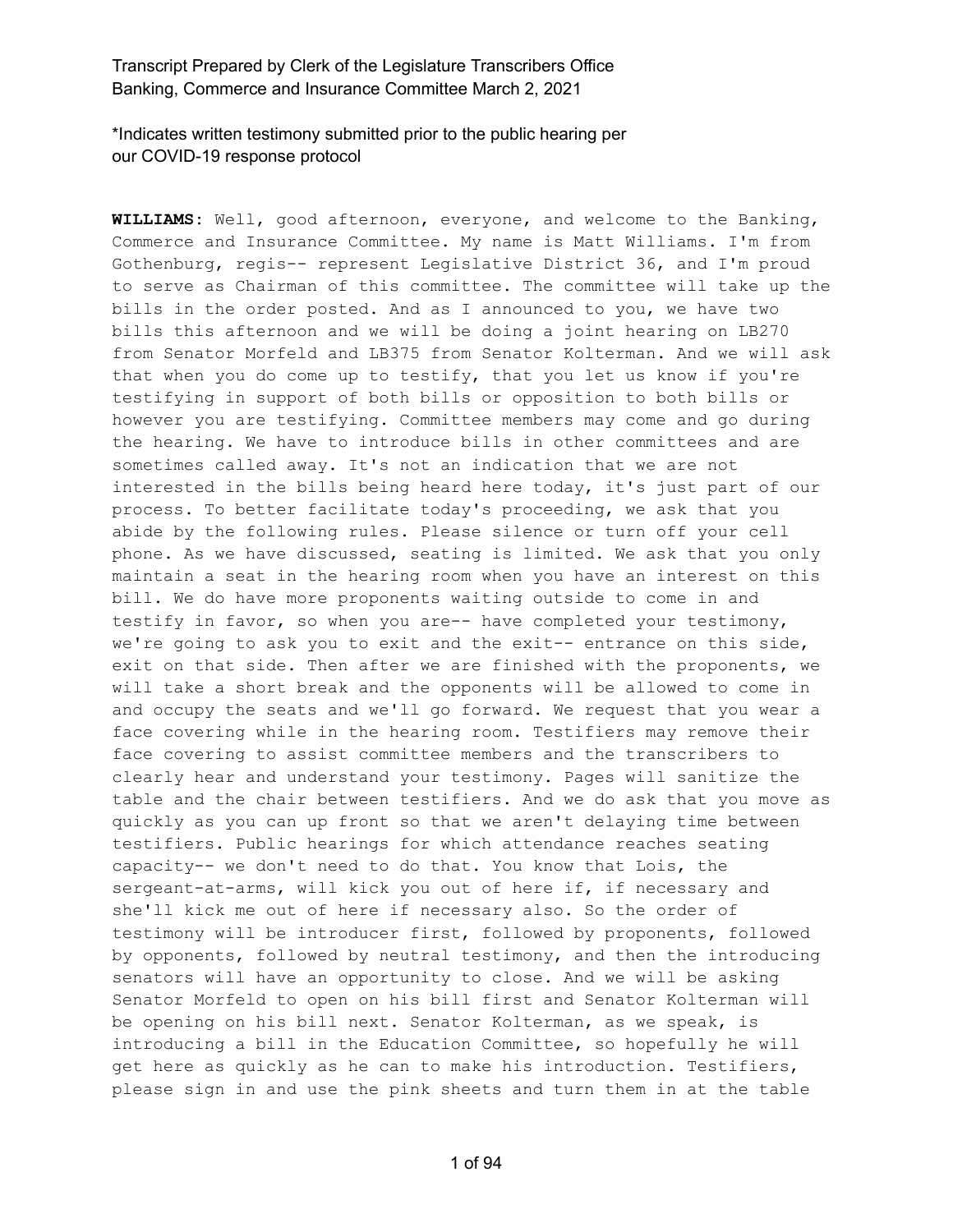# \*Indicates written testimony submitted prior to the public hearing per our COVID-19 response protocol

when you come up to testify. As you begin your testimony, we ask that you spell your first and last name for the record. It is our request that you limit your testimony to five minutes. We use a light system. The light will be green for four minutes. It will turn yellow when you have one minute remaining and when it turns red, we ask you to conclude your testimony. If you will not be testifying at the microphone, but want to go on record as having a position on a bill being heard today, there are white tablets at the entrance where you may leave your name and other pertinent information. The sign-in sheets will become exhibits in the permanent record at the end of today's hearing. We ask that you please limit or eliminate handouts, but if you have written testimony, bring it with you and it will be passed out by our pages. We ask in your testimony that you try not to be repetitive from what other people are saying in front of you. To my immediate right is committee counsel Bill Marienau. To my left, at the end of the table, is committee clerk Natalie Schunk and our committees with us-- committee members with us today will do self-introductions, starting with Senator Pahls.

**PAHLS:** Thank you, Chair. Rich Pahls, District 31, southwest Omaha.

**McCOLLISTER:** John McCollister, District 20, central Omaha.

**SLAMA:** Julie Slama, District 1: Otoe, Johnson, Nemaha, Pawnee, and Richardson Counties.

**LINDSTROM:** Brett Lindstrom, District 18, northwest Omaha.

**AGUILAR:** Ray Aguilar, District 35, Grand, Grand Island.

**WILLIAMS:** And our pages that are with us today are Caroline and Ashton. And thank you for your help and, and this is our last hearing day for the year, so I want to thank them for being with us this entire year. And Senator Flood, would you like to introduce yourself, please?

**FLOOD:** Yes. My name is Mike Flood. I'm from District 19, which is Madison and part of Stanton County.

**WILLIAMS:** Thank you. With that, we will open the joint hearing on LB270 and LB375 and ask Senator Morfeld to provide us with his introduction. Welcome, Senator Morfeld.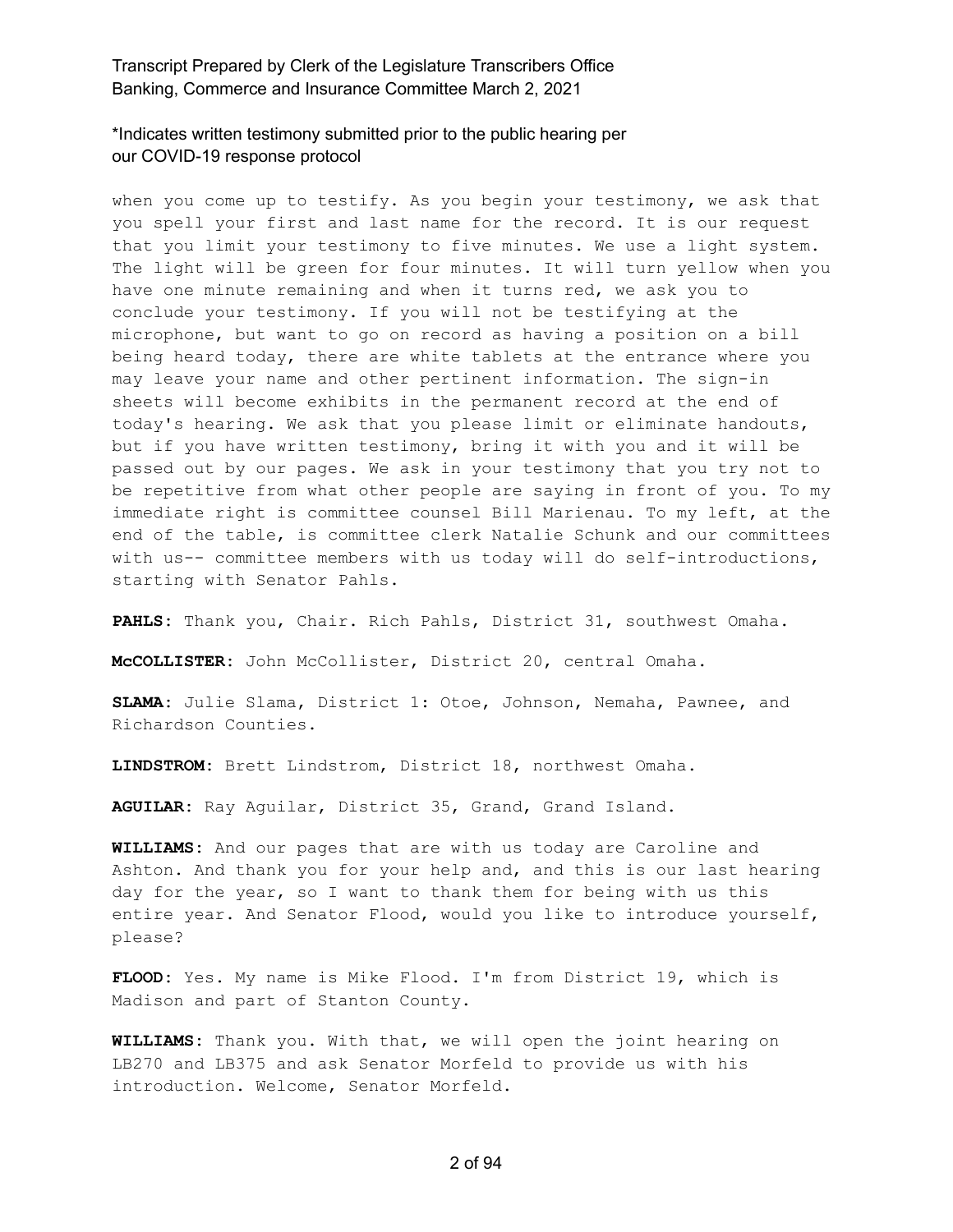# \*Indicates written testimony submitted prior to the public hearing per our COVID-19 response protocol

**MORFELD:** Thank you, Chairman Williams, members of the Banking Committee. For the record, my name is Adam Morfeld. That's A-d-a-m M-o-r-f-e-l-d, representing the Fighting 46th Legislative District here today to introduce LB270. LB270 is similar to LB1196, which I introduced at the request of the Nebraska Pharmacists Association last year to continue to shed light on the pharmacy benefit managers or PBMs and their unfair business practices. Pharmacy benefit managers are middlemen that were originally designed to reduce administrative costs for insurers, validate patient eligibility, administer planned benefits, as well as negotiate costs between pharmacies and health plans. Over time, PBMs have taken advantage of their strategic position between the insurer and provider to assert control over these prices in most aspects of the prescription drugs' transitions and have become extremely profitable. The three largest PBMs, Caremark, Optum, and Express Scripts, manage drug benefits for approximately 95 percent of Americans with prescription drug coverage and each of these companies has an annual revenue exceeding \$15 billion. In spite of these facts, PBMs are virtually unregulated at the state or federal level, even though they manage numerous prescription plans funded by taxpayer dollars. In my time in the Nebraska Legislature, I've worked tirelessly on healthcare issues, always putting patients and their interests first. When I learned about how patients are often penalized with higher copayments for getting their prescription medications from their local pharmacy or required to use PBM mail-order or specialty pharmacies, I thought it was important to bring this legislation. Since then, I've also learned that they have a lot of other negative impacts on pharmacies and, and other industries and providers. Like Senator Kolterman's bill two years ago that put prohibitions on gag clauses and clawbacks, LB270 continues the efforts to level the playing field for community pharmacists and patients across Nebraska. Nebraska pharmacies are struggling because of the policies of the insurers and their PBMs. LB270 would remove specialty networks and mail-order requirements so that patients have a choice of where to get their medications. It is a daily occurrences in pharmacies across the state that patients come to pharmacies asking for help, as their lifesaving, as their lifesaving medications did not arrive in the mail and they need medication that day. This is unacceptable. The bill add-- will add provisions to pharmacy contracts that require PBMs to pay pharmacies a fair price on medications they dispense to the patients. Pharmacies are often required to dispense brand name because of the rebates they get from the manufacturers. Those rebates are not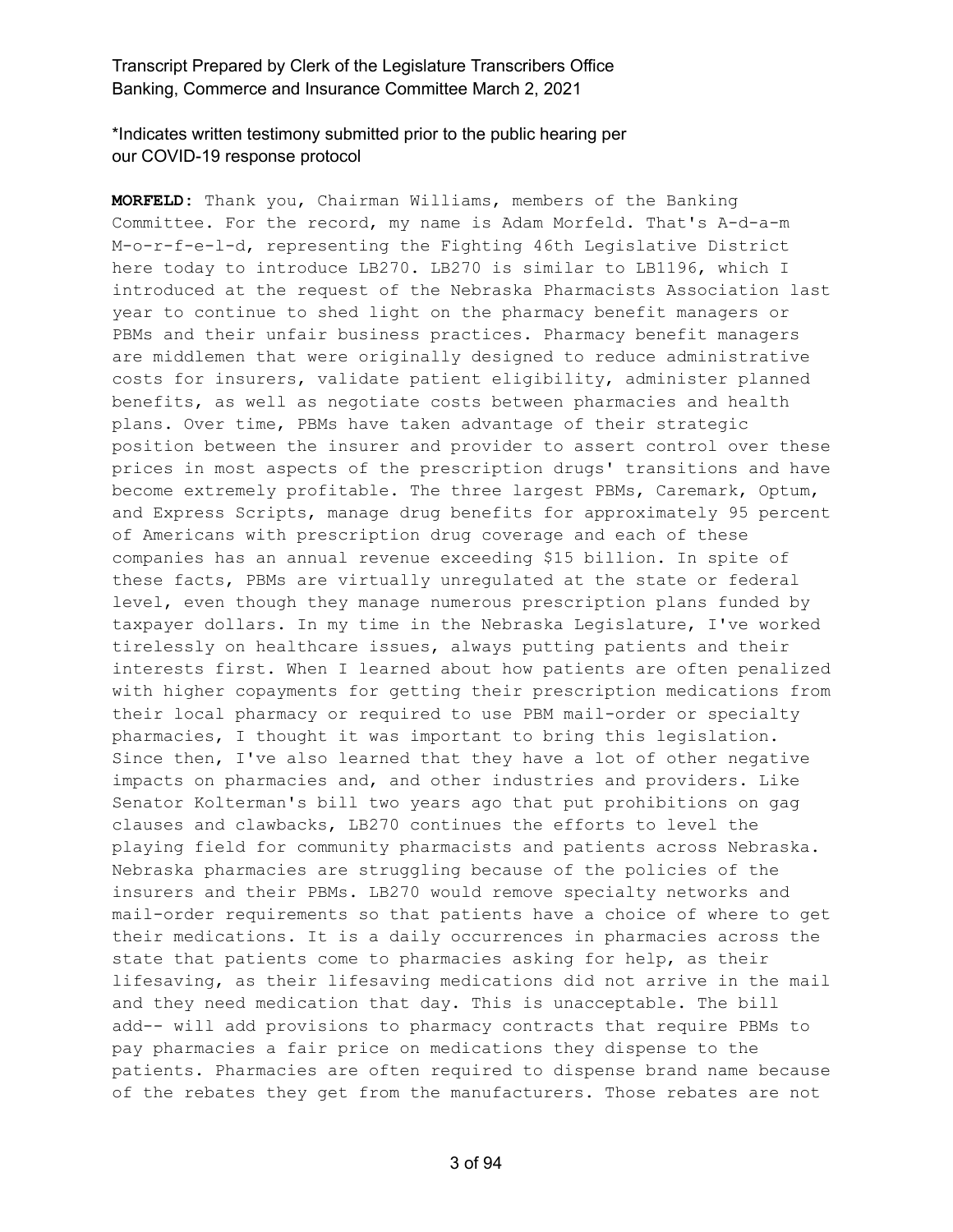# \*Indicates written testimony submitted prior to the public hearing per our COVID-19 response protocol

passed on to the patients or pharmacies. We are told that those rebates help lower the premium for policyholders. I haven't heard of many premium decreases on health insurance benefits for patients recently. In the last 18 months or so, several states have audited their Medicaid drug benefits, specifically their managed care programs and-- that PBMs manage the drug benefits on their behalf of the managed care program. LB270 includes language that provides funding for our State Auditor to audit the Medicaid prescription drug program. I think as legislators, it's our job to ensure state tax dollars are being spent appropriately. Recent findings by the state auditors and attorney generals in Ohio, Kentucky, Florida, and West Virginia caused me concern and why including the audit provision in LB270 is important. While Nebraska's MCO contracts were amended in November 2019 to say that spread pricing is not allowed, it, it was in fact a part of the original contracts and should therefore be examined nonetheless. I'd be happy to answer any of your questions. I urge your favorable consideration of LB270 and as you can see, there's a lot of people behind me to come and talk. And in fact, I think that goes to show the seriousness of this issue because I don't know about Senator Kolterman, but I didn't ask anybody to come to the hearing and testify, although I'm glad that people did. They came on their own because it's an important issue and it requires reform. I'd be happy to answer any questions.

**WILLIAMS:** Thank you, Senator Morfeld. Questions for the senator? Seeing none, thank you.

**MORFELD:** Thank you.

**WILLIAMS:** Where is Senator Kolterman?

**NATALIE SCHUNK:** He's, he's done opening.

**\_\_\_\_\_\_\_\_\_\_\_\_\_\_\_\_\_\_:** Where's Waldo?

**WILLIAMS:** You said he's finished opening?

**NATALIE SCHUNK:** I can see if he's still in there.

**WILLIAMS:** We're just going to wait a few minutes for Senator Kolterman. Senator Kolterman, as you are coming up to introduce LB375, Senator Morfeld has given his introduction and we are, are ready for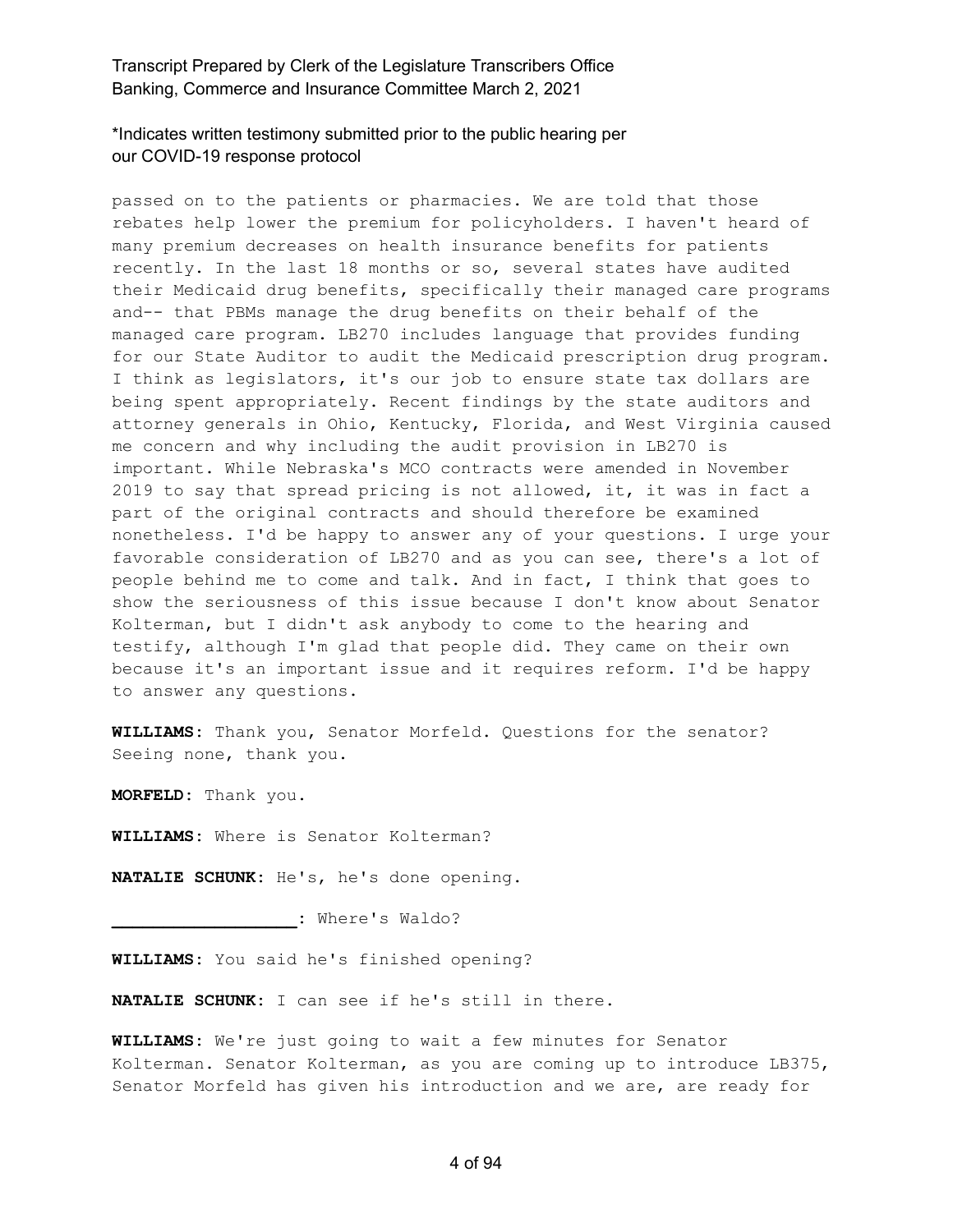\*Indicates written testimony submitted prior to the public hearing per our COVID-19 response protocol

you. Welcome to Banking, Commerce and Insurance, a friend-- friendly place for you.

**KOLTERMAN:** Thank you, Senator Williams. Good afternoon-- and members of the Banking Committee- Banking and Insurance Committee, excuse me. My name is Mark Kolterman, M-a-r-k K-o-l-t-e-r-m-a-n. I represent District 24. Today I'm here to introduce LB375, which will adopt the Pharmacy Benefit Manager Regulation and Transparency Act. LB375 would require any ben-- pharmacy benefit manager doing business within the state to obtain a certificate of authority as a third-party administrator under the Third-Party Administrator Act. The bill prohibits pharmacy benefit managers from charging or collecting from a covered person a cullment-- a copayment for a prescription or pharmacy service that exceeds the amount retained by the network pharmacy from all payment sources for filling the prescription and providing the service. LB375 stipulates that pharmacy benefit managers cannot exclude a Nebraska pharmacy from participation in its specialty pharmacy network as long as a pharmacy is willing to accept the terms of the pharmacy benefit managers' agreement with its specialty pharmacies and they cannot prohibit a pharmacy or a pharmacist or a contracted pharmacy from mailing a prescription drug to a covered individual at any location requested by covered individuals. The bill also provides for auditing standards, pricing transparency, and fairness and it creates a formal appeals process. Others following me will have the ability to explain why these reforms are necessary. However, we all agree this bill is and continues to be a work in progress. I've had an opportunity to work with Senator Morfeld and, and the Chairman Williams and I look forward to continuing to work with the stakeholders in the coming weeks to make sure that this is, is the right piece of legislation and I'm looking forward to the hearing today. With that, I would try to answer any questions you might have.

**WILLIAMS:** Thank you, Senator Kolterman. Are there questions for the senator at this point? Seeing none, thank you for your opening.

**KOLTERMAN:** Thank you.

**WILLIAMS:** We will now invite the first proponent to come and testify. We have somebody coming from the back. Welcome to Banking, Commerce and Insurance and if you would please spell your first and last name? Thank you.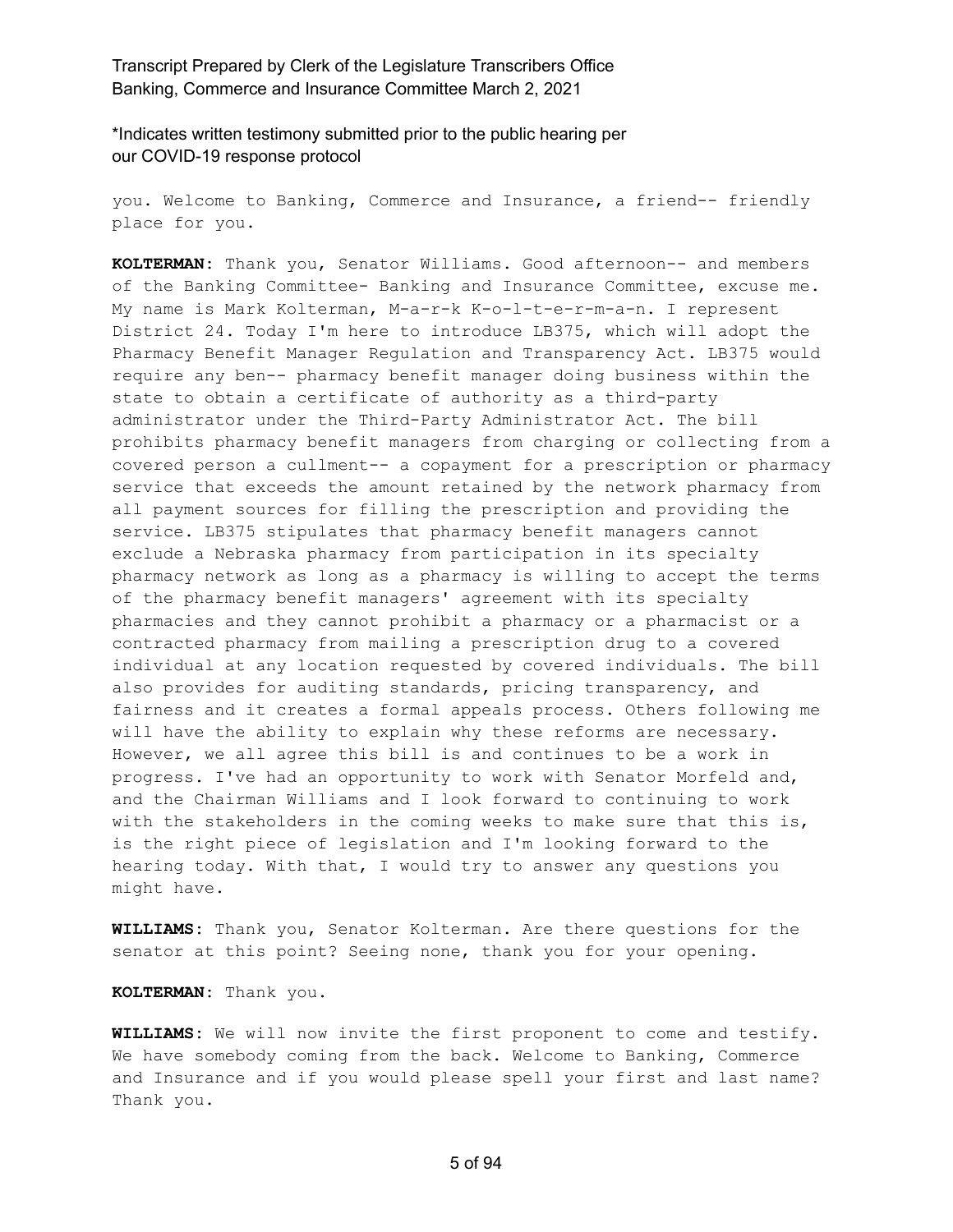\*Indicates written testimony submitted prior to the public hearing per our COVID-19 response protocol

**MARCIA MUETING:** Certainly.

**WILLIAMS:** Go ahead.

**MARCIA MUETING:** Good afternoon, Chairman Williams and members of the committee. My name is Dr. Marcia, M-a-r-c-i-a, Mueting, M-u-e-t-i-n-g. I've been a pharmacist in Nebraska for 30 years this year and I currently serve as the chief executive officer of the Nebraska Pharmacists Association. I'd like to thank Senators Kolterman and Morfeld for introducing legislation to regulate pharmacy benefit managers also known as PBMs. I am here on behalf of the Nebraska Pharmacists Association and the Nebraska Retail Federation. I'm testifying in support of both bills, LB270 and LB375. When pharmacies began submitting claims electronically for prescriptions, PBMs were a really important partner. They were positioned as the conduit between the pharmacy and the insurance company for prescription claims. Prescription claim data were, were standardized such that every pharmacy sent the same data in the same format to insurance companies or the PBMs. When a pharmacy submits a claim electronically, it receives a message from the PBM within seconds to confirm that the claim has been received, that the patient is eligible, the medication is covered, and what the patient's cost is, the amount of money that the pharmacy will be reimbursed, or the pharmacy receives a rejection message. This instant adjudication of claim was the original purpose of a PBM. PBMs collected a fee for this service from the insurance company. Over the last 30 years, the role of PBMs has ballooned to much more than processing pharmacy claims. What's more interesting is that nearly 80 percent of the prescription claims processed in the United States are handled by just three PBMs. Even more interesting, many insurance companies own their own PBM. Pharmacies are contracted for reimbursement for the acquisition cost of the medication and then a cost to dispense the medication known as a dispensing fee. Two years ago, Nebraska Medicaid adopted the cost of dispensing survey done in Iowa, determining that the cost to dispense medication, just to provide the medication, is \$10.15. This is the amount to cover the label, the bottle, the staff time and overhead, not the medication, just what it costs to-- just to provide the medication and that's cost, no profit. Today, the claim is less-- is paid at less than \$10.15. The pharmacy is losing money on the dispensing fee alone. Now today, PBMs collect rebates from drug manufacturers. They conduct predatory audits, which have become a profit center, reimburse pharmacies at below-cost rates, and offer contracts to pharmacies,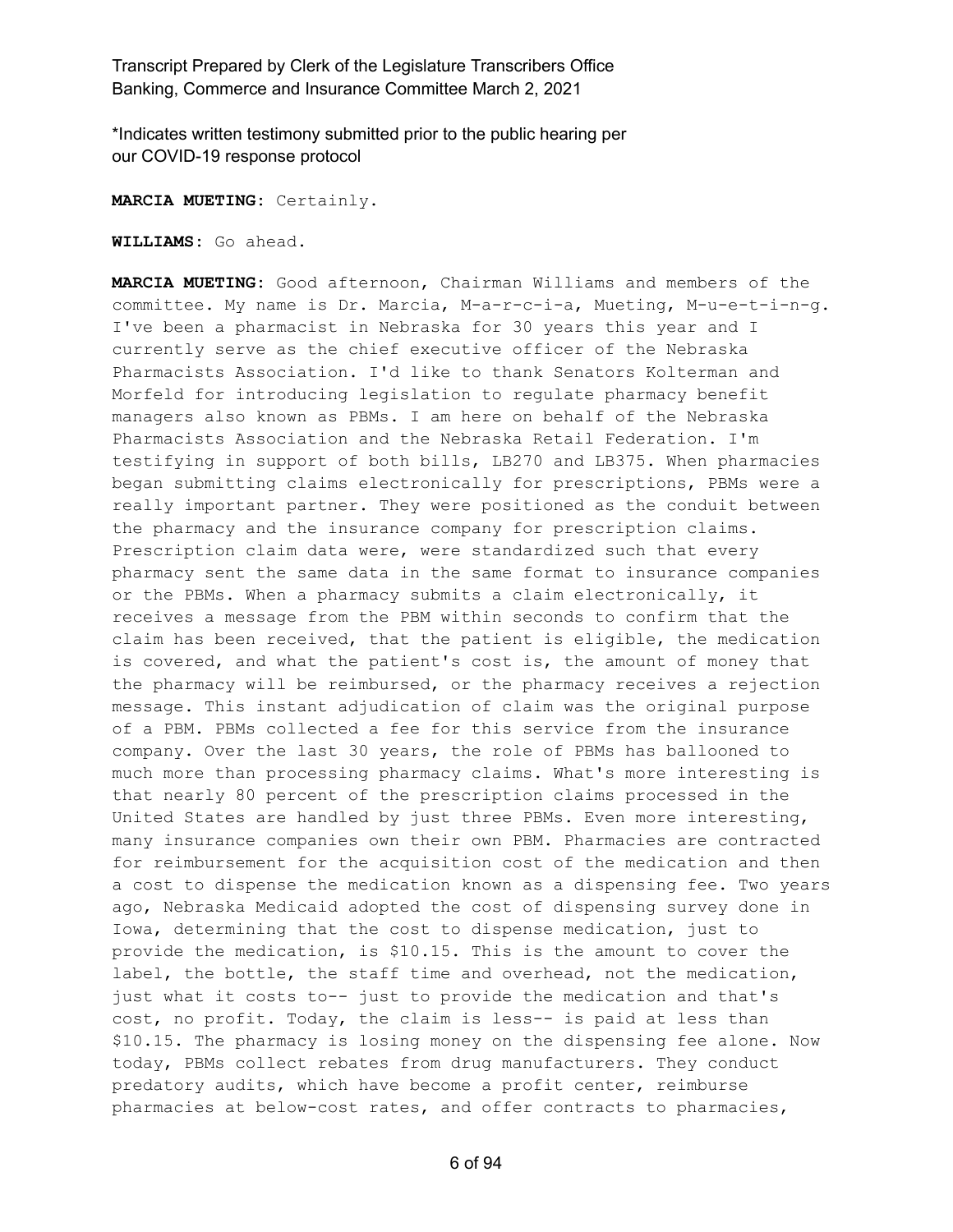# \*Indicates written testimony submitted prior to the public hearing per our COVID-19 response protocol

which are not negotiable. Pharmacies are receiving underwater reimbursements and PBMs are posting record earnings. The dollars generated for rebates, audits, and below-cost reimbursements are not being passed along to the patient. In December 20, 2020, the United States Supreme Court issued a landmark ruling in the Rutledge vs. Pharmaceutical Care Management Association case. Rutledge is the attorney general in Arkansas and the Pharmaceutical Care Management Association, also known as PCMA, is the national organization who represents PBMs. This case was about the ability of a state to regulate PBMs. PCMA challenged the Arkansas law, which regulates audit practices, transparency, and the calculation of the acquisition cost of medications and lost the Supreme Court case in a unanimous vote. While this Supreme Court ruling does not dictate which state PBM laws are to be enacted, it does highlight the areas where protections need to be provided: audit practices, transparency, and the calculation of the acquisition cost of medications. In the past, opponents of a bill like this in Nebraska have stated that their companies don't do any of these things, so a, a law isn't needed. In this case, I would think that if their company didn't do these things, they would be in favor of this bill to even the playing field against their competitors who are the bad actors. I think it's important to note that 21 states already have legislation in place to regulate pharmacy benefit managers and their practices. Without state statutes in Nebraska to allow oversight by the Department of Insurance, patients and pharmacies have nowhere to turn when a PBM ignores their pleas for help. Do these bills mandate a profit for pharmacies? No. The bill ensures pharmacies have a fair appeals process when they're reimbursed at a rate, which is below their cost. It's time for Nebraska to regulate PBMs and these bills are a first step to preserve patient care provided by Nebraska pharmacies. That's the end of my, my remarks and I'd be happy to take any questions.

**WILLIAMS:** Thank you, Ms. Mueting. Are there questions for Ms. Mueting? I have one.

#### **MARCIA MUETING:** Sure.

**WILLIAMS:** You mentioned in your testimony that predatory audits have become a profit center. Can you explain how that becomes a profit center?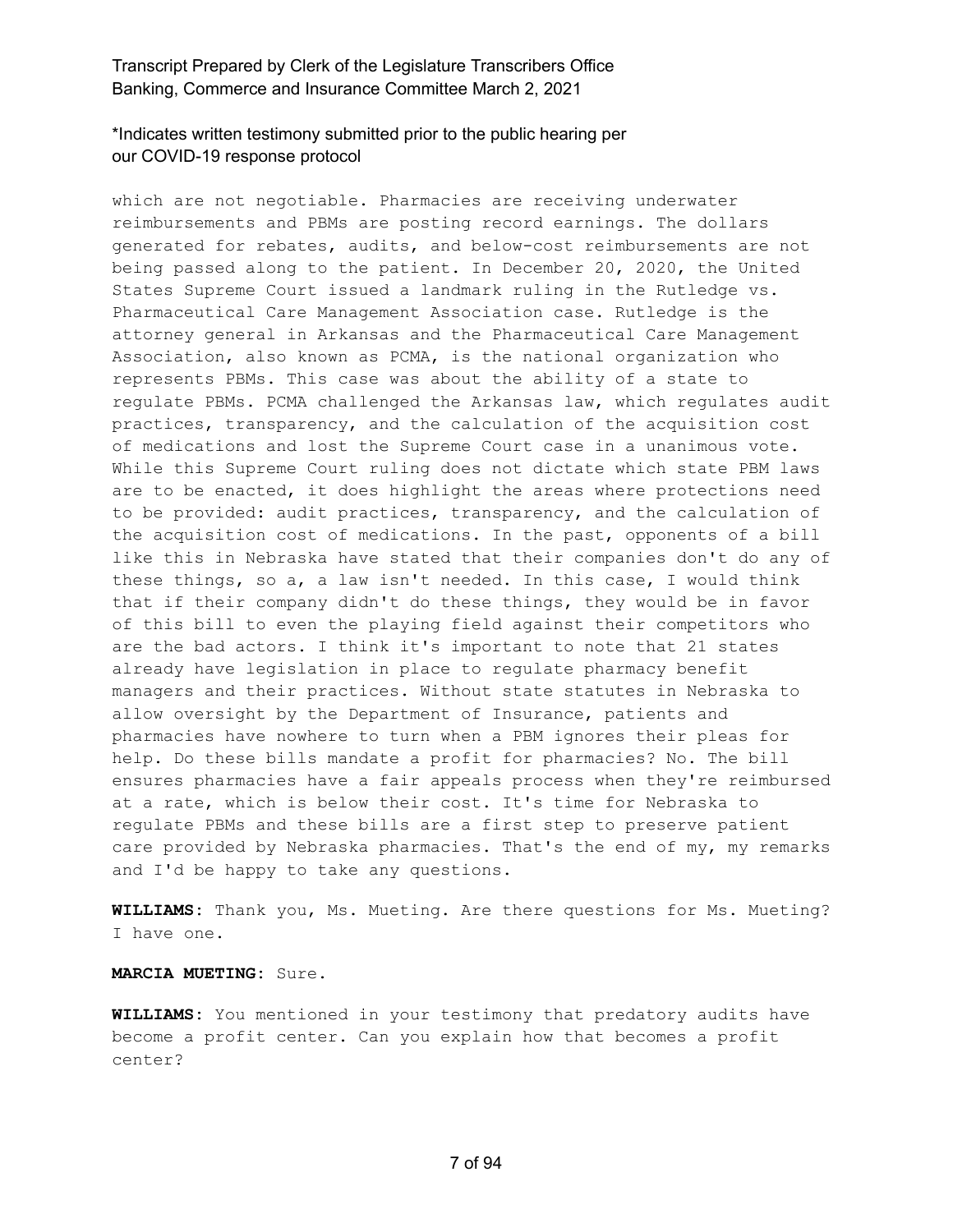\*Indicates written testimony submitted prior to the public hearing per our COVID-19 response protocol

**MARCIA MUETING:** Sure. You know, if a, if a pharmacy is committing fraud, that should be discovered and that, and that pharmacy should suffer consequences, but what we're finding-- and we've got some people behind me that will-- they will actually give you some really great examples of audits that they have received. But we're finding that PBMs are issuing audits on random, mostly expensive drugs, looking for anything and everything in an almost a phishing-type process and we're, we're also-- it is also widely known that many of the, the companies that are hired by PBMs to perform these audits are paid by a percentage of the amount of money recouped from the pharmacy. So there's an incentive for them to keep digging until they find something that, that-- even a small error or a clerical error can, can lose all of the cost of the, of drug and the dispensing fee for the pharmacy.

**WILLIAMS:** Thank you. Any additional questions? Senator McCollister.

**McCOLLISTER:** Thank you, Chairman Williams. When an audit does occur, occur--

**MARCIA MUETING:** Um-hum.

**McCOLLISTER:** --it's pretty expensive for the pharmacy, isn't it?

**MARCIA MUETING:** Well, it, it is because it, it takes an incredible amount of labor, often-- and people will-- behind me will talk about this, but they might get a 76-page audit where-- or on 76 prescriptions, 100 prescriptions, 200 prescriptions where the documentation, just one piece of documentation that's being asked to be provided, is the original copy of the prescription. You know, unless, unless you're, you're-- you've got electronic copies, you physically need to dig through boxes and boxes of prescriptions because-- and some of these audits are as, as many as two years back- and make a photocopy of that prescription. So you're right, Senator, it takes a lot of time and labor, without a doubt, just to provide the documentation that's being requested.

**McCOLLISTER:** Thank you.

**MARCIA MUETING:** Sure.

**WILLIAMS:** Seeing no other questions, thank you for your testimony.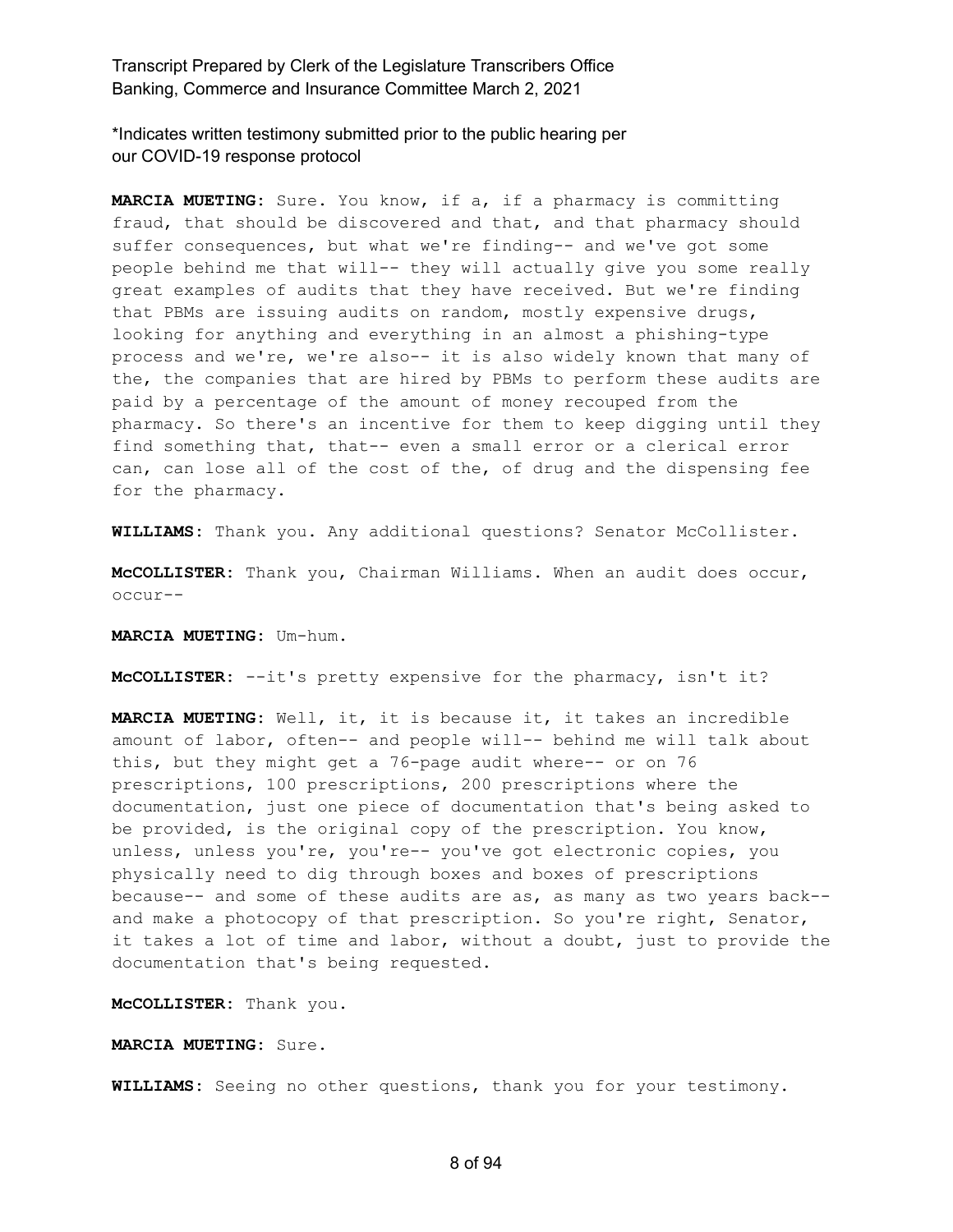\*Indicates written testimony submitted prior to the public hearing per our COVID-19 response protocol

**MARCIA MUETING:** Thanks for the opportunity.

**WILLIAMS:** We'll invite the next proponent. Good afternoon and welcome.

**KIM BERLOWITZ:** Good afternoon. Hello, Chair-- Chairman Williams and members of the Banking, Commerce and Insurance Committee. My name is Kim Berlowitz, spelled K-i-m B-e-r-l-o-w-i-t-z. Thank you for giving me the opportunity to speak today. I'm a 46-year-old mother of four and a wife. In November of 2020, what started as an emergency appendectomy turned into an appendix cancer diagnosis, metastatic goblet cell adenocarcinoma to be exact. I know it's a mouthful. This is a rare and aggressive cancer and I would need another surgery to remove it all and then, of course, chemotherapy. It was scary, but we had good ben-- good benefits through my husband's work, so I thought the worst part would be the treatment. I was wrong. I was scheduled for eight treatments that consisted of I.V.-- of an I.V. infusion, infusion and a two-week course of pills at home, repeating every three weeks, and the first went off without a problem. I received my pills from Optum Pharmacy in plenty of time and because I had reached my out-of-pocket maximum, the pills were free. January rolled around and I called to get my meds and found out I had to pay over \$800 for two weeks of pills. I was surprised and I knew my husband and I would need to look at our budget to sustain this. We do have a health savings account, but it would not take long to deplete it at this rate. Nevertheless, we had enough in there to cover it, so went ahead. Fast forward to February's refill. I was grumbling to the lady at Optum about paying over \$800 last time and she proceeds to tell me she would have to see what they did last time because it was more this time. When I asked how much more, I was floored to hear \$1,700. Come to find out, someone at my insurance company saw that the percentage payout on the generic drug I was on wasn't as good as the percentage payout on the name brand, as in they paid 80 percent for the name brand drug, but only 50 percent for the generic. The person at my insurance company, not my doctor, chose to change my medication. Unfortunately, they didn't do simple math to see that while the benefit was better on the name brand, it was much more expensive. To fix this, I had to call my oncologist who had to call my insurance company, who had to call Optum, who then had to call me to get it all fixed. This took a few days and by the time it all got fixed, we were cutting it close to when I would need my pills. I was promised they would be here on Thursday, the day I had to start them, with the understanding that I would miss a dose if they didn't show up. Thursday came and went and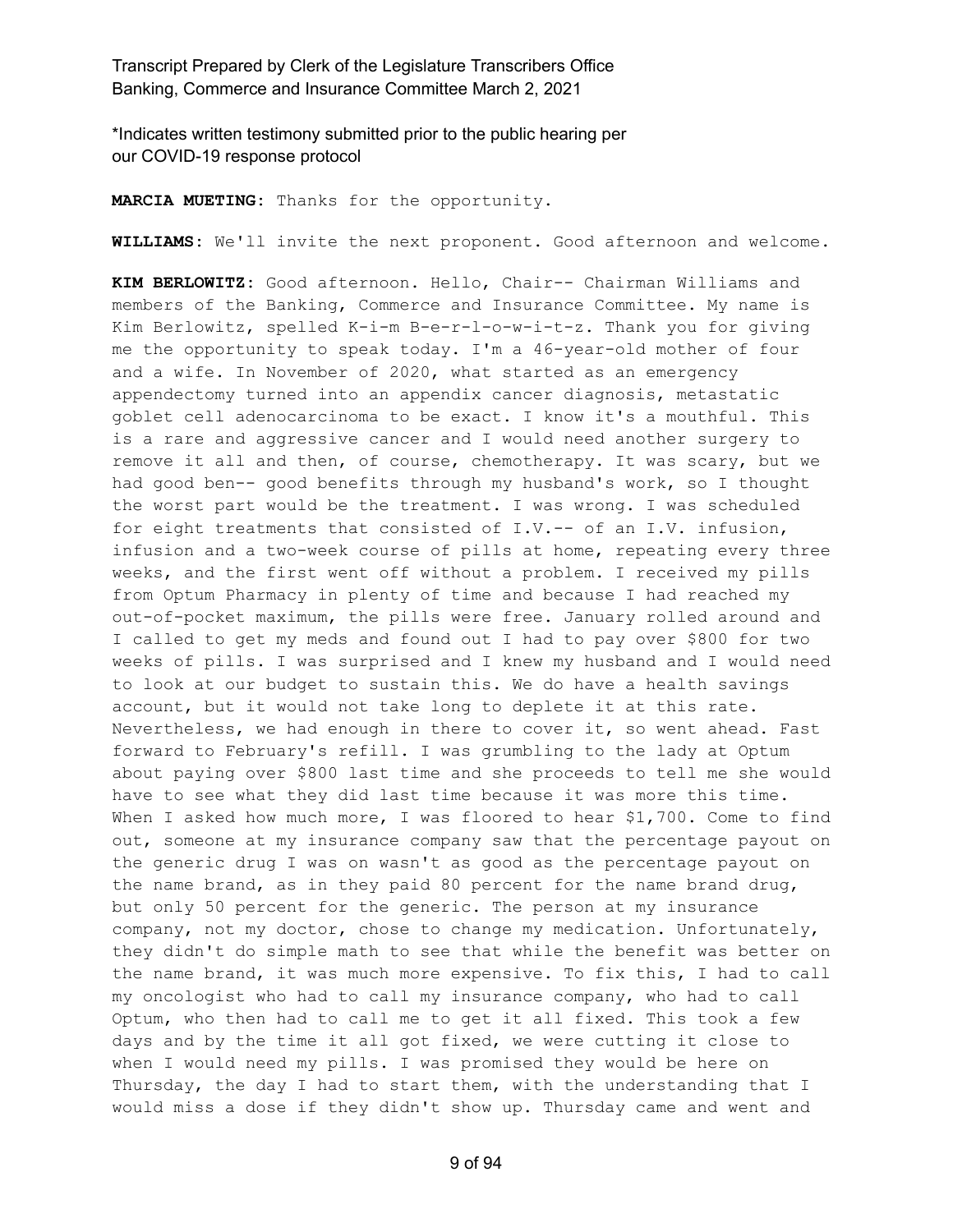# \*Indicates written testimony submitted prior to the public hearing per our COVID-19 response protocol

my pills were not here. I received a notification they would be here Friday. Friday, I received no-- notification they wouldn't be here until Monday. When I called to express my displeasure and to begin the process of removing Optum so I could use the pharmacy at my oncologist's, magically my pills showed up two hours later. The problem was it was a day and a half after I needed it and my doctor had changed my dose on Thursday because of my side effects. So I now have an entire bottle of medication I paid for that I don't need. When I asked my insurance company to remove Optum from the equation so I could receive the right dose of medication at the right time for the right price from the pharmacy in my oncologist's office, I have received nothing but push-back and transferred calls. My oncologist is battling this for me as well. Why? It doesn't make sense to order a medication a week before you know what your dose is going to be and possibly pay for meds you don't need and that is the position my insurance company has me in. My husband intentionally got a good job with good benefits for our family to be covered and we pay good money for those benefits. As it stands, if I can't get my insurance company to work with me, I will have to pay the cash price through my oncologist's pharmacy, which, by the way, is less than \$200. It makes me wonder why I have insurance when I paid more than four times that amount through my insurance. And while I will be saving money on the medication, the cash I will pay won't go towards my out-of-pocket maximums or deductibles. I have cancer. I have four kids and a husband that need me. We are in the middle of a pandemic and I have everything to lose. I shouldn't have to deal with these issues receiving my lifesaving medication when we work hard and pay good money to make sure we're covered. This should not be where the stress is in my life. The time for change is now so that people like me are not put in this position. Cancer is more than enough to deal with. Thank you for your time and for listening. If you have any questions, I'd be happy to answer them.

**WILLIAMS:** Thank you for coming and telling us your story. Are there questions? Seeing none, thank you for your testimony.

**KIM BERLOWITZ:** Thank you.

**WILLIAMS:** Invite the next proponent. Good afternoon and welcome.

**TIM REDLINE:** Thank you. Good afternoon, Chairman Williams, members of the Banking, Commerce and Insurance Committee. My name is Tim Redline,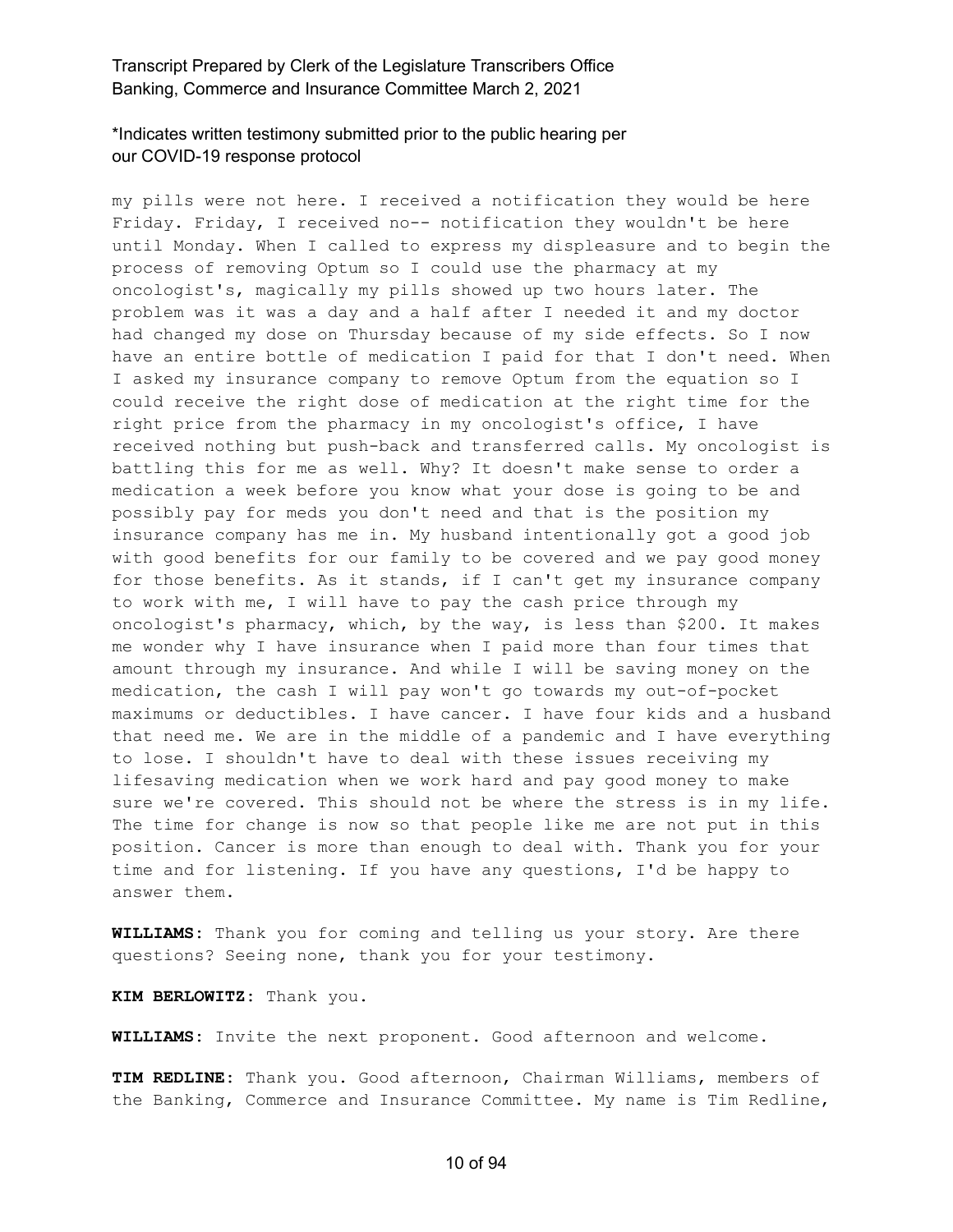# \*Indicates written testimony submitted prior to the public hearing per our COVID-19 response protocol

spelled T-i-m R-e-d-l-i-n-e. My wife and I own Redline Specialty Pharmacy in Hastings, Nebraska. I appreciate your time today and allowing me to speak on these important issues affecting independent community pharmacies, pharmacies and your friends and neighbors who are not, not able to choose their pharmacy. I am in support of both LB270 and LB375. I want to speak to you about how PBMs limit patient choice with regard to specialty medications. Many PBMs create limited networks of pharmacies that are able to fill what are called specialty medications. Most of these pharmacies are out of state and in many cases, include PBM-owned specialty pharmacies. That's right, the PBM owns the pharmacy that they force patients to use. So what is a specialty medication, you might ask? There is no standard definition of a specialty drug, but as a general rule, they are expensive medications that might require special handling, patient training, or ongoing monitoring. Some PBMs require a special accreditation to participate in their limited specialty drug pharmacy network, but can still deny a pharmacy access even with that accreditation. Many PBMs will allow any pharmacy to fill the first few doses of a specialty drug, then require that it be filled at a PB owned-- PBM-owned or a limited network mail-order specialty pharmacy. They say this is so patients can get the medication faster, but this is the most critical time for a patient needing a specialty drug. It is at the beginning that the pharmacy collects medical records, helps submit the prior authorization, and trains and educates the patient on the proper use, storage, and side effects. These are all things that Nebraska pharmacists are well qualified to do. Why would they allow a nonaccredited pharmacy to take care of these patients at such a crucial time, yet not allow us to continue their care? Requiring burdensome accreditation requirements or arbitrarily refusing access for an accredited pharmacy simply allows the PBMs to create artificial barriers to entry and limit competition, which makes it easier to steer patients to their PBM-owned companies. This patient steering creates tremendous disruption in patient care, countless hours of pharmacy and physician staff time to coordinate the transfer of care, and usually results in the medication being mailed into Nebraska from an out-of-state pharmacy. Ask any physician if they would rather work with a local pharmacy or a mail-order pharmacy. Additionally, it sends jobs and tax dollars to other states. We have two patients recently whose PBMs are forcing them to use an out-of-state specialty pharmacy. Both have been patients of ours for many years. One gets a medication for immune deficiency and the other a medication for a severe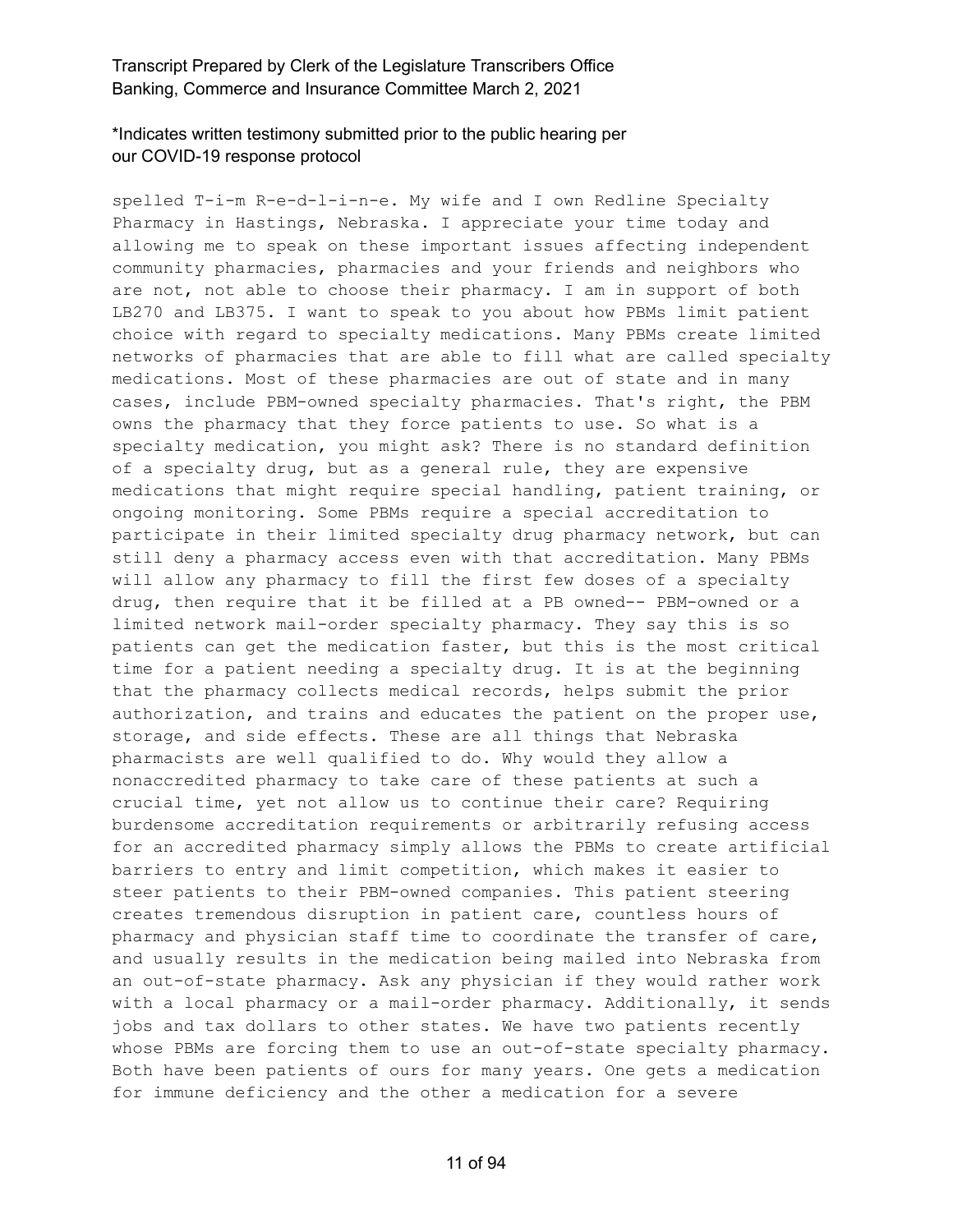# \*Indicates written testimony submitted prior to the public hearing per our COVID-19 response protocol

neurological condition. These are life-sustaining medications. Both patients and their physicians are now having to navigate the transfer of their treatment to an out-of-state pharmacy, which is not going well. It is likely that both of their treatments will be dislayed- excuse me, will be delayed and disrupted. One patient was planning to testify here today, but was-- called this morning and said she was too ill and didn't feel safe since she's-- her treatment has been delayed by at least a week already. In both cases, the pharmacy of choice is owned or affiliated with the PBM and one of them is a Nebraska Medicaid managed care organization sending our tax dollars out of state. I don't typically like government intrusion into private business and you may not either. I'm a big believer in the free market. However, it is the government's role to step in when markets are broken. When you have companies approaching monopolistic power control the supply, demand, and the price and when information between buyer and seller is not equal or transparent, then it is appropriate for the government to step in. The big three PBMs control 75 percent of all prescription claims in the United States. PBMs control which drug your doctor can prescribe, how much you pay, how much they pay the pharmacy, what the plan's sponsor pays, and which pharmacy you have to use. There is no negotiating in this environment. The contracts we are presented with are take it or leave it. The PBMs will tell you they need this power to control drug costs, which is not true. Drug costs started their steady climb when PBMs arrived on the scene and continue to go up along with their profits. We're not asking for special treatment. All we're asking for is fairness and transparency so that community pharmacies can compete on a level playing field and can continue to serve the healthcare needs of the people of Nebraska. LB270 and LB375 will accomplish these goals. Thank you. I'm happy to answer any questions.

**WILLIAMS:** Thank you, Mr. Redline. Senator McCollister.

**McCOLLISTER:** Yeah, thank you, Chairman Williams. Do you have a choice of the PBMs that you, that you work with? I mean is there any competition between the various PBMs that are available?

**TIM REDLINE:** Not necessarily. Like, like I said and others have said, 70-- depending on the numbers you look at, 75 to 90 percent of all prescription claims go through three. So if you choose not to work with one of those PBMs, you're eliminating about one-third of your patients.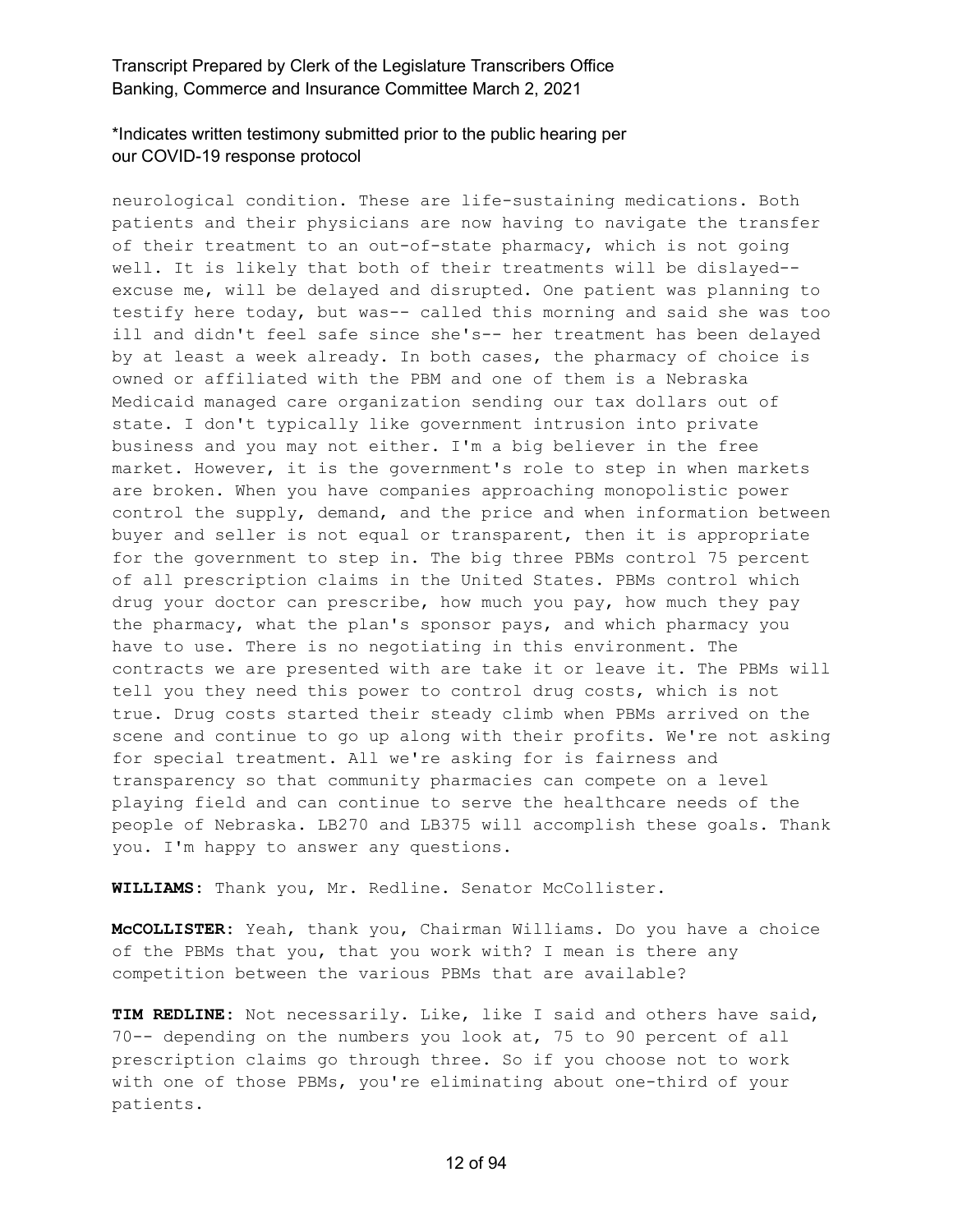\*Indicates written testimony submitted prior to the public hearing per our COVID-19 response protocol

**McCOLLISTER:** So do you deal exclusively with one PBM or do you-- **TIM REDLINE:** No, most pharmacies contract with, with all PBMs. **McCOLLISTER:** I see, thank you.

**TIM REDLINE:** Yep.

**WILLIAMS:** Mr. Redline, you talked in your testimony about patient steering. In your judgment, does patient steering save money?

**TIM REDLINE:** In my judgment, it does not. I have not seen any studies to show that it does save money.

**WILLIAMS:** Thank you. Any additional questions? Seeing none, thank you for your testimony.

**TIM REDLINE:** Thank you.

**WILLIAMS:** We'd invite the next proponent. Good afternoon and welcome.

**ANGIE SVOBODA:** Thank you. Good afternoon, Chairman Williams and members of the Banking, Commerce and Insurance Committee. My name is Angie Svoboda, S-v-o-b-o-d-a. I have co-owned Good Life Pharmacies in Ord, Albion, and Loup City for over 25 years. I appreciate your time today allowing me to speak on the important issues that affected the community pharmacies across Nebraska. My pharmacies are a very vital part of these small rural communities. I am talking today about how wasteful and unnecessary pharmacy PBM audits can be. I am support of both LB270 and LB375. Rural independent pharmacies have been extremely stressed this last year. With the pandemic ongoing, pharmacies are doing more curbside and home deliveries and we've dealt with staffing issues due to COVID. Of course, we're frontline workers. During October, rural independent pharmacies were busier than I've ever been. We did the majority of all flu vaccinations in our community based on CDC recommendations. We also did a majority of the Medicare Part D Plan evaluations for our elderly patients in our community to keep them in our pharmacies. This after one of the major PBMs in our community sent letters to our elderly patients, to about one-fourth of our patients, telling them that they would have to go to mail order or drive 64 miles away to get their prescriptions with low copays. So we had to help try to get these patients back into our pharmacy. During the busy time-- during this busy time is when I been-- began to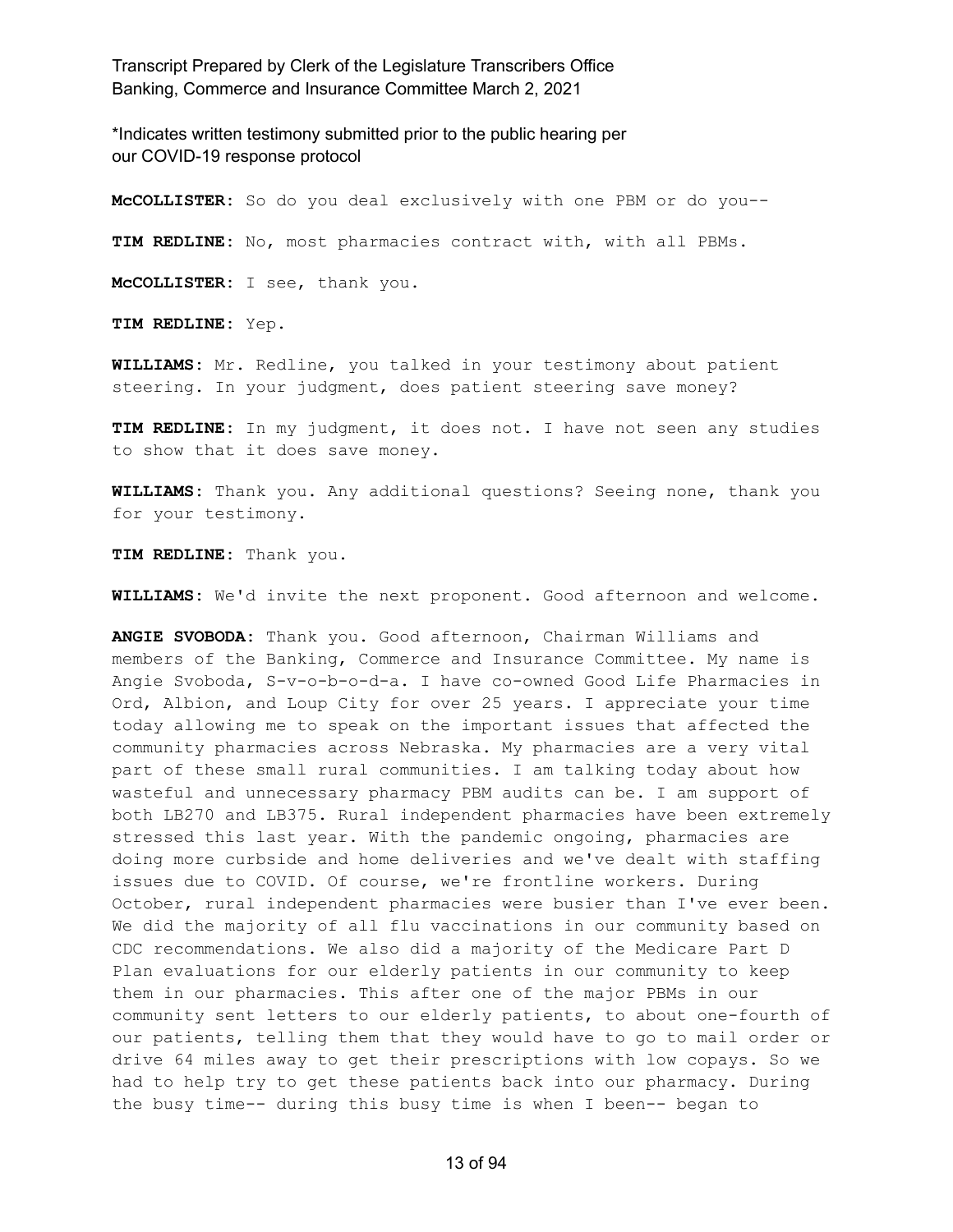# \*Indicates written testimony submitted prior to the public hearing per our COVID-19 response protocol

experience an abundance of PBM audits. To be clear, I do support legitimate efforts to prevent fraud, waste, and abuse in healthcare, but since October, I've had up to five audits at a time on my desk. Unfortunately, the audits to my pharmacy had nothing to do with patient care. These audits were simply looking for an easy way to recoup money for issues such as technical and clerical issues. The two big audits from-- I've had two big audits from two of the three major PBMs since October. The first audit had a value of \$57,000 and this audit came from our own state Medicaid program. The second audit was valued over \$76,000. The notification of the audits was sent in the pharmacy-- was sent to the pharmacy via fax, not a phone call, not a certified letter, a fax. And as you can imagine, a busy pharmacy getting a fax, that could easily get lost. The \$76,000 audit, the fax, simply stated the pharmacy needed to respond within a determined short time frame with all the documentation requested. If the deadline was not met, a penalty of 25 percent would be assessed on the audited claim value. The audits went back over two years, included hundreds of prescriptions. Combined together, it took over 25 hours of time to collect the requested prescriptions and signature laws-- logs requested. One of these audits was sent back in early December and I still have yet to hear back on the response from the PBM. And what do I say-- mean when I say clerical and technical errors? A technical error is as simple as misspelling a patient's name or missing, missing a home address on a prescription. Otherwise, that prescription contains all the correct information. This can result in loss of money and then any associated refills that can result in loss of money. What's happening to independent pharmacies across Nebraska is the equivalent-- if you go into a mechanic, getting your car fixed, and then two or three years later-- your car is still working-- the mechanic get slammed with thousands of dollars in fines because he spelled your name wrong in the bill. A bit-- as a small business owner, it's hard to stay in business when money can be taken away at any time. A loss of \$133,000 to any small business would potentially close that door and a small rural town, this would have a great economic effect on the community. Sure, there are some appeal processes in place for these audits to-- but to reach a live person to discuss the findings is impossible and these appeals are rarely won without legal representation. Again, the profession of pharmacy accepts audits to support legitimate efforts to prevent fraud, waste, and abuse if there's any evidence, but unnecessary audits take away a-- time a pharmacist can be spent use-- doing patient counseling,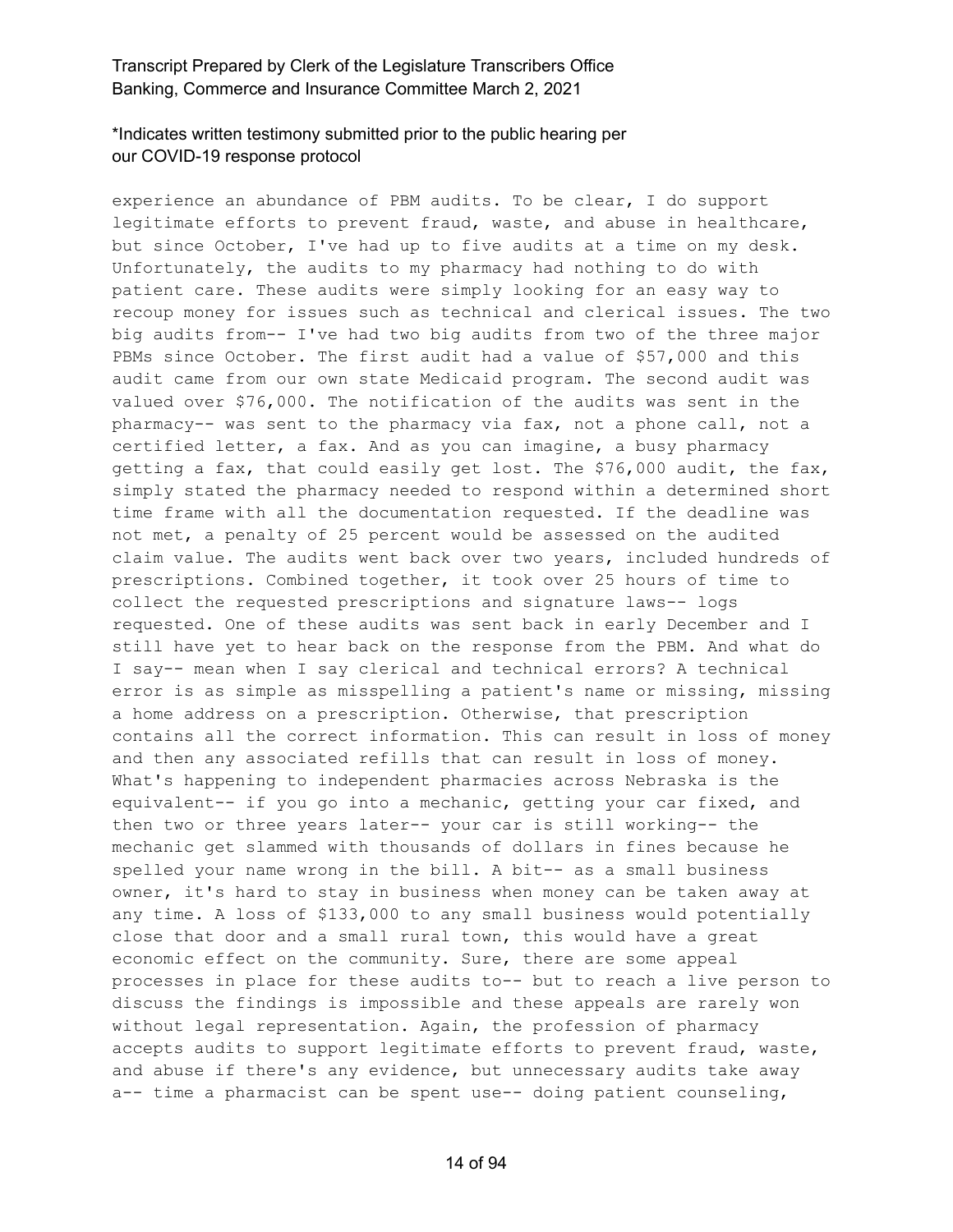\*Indicates written testimony submitted prior to the public hearing per our COVID-19 response protocol

giving flu vaccinations, and currently giving COVID lifesaving vaccinations. Under the proposed bill, LB375, technical, technical errors no longer would carry heavy financial fines. Insurance companies must audit pharmacies for prescriptions filled within the last few years and pharmacies must be notified within a written notice of an audit at least 14 days before the audit is scheduled to take place. I thank you for your time and I do have examples of medications and medications that have been targeted because of technical and clerical errors that I can share with you if you're so interested.

**WILLIAMS:** Thank you, Ms. Svoboda. Are there questions? I have one. So your testimony is that the, the two audits that you're talking about, the total-- the \$133,000, which was money that you lost--

**ANGIE SVOBODA:** No, that I could lose.

**WILLIAMS:** That could you could lose, OK.

**ANGIE SVOBODA:** I could lose. The \$76,000 audit was sent in first part of December and I have yet heard back--

**WILLIAMS:** Not heard back on that yet.

**ANGIE SVOBODA:** --not yet heard back. And this are-- these are the audit values. I had a pharmacy student with me and I set the pharmacy student down with all the records they requested, all the prescriptions that were documented and requested, and I had them calculate what the value of that prescription was and the refills thereafter because if they take money from one prescription, everything thereafter goes.

**WILLIAMS:** OK. Have you experienced loss based on an audit?

**ANGIE SVOBODA:** Unfortunately, I have, based on a clerical error.

**WILLIAMS:** OK.

**ANGIE SVOBODA:** And situation would be an insulin. Insulin is quite frequently written for in a-- what they call a sliding scale, where it's based on the patient's glucose levels and if their glucose levels are a certain range, they have to give a certain dose of that insulin. And if we're not given that sliding scale and don't show our calculations on the prescription we provide to that PBM-- we have to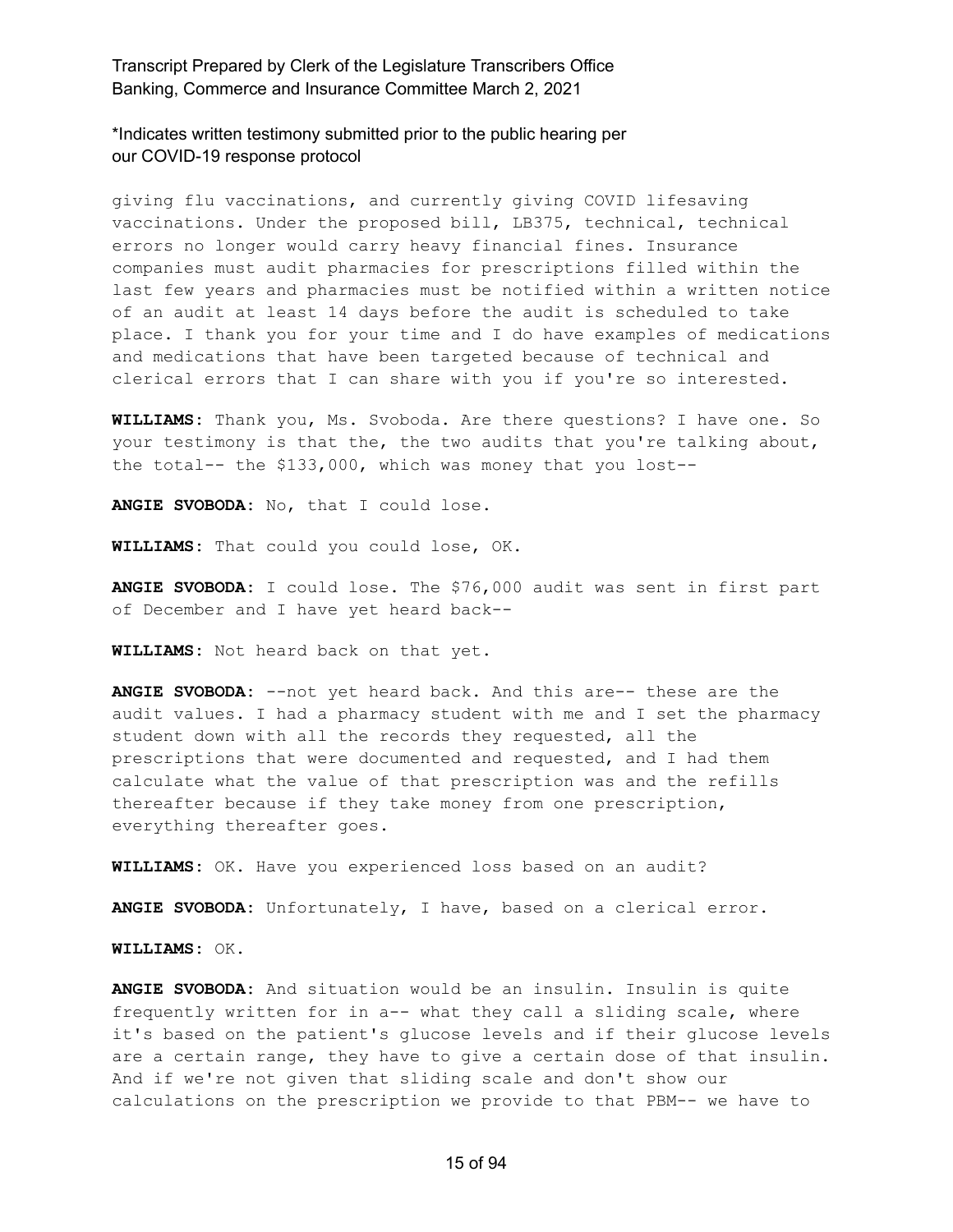\*Indicates written testimony submitted prior to the public hearing per our COVID-19 response protocol

show our calculations and we have to show that potential day supply, which can change-- then we can lose all of our money from that insulin and it's-- insulins are very expensive.

**WILLIAMS:** Has any loss that you have, have taken related to fraud, waste, or abuse?

**ANGIE SVOBODA:** No, they have been all based on clerical or technical errors.

**WILLIAMS:** Thank you. Any additional question? Seeing none, thank you for your testimony.

**ANGIE SVOBODA:** Thank you.

**WILLIAMS:** Invite the next proponent. Good afternoon and welcome.

**DAVID KOHLL:** Good afternoon, Chairman Williams and members of the Banking, Commerce and Insurance Committee. My name is David Kohll, D-a-v-i-d K-o-h-l-l. I'm a pharmacist and member of the Nebraska Pharmacists Association. My family owns Kohll's Pharmacies in the Omaha-Lincoln area and have served Nebraskans for over 73 years, including some of your own families. The lack of any type of regulation and oversight of pharmacy benefit managers has negatively impacted patient care in Nebraska so much that PBMs are a danger to the public. I'm going to give you two-- just two examples that occur daily from all pharmacies across the state. The first example from just last Friday, a patient was prescribed colchicine because of an acute gout attack. The PBM negotiated a contract with the branded drug for colchicine and would not cover the generic drug. The branded drug had a patient copay of \$398. The insurance did not cover generic colchicine, which have-- which would have resulted in a much lower patient copay. The PBM would only cover the branded drug. These shenanigans resulted in the patient choosing to suffer his acute gout attack to avoid paying the \$398. Second example also happened last Friday. A patient was prescribed dexmethylphenidate extended release, a drug indicated for attention deficit disorder. The PBM of the patient's primary insurance is a commercial plan and the secondary insurance PBM is a Nebraska Medicaid plan. The PBM primary insurance would not cover the much less expensive generic drug. They only would cover the much more expensive brand drug. The brand drug coverage, under the PBM's primary commercial plan, mostly went to a deductible.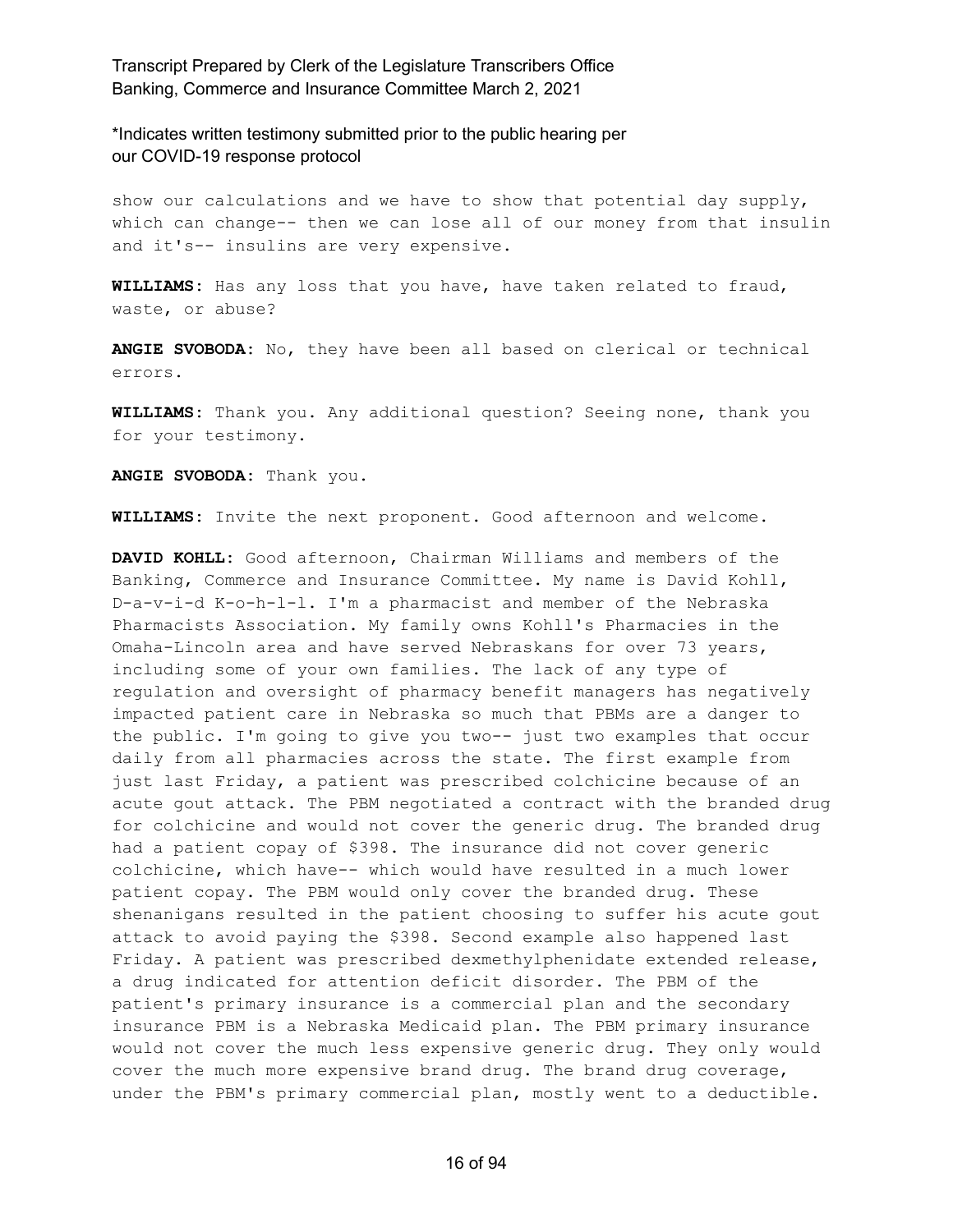# \*Indicates written testimony submitted prior to the public hearing per our COVID-19 response protocol

Therefore, Nebraska Medicaid was required to pay most of the cost of this prescription. The savings to Nebraska taxpayers would have been huge if Nebraska Medicaid could have just paid for the generic drug. So in that-- in the chart that I provided each of you, I wanted to explain how the PBMs-- why and how they're doing this. So the first example is the colchicine. The cost of the drug-- for the branded drug is \$450. The rebate is \$90. I happen to have information that gives me what general rebate amount the PBMs are paid. The generic cost of the drug was \$100. There's no rebates on generics, so the PBM had a profit of \$90. The second example, the dexmethylphenidate, the branded drug is \$1,300. The brand rebate is \$90 to \$800. Well, why the difference? Well, if the drug is a specialty drug, then the PBM is paid a higher rebate than if it's just a brand drug. But what's odd is PBMs can decide what's specialty and what's not specialty. So if they consider this a specialty, the rebate is \$800. The generic cost is \$150. Of course, no generic rebate, so the PBM either made \$90 or \$800, plus other ways they make money. So it's kind of like a credit card. The more you spend, the credit card companies-- the more they make. That's the same way that these PBMs are operating. The more, the more branded names, the higher the branded drug, the more rebate they're going to get, the more money they're going to make. And that's why the manufacturers have to pay these PBMs the rebate and so then they turn around and raise their price. So the PBMs are causing these manufacturers to raise the prices. You would think that a PBM, which is owned by many insurance companies, would just make their money based on premiums. So if nobody goes to the hospital and they're just paying in premiums, they had a great year. Well, that's not the way it is for drugs. The more branded names that are dispensed, the more money they're making. So these rebates are either passed on partially to-- so self-insured companies may be able to get some of these rebates back, but definitely not all of them. Companies that are fully insured do not get any of the rebates. They aren't passed onto the patient. They aren't lowering the premiums. This rebate is all profit directly to the PBM. In either example, the generic would have significantly saved Nebraskans the most. There are many other ways PBMs are profiting at the expense of the public and in doing so, they're lowering the level of healthcare, just like Angie said. Spending-- we're spending too much time with working around these PBMs' rules, but please protect the public by regulating these PBMs and I welcome any questions that you have.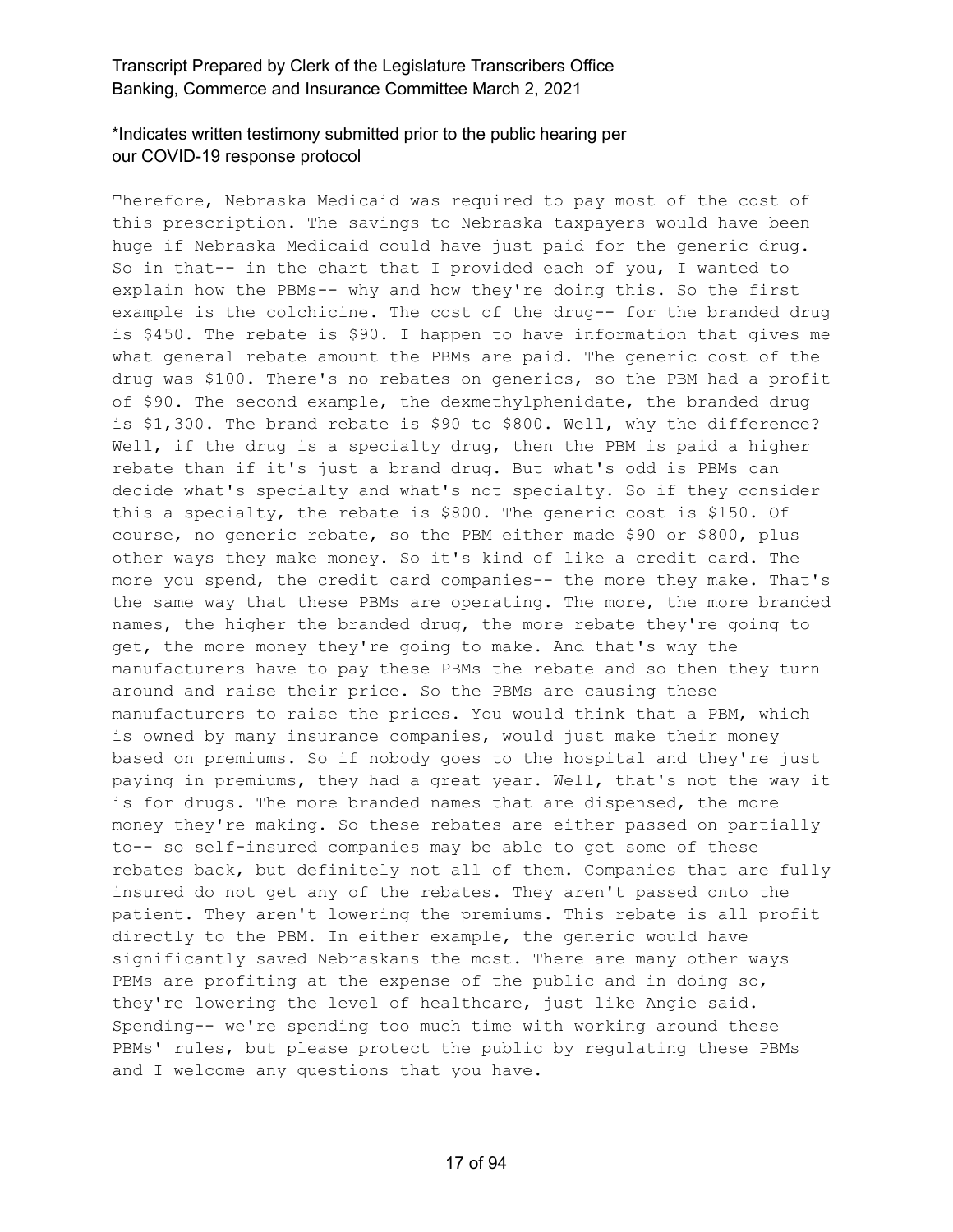\*Indicates written testimony submitted prior to the public hearing per our COVID-19 response protocol

**WILLIAMS:** Thank you, Mr. Kohll. Are there questions? Senator McCollister.

**McCOLLISTER:** Thank you, Chairman Williams. Mr. Kohll, can you describe the relationship you have with the PBMs and, and negotiation of the pricing and communication that you have--

**DAVID KOHLL:** Sure.

**McCOLLISTER:** --from those companies?

**DAVID KOHLL:** Sure. Thank you, Senator McCollister, for the question. So when your, when your contract is running out, the PBM will introduce maybe a three-year contract and you'll-- you look at the pricing that they're going to give you and say well, that-- many drugs are going to-- they're going to pay me less than what I buy it for. So then you say, OK, let me contact them to negotiate pricing. Well, you can't call them. You can't even email a person. You can't meet with them face to face. They have a portal. You send the question in for a portal, how can we work this through? This isn't right. You might get a response back two weeks later. In that response, it's usually-- they usually don't even answer the question. It, it, it's-- at some point, you know, we may decide to not work with 90 percent of what these PBMs are doing, so but--

#### **McCOLLISTER:** OK.

**WILLIAMS:** Any additional questions? Mr. Kohll, I've been driving by your pharmacy for over 50 years and I'm glad to know there's really a Mr. Kohll.

**DAVID KOHLL:** Thank, thank you very much, Senator Williams.

**WILLIAMS:** Thank you for your testimony.

**DAVID KOHLL:** Thank you.

**WILLIAMS:** We'd invite the next proponent.

**DAVID KOHLL:** I'd like to invite my, my patient who came here, Pat and Gary Spanel.

**PAT SPANEL:** Thank you.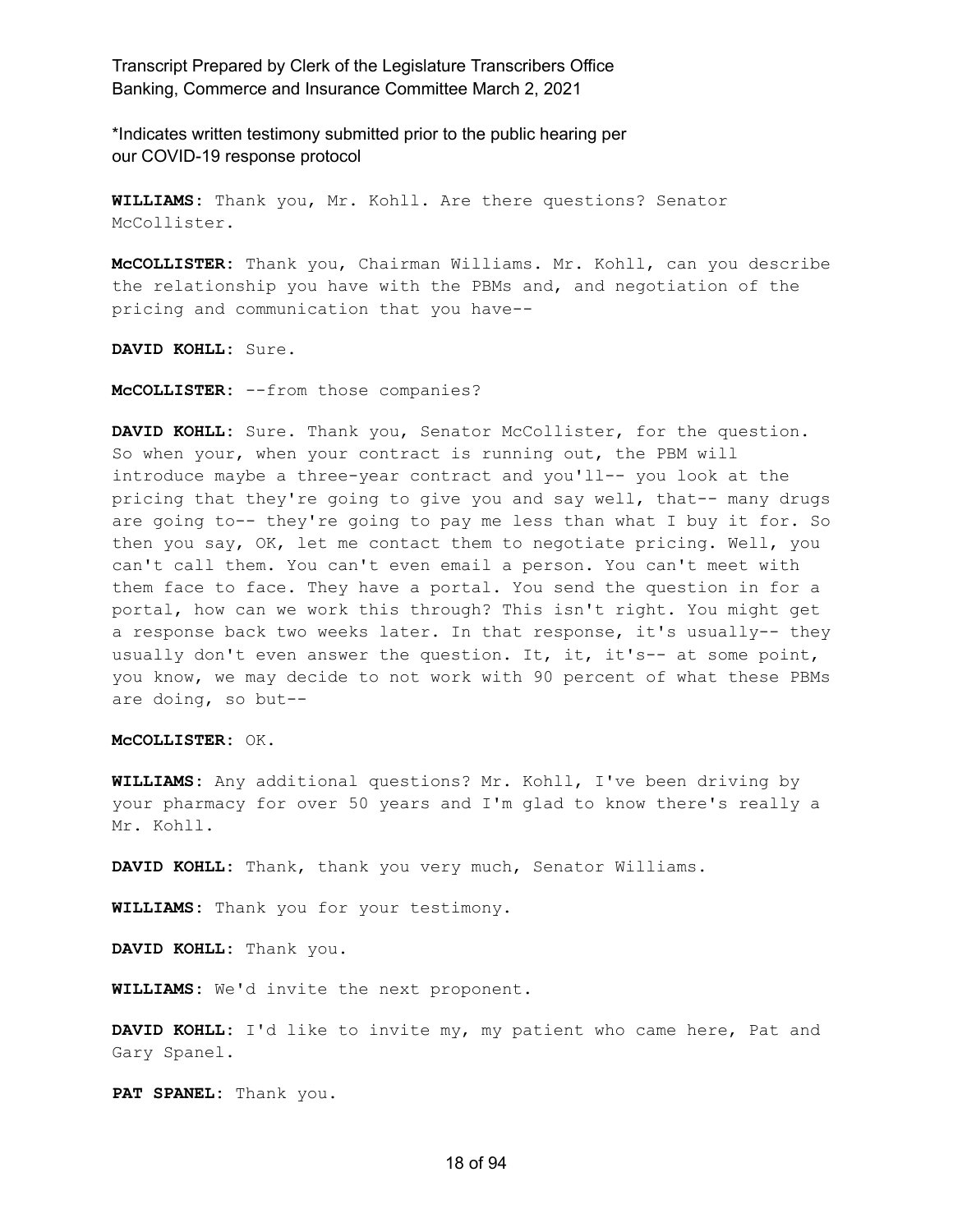\*Indicates written testimony submitted prior to the public hearing per our COVID-19 response protocol

**WILLIAMS:** Good afternoon and welcome.

**PAT SPANEL:** Good afternoon. Members of the Banking, Commerce and the Insurance Committees, my name is Pat Spanel, S-p-a-n-e-l. We are Gary and Pat and we are asking for your support for LB375, adopt the pharmacy benefit manager program. PBMs are a third-party administrator of prescription drug programs that currently are reporting record profits and sending prescriptions to be filled at out-of-state pharmacies that significantly contribute to pharmacy waste and provide substandard pharmacy advice. Their practices limit my choice of a pharmacy. LB375 would allow patients' choice. The PBM requires me to get a 90-day supply of prescriptions. Recently, my doctor went ahead and prescribed seven of my prescriptions, but due to my changing medical condition, one of the other doctors discontinued all seven prescriptions. Ninety-day supply wasted, my copay money wasted. Where does this money go to, coming out of my pocket? So this needs to go ahead and be looked at, not just by myself that it's happening to, but to other Nebraskans that are forced to go ahead and use these types of PBMs. When I would call the PBMs to talk to them, I would be put on hold for 15, 20 minutes and then once I would get there, I would be transferred from one pharmacist to another, trying to go ahead and answer my questions, which wasn't helpful at all. And when I finally got to a pharmacist, then I couldn't understand the language very clearly. That's very hard to do when you have a hearing loss also and you're trying very hard to get your instructions straight because your life depends on it. What we place in our bodies is very important, the drug therapy. I am not going to belay something in my body that is not right and neither should either one of you. So I ask that you need to trust someone, to be able to talk to someone that will go ahead and give you the correct advice and go to a recommended pharmacy like Kohll's. Even Gary used to have to get his prescription needles for his insulin, three-month supply, and he takes three shots a day. That would be 300 pin needle. They're little. They would come-- all the boxes would be smashed. The covers on the needles would go ahead and be off and we would have 300 loose syringes, the needle parts, in a bag that we would have to deal with each time. Loss of money. Nebraska, to me, is the good life, but Nebraska is also the quality of life and we need to provide that to each and every citizen here. And I thank you, so please consider approving this bill today. Thank you.

**WILLIAMS:** Thank you. Are there any questions? Seeing none, thank you for coming and telling your story today.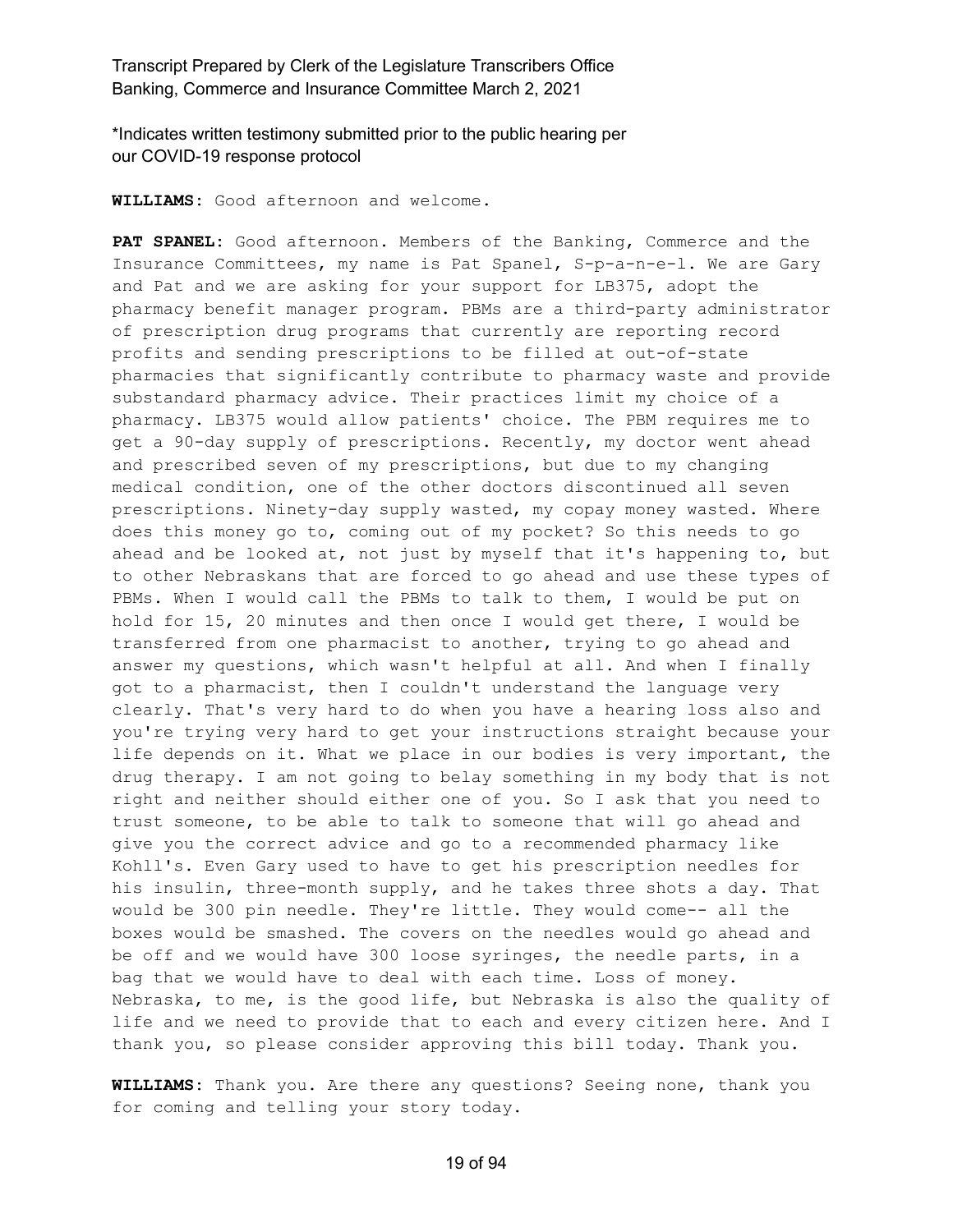\*Indicates written testimony submitted prior to the public hearing per our COVID-19 response protocol

**PAT SPANEL:** Thank you very much.

**WILLIAMS:** Invite the next proponent. Good afternoon and welcome.

**MARCUS SNOW:** Good afternoon. Thank you. Chairperson Williams and members of the committee, my name is Dr. Marcus Snow, M-a-r-c-u-s S-n-o-w, and I appreciate the opportunity to speak today. I'm speaking today on behalf of myself, the Nebraska Medical Association, the Nebraska Rheumatology Society, and the American College of Rheumatology in support of LB270 and LB375. I'm a rheumatologist who has been in practice in Omaha for over 11 years and currently serve as the president of the Nebraska Rheumatology Society and as chair of the American College of Rheumatology's committee on rheumatic care. The use of PBMs has created an extra layer within the healthcare delivery system and PBMs lead to inefficiencies in providing care to patients. PBMs often have an impact on which prescription drug a, a physician may provide to a patient, even if the physician believes that a different drug will be more beneficial. This can lead to additional follow-up visits with the patient, additional administrative work on a physician's office behalf, and unnecessary delays to get the proper medication in the patient's hands. PBMs also take away from the local economy, as they circumvent the local pharmacy. They have the ability to restrict the quantity of drug a patient can get through their local pharmacy, often requiring patients to receive their medication through the mail. By making patients wait for their medication, this negatively impacts the streamlining and timeliness of delivery of care for the patient. PBMs claim to lower costs by negotiating discounts of high-priced drugs, but many note their role in rising drug costs through their opaque rebate system. There is no transparency available to the patient, to the provider, or to any involved in the care of the patient. It is not clear where the benefit of this lower cost goes. Let me give you a brief example of how a PBM impacts care from, from my point of view. I take care of patients with multitude of conditions, but probably most often rheumatoid arthritis. I prescribe many different medications. Some of them are 50 years old and relatively cheap, some of them are relatively new and very high priced, some often "inaccessless" price of \$70,000 a year. After I write a prescription for this medication, after a multitude of thought with the hope that I can prevent long-term damage for my patient, I submit the prescription to the pharmacy. It ultimately makes its way and the pharmacy benefit manager decides and lets me know what their formulary would allow. Most of the time, I will agree with their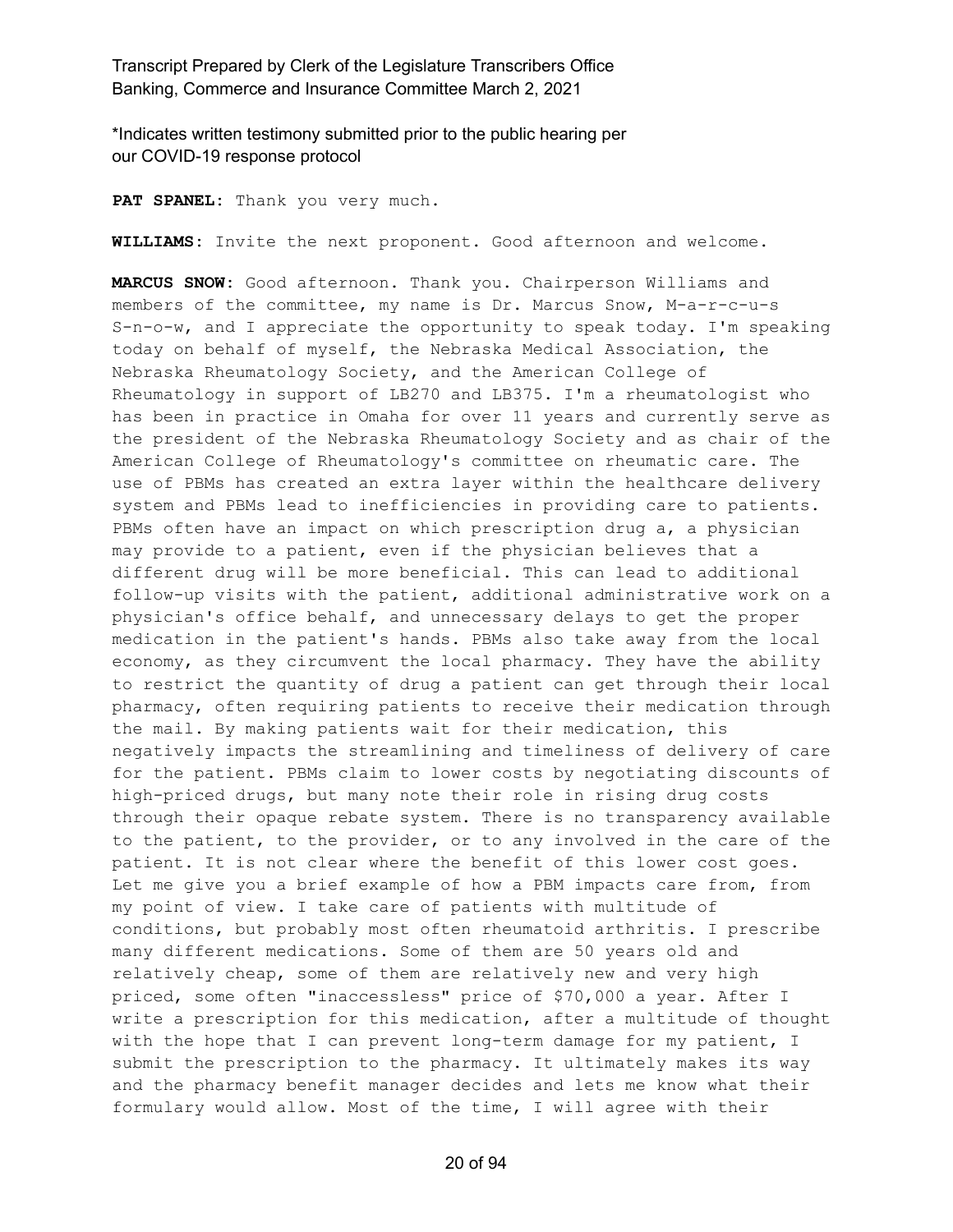# \*Indicates written testimony submitted prior to the public hearing per our COVID-19 response protocol

change, depending on the situation. They will give me a handful of options and if I think that they're adequate, I end up changing my prescription at their request. If I would not, my patient would have to pay exorbitant amounts of money to get that medication. So once this happens, the drug is mailed to the patient and is taken. And if the patient responds favorably to the medication, we still get letters later on asking us to prove that this medication is needed. And what happens, a year later, if they change their formulary? I get a letter saying the drug that, that I wanted you to take last year is no longer preferred by us. We want you to move to another medication. So now I have a patient who's responded, is doing well, and they're asking me to move them to a different medication, putting their health at risk. This is not appropriate in my mind. I would also like to point out that LB270 addresses a significantly disturbing trend employed by PBMs and insurance carriers. As you are likely aware, copayments are significantly increasing yearly. This means that even if there is coverage for a medication and it is preferred by the carrier and it is approved by the carrier, the copay can be in the hundreds of dollars and the deductible can be in the thousands of dollars. Some manufacturers have stepped in and they have provided assistance for patients in this regard to help pay for their copayments so they can get their medication. As a means to discourage the use of these costly medications, some insurers have instituted accumulator plans where they essentially do not allow this, this practice to happen and they continue to charge deductibles in excess. This is a means to take patients and to, to reduce the number of patients on medication by making it too expensive for them. This is inappropriate in my mind. The origin for the money of the copay for the deductible is none of their business. If it comes from their parents or if it comes to the manufacturer, it, it basically is being-- the, the deductible and copay is being met. Again, I, the Nebraska Medical Association, the Nebraska Rheumatology Society, and the American College of Rheumatology urge you to support both of these pieces of legislation. I'm happy to answer any questions you may have.

**WILLIAMS:** Thank you, Dr. Snow. Are there questions? Seeing none, thank you for your testimony.

**MARCUS SNOW:** Thank you.

**WILLIAMS:** Invite the next proponent. Good afternoon.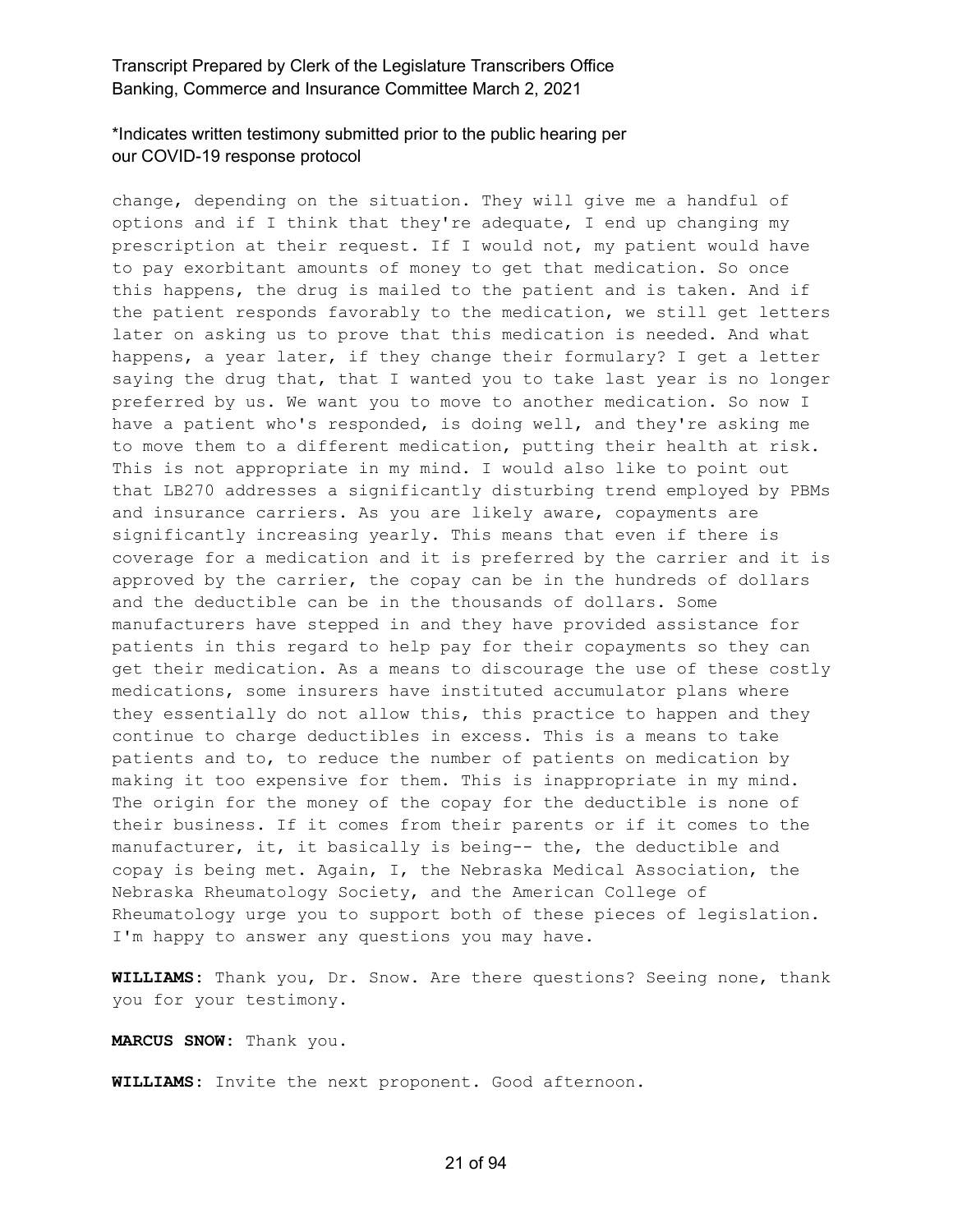\*Indicates written testimony submitted prior to the public hearing per our COVID-19 response protocol

**SARAH KUHL:** Good afternoon. Thank you, Chairman Williams and the members of the Banking, Commerce and Insurance Committee. I appreciate you holding this important hearing today. I am Sarah Kuhl, S-a-r-a-h K-u-h-l, director of community-based pharmacy services for Nebraska Medicine. Nebraska Medicine is a nonprofit integrated healthcare system affiliated with the University of Nebraska Medical Center. We have over 9,000 employees and 1,000 affiliated physicians. Our providers perform over 1 million outpatient visits and about 100,000 emergency visits every year. A vital part of our health delivery to our patients is our pharmacy department and 340B program. Nebraska Medicine is in support for LB270 and LB375. As director of community-based pharmacy services, my job is to ensure patients have access to their medications by removing barriers to care, whether that be clinical, financial, or logistical reasons. Nebraska Medicine, along with many other hospitals in Nebraska, are able to purchase drugs at a discounted price for their in-house pharmacy or partner with pharmacies serving their patients because of a program called 340B. The 340B program legislation passed with bipartisan support in 1992. The program lowers the cost of outpatient prescription drugs purchased by eligible hospitals, health centers, and clinics by required drug-- by requiring drug manufacturers to discount their prices as a condition of participation in Medicaid. The savings generated from the discounted drug prices are passed along in many ways, such as helping low-income patients afford their drugs and investing in clinical programs to provide more care for patients, especially those living in underserved and rural communities. With the 340B savings, Nebraska Medicine has been able to provide reduced-cost medications to more than 10,000 patients every year. This means patients being able to obtain things like insulin and cancer treatment without going broke. My written testimony has a sampling of many recent examples in line with many other-- of the testimony today. Just to be respectful of your time, I'll defer to the patients and my colleagues for further examples. I would like to talk about the discriminatory pricing practices from PBMs. In recent years, many of the largest PBMs have started reimbursing our pharmacies for prescriptions at a significantly lower rate while still charging patients the same high copay because they know we are able to purchase the drugs at a 340B discounted price. Instead of the 340B savings going back to help our patients and community, the 340B savings are being recuperated by the PBMs. PBMs will say that they do not like the 340B program because some drug manufacturers will not give them a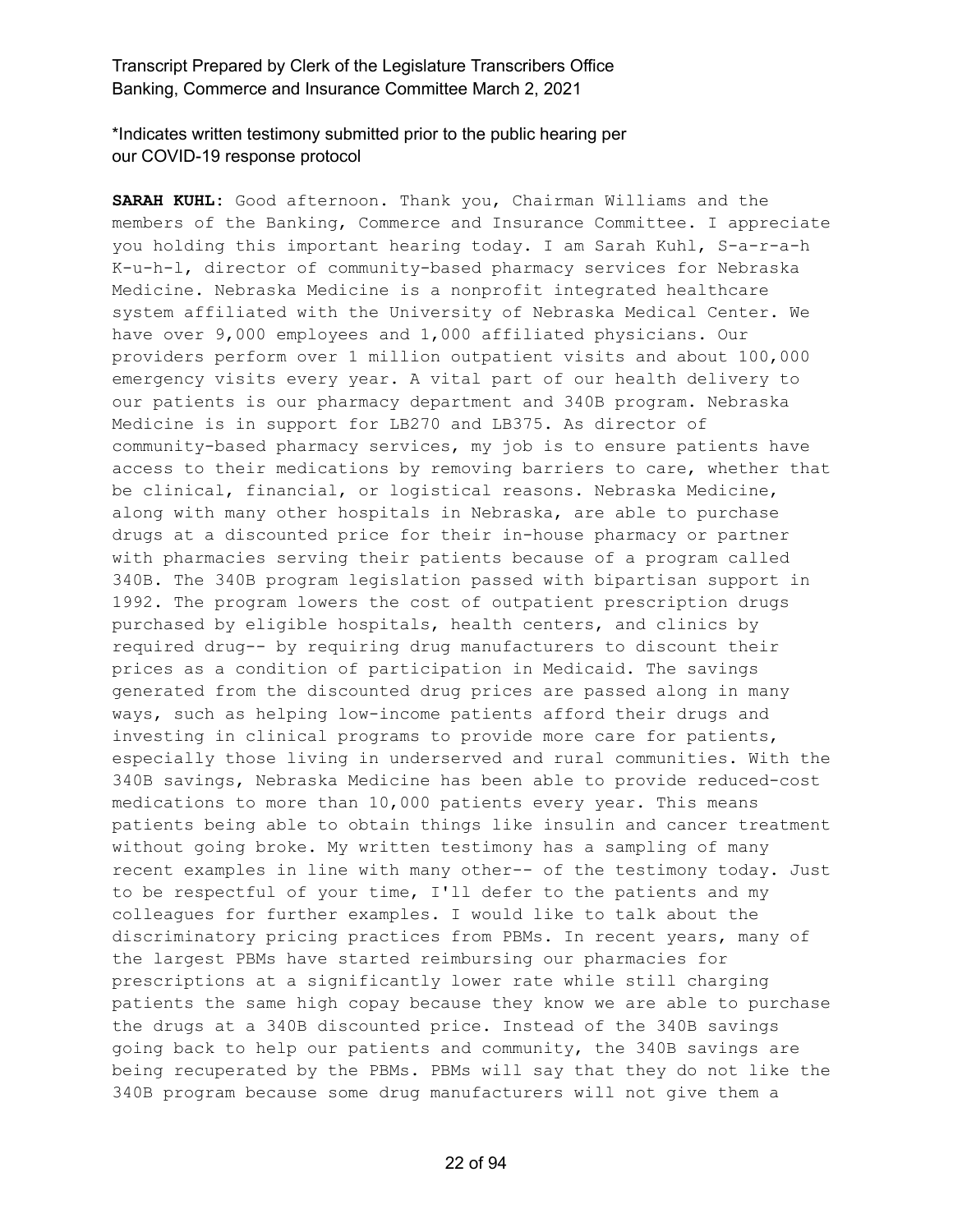# \*Indicates written testimony submitted prior to the public hearing per our COVID-19 response protocol

rebate on the drugs purchased at the 340B price. As of last week, Express Scripts, one of the largest PBMs, is now requiring pharmacies to submit additional documentation at the time of dispensing to let them know when a prescription is 340B eligible. This policy by PBMs will likely discourage some pharmacies from dispensing 340B drugs because the process will be too cumbersome, making dispensing 340B prescriptions nearly impossible for many pharmacies. PBMs often say they are here to help keep costs down from patients-- for patients and employers. I am in a unique position because I also help Nebraska Medicine's benefit team manage the pharmacy insurance for our own employees. Policies implemented by PBMs often lead to a lack of patient choice and provider choice and treatment based upon coverage restrictions as well as restrictions placed on where a patient can obtain medications. I've seen PBMs audit and take back money for arbitrary reasons on employee prescriptions filled through our own pharmacy. They then keep the money they took back and not pass it- the money back to Nebraska Medicine's own self-insured plan. The PBMs are making formulary decisions based on nondisclosed rebates from drug manufacturers for having their product preferred on the formulary and driving business to their PBM-owned pharmacies. These decisions are for the benefit of the PBMs' bottom line and shareholders and not in the best interest of Nebraska. Throughout all this testimony today, you're going to hear one overarching theme. PBMs run a complex and nontransparent business. We're asking for the legislation to be taken up in order to help-- for our healthcare providers to provide unrestricted care to their patients, uninhibited by unfair policies laid forth by PBMs. If these discriminatory prices-- practices from PBMs are not stopped, the funding for critical healthcare programs across the state will be gone. Thank you. I'm here for any questions.

**WILLIAMS:** Thank you, Dr. Kuhl. Are there questions? I have a question concerning the 340B program that's been in existence, as you said, since 1992. And, and as you mentioned, that program has been used to help a lot of people needing help. And so your-- is your testimony then that the, the PBMs are now trying to divert that money for their own profit?

#### **SARAH KUHL:** Yes.

**WILLIAMS:** Can you explain that just a little more for the committee?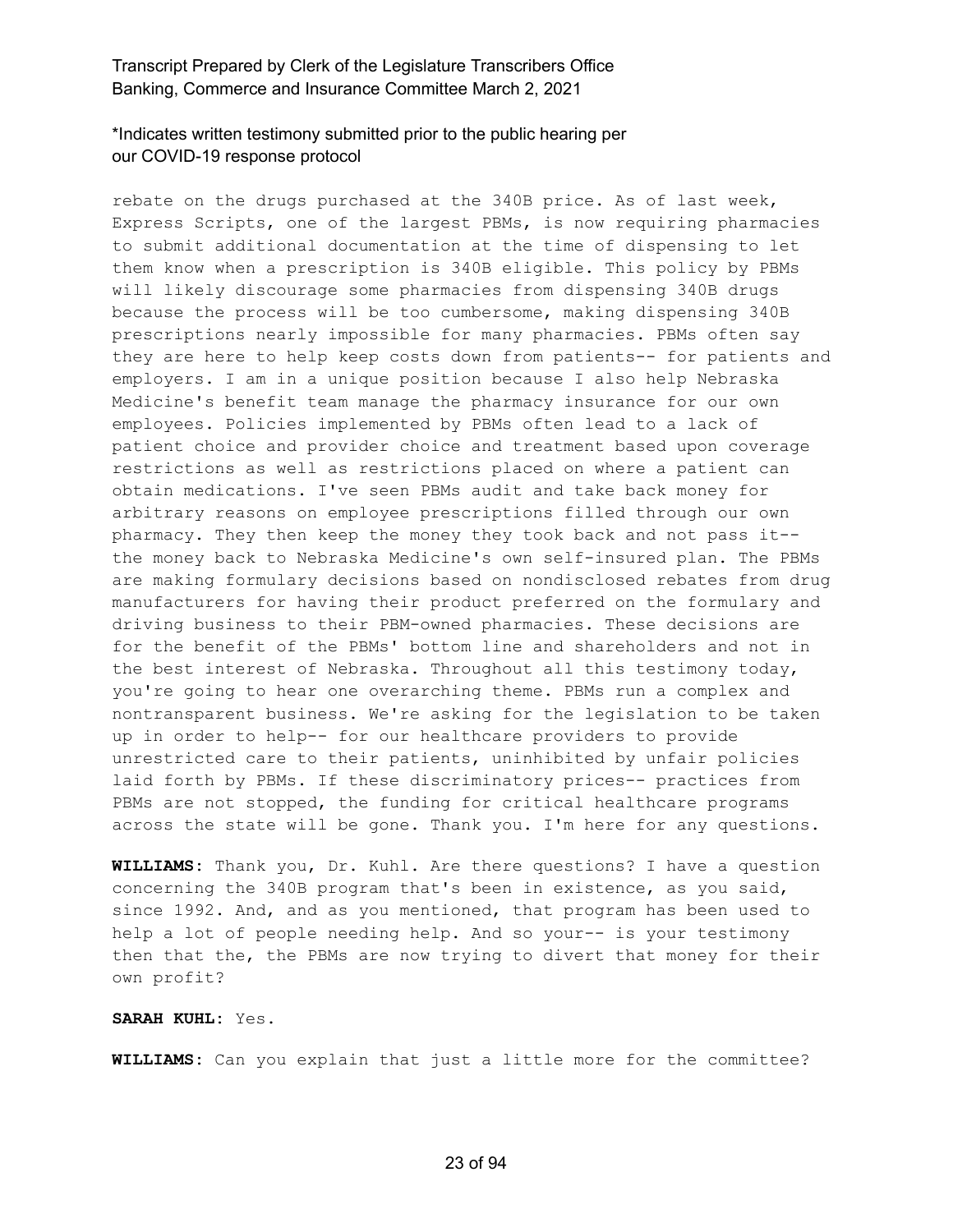\*Indicates written testimony submitted prior to the public hearing per our COVID-19 response protocol

**SARAH KUHL:** Sure. So when we purchase our drugs, it's at a lower price and the PBMs now understand that we're able to purchase at a lower price. So rather than reimbursing at us-- our pharmacy and the contract pharmacies we work with at the normal range, they now have a lower payment that they give us. So they have, they have been able to take that margin that we're supposed to get for those 340B drugs that we could use for things like helping with COVID response and now they-- all the PBMs now have that additional margin.

**WILLIAMS:** Thank you. That's helpful to understand. Senator McCollister.

**McCOLLISTER:** Thank you, Chairman Williams. Are PBMs publicly held companies?

**SARAH KUHL:** Yes, they are, so they have shareholders, yeah.

**McCOLLISTER:** And they've been doing rather well?

**SARAH KUHL:** Very well.

**McCOLLISTER:** Thank you.

**SARAH KUHL:** Very well.

**WILLIAMS:** Additional questions? Seeing none, thank you, Dr. Kuhl.

**SARAH KUHL:** Thank you.

**WILLIAMS:** Invite our next proponent. Welcome to Mr. Randolph.

**DAVID RANDOLPH:** Thank you. Good afternoon, Chairman Williams and other members of the Banking, Commerce and Insurance Committee. My name is David Randolph, D-a-v-i-d R-a-n-d-o-l-p-h. I am the pharmacist and owner of Dave's Pharmacies in Hemingford and Alliance, Nebraska. I am here representing myself, the Nebraska Pharmacists Association, and rural pharmacy in Nebraska. My fellow colleagues has testified over several areas in which PBMs hurt local pharmacies, decrease healthcare access, and hamper patient care. I wish to, wish to discuss with you a couple of other areas, including their appeals process, which lacks any transparent-- no transparency whatsoever. When I fill your prescription today, I will submit a claim to the PBM. They will then send it back to me at the point of sale, right there, how much they're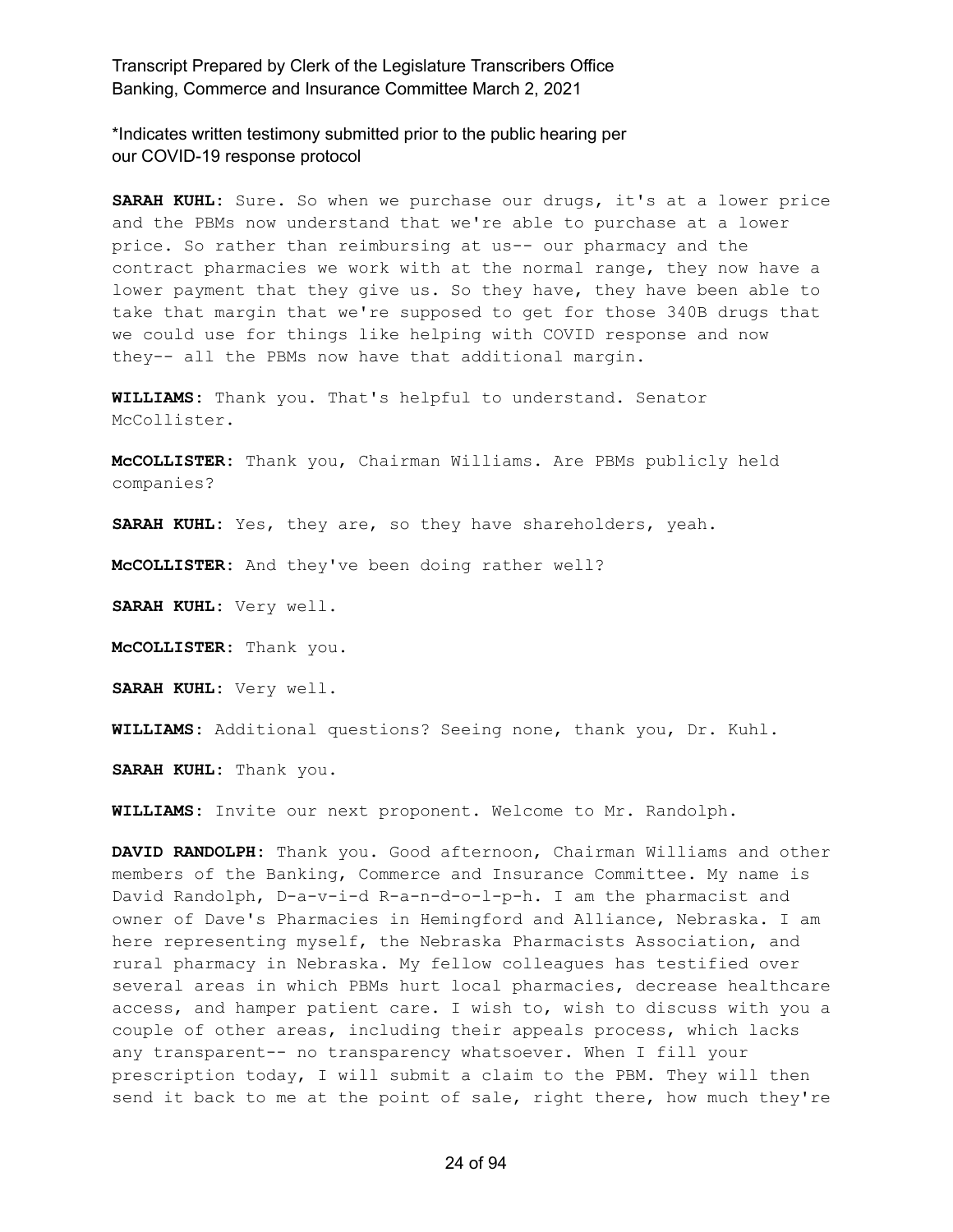# \*Indicates written testimony submitted prior to the public hearing per our COVID-19 response protocol

going to pay me. However, we recently learned that up to a month later, they will come back and change that. For, for the sake of this argument, they will tell me how much they'll pay me. So if the drug costs me-- for a blood pressure medication, it cost me \$10. They will submit that claim back to me and tell me they're going to pay me \$12 or whatever it may be. A lot of the times what they actually will submit back will be less than what I am paying my wholesaler. So I submit a drug for \$10, they will pay me \$5, below my cost. Don't forget, as Ms. Mueting alluded to earlier, it cost me \$10-plus just to dispense that drug, not regarding the cost of the medication. However, I do have an appeals process for this. I can get on their website, enter in all the information, the medication, the patient information, everything on their website. And in one to two weeks, I will get a response. Ninety-nine percent of the responses that I receive in the appeals process are negative responses, meaning too bad, appreciate your effort. With one of the major PBMs, in seven years, 100 percent negative response. What is the point? The highlight of it is when we get the negative response, we get no reason behind it. Why am I getting paid less than the drug costs me? Can you explain this to me? No, because everything is done by computer, no human interaction whatsoever. If you have a drug, any drug-- you think of a drug. If you have-- I'm going to use Tylenol because everybody knows what Tylenol is. It has something called an NDC number on it, which is called the National Drug Code. There's several different makers of generic Tylenol. Each different maker is assigned a different National Drug Code for that maker and for the size of the bottle, OK? If I submit this appeal to PBM "X," the least they could do is tell me we're paying you less than what you should be paid because we can buy this NDC code cheaper. Great. I've got a place to go. I can go back to my wholesaler and say I want this in NDC. This is what I'm getting paid. We don't get that, so for all I know, the amount that they're paying me is based on a drug they got in Zimbabwe. There's no way to know what they're paying that for and why. Part of this also lies with the fact that they do not update their price list. They will tell you they do. I'm here to tell you, as a small pharmacy owner, every day we update our price files. They have the capability and ability to do it. They choose not to. In March and April, at the start of COVID, drug prices went through the roof, two to ten times the price went up. On generic drugs, it used to be pennies. Now they're worth several dollars. They still reimbursed on the old price list clear into June and July, meaning that I was appealing, on a daily basis, several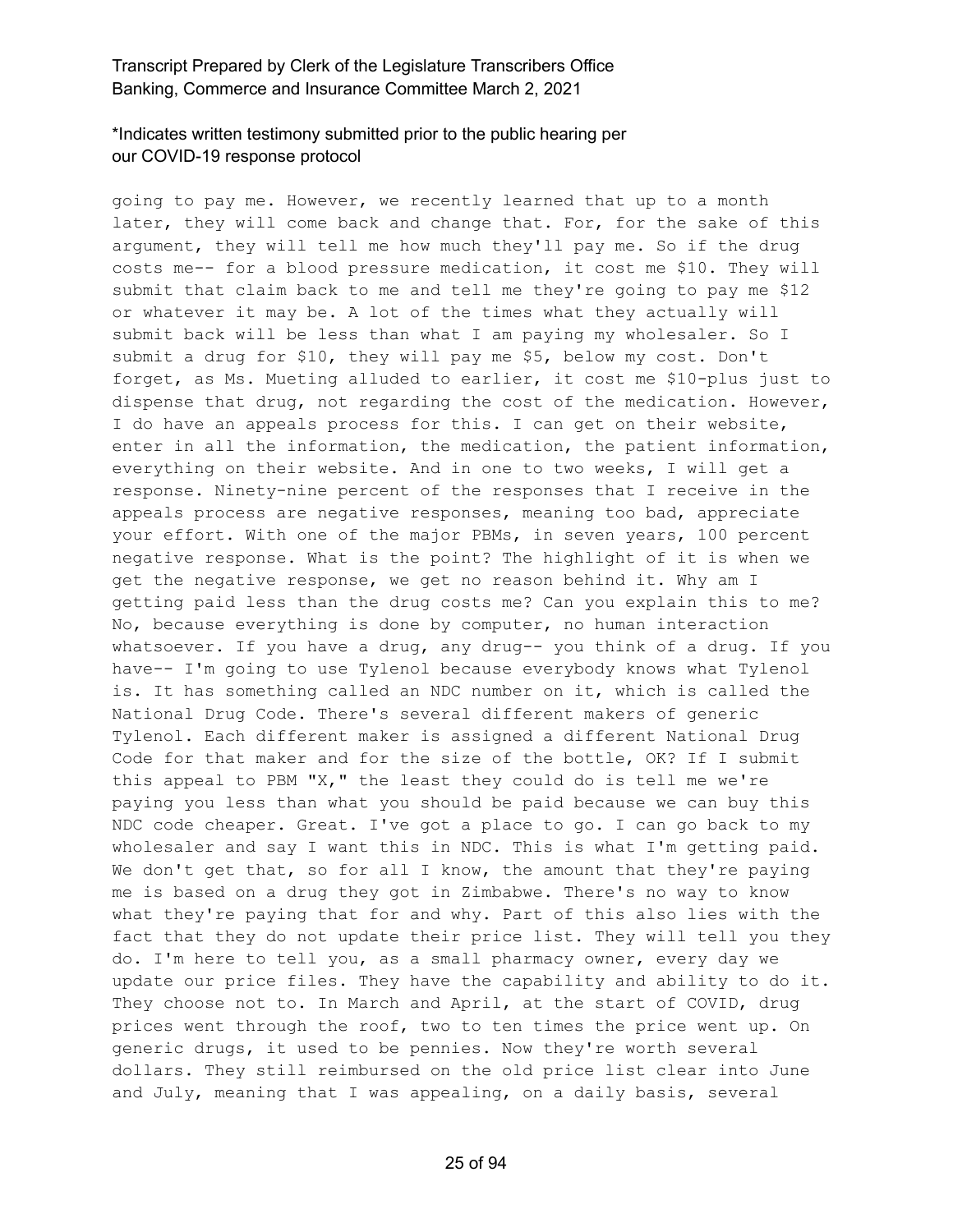# \*Indicates written testimony submitted prior to the public hearing per our COVID-19 response protocol

claims, all with the no response. If I have the ability, they have the ability. You're going to have several PBM lobbyists come in here to refute our claims with fancy contract language and talk of saving money. To that point, please ask these questions. Ask them about Shirley Jones [PHONETIC] and her Combivent inhaler that was mailed to her along with a book. She came in to me to ask for help. I saved them money by saving her a trip to the E.R., didn't get a dime, or how Bob Smith is doing since his wife passed away. She set up his medications for him. Oh wait, they don't even know what language he speaks. He has to press 1 at the 800 number. Then ask these representatives of the billion-dollar monopolies that have posted record profits during this pandemic, how many people they plan to hire in Nebraska or how they help-- plan to help the local economies? Ask them how many youth sports teams they plan to sponsor or if they're going to buy an ad in the local annual? Maybe help donate something to the benefit auction for that poor person who just found out they have cancer in town. Finally, ask them when the local pharmacy is forced to cut hours or even close, who's going to be there for these patients when the mail-order prescription doesn't come in, when the new prescription is started, when the antibiotic is started that they have to wait a week or two to get in? Ask them who is going to come out? Are they going to send their mail-order pharmacists and technicians out to vaccinate for COVID? In the fall, will we see them to help vaccinate for flu or whatever pandemic is next? In 1994 in Scotts Bluff County, there were 11 pharmacies--

**WILLIAMS:** Mr. Randolph, you've got your light on.

**DAVID RANDOLPH:** Yes, I'm sorry.

**WILLIAMS:** Could, could you--

**DAVID RANDOLPH:** Thank you, thank you.

**WILLIAMS:** --make your final comment please? Make your final comment.

**DAVID RANDOLPH:** OK. In 1994 in Scotts Bluff County, our most populous county in the Panhandle, there were 11 pharmacies, seven of which were independent. Today there are five, one of which is independent. Two towns have health clinics in them with no convenient access to medications because there's no pharmacies in town. If nothing is done,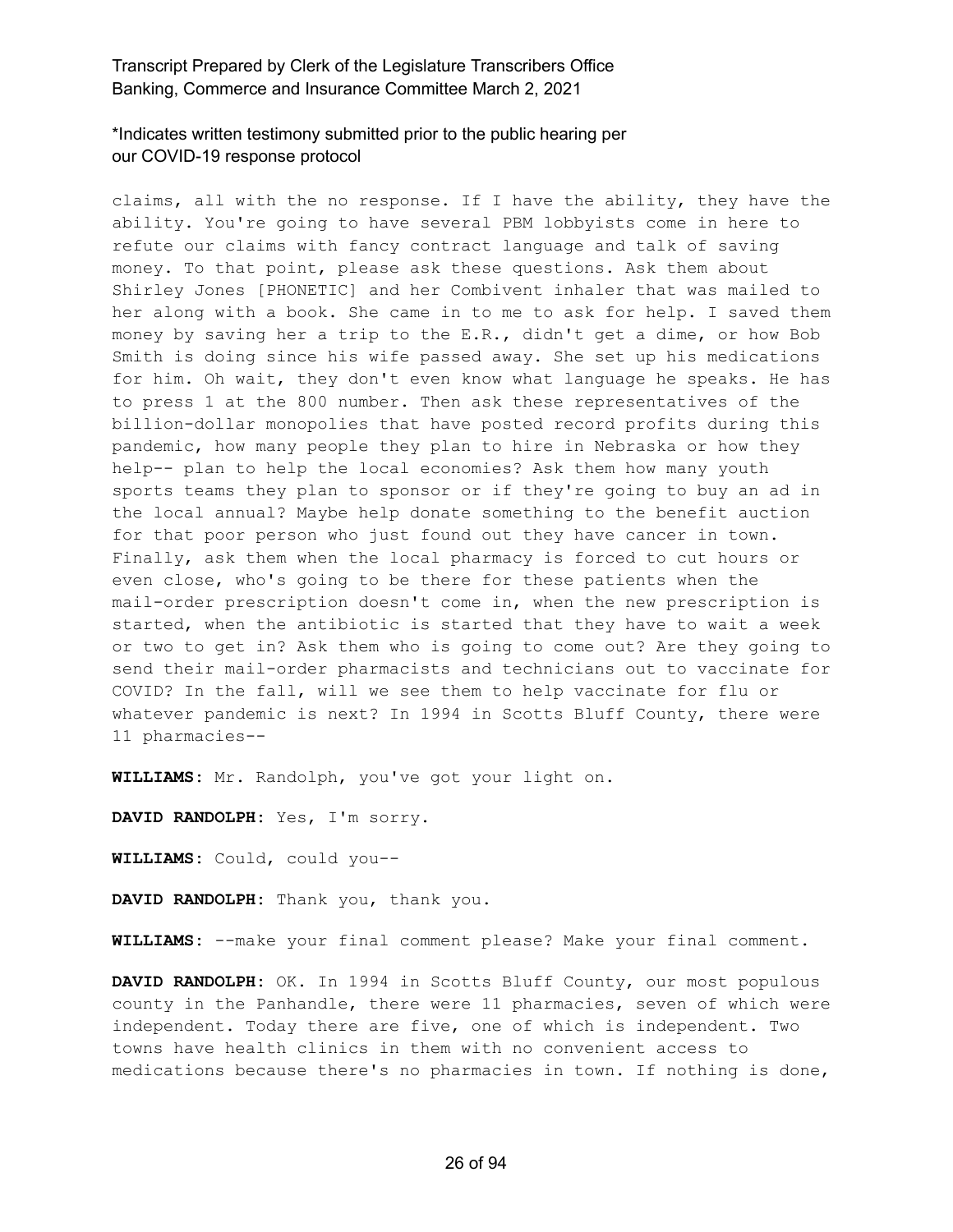\*Indicates written testimony submitted prior to the public hearing per our COVID-19 response protocol

this trend will continue to happen, so please take this bill forward. Any questions?

**WILLIAMS:** Thank you, Mr. Randolph. Are there questions? Senator Flood.

**FLOOD:** Mr. Randolph, you said you operate two pharmacies. Is that in- what towns?

**DAVID RANDOLPH:** OK, one is in Hemingford, which is roughly about 900 people-- it's 60 miles northeast of Scottsbluff-- and one is in Alliance, Nebraska.

FLOOD: And how many pharmacists do you have to run those two pharmacies?

**DAVID RANDOLPH:** Me and one other one.

FLOOD: So who's working today?

**DAVID RANDOLPH:** I, I have a stand-in gal that comes in, thankfully, and she helps me out.

FLOOD: And how many hours did it take you to get here?

**DAVID RANDOLPH:** It took me seven and a half.

**FLOOD:** So how many days of work are you missing this week?

**DAVID RANDOLPH:** I missed-- well, I'll miss two.

FLOOD: OK. This is pretty important to you, isn't it?

**DAVID RANDOLPH:** It's very important to me.

**FLOOD:** Thank you.

**WILLIAMS:** Are there additional questions?

**PAHLS:** Chair.

**\_\_\_\_\_\_\_\_\_\_\_\_\_\_\_\_\_\_:** Senator Pahls.

**WILLIAMS:** Senator Pahls.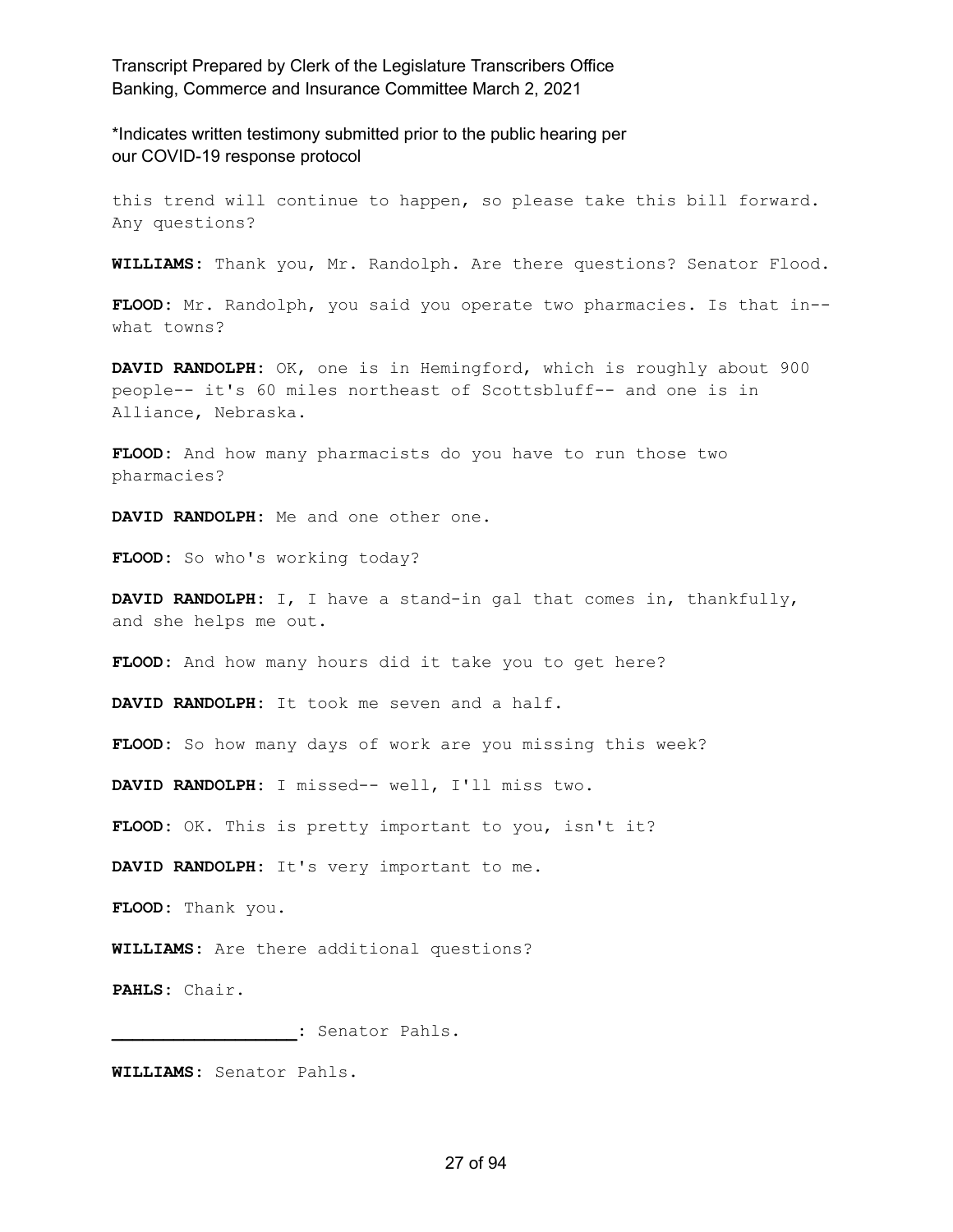\*Indicates written testimony submitted prior to the public hearing per our COVID-19 response protocol

**PAHLS:** The questions that you've asked-- a few, I noticed-- I hope the other side is listening because I want them to answer some of those questions. Don't come up here and give me a lot of garbling. I'm just telling you guys, if you're going to come up, answer these questions that were posed. Thank you.

**DAVID RANDOLPH:** Thank you.

**WILLIAMS:** Mr. Randolph, to, to follow up on Senator Flood's question of you taking time to be here, who's filing those appeals while you are here--

**DAVID RANDOLPH:** Senator, one of my other pharmacists--

**WILLIAMS:** --and will they get the same response?

**DAVID RANDOLPH:** They, they are going to get the same response, but honestly, when I get back there tonight-- hopefully I'll get back there tonight because I have to give COVID shots tomorrow-- but there will be a stack at each pharmacy that I'll have to go through and do.

**WILLIAMS:** Thank you, Mr. Randolph. Thank you for your testimony today.

**DAVID RANDOLPH:** Thank you.

**WILLIAMS:** We'd invite our next proponent. Thank you for being here.

**TREVOR BERTSCH:** Thank you, thank you.

**WILLIAMS:** Welcome.

**TREVOR BERTSCH:** Thank you, Chairman Williams and members of the Banking, Commerce and Insurance Committee. I want to thank you for your time for me to voice my support for both of these legislative initiatives, LB270 and LB375. My name is Trevor Bertsch. It is spelled T-r-e-v-o-r, last name is spelled B-e-r-t-s-c-h, and I'm a pharmacist who works at U Save Pharmacy in Norfolk, Nebraska. So a key provision of these two legislative bills is to address PBMs steering their insurance to a PBM-owned pharmacy or big-box retail chains whom they have an exclusive contract. We touched on this with specialty. This is happening in your normal run-of-the-mill community pharmacies. In some cases, patients in rural areas may not have a preferred pharmacy in their close area, so they may drive several miles, even up to an hour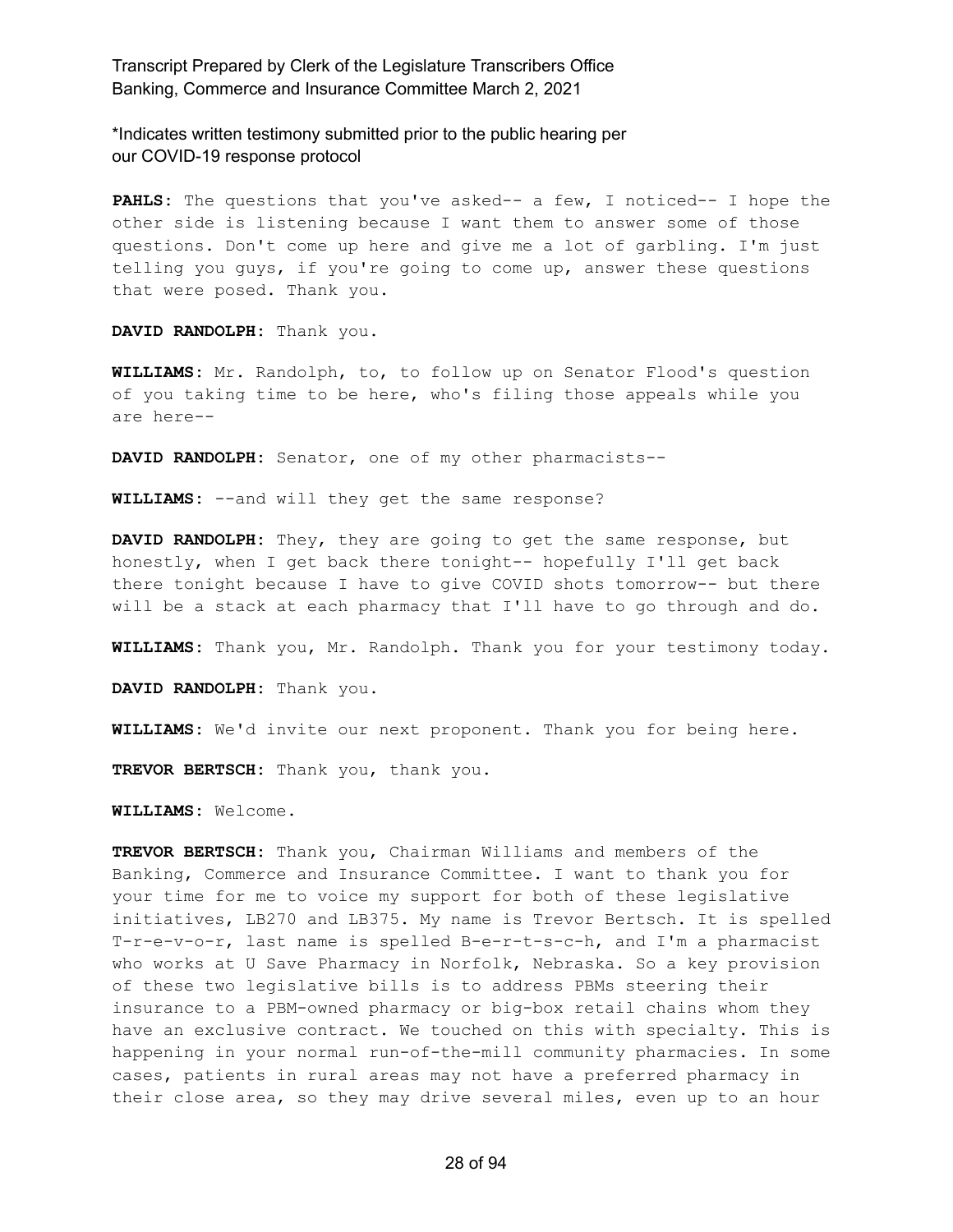# \*Indicates written testimony submitted prior to the public hearing per our COVID-19 response protocol

away in some cases to get their, get their medication. And when they get there, that medication may not be in stock or it may be out of refills, so some patients make the decision to skip doses because they can't make that trip. This practice by PBMs is not only anti-competitive, but it also-- it is also anti-patient choice and in some cases, dangerous for public health, patient health, and their pocketbooks. So for example, I'm going to tell you a story about a patient of mine who has a traumatic brain injury. She was in a horrific car accident. She doesn't have the cognitive abilities anymore to manage her own medications. We've been filling her medications for the last year and then all of the sudden, her pay- her, her husband's insurance decides that they have to go to a big-box retailer and they can no longer use our pharmacy. We provide her medications and compliance packaging, so all she has to worry about is morning on Sunday, evening on Sunday, and she gets all of her meds packaged for her. They don't provide the services that we do. Her husband can't manage her medications and she can't. Now she is stuck at the-- that pharmacy and  $I'm-- I$ ,  $I--$  it regrets me to tell you that I've been watching the obituaries because I'm afraid that's the next time I'm going to see her name. Another story that affects my patients is one of my patients has a high deductible plan. His PBM, through his insurance, through work, forces them to use another big-box retail chain. When he runs his medication through his insurance at that chain, one month costs the same amount as three months if he didn't use his insurance at my pharmacy. So I'll repeat that. He can buy three months of medication not using his insurance at my pharmacy versus using his insurance at the PBM-preferred pharmacy for one month. Now when he comes to me, it's not applied to his deductible. He gets no credit for that. And lastly, another story that I'd like to share is I had a patient-- this actually happened last week. Every day since January, she has received harassing phone calls from her PBM saying you need to switch pharmacies, you need to go use our preferred pharmacy. Every day, phone calls, emails, texts, letters. She's been with us since 2006. She has hearing problems. She can't really respond over the phone, so we have to text her. And when she comes in, we work with her. We also package her meds because she has cognitive ability issues, but she can't manage her own medications. She finally gave in and came in tears saying, I have to switch pharmacies because I cannot take these phone calls anymore. And the owner of our store went up to her and said, what-- is it something we did? What happened? And she was in tears. She goes, no, you guys are like family to me. You have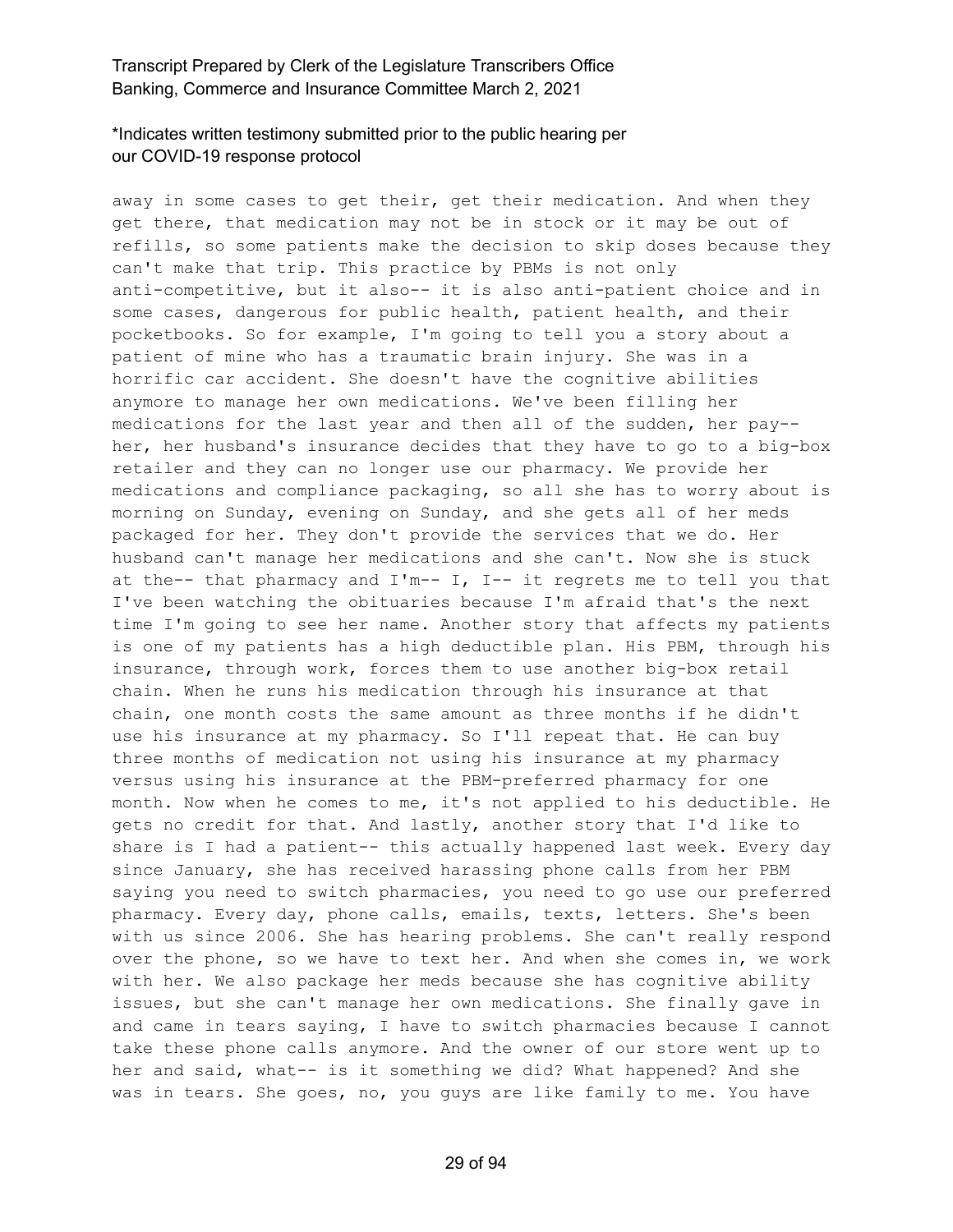# \*Indicates written testimony submitted prior to the public hearing per our COVID-19 response protocol

changed my life. You have created a life so that I can live and function at the most optimal health and optimal ability that I can. So sadly, these examples are not really the norm-- they're not the exception, they are the norm. These abusive practices have put my patients and other Nebraskans in hospitals, wasted our healthcare dollars, destroyed our local economies, and caused dollars to leave our state. Studies have shown that when an independent pharmacy leaves a downtown in a small community, that is pretty much the last straw. That community will die. Next thing you know, you're going to have maybe a gas station and a couple of bars. The PBM representatives will reference their insurance as patients, yet they provide very little value to them or know their faces. The main reason I'm up here-- I'm solely up here to defend my patients who have a name and face to me. I know their families. I know their joys. I know their suffering. They aren't just patients. They are like family. We aren't asking for hand-- handout, we just want an even playing field. I leave you thanking you for your time and ask you to remember that all the pharmacists that are testifying up here today are doing so because there's a systemic problem that inhibits our ability to take care of our patients. Our patients are our priority, not shareholders of the C Suite. This legislation would allow us to continue to be the most accessible healthcare provider. I would be happy to answer any questions that you may have. I thank you for your time and I hope you guys have a good afternoon.

**WILLIAMS:** Thank you, Mr. Bertsch. Senator Slama.

**SLAMA:** Thank you, Mr. Chairman, and thank you, Mr. Bertsch, for being here from Norfolk today. I, I wanted to give you the chance to go into a little bit more detail-- I was pretty disturbed by your third example of the patient being harassed by the PBM, receiving calls, texts, letters. Do you find that happens often and do you find them targeting elderly patients when that happens?

**TREVOR BERTSCH:** Absolutely. It is especially rampant in Medicare and it's starting to happen in even our own Medicaid program. Our managed care organizations are trying to steer patients to use mail-order facilities and other entities that may package meds that don't exist in our state.

**SLAMA:** Um-hum.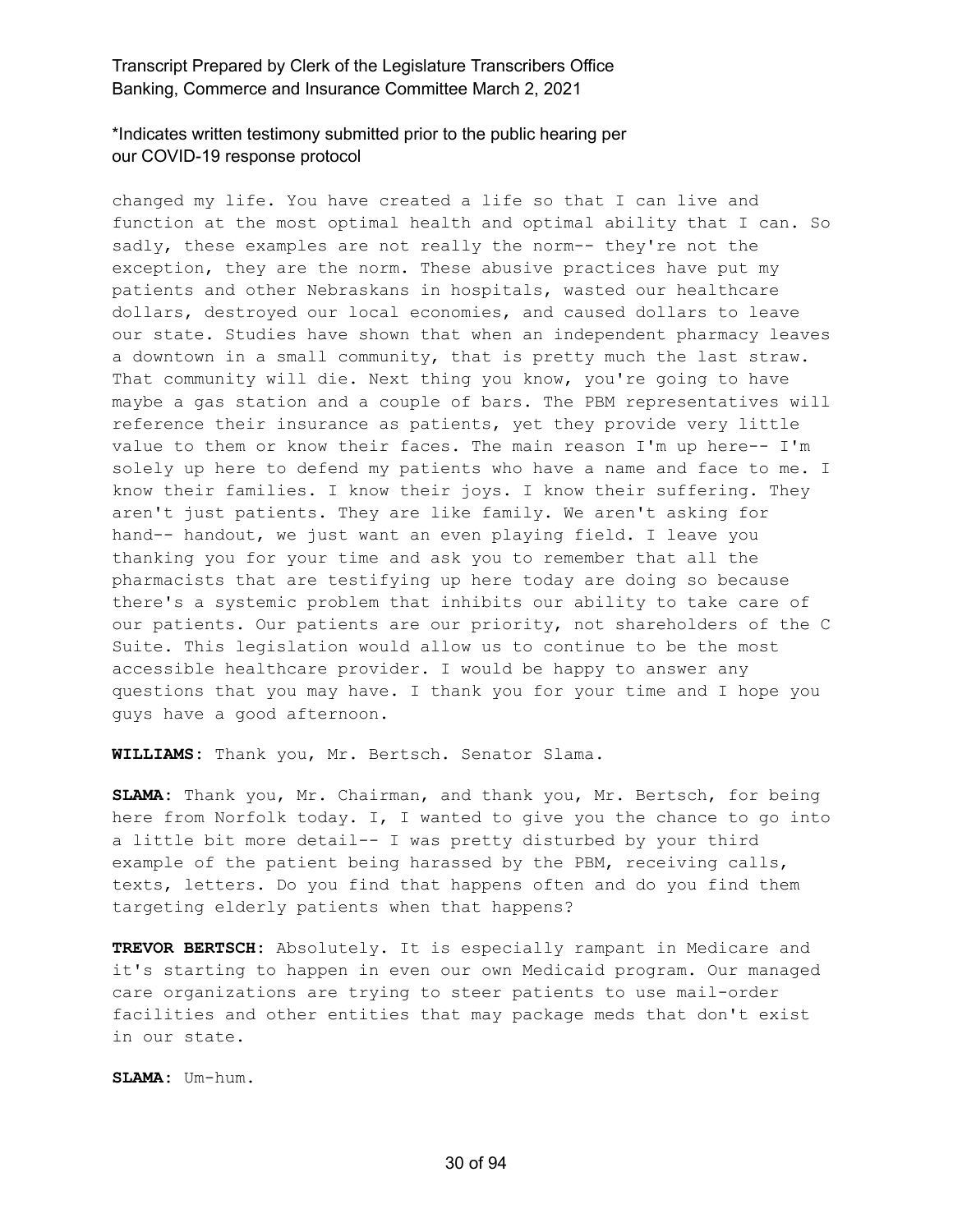\*Indicates written testimony submitted prior to the public hearing per our COVID-19 response protocol

**TREVOR BERTSCH:** So they're having our tax dollars leave our state. I don't know about you, but when I get my paycheck, I tend to buy things in our state and so it really stimulates our local economy. And sadly, even people who have cognitive disabilities or developmental issues who maybe don't have someone helping them, they're often tricked or misled into switching before they even know it.

**SLAMA:** Sure. Elderly, those with cognitive disabilities being targeted by those calls, those letters, those contacts.

**TREVOR BERTSCH:** They are.

**SLAMA:** OK, thank you.

**TREVOR BERTSCH:** As well as, as well as people who have--

**SLAMA:** Sure.

**TREVOR BERTSCH:** --good cognitive abilities and everything, but--

**SLAMA:** Yep.

**TREVOR BERTSCH:** --sadly, I bet our pharm-- our pharmacy is fairly busy, but I bet we would have way more business if we could just be on a level playing field and our charm is that we do take care of patients. That is our normal goal. I'm not told you have to fill this many prescriptions an hour or whatever. It's just-- the owner says be a good pharmacist.

**SLAMA:** Thank you.

**TREVOR BERTSCH:** Yeah, thank you.

**WILLIAMS:** Additional questions? Senator Bostar.

**BOSTAR:** Thank you, Chair Williams. Thank you, sir. As a follow up to Senator Slama's question, you mentioned that patients receive, on occasion, letters encouraging them to change pharmacies. Would examples of those letters be something that you could send to the committee?

**TREVOR BERTSCH:** Absolutely. I will talk to some patients and see if they still have them. It happens-- tends to happen more-- a lot more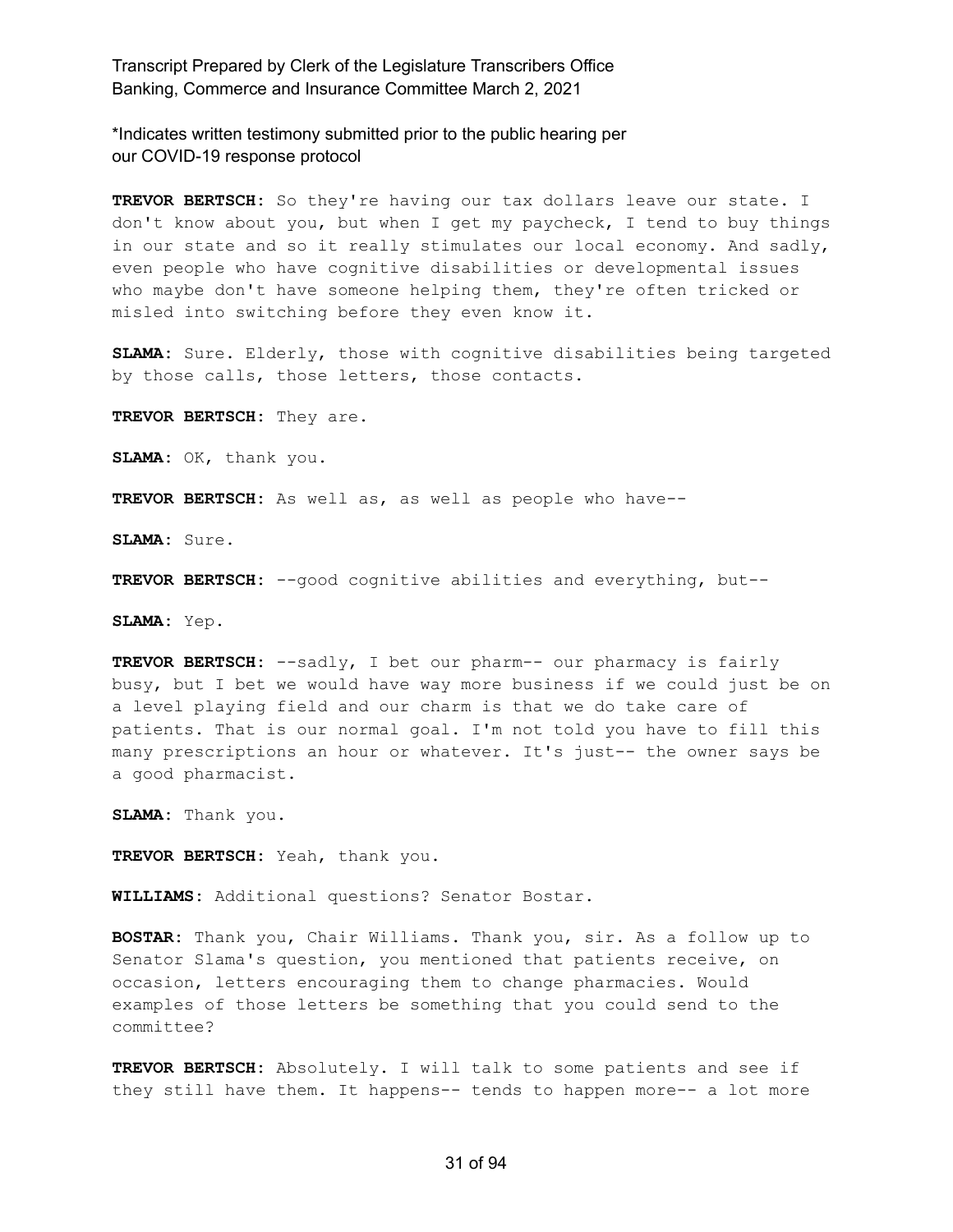\*Indicates written testimony submitted prior to the public hearing per our COVID-19 response protocol

so in January and you'll see probably a slew of them in March. The PBMs will allow us to fill maybe one or two months and then they will actually lock it at our point of sale and not allow us to process the prescription. And I'd basically have to tell the patient you can't get your prescription here, so it does delay care. I can give you screenshots of those rejections. I could provide letters. It-- the evidence is out there. You know, PBMs are a difficult thing to understand and they like it that way. You've maybe never heard of them and that's what they want.

**BOSTAR:** Well, I would certainly encourage you to-- if you can come across some of those things--

**TREVOR BERTSCH:** Yeah.

**BOSTAR:** --to send them our way. I would appreciate it.

**TREVOR BERTSCH:** You bet.

**BOSTAR:** Thank you.

**WILLIAMS:** Additional questions? Senator McCollister.

**McCOLLISTER:** Thank you, Chairman Williams. That's a restraint of trade practice. Do you have any recourse--

**TREVOR BERTSCH:** No.

**McCOLLISTER:** --in that regard?

**TREVOR BERTSCH:** No.

**McCOLLISTER:** Why not?

**TREVOR BERTSCH:** Well, because there is no oversight of them currently that we are aware of. There's no place for us to appeal. We are-- we passed-- you, this committee, did let, let through the, the gag order clause a few years back, but we are locked in contractually. That-- we aren't allowed to basically fight back and much like our-- several of my colleagues have said, if you decide that you're not going to take a PBM, well, you lose three-- one-third of your patients at the minimum and we are forced to accept those contracts because we want to take care of our people. So there really-- at this point, there really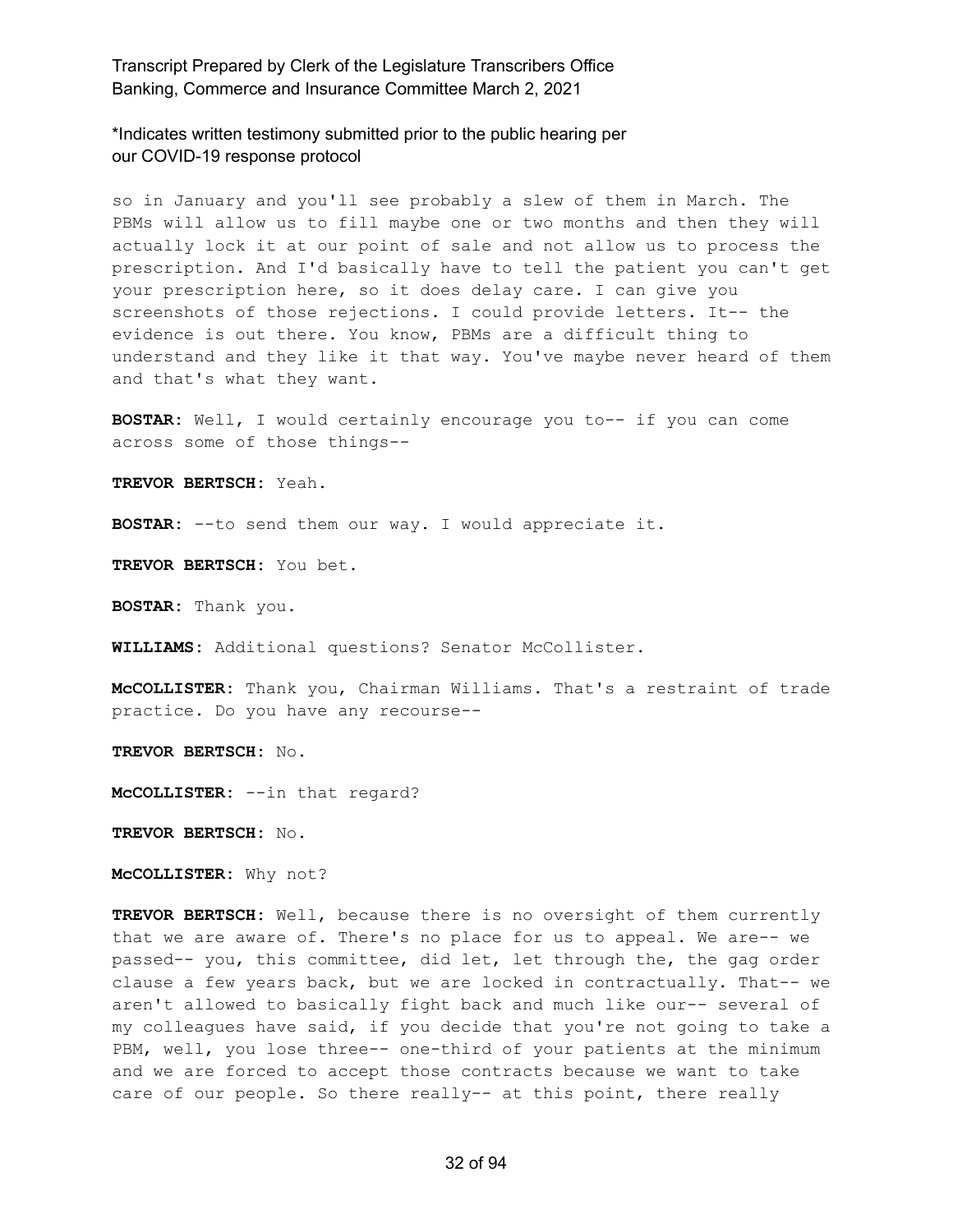\*Indicates written testimony submitted prior to the public hearing per our COVID-19 response protocol

isn't any recourse. I don't have anybody to file a complaint with. If I file a complaint with the PBM, it gets filed in the paper shredder.

**McCOLLISTER:** Thank you.

**TREVOR BERTSCH:** Yep.

**WILLIAMS:** Mr. Bertsch--

**TREVOR BERTSCH:** Yeah.

**WILLIAMS:** --just before you, Dave Randolph was up here talking about the appeals, the appeals process.

**TREVOR BERTSCH:** Right.

**WILLIAMS:** Have you had the same experience with that process--

**TREVOR BERTSCH:** Yes.

**WILLIAMS:** --as he testified to?

**TREVOR BERTSCH:** Absolutely. Before we switched to the managed care organizations, the-- when we were a fee for service, our appeal process worked for Medicaid. We were successful at times in reversing some of the underwater claims. Now it's, it's just flat out impossible. It goes into an abyss or you get a negative, negative response. It really doesn't even behoove you to appeal. You swallow the loss and move on.

**WILLIAMS:** Thank you. Any additional questions? Seeing none, thank you for your testimony.

**TREVOR BERTSCH:** Thank you, guys. Have a good afternoon.

**WILLIAMS:** Invite the next proponent.

**TRAVIS COVEY:** Hello.

**WILLIAMS:** Welcome this afternoon.

**TRAVIS COVEY:** Feels good to get that off.

**WILLIAMS:** You can go ahead.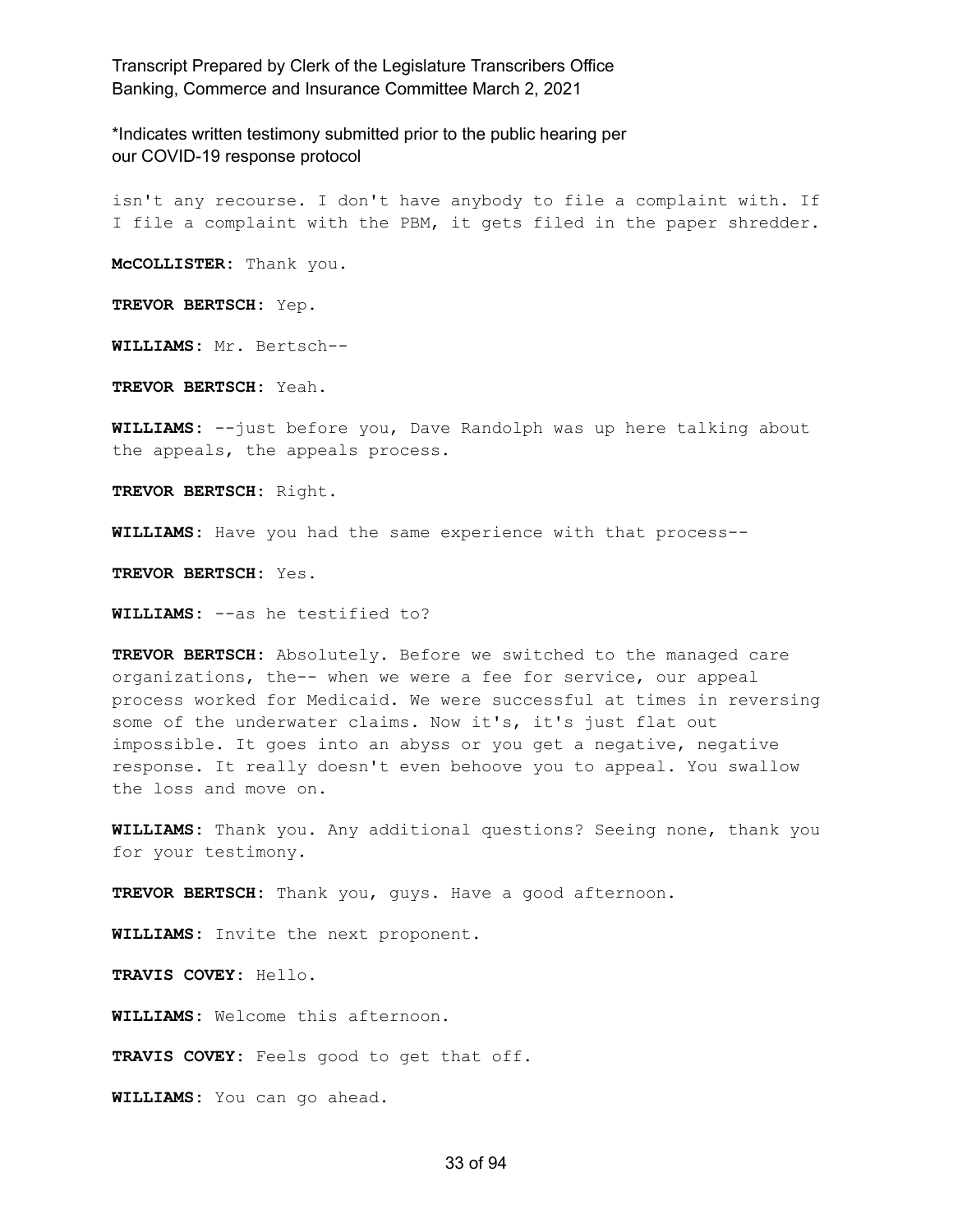\*Indicates written testimony submitted prior to the public hearing per our COVID-19 response protocol

**TRAVIS COVEY:** OK. Chairman, Chairman Williams and members of the Banking, Commerce and Insurance Committee, my name is Travis Covey, T-r-a-v-i-s C-o-v-e-y. My wife and I are part owners of U Save Pharmacy in North Platte and members of Nebraska Pharmacists Association. I've been with U Save for over 20 years and in North Platte since 2010. I thank you for giving your time and allowing me to speak to you about the unfair and elusive issue of PBM contracting. I'm in favor of both LB270 and LB375. I'd like to share a couple examples of the challenges retail pharmacies are experiencing just trying to survive. These, these PBM contracts are meant to be so complicated and confusing that the average person can't understand them, let alone figure out if they're followed as we sign them. As an example, the hospital in my community employs over 1,000 employees. The contract that, that they have on paper says we will not be filling prescriptions at a loss. It doesn't say we're going to make any money or a significant amount of money, but we're not going to be losing money and so we can, we can look at what a-- what the contract says and what our cost of goods are and we can reasonably say, OK, we should make money on this. That's not, that's not reality. So in, in 2020, we filled prescriptions for these patients, for these employees overall at, at a loss. After, after trying to get ahold of the PBM and to figure out what is going on, if we're billing something wrong, if there's some issues there, it, it, it was weeks before we finally got some information back that said they have two different plans, an exclusive plan and a national plan, and they intermingle these plans. So they, they tell me that if I'm losing money on one plan, I'm making money on the other one. These, these are completely different groups and so it's impossible to try to figure out where I actually stand on that and I don't think anybody could figure that out. Another example of these practices involves the, the way that they are now doing it, which is BER, which is-- it's brand effective rate and GER, which is generic effective rate. And it's, it's a way to retroactively callback dollars after the fact. So rather than pay a set rate for a prescription every month for that patient-- you've got the drug and you've got this calculation that you come up with-- they, they finagle these numbers all year long. And so what it leads to is that, that patient may have a different copay every single month and we have different reimbursement every single month. And, and remember it-- too that you-- now you've got these two different plans, so there's zero way to track any of this. And, and then-- and to further confuse the issue, as, as some, some other guys have talked about here, they have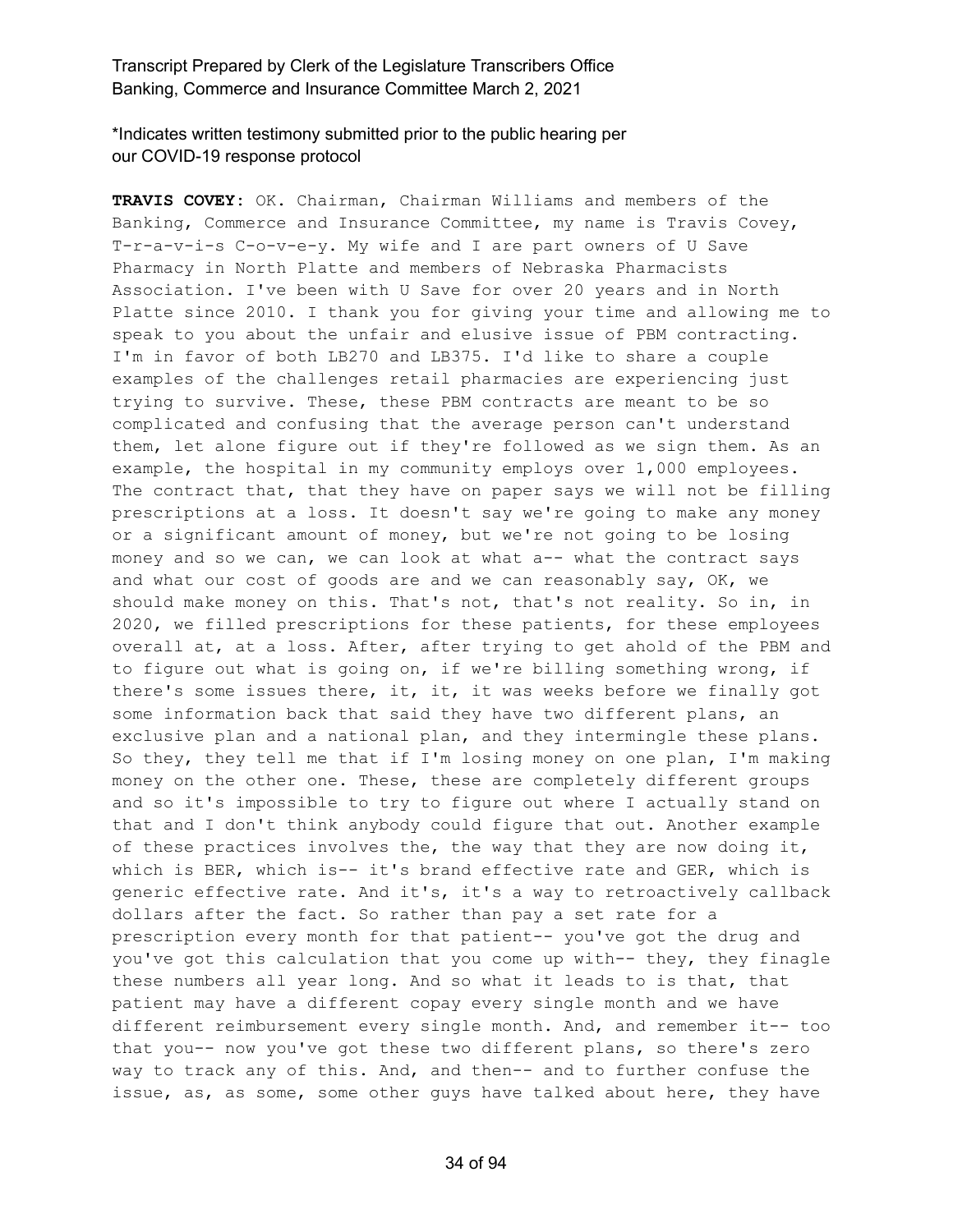# \*Indicates written testimony submitted prior to the public hearing per our COVID-19 response protocol

this mandatory dispensing of brand name drugs when there's a much less expensive generic. So if I'm trying to meet all these parameters, they're absolutely impossible to, to know where you even stand. You know, I'm sure all of this sounds a little confusing and that's what it's meant to be. That's, that's how they want it. It's, it's-- the average guy who can't figure it out. Now they're going to come in here and say that these contracting issues are between us and our, our PSAO, which is a, a pharmacy service administration organization. What a PSAO does is it's a co-op of independent pharmacies usually and they, they, they negotiate and sign the contracts for you. Without that backstop, we wouldn't, we wouldn't be able to do this at all. And so the-- these PBM contracts are, are ever-changing and the only negotiating, as several guys have said, it's take it or leave it. There's, there's no negotiating and there's only the three PBMs. So there's decisions to be made here. If I, if I leave this contract, I potentially lose one-third of my customers and I lose that relationship that, that I and my pharmacy staff has with all of these, these employees, which-- I have a child in school with these people. I, I go to church with them. I see them at community events, so do I lose those patients and potentially friendships or do I potentially lose-- bleed my pharmacy out of business? Neither, neither one of these are good options, but, but that's what we're left with. And, and I think that is the end goal of these PBMs, to, to get rid of all independent pharmacies. So as many of you here, I, I am normally against overregulating anything, especially regarding private business. But the, the PBMs have been allowed to do anything that they want, as far as healthcare stands. From what a doctor prescribes to what I get paid, from the beginning to the end of the process, the PBMs have complete control here. My, my reimbursement also is affected simply by how adherent a patient is to a medication. If you skip a dose, I-- my reimbursement is negatively affected. I have no control over whether you miss that dose or not.

**WILLIAMS:** Mr. Covey, your red light is on. Could you give us some final comments?

**TRAVIS COVEY:** OK. No, I'm-- just-- so I am just-- as PBMs have increased control of the market, drug costs have gone up and I feel now, as many other states have already done, is the time for Nebraska to, to get something done here. That's it.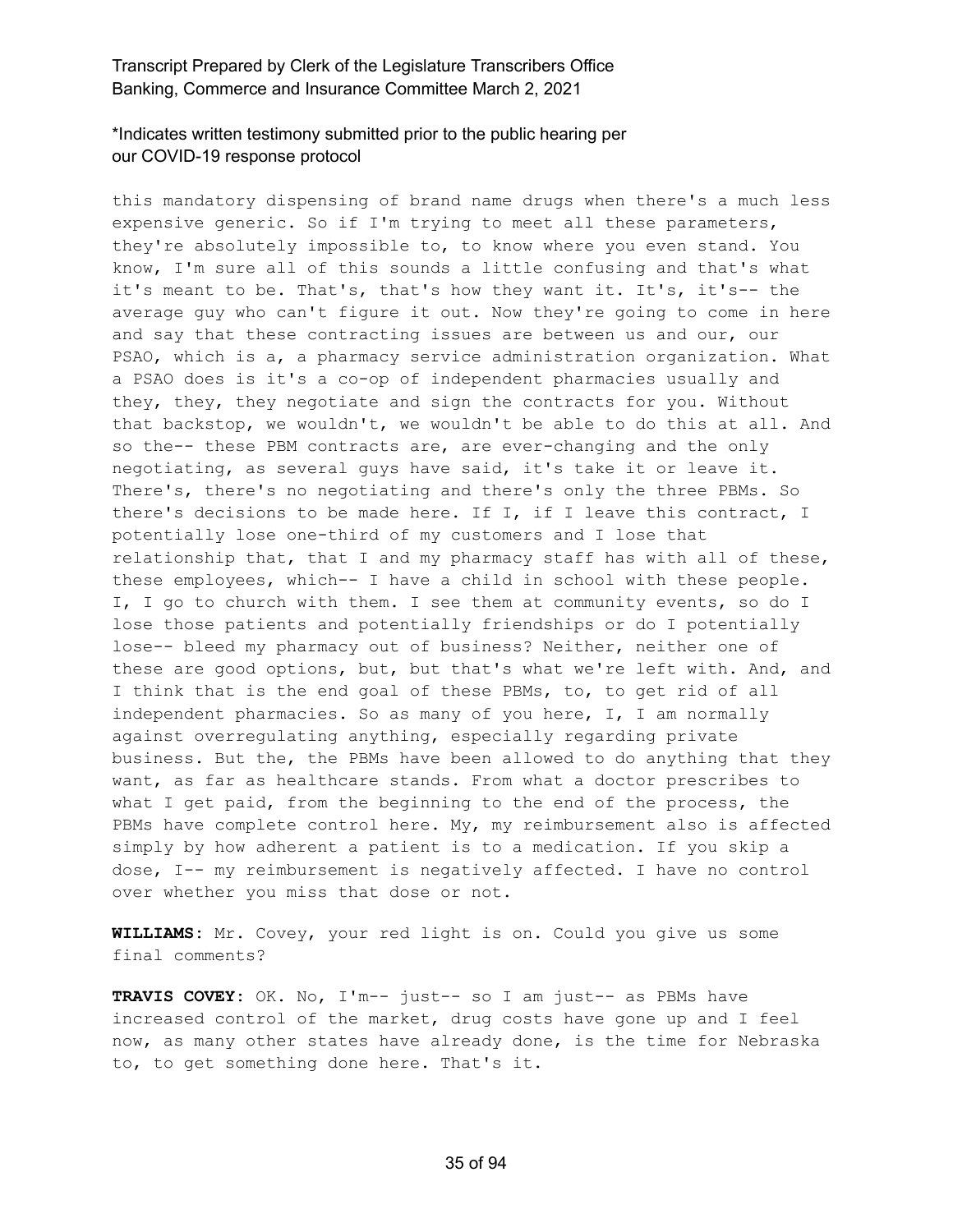\*Indicates written testimony submitted prior to the public hearing per our COVID-19 response protocol

**WILLIAMS:** Questions for Mr. Covey? Seeing none, thank you for your testimony.

**TRAVIS COVEY:** Thank you.

**WILLIAMS:** Invite our next proponent. Welcome to the Banking, Commerce and Insurance Committee.

**JEFF KILBORN:** Good afternoon, Chairman Williams and other members of the Banking, Insurance and Commerce Committee. My name is Jeff Kilborn, spelled out J-e-f-f K-i-l-b-o-r-n. I apologize if my voice cracks because like some of the other gentlemen, it's kind of an important deal. So with that being said, I'll try to finish. My wife Laura and I have owned and operated Elmwood Pharmacy located in midtown Omaha for almost 25 years, in the same neighborhood where we lived and have raised our three children. I appreciate your time and the opportunity to speak about the important issues affecting independent community pharmacies, your friends, your neighbors, your coworkers of the do-- due to the inability of freedom of choice of their local pharmacy because of the business practices of pharmacy benefit managers. I am in support of both LB270 and LB375. I would like to speak today about how the anti-competitive business practices of pharmacy benefit managers do more than negatively affect fellow Nebraskans' healthcare, as has been eloquently addressed by others speaking here today. In addition to these issues raised by others, I would like to-- I would also like the committee to seriously consider how these practices legal-- negatively affect local economies, as well as the overall economy in Nebraska. As others have testified about the many hardships placed on the pharmacies and patients, as Pat previously spoke of, by PBMs making it more difficult-- it's making it more difficult to maintain a viable independent pharmacy, which provides high-quality health services to Nebraska cit-- to citizens of Nebraska. These practices will ultimately lead to the demise of independent pharmacy. Unlike the pharmacy benefit managers, independent pharmacies provide a positive economic impact on their respective communities and to the state of Nebraska as a whole. Independent pharmacies positively impact the local economy by utilizing other goods and services provided by other fellow Nebraskans. These services, which locally owned pharmacies like myself, like David Kohll and some of the other gentlemen that speak- or spoke earlier today, are provided by other fellow Nebraskans. These services range from accounting, insurance, marketing, legal, lawn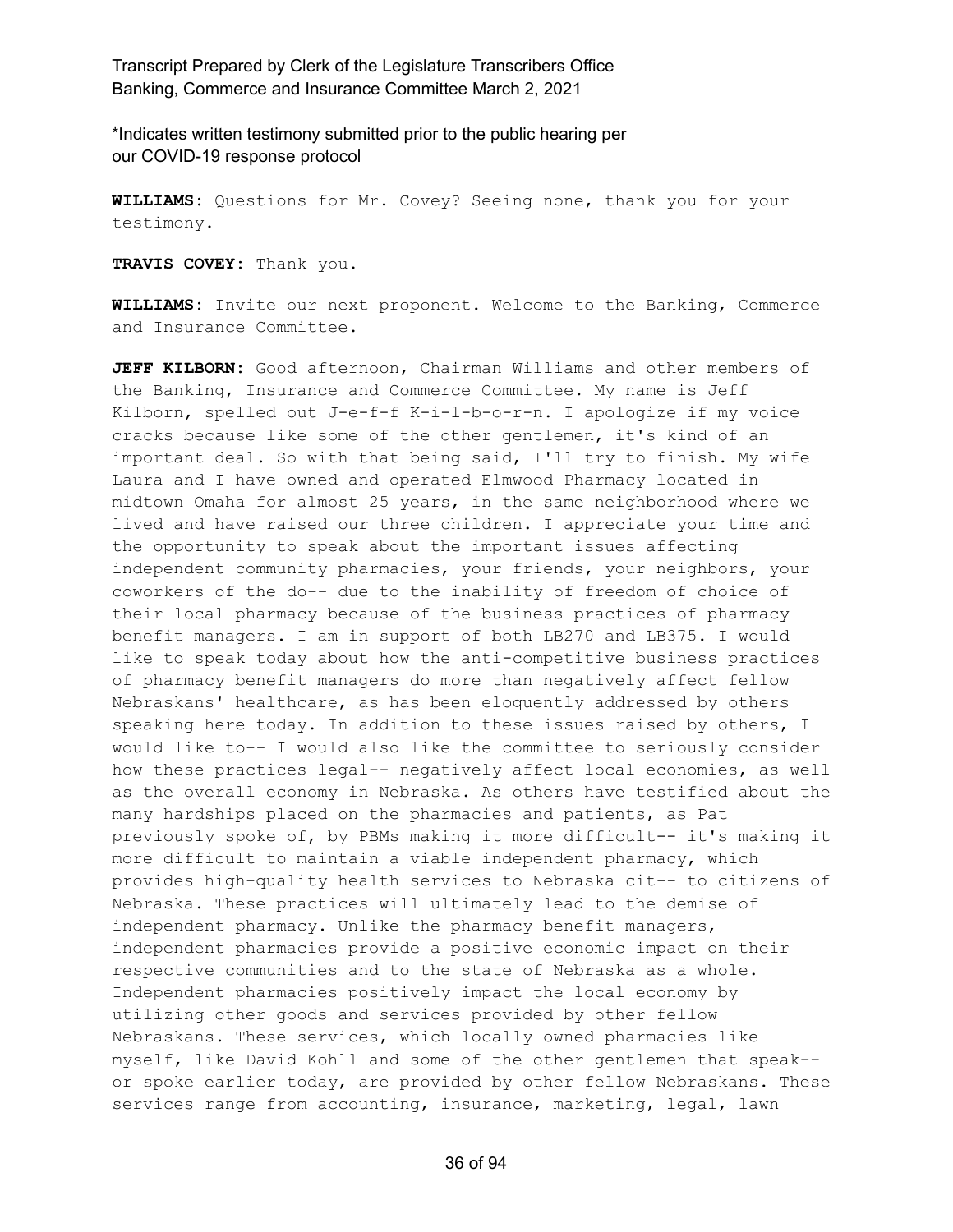#### \*Indicates written testimony submitted prior to the public hearing per our COVID-19 response protocol

care, snow removal, janitorial services, just to name a few. These services are provided by Nebraska-owned companies and/or individuals, just like the independent pharmacy who pay for other local goods and services, which further benefit the local economy and tax base, in contrast to the Nebraska residents who are forced to choose a national pharmacy chain or mail-order owned by PBMs. Those dollars leave the state and benefit the non-Nebraska economies. According to the Better Business Bureau, local businesses spend on average \$68 out of \$100 benefiting their local and state economies. In addition to the economic multiplier effect provided by independent pharmacies, they also provide hundreds of jobs to Nebraskans. These jobs-- these weld are high-paying jobs that also provide a positive effect on the economy because these individuals also spend their wages for other local goods and services and, and paying local and state taxes. I, I went through this way too fast and I apologize, but in closing, I would like to thank everyone on the committee for their time and attention today and like to consider leveling the playing field by supporting LB270 and LB375. And I guess since I need-- running out of time, so independently owned pharmacies can continue to have a positive impact on the economy as well as their health services of fellow Nebraskans. I support-- I feel that supporting LB270 and LB375 will accomplish these goals. Thank you and if there are any other questions?

**WILLIAMS:** Are there questions? Seeing none, Mr. Kilborn, thank you for being here today and testifying. Invite our next proponent. As you're coming up, could I see a showing of hands of how many are left in the room to testify? OK, thank you. Good afternoon and welcome.

**ELIZA HENDERSON:** Thank you. Hello, Chairman Williams and members of the committee. My name is Eliza Henderson, spelled E-l-i-z-a H-e-n-d-e-r-s-o-n, and I am in support of both LB375 and LB270. I am a pharmacist at Nebraska Hematology Oncology or NHO here in Lincoln, where I work at a pharmacy within the oncology clinic. I am here to discuss the ways in which PBM mandates negatively impact the care provided to patients. I am also here as an advocate for my patients to share the ways in which PBM mandates cause unnecessary waste, stress, and increase the burden for patients already struggling with a cancer diagnosis. My goal is to demonstrate that allowing patients the choice to fill medications at their local pharmacy and not at designated specialty pharmacies as mandated by PBMs provides the best patient care with the least potential waste. PBM mandates to specialty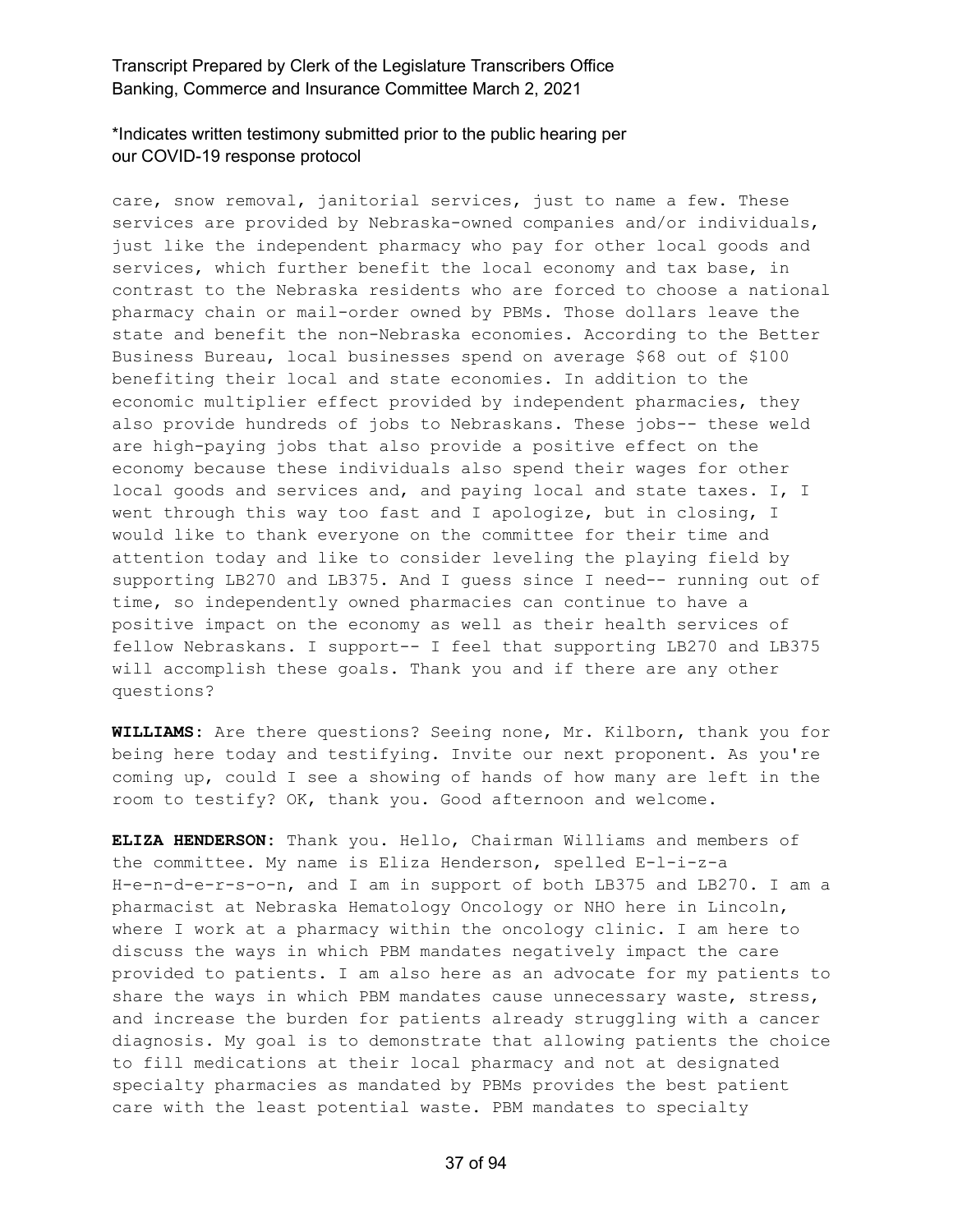### \*Indicates written testimony submitted prior to the public hearing per our COVID-19 response protocol

pharmacies impact the majority of prescriptions filled at NHO Pharmacy, as most oral chemos are designated as specialty medications by various PBMs. When a prescription is mandated to a specialty pharmacy, the majority of the high-level pharmacy services, which we provide for each prescription, such as drug-drug interaction screening and management recommendations and patient follow-up for adverse events and management, are not provided, as specialty pharmacies do not have access to the patient's medical record and they do not have a relationship with the patient or prescriber. We estimate that approximately 40 percent of our time is spent dealing with issues surrounding mandated oral chemo prescriptions. These issues include treatment delays, lack of ability for same-day dose changes and prescription billing, and increased waste. Utilizing specialty pharmacies is also extremely complicated for non-English speaking patients, as well as those who are housing insecure. Finally, there are issues surrounding financial assistance not being applied by specialty pharmacies to patients' prescriptions. I will share some patient stories highlighting these issues. KB is a 46-year-old woman whose oral chemo was mandated to Optum. Before the third refill, the patient contacted us to say she was unable to refill her prescription. After four calls to Optum, the patient insurance and initiation of a new prior authorization by our pharmacy, we assisted in-- Optum in resolving the issue. The patient presented to NHO the next day for an office visit prior to starting her next chemo cycle and due to a side effect, the provider reduced the dose of her oral chemo. The patient received her prescription two days later from Optum, a delay in therapy at the incorrect dose, as her refill at Optum had been processed prior to her office visit, deeming a dose reduction was necessary. We could have filled the prescription for the appropriate dose reduction on the day of her office visit, therefore preventing her treatment delay and medication waste. As shown in this case, medication waste is a common issue with specialty pharmacies in the oncology setting. Another patient recently presented to a local hospital with significant neurologic complications related to recurrence of breast cancer in her brain. We spent over one hour and 20 minutes on the phone attempting to obtain an emergency override to urgently fill her medication. Despite the severity of the patient's clinical status being explained numerous times, we were unsuccessful. Before our request for the override was approved, the patient was placed on comfort care. We could have-- we keep the medication prescribed to the patient in stock in our pharmacy at all times and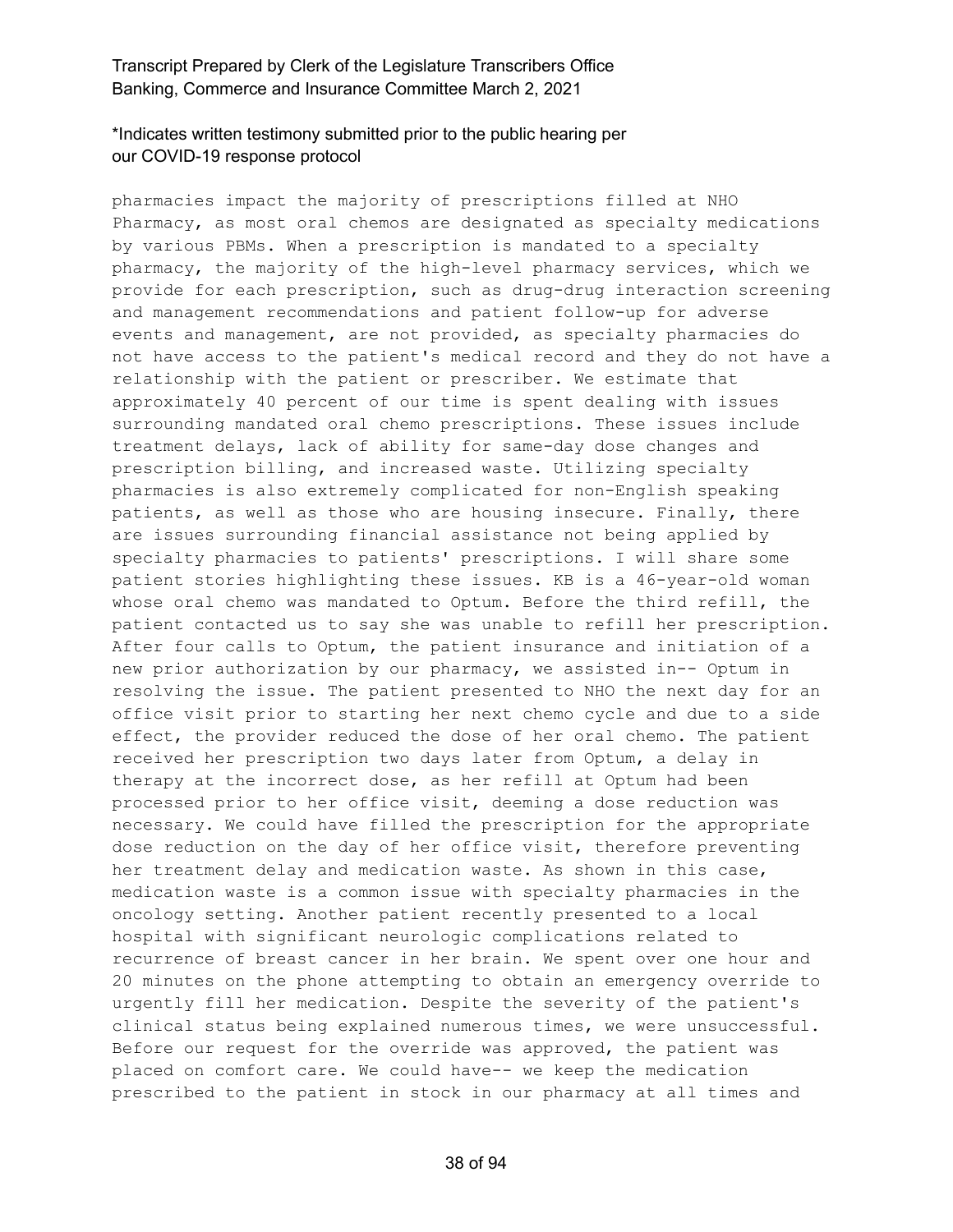# \*Indicates written testimony submitted prior to the public hearing per our COVID-19 response protocol

could have filled and delivered it to the local hospital the same day it was prescribed. Even when we are successful in obtaining an override for a one-time fill, it is not uncommon that we could be hundreds or even thousands of dollars underwater. This forces us to choose between taking care of our patients or keeping our pharmacy doors open. Recently, a patient called to state he had been trying to get his refill for two weeks and had been out of the medication for four days with delivery issues surrounding the extreme cold weather across the U.S. He requested an override to allow us to fill his medication, as he knows we keep it in stock. AllianceRx told the patient that no overrides were being approved because the cold weather was, quote, affecting everyone the same. The patient ended up out of his meds for five days, his oral chemotherapy. If we had been able to fill his prescription, he would not have missed a single day of treatment. Another patient called to state she was told by Avella that the copay for her oral chemo would be over \$3,700. When she expressed her shock, the rep stated, maybe we should look into assistance for you so you don't have to refinance your house. It turned out that Avella had the copay card information, which our pharmacy had previously obtained and provided to Avella, on file the entire time. They just hadn't applied it to her prescription refill. Finally, we recently contacted IngenioRx twice to alert them of the need for a Karen interpreter for one of our non-English speaking patients. Despite our calls, IngenioRx still used the incorrect interpreter, Korean, which ended up causing an entire week's delay in prescription delivery to the patient. The examples of issues surrounding PBM mandates to specialty pharmacies that I presented today scratch the surface of the burden placed on patients to navigate a complicated system to obtain affordable and timely oncology treatment. These mandates consume valuable healthcare resources and hours to resolve the patient care issues they create. In the time that I have worked at NHO, we have had multiple patients express their extreme frustration in dealing with their oral chemo prescriptions being mandated to specialty pharmacies. In another instance, a patient brought in a mislabeled Pomalyst prescription from a specialty pharmacy, pharmacy, which has now prompted investigations by two separate state health departments. I hope I have provided persuasive testimony that the boast-- best, most efficient and most cost-effective option for patients to receive their medications in a timely and safe manner is to be allowed to fill medications at the local pharmacy of their choice. I thank you for your time.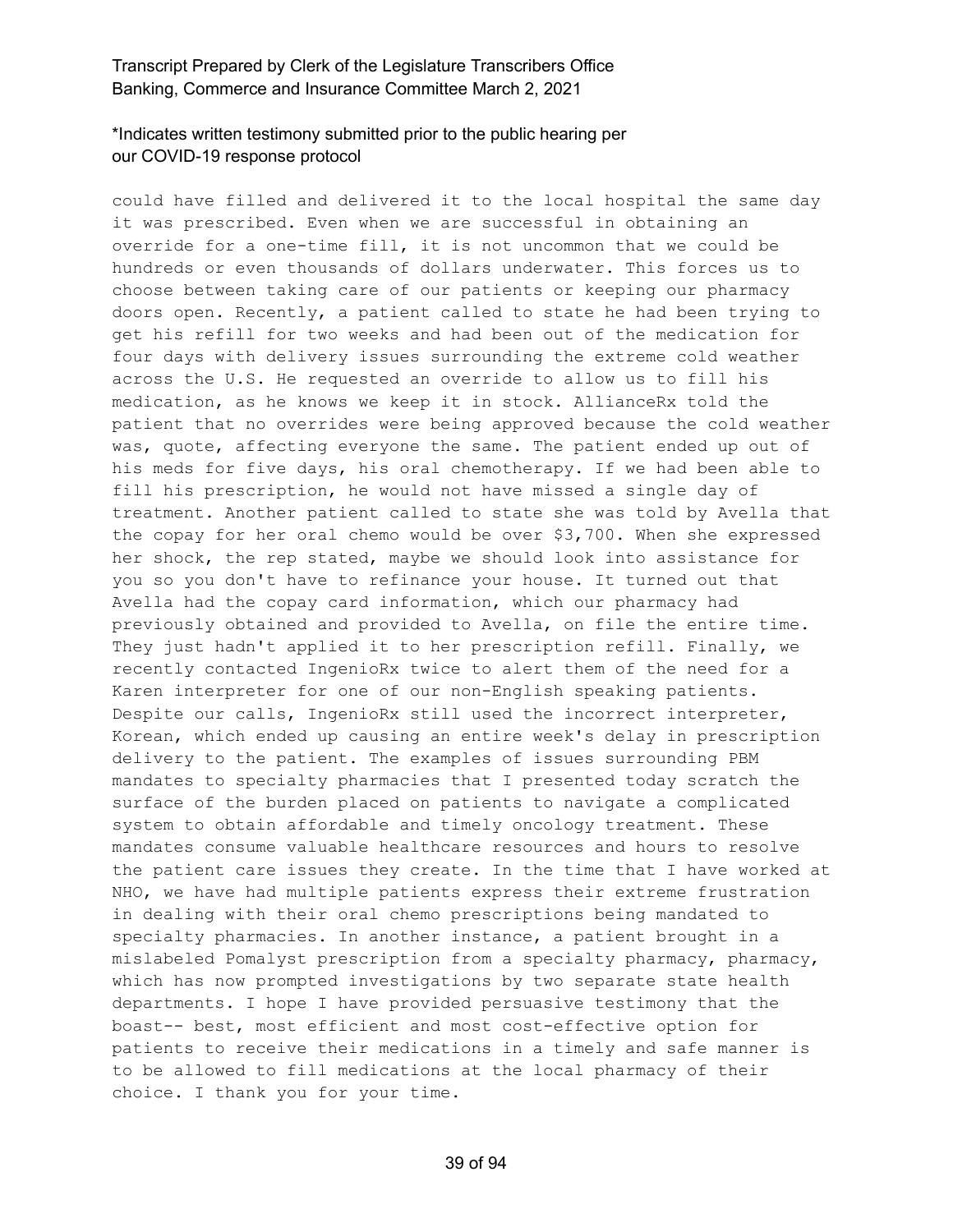\*Indicates written testimony submitted prior to the public hearing per our COVID-19 response protocol

**WILLIAMS:** Thank you, Ms. Henderson. Are there questions? Seeing none, thank you for your testimony. Invite the next proponent. Good afternoon and welcome.

**BRAD BOWDINO:** Good afternoon. Thank you. Good afternoon, Chairman Williams and members of the Banking, Commerce and Insurance Committee. My name is Brad Bowdino, spelled B-r-a-d B-o-w-d-i-n-o, and it's a pleasure to get the opportunity to talk to you about LB375 and LB270 and how the Unicameral can help pharmacies and patients across the state. As an independent small business pharmacy owner in north-central Nebraska, it's a constant struggle to hold our ground in today's medical environment controlled by large billion-dollar companies. In my role, I run into problems this bill could prevent constantly. Every day we run into instances where a patient is required by a PBM to pay a much larger copay than we would charge that same patient as a cash price. A few examples of this are a 58-year-old female with a kidney transplant having to pay over \$500 as a copay for her generic anti-rejection medication. Another is a 71-year-old female with a history of heart disease having to pay almost \$100 as a copay for her generic cholesterol medication. In both instances, due to the policies of the PBM, our patients were required to pay five times more for cheap generic medications than we would have charged that same person as a cash price. While in these examples I stand to benefit, it comes as a direct additional cost to my patient. Whether it's an attempt to drive my patient to a PBM pharmacy or just because of a complete lack of oversight, this practice is making Nebraskans decide every day whether or not to receive their lifesaving medication. Another issue our patients deal with constantly is receiving misleading letters and communication addressing our pharmacy's relationship with the PBM. Whether it's a notice of a preferred pharmacy change or a patient no longer being able to fill a 90-day prescription towards the end of the year, we have found most of this communication to be completely false. However, there is no number to call and no office to visit to correct these attempts of a PBM trying to push patients to their pharmacies. This creates a huge workload on our staff, as our pharmacy-- as our pharmacists are left trying to decipher and explain why a PBM won't let a patient choose their pharmacy rather than spending time counseling for the best possible outcome in our value-based healthcare system. Here are three provisions in the bill that could help prevent these examples I just talked about. Section 5 (1) would prevent big PBMs from charging their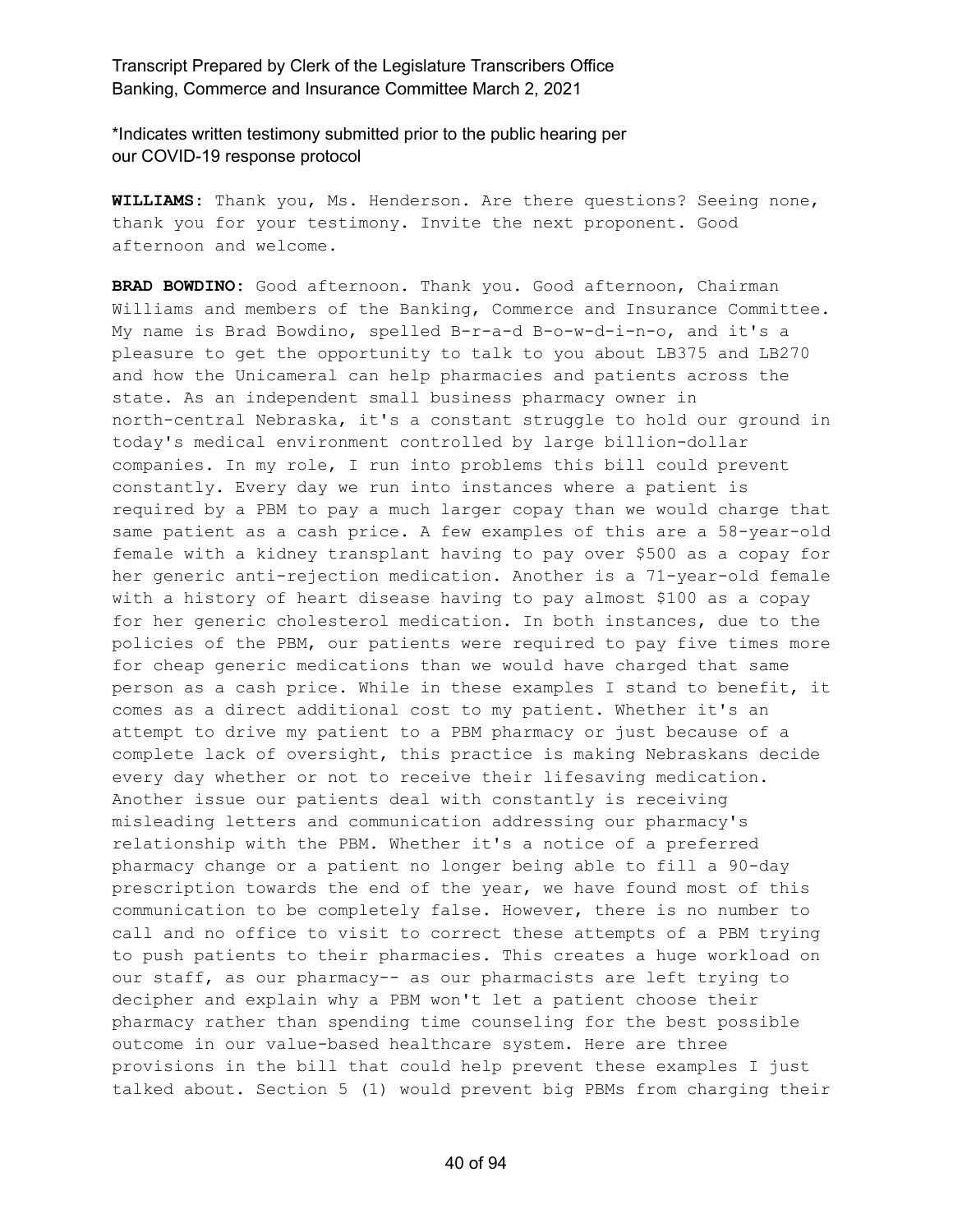\*Indicates written testimony submitted prior to the public hearing per our COVID-19 response protocol

insurer more for the same drug we sell to non-PBM-insured individuals. Section 5 (3) would prevent big PBMs from prohibiting us to send scripts to wherever the patient requests and Section 6 allows us to turn misleading letters of any kind my patient receives into the state. Thank you.

**WILLIAMS:** Thank you. Are there questions? Senator Flood.

**FLOOD:** Thank you for your testimony today. How far did you drive to get here today?

**BRAD BOWDINO:** I actually was in Omaha, so it wasn't as far.

FLOOD: It seems to me, like, OK, we can't exercise our authority, our police powers essentially, to regulate PBMs. And if we do exercise that power, the, the cost could go up based upon the savings the PBM claims that they are generating for the premium payers or the, the entity that it contracts with, like the State of Nebraska Department of Administrative Services.

#### **BRAD BOWDINO:** Sure.

**FLOOD:** What could pharmacists do in Nebraska to help us make this the most efficient system in the state? And I ask that because it seems to me you're at the front desk of the-- and seeing everything go out the door.

**BRAD BOWDINO:** Sure.

**FLOOD:** Would there be things that you could do and be rewarded for, finding that savings that would, that would still help us deliver the same cost savings back to the insured corporation or company or what, whatnot?

**BRAD BOWDINO:** Yeah, absolutely. I think, you know, as a direct result, those examples I gave where we, we see a patient copay. It's not the amount the insurance company reimbursed, but rather the copay. They've paid their premium and now they're in our store having to pay a copay to receive that medicine. We know what that medicine costs when it goes out the door. Every single one of my pharmacists and technicians know that amount and then they see that copay. We know if someone walked in as a cash-paying patient, we would charge them "X" number of dollars and in many instances, many, many times, you know, because we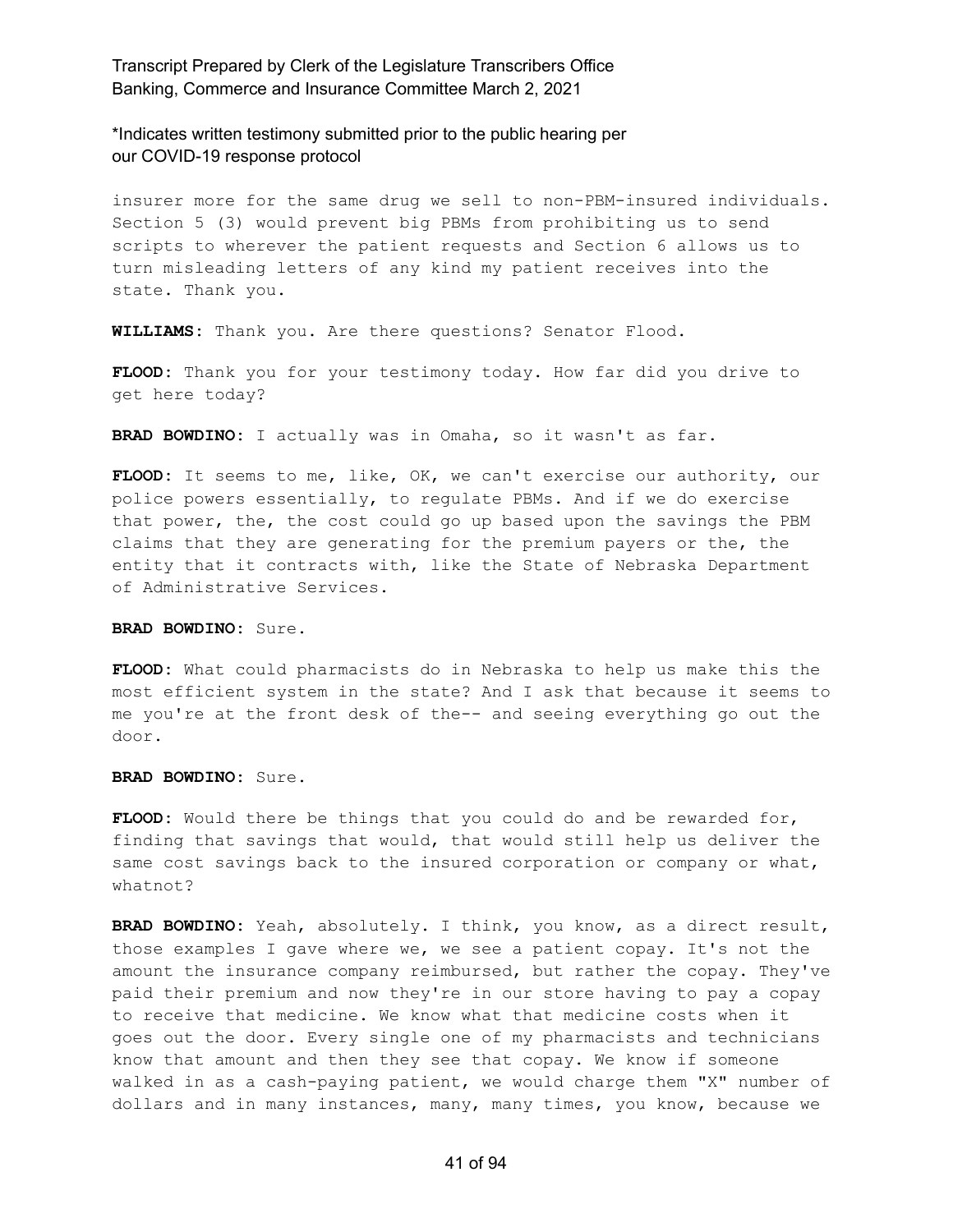#### \*Indicates written testimony submitted prior to the public hearing per our COVID-19 response protocol

know that, I guess. The-- we want to send that patient out with the cheapest medication. We want that customer to keep coming back to us. We run a front store program. You know, we want to retain that person. Obviously, charging someone \$500 for a monthly prescription is, is unsustainable. So you know, from our standpoint, to answer your question, we could identify things like that where right now, we don't have anywhere to go to report that and we're contractually not able to send that prescription out for our cash price for that patient.

FLOOD: It seemed like that is, that is very good for the consumer, which I think-- but I-- what I'm looking for is how could the pharmacists aid in reducing the cost for the state of Nebraska public employees? Because we-- the state of Nebraska itself, through DAS--

#### **BRAD BOWDINO:** Sure.

**FLOOD:** --we actually employ a system that takes business out of your pharmacies at times because we have a PBM that is forcing people into the mail or into-- I think we have a, a deal-- we have a-- the University of Nebraska anticipates it would lose 6 percent discount it currently receives by partnering exclusively with CVS Caremark on specialty pharmaceuticals. So I-- the reason I'm saying this is we have a duty not only to the consumer, but so the university is saving 6 percent that it spreads across all of its insurers.

#### **BRAD BOWDINO:** Sure.

**FLOOD:** How could pharmacists-- independent pharmacists in Nebraska help us to make it more cost effective for the University of Nebraska? Because those are the two-- we have to do two things here. We have to help the consumer and we have to help the pool that is-- our public employees, for instance. Does that make sense?

**BRAD BOWDINO:** Yeah.

**FLOOD:** And, and I-- my sense is if we sat down with all the pharmacists in the state, we could figure out things in our formulary to make it better, but I-- the question is could we get and deliver the same kind of savings back to these large insurers?

**BRAD BOWDINO:** With, with the help of the pharmacists?

**FLOOD:** Right.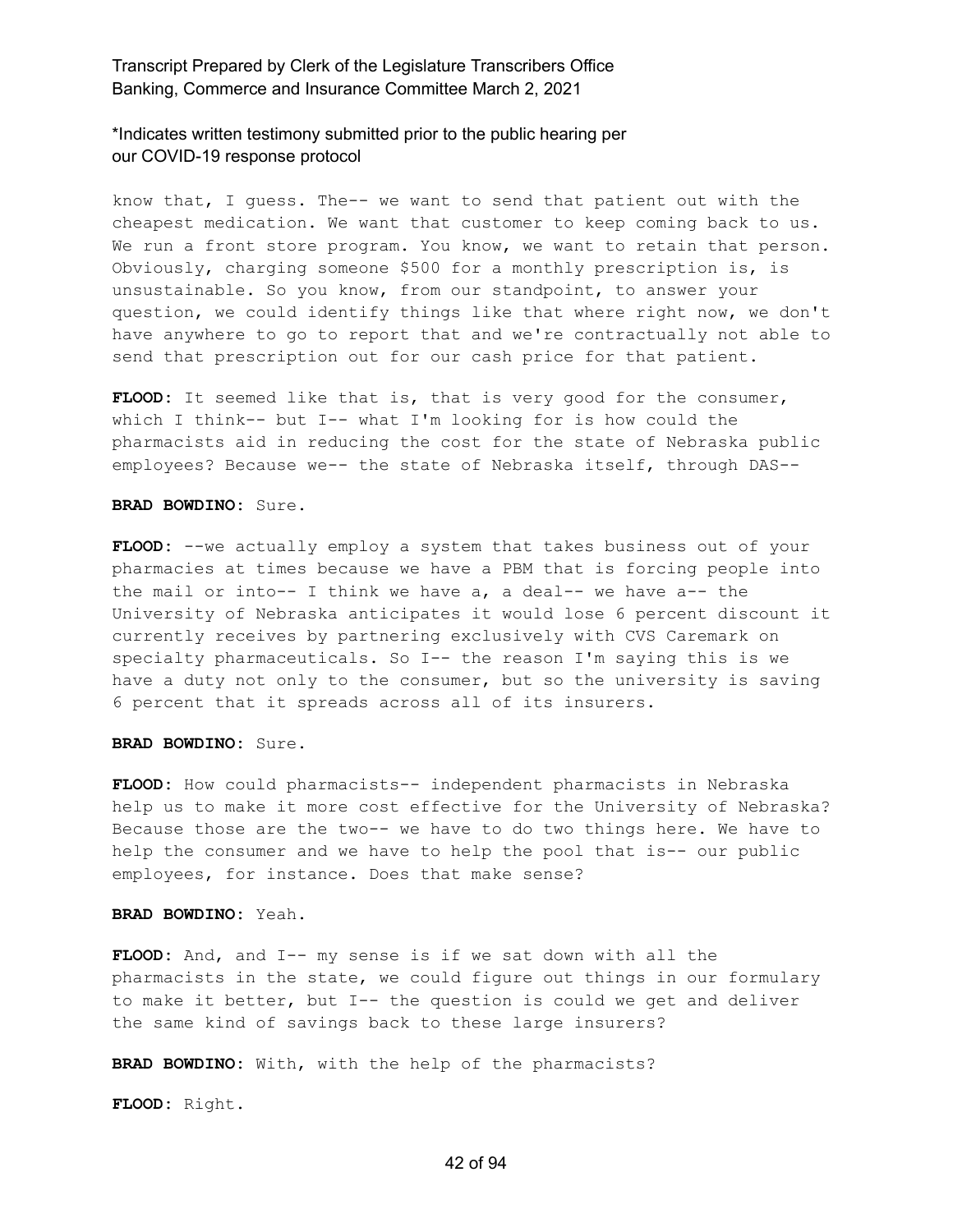\*Indicates written testimony submitted prior to the public hearing per our COVID-19 response protocol

**BRAD BOWDINO:** Yeah, I mean, I, I think as many people have testified, there's, there's a lot of waste that goes on with things like a mail-order pharmacy or a PBM, you know, forcing-- if the University of Nebraska were to sign up exclusively with someone and save that 6 percent, I don't know that that really ultimately saves-- maybe the entity 6 percent, but then ultimately their insurers are having to pay 90 to-- 90-day copays on things that they maybe change--

**FLOOD:** Good point.

**BRAD BOWDINO:** --more often, right? So I guess the pharmacists, from my standpoint, are, are the ones that-- you know, they, they see the drug costs, they see what's being reimbursed. They're really at the front line a lot of time. Although we work with physicians very closely on switching patient medications to try and make it more affordable, not even-- I mean, always with their health and health interest, but I mean, we're trying to combat two things. The pharmacist ultimately sees, I guess, both sides of the equation as far as the, the drug cost and what's being paid by the, the customer and the insurance companies.

**FLOOD:** Thank you.

**BRAD BOWDINO:** Yeah.

**WILLIAMS:** Senator McCollister.

**McCOLLISTER:** Thank you, Chairman Williams. You described a situation where a patient comes into the pharmacy and if he or she had been willing to pay a cash price, they would ultimately have saved money over the deductible. Is that a common occurrence?

**BRAD BOWDINO:** It is, yeah. I would say that we, we see examples of that every single day.

**McCOLLISTER:** So it does happen frequently.

**BRAD BOWDINO:** Yes, yes.

**McCOLLISTER:** So me going into the pharmacy, I should offer to pay cash for all my, you know, pharmacy needs?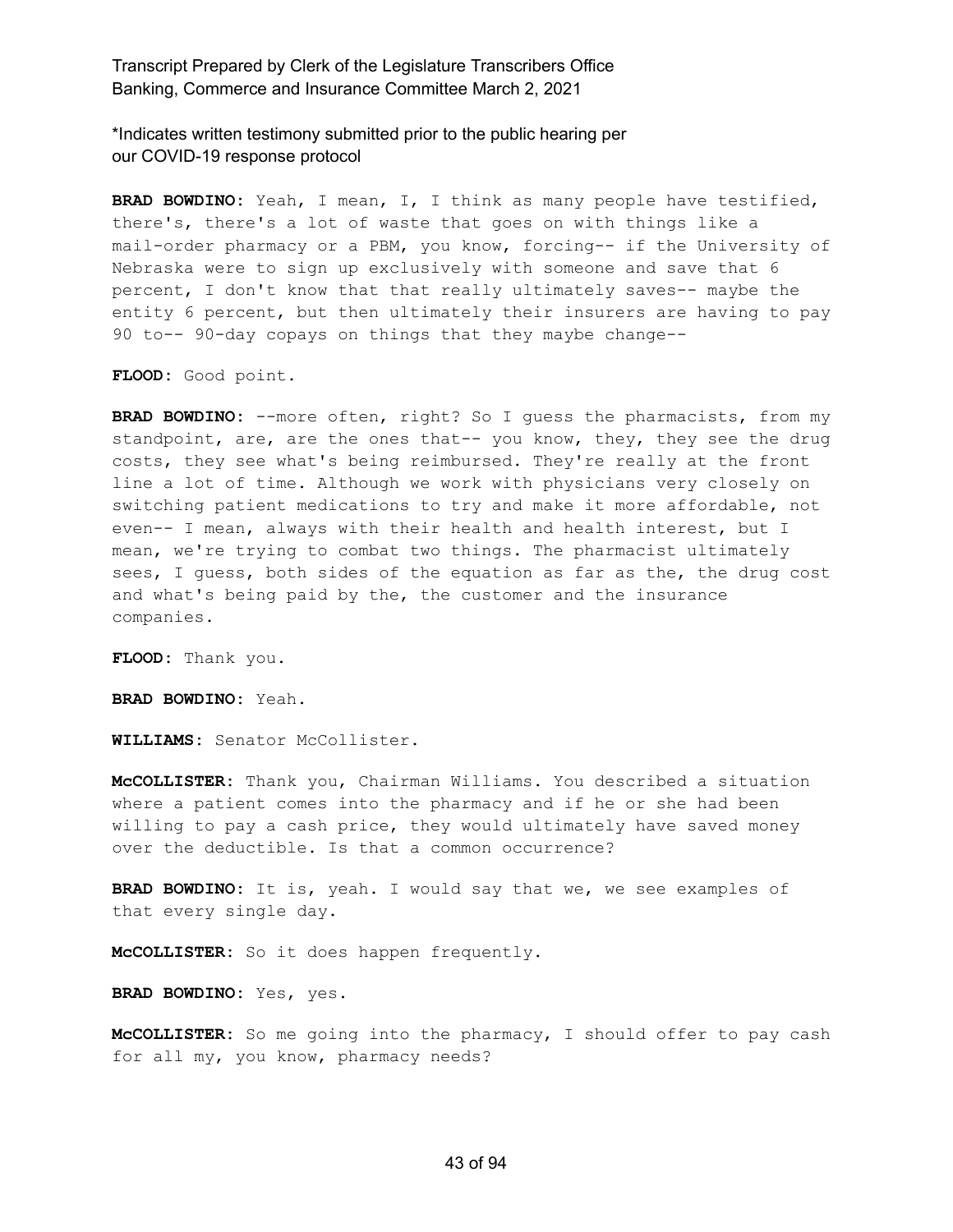\*Indicates written testimony submitted prior to the public hearing per our COVID-19 response protocol

**BRAD BOWDINO:** Yes, depending on the pharmacy. It won't-- you know, a lot of times it wouldn't count towards your deductible, obviously, if that was something you're trying to meet because it wasn't run through insurance. And then secondly, if-- we have no, no knowledge- contractually, we're obligated to run that claim through your insurance and not offer you a cash price, depending on the contract we signed with the PBM.

**McCOLLISTER:** Do you have that option with some of the contracts you have--

**BRAD BOWDINO:** Do--

**McCOLLISTER:** --to offer your customer cash price?

**BRAD BOWDINO:** No, typically that's, that's not an option. That's, that's not something that's negotiable.

**WILLIAMS:** And that's a contractual matter, right, with your contract with the PBM?

**BRAD BOWDINO:** Yeah, correct. In most of our--

**WILLIAMS:** I want to be sure that--

**BRAD BOWDINO:** Yeah.

**WILLIAMS:** --I understood that. Senator Bostar.

**BOSTAR:** Thank you, Chair Williams. Thank you, sir. If someone asks you for what the cash price would be, in that case, can you inform them?

**BRAD BOWDINO:** Yes, I guess it, it, it comes down to whether or not we think the insurance company is going to come audit us and show that we superseded-- you know, we-- because essentially, they don't know how expensive it is. The insurance company may cover all of it, right, so you always run it under their insurance plan. We're not- contractually, many times when we sign up with the PBM, they're not then supposed to advertise, hey, we can offer a cash price. Of course, we have patients, you know, explain-- exclaim their discomfort and many times, we will try and work with them on switching that medication, seeing if we can get them into something. But technically on many times, we're not supposed to offer them the cash price.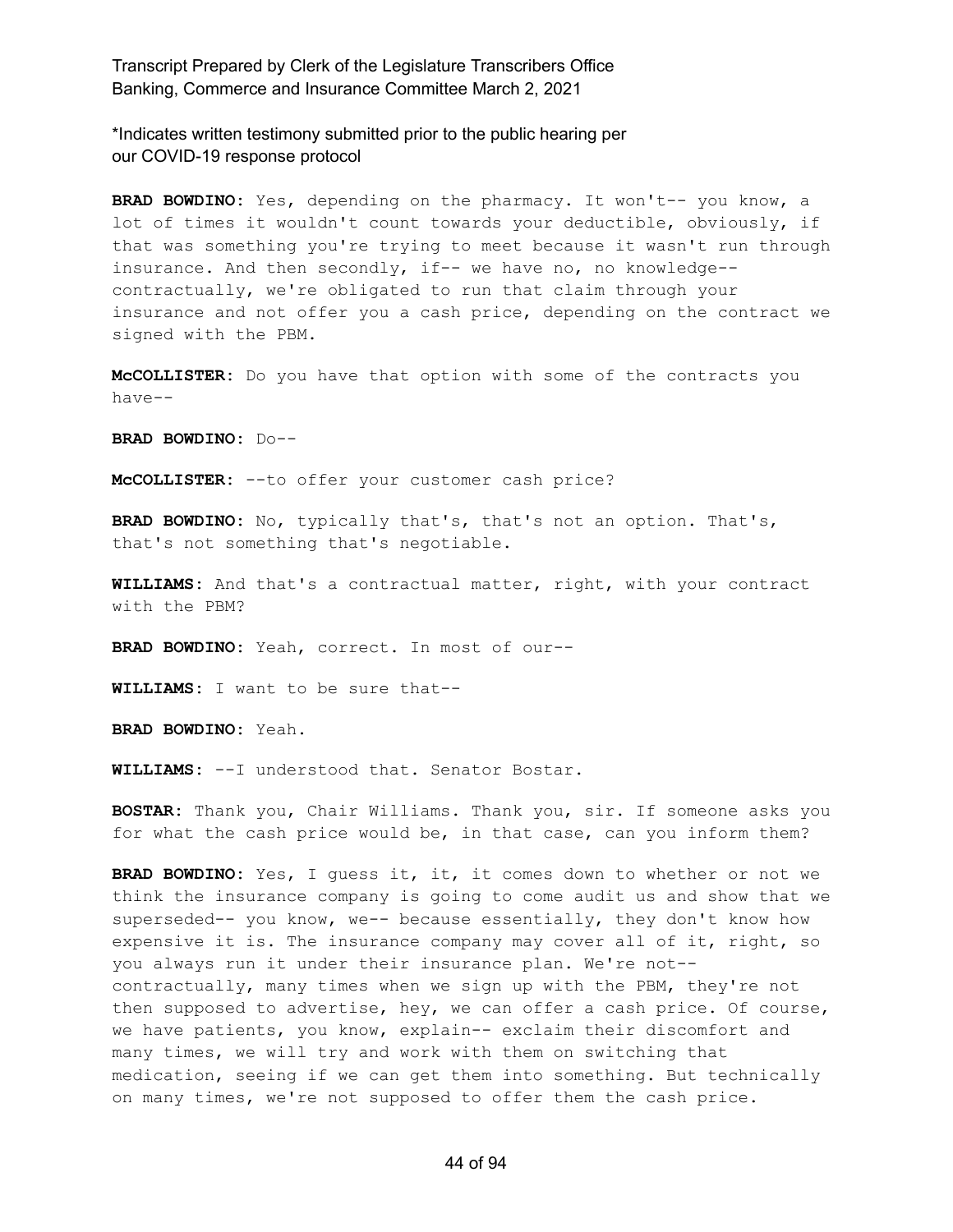\*Indicates written testimony submitted prior to the public hearing per our COVID-19 response protocol

**BOSTAR:** I just want to be, I, I want to be clear. So if they come in with insurance, is it that you can't-- the contract stipulates that you can't offer a cash price or that you, you can't volunteer it or you can't tell them what the cash price would be no matter what? What, what is sort of-- what's the language in the contract?

**BRAD BOWDINO:** Yeah, I'm-- I, I would have to sort of review it again. I don't believe that it, it states specifically that I'm not supposed to volunteer and I believe that we're supposed to honor the contracted reimbursement price for that patient for that drug.

**BOSTAR:** Thank you.

**BRAD BOWDINO:** Yep.

**WILLIAMS:** Any additional questions? Seeing none, thank you for your testimony.

**BRAD BOWDINO:** Thank you.

**WILLIAMS:** The committee is going to take a short ten-minute break and we will be back in-- at the--

[BREAK]

**WILLIAMS:** All righty, we'll get started again. We'd invite the next proponent. Good afternoon.

**MICHAEL LOGSDON:** Good afternoon and thank you. Hello, Chairman Williams, members of the Banking, Commerce and Insurance Committee. Thank you for hearing our testimony this afternoon. I am Michael Logsdon, M-i-c-h-a-e-l L-o-g-s-d-o-n. I'm the director of Pharmacy Services for Thayer County Health Services in Hebron, Nebraska. I'm here to testify in support of both LB270 and LB375. Thayer County Health Services is a critical access hospital. We're located in Hebron and serve patients in many capacities across southeast Nebraska. The pharmacy department consists of a hospital pharmacy, a community retail pharmacy, as well as a long-term care pharmacy, and have an interesting perspective on the relationship of PBMs with patients, providers, and caregivers, as well as our community as a whole. And in the spirit of saving redundancy with previous testimony, I may skip ahead to an example that I'd like to share with you today that maybe tells a different tale. S. L., she's an 84-year-old woman that lives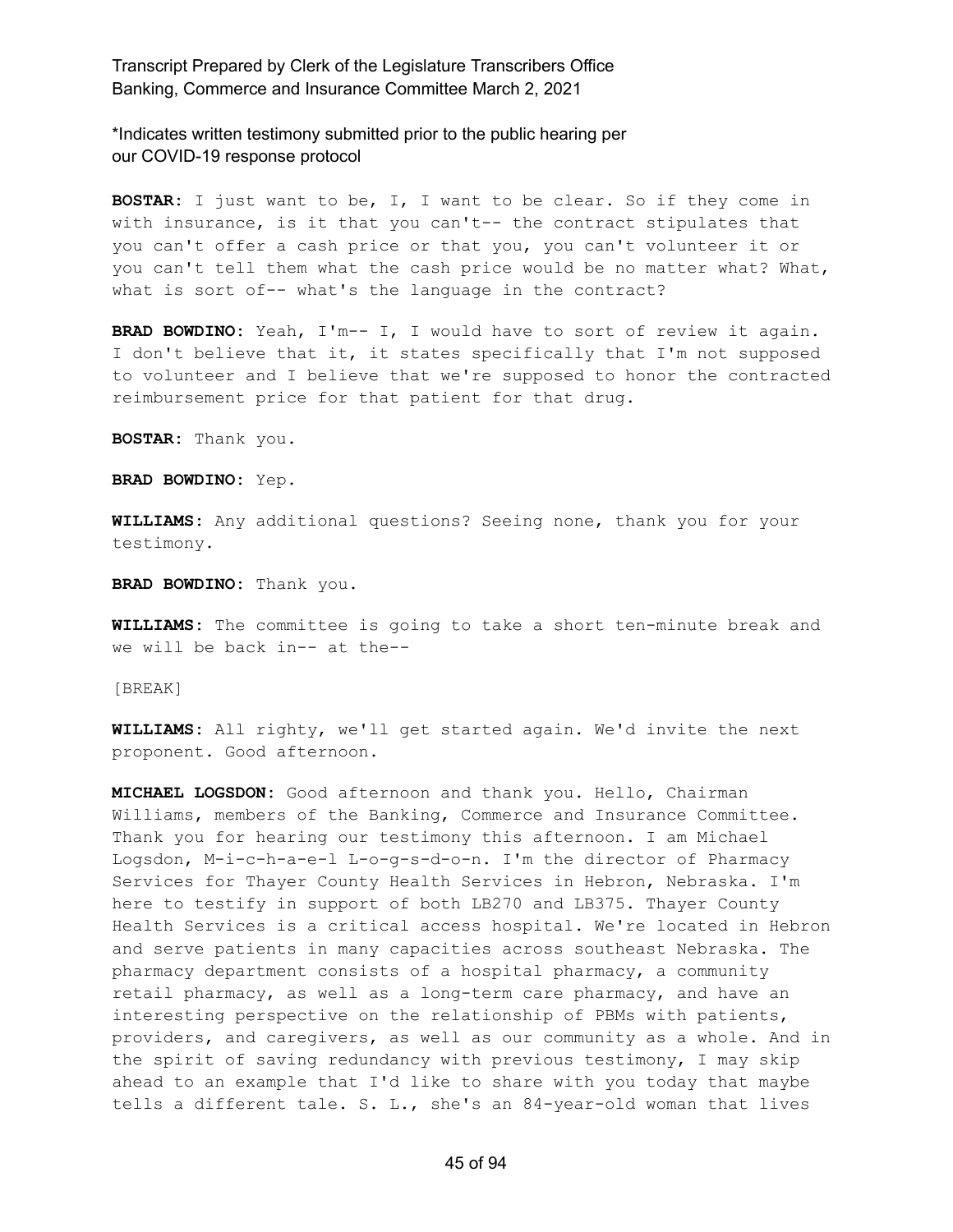### \*Indicates written testimony submitted prior to the public hearing per our COVID-19 response protocol

outside of Byron, Nebraska. For those of you don't know, Byron is a tiny agricultural-based community in Thayer County. She lives independently as a vibrant woman and has a number of medical conditions that requires a monthly injection, in addition to four maintenance medications. And after open enrollment this last fall, realized our local pharmacy would no longer be a preferred pharmacy and would impact her copayments if she were to continue using us versus going with a standard pharmacy 90 minutes away or using mail order. So based on S. L.'s driving limitations, suggestions from her family, they chose the mail order option. And this is a story you've heard before. And the difference is that I'm about to share is the bullying and communication barriers PBMs put up pretty ubiquitously. And this is a common, yet untold tale. In February, as everyone knows, in the seemingly endless snow and cold, she did not receive her mail order medication, which would have been the first cycle after moving to the mail order process. She left messages, called her insurance plan and didn't have answers. So she called me and reached out to the local resources and I suggested she come to town for a regular appointment, because I happen to know that she also was to receive her injection and to stop by the pharmacy before getting groceries and other supplies. I called the same number she did. We requested an emergency supply of medication, and only after being transferred a few times and left-- leaving a message, then getting called back, did we get this accomplished at about 6:00 p.m. on a Friday, which took around an hour and a half of my time. And here is the financial summary for this encounter. For a 14-day supply that we received emergency override for, our pharmacy charges \$38. And I'll share with you, our drug cost was \$26.33. And the PBM took this information, sent back to us that they would, they would pay us \$17.31. The copay for the patient-- again, in an emergency situation was the full \$17.31. They would pay nothing and we were required to collect that fee at the point of sale. This is one patient. There are many other examples. Pharmacies do not get reimbursed for helping patients navigate their own insurance plans. And not only do PBMs fail to provide meaningful value to patients, especially in a serious situation, and in rural Nebraska, they create a complex web of processes difficult to navigate for everyone and are truly choking our business. Luckily, the injection that she received was eligible for 340B pricing, which you heard about earlier, and offset our costs slightly. But as you also may know, the program is directly in the rifle scope of PBMs as well because of, of the program's value to our community. And yes, I didn't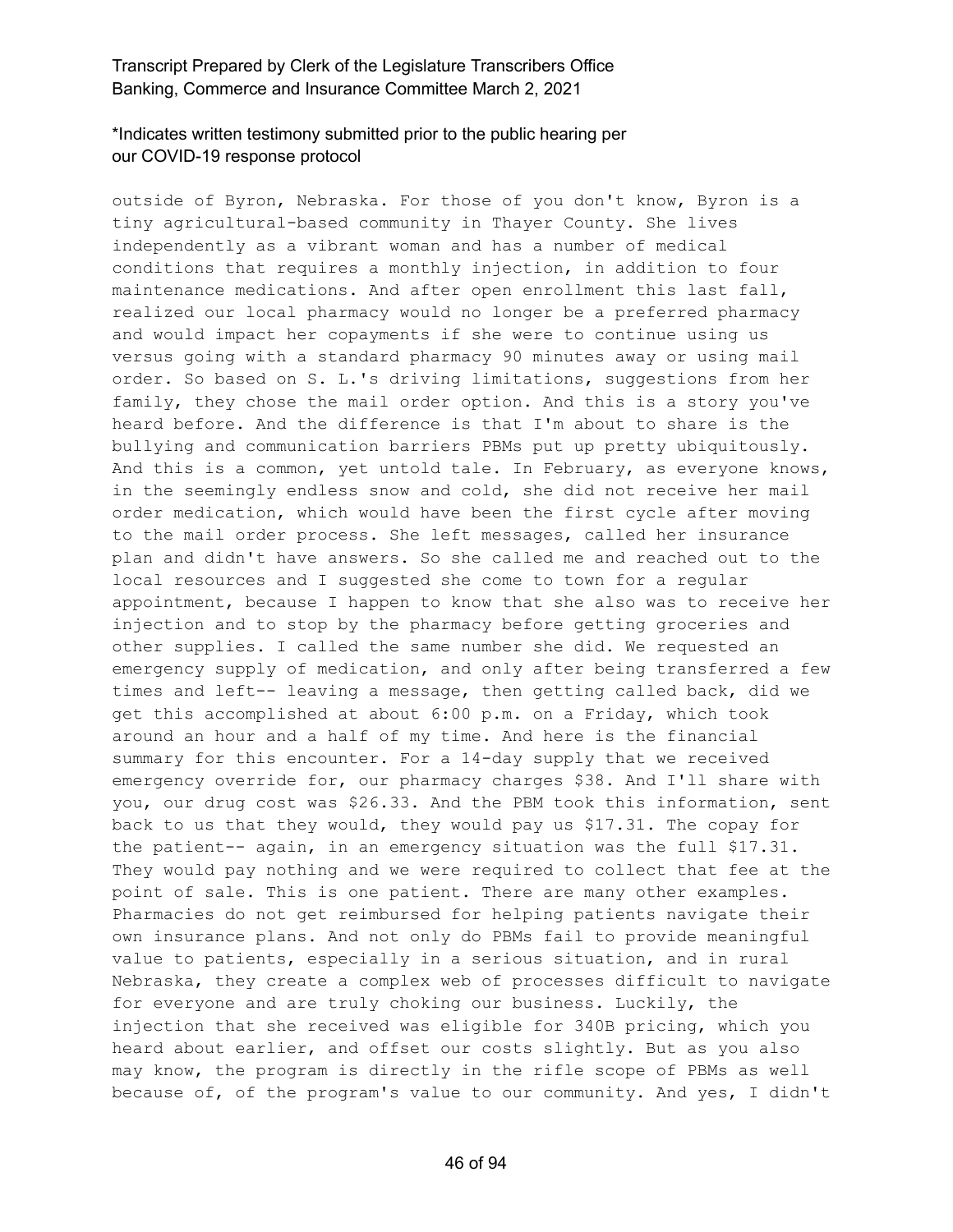\*Indicates written testimony submitted prior to the public hearing per our COVID-19 response protocol

misspeak. The 340B is a revenue source for qualified pharmacies that PBMs are not capturing. So now the attempt is being made to dismantle the program altogether from a national level. So once this occurs, what are we left with and who is left to care for S. L., my 84-year-old in Byron? To Senator Flood's question earlier, I would like to throw out there that there are a huge group of motivated pharmacists in this state that are dedicated to patient care, that are dedicated to solving this problem. And we do it one step, step at a time. And in fact today, we could maybe do with two steps with these two bits of legislation. PBMs do not have a patient's best interest in mind. The legislation would be a powerful step to protect Nebraskans from an unregulated industry taking advantage of the masses. And the legislation will offer safeguards to help support pharmacies to allow us to continue to serve patients. Thank you. I'd be happy to take questions. And as I said, I'm sure the NPA would be very motivated to put together some sort of a resource group to help battle this continued problem.

**WILLIAMS:** Thank you, Mr. Logsdon. Questions? Seeing none, thank you for your testimony.

**MICHAEL LOGSDON:** Thank you.

**WILLIAMS:** Invite the next proponent. Welcome.

**OLIVIA LITTLE:** Thank you for having me here today. My name is Olivia Little, O-l-i-v-i-a L-i-t-t-l-e. I am here today on behalf of Johnson County Hospital and the Nebraska Hospital Association. I am here in support of LB270, which would prohibit discriminatory practices by PBMs on 340B qualified pharmacy claims. The 340B Drug Pricing Program was signed into law in 1992 and critical access hospitals were allowed to participate in the program with the signing of the Affordable Care Act in 2010. The 340B Program requires manufacturers that are in the Medicaid program to sell to safety-net hospitals at discounted prices. The intent of the 340B Program is to stretch scarce federal resources as far as possible, reaching more eligible patients and providing more comprehensive services. Johnson County Hospital participates in this program, and we are located in Tecumseh, Nebraska. In the fiscal year of July 1 of 2019 to June 30 of 2020, Johnson County Hospital had a 340B benefit of \$875,000. This benefit is a combination of 340B savings, and in part with our contract pharmacies, as you've heard here today from others. The following are only some of the ways our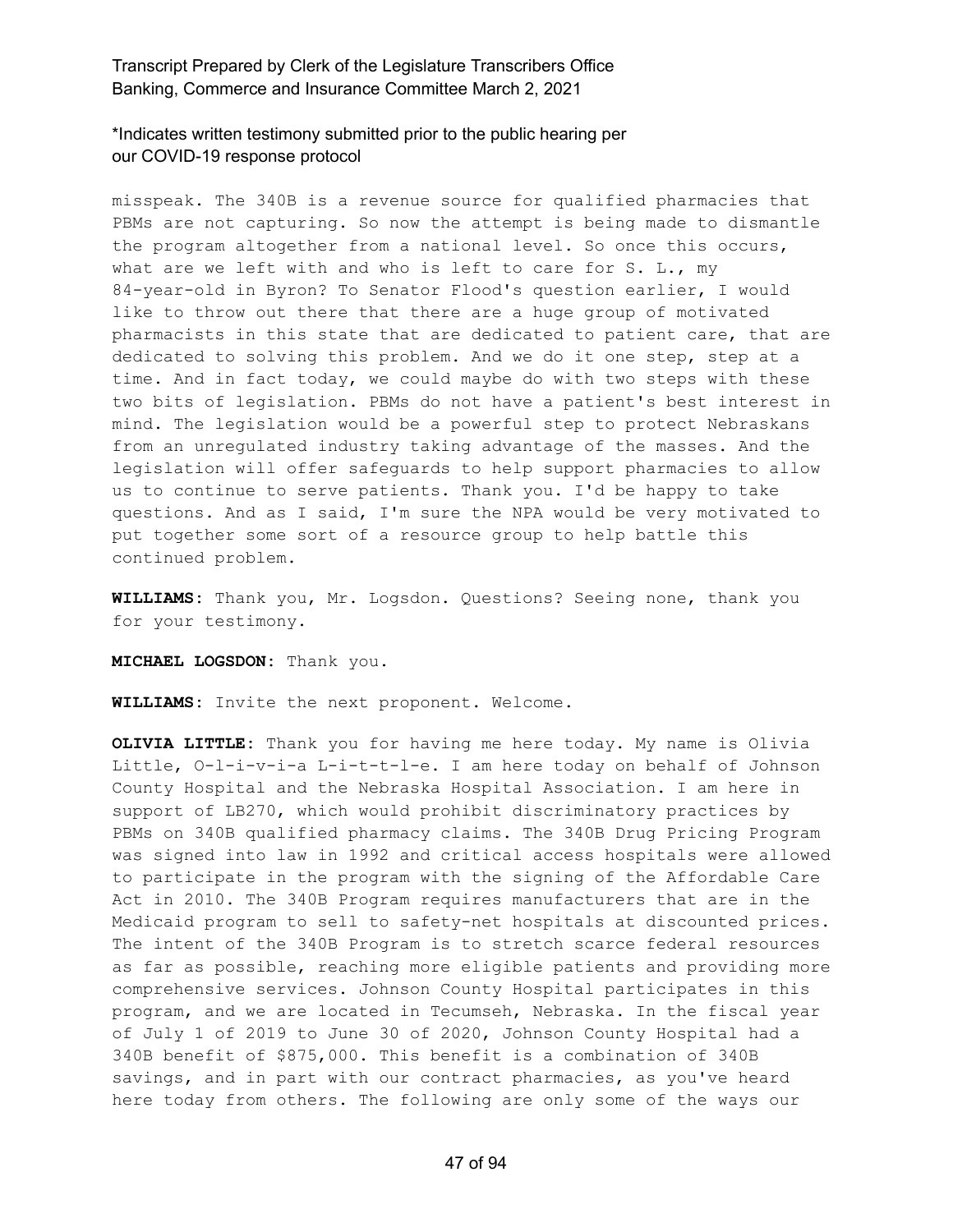# \*Indicates written testimony submitted prior to the public hearing per our COVID-19 response protocol

340B benefit allows us to do great things for our patients and our communities. Our 340B benefit is used to help serve-- fund services through the hospital that do not generate enough revenue to offset the expenses, offset the expenses like a licensed DME, durable medical equipment business, and Lifeline. We have provided almost half a million dollars of community benefits in that time period, which include a subsidized, subsidized emergency and trauma care, charity care, free monthly blood pressure checks, toenail cares, and community outreach like stop the bleed events, to name a few. Our 340B benefit also allowed us to install 3D mammography, which is now considered the standard of care in breast imaging. The Johnson County Hospital's population for mammograms, over 31 percent of our patients have dense breast tissue. 3D mammography is a standard of care and we would have to refer away 31 percent of our patients to a facility that does 3D mammography. With our benefit, we were able to purchase 3D mammography so our patients can receive care in our hospital in our town. In 2019, revised federal regulations went into effect that caused us having to upgrade our equipment and our compounding suite in our pharmacy so we could keep compounding chemotherapy. Our patients, if they can't get chemotherapy in our hospital are driving 50 to 75 miles to receive a chemotherapy treatment. In order to do this, they have to line up a ride, which puts a burden not only on the patient, but friends and family. A lot of times when they're done with the chemotherapy treatments, they're not in any shape to drive home as they're feeling ill. With our 340B benefit, we are able to make this upgrade and to keep our patients close to home and work with our oncologist in getting that service in our community. I could continue to go on with the many positive effects the 340B Program has had on Johnson County Hospital, our patients, and our community year after year. But the time I have today does not allow. You have heard the positive effects of the 340B Program, particular to the Johnson County Hospital. But I want you to know we are not alone. In Nebraska, 64 hospitals participate in the 340B Program, including 91 percent of our critical access hospitals in Nebraska. These hospitals have similar stories to tell about their 340B Program. To lose or reduce our 340B benefit would force the loss of services, community benefits, and for some, even the ability to keep their doors open. I ask you to please protect the 340B Program so that we may continue to serve our patients in our communities. I think you've heard here today, many of these pharmacies are also contract pharmacies in the 340B Program with hospitals. They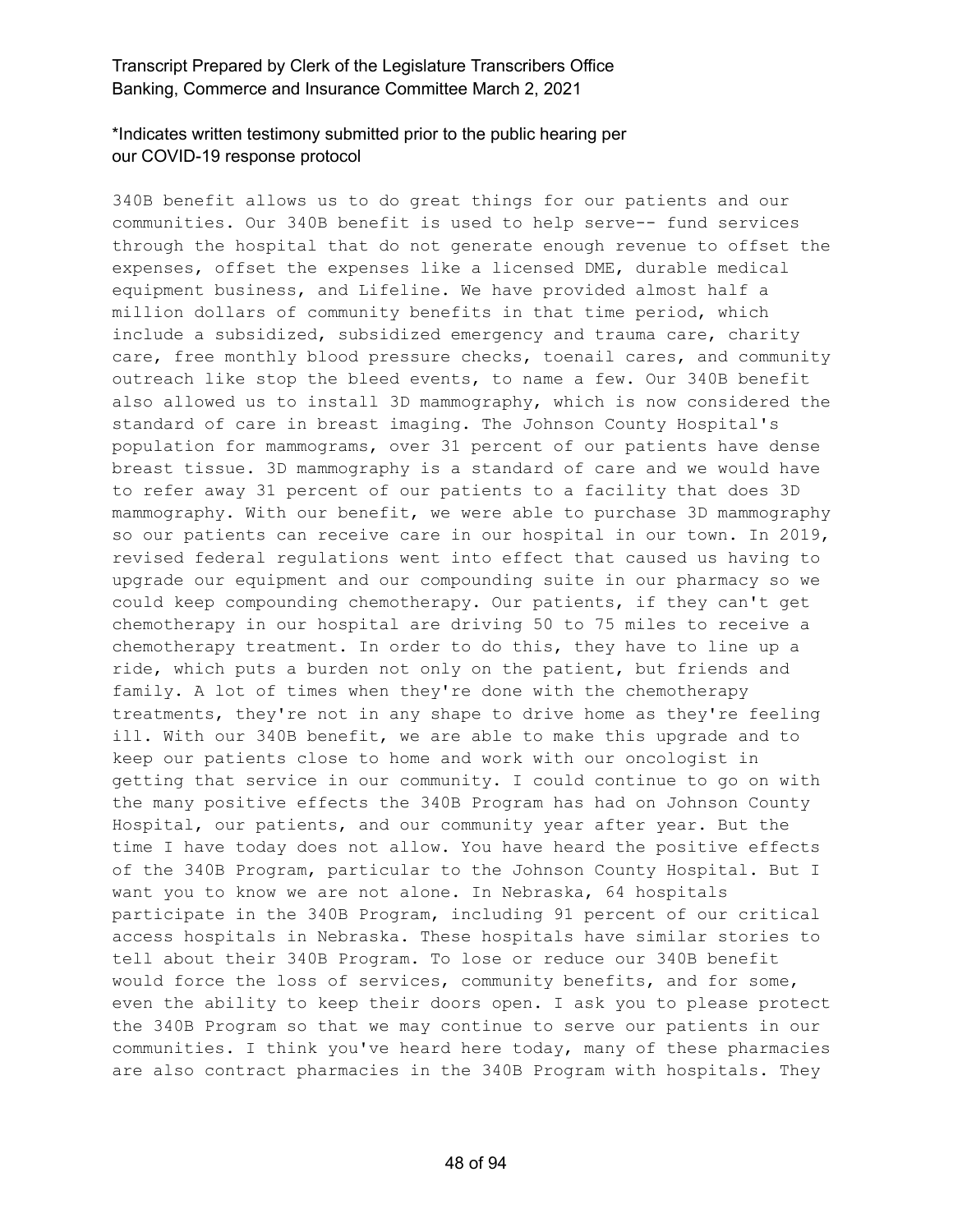\*Indicates written testimony submitted prior to the public hearing per our COVID-19 response protocol

use it to do great things in their community, too. So thank you very much for your time here today.

**WILLIAMS:** Thank you, Miss Little. Are there questions? On the 340B Program, what type of, of accountability does a hospital have to be sure that you're using those funds that you're receiving for those kind of benefits?

**OLIVIA LITTLE:** So in the regulation, and when I-- from earlier when I said it, the intent of it was to stretch scarce federal resources. For most critical access hospitals like in Nebraska, you can put together our uncompensated care and it's going to cover it.

**WILLIAMS:** That'll--

**OLIVIA LITTLE:** It's going to cover--

**WILLIAMS:** --cover most.

**OLIVIA LITTLE:** --a lot of hospitals that are in the black-- or excuse me, in the red. They use it to keep their doors open. And without this program, if we take \$875,000 away, we would not be in a positive of margin, not even close.

**WILLIAMS:** Thank you. Seeing no questions, thank you for your testimony. Invite the next proponent. Good afternoon.

**BRENT GOLLNER:** Good afternoon. Hello, Chairman Williams and members of the Banking, Commerce and Insurance Committee. My name is Brent Gollner, spelled B-r-e-n-t G-o-l-l-n-e-r. My wife Patty, also a pharmacist, and I have owned two local independent pharmacies in Hastings since 1992. I also happen to be the 2021 Nebraska Pharmacy Association president. So I thank all the pharmacists who have been here today to testify and appreciate all your comments and thoughts and questions that you've had for us. We've seen major changes in the PBM landscape since the early 1990s, and that's exactly why I'm asking for your support of LB375 and LB270. PBMs were originally seen as conduit between pharmacies and the insurance company to coordinate benefits and payments to pharmacies. PBMs have since evolved into a vertically integrated conglomerate, oftentimes promoting their own mail order pharmacies to the detriment of patient care and support from their local healthcare providers. I'm going to speak a little bit today about the course of tactics that many PBMs use today to force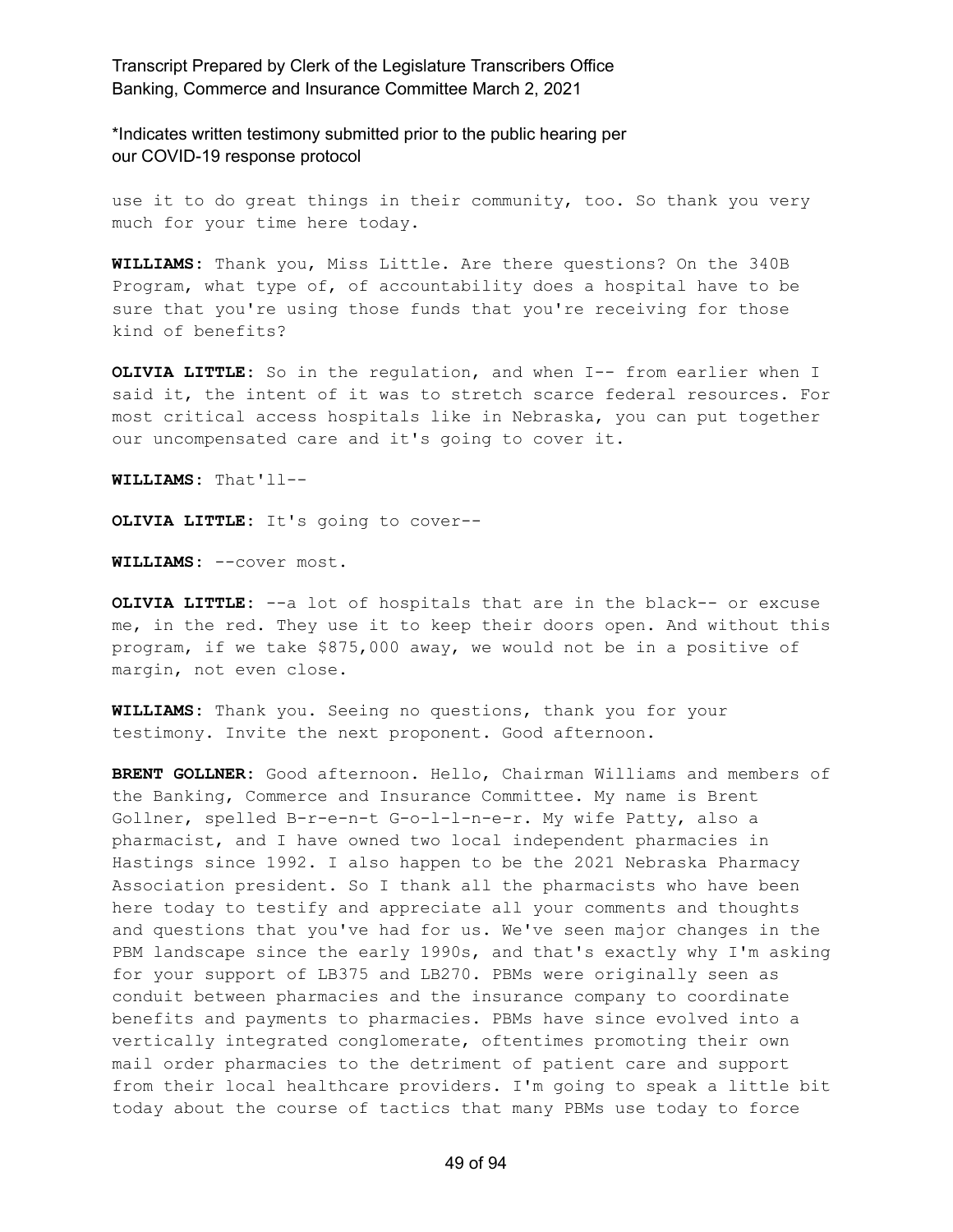# \*Indicates written testimony submitted prior to the public hearing per our COVID-19 response protocol

patients to use the PBMs own mail order pharmacies. You've heard some of these comments from others. While this ultimately does impact my, my pharmacies bottom line, it also challenges the way healthcare today should be about patient care and lessening the total healthcare cost to Nebraskans. Mail order pharmacy, by its very name, does neither of those things. When a prescription is shipped to a patient here in Nebraska, that face-to-face patient care component does not exist. How is it possible for the patient to ask questions, seek advice, or simply be reassured that the correct medication has been prescribed for the right diagnosis? In addition, those healthcare dollars and in turn local taxes are disappearing to out-of-state mail order facilities. That obviously affects our state's bottom line as well as those tax dollars the local pharmacies provide that no longer exist in our local communities. Let me give three examples of what happens. During this last cold spell, two separate individuals came to my local pharmacy to see about getting a few days of their maintenance medications for blood pressure and heart disease as their mail order service had not been able to ship them in a timely manner. Of course, I took care of their needs, as many of our-- my colleagues here have said they've done the same thing. The wife of a veteran in our community came in needing to make sure that this was the right med as it looked totally different than what her husband had traditionally gotten through the mail. I researched the identity of the med and realizing it was not correct, contacted the doctor and provided the appropriate med to keep Mr. Jones out of the hospital. Finally just yesterday morning, I had a developmentally challenged individual come into my store and ask why his insurance was going to make him use mail order. He told me they had called him to set that up and he was totally confused. He told me he didn't want to get them in the mail. He stated, and I quote, I can now remember to take my meds at the right time since you put them in the correct spots in those packs I like. I assured him that we would continue to get his meds and memory blister packs that we provide. I helped him cancel what would have become quite challenging for him in order for him to take his medications at the appropriate time. Not only do these examples show the difficulty patients feel when forced to use mail order, but also directly affect our local economy here in Nebraska. The PBMs will tell you mail order saves money, but numerous studies have shown that simply is not true. In fact, there is oftentimes mail order waste that occurs when medications are shipped without the patient's knowledge. I have a couple photos that I've given to all of you showing thousands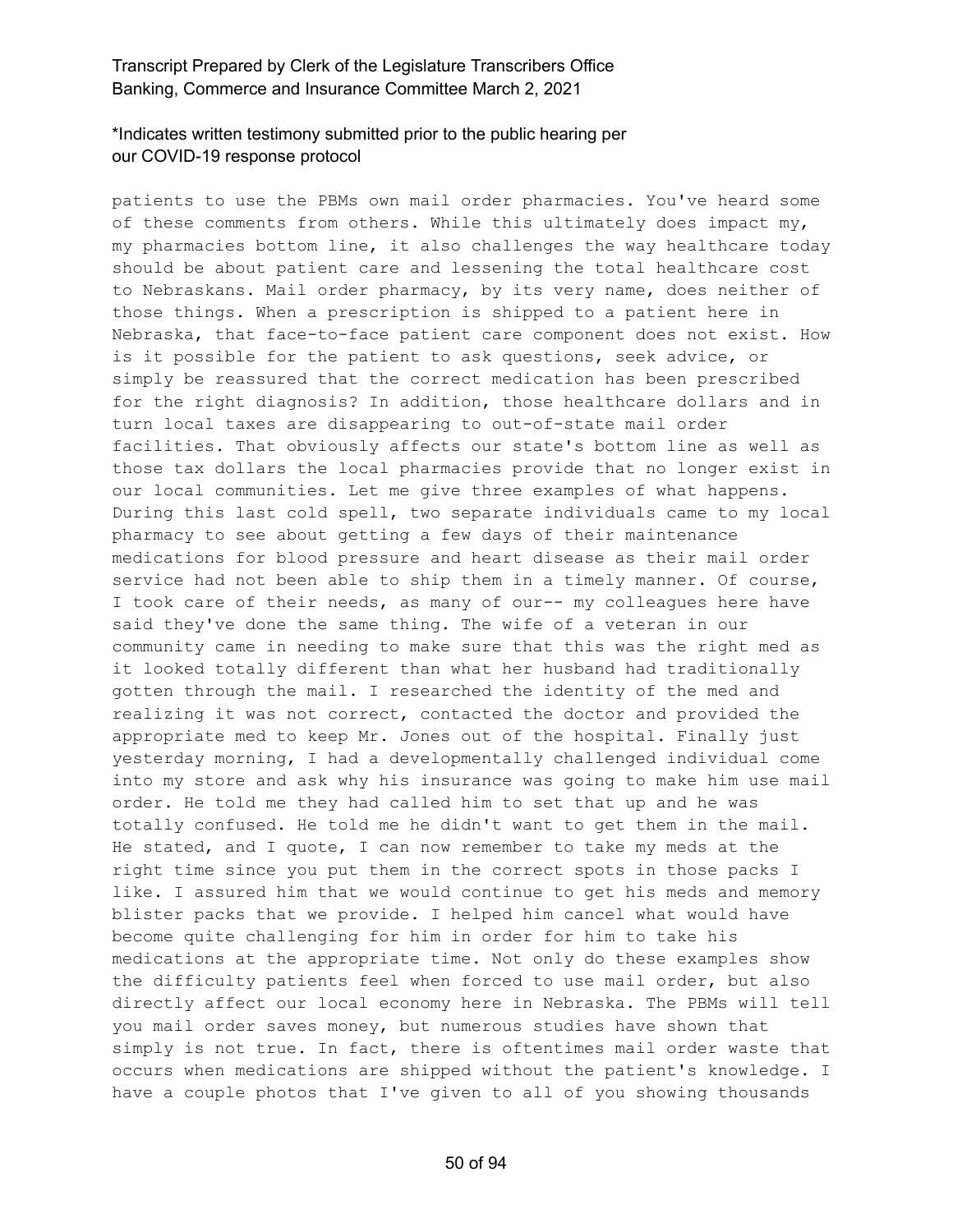\*Indicates written testimony submitted prior to the public hearing per our COVID-19 response protocol

of dollars worth of meds that were sent to a patient who had been taken off of these medications. Fortunately, the patient knew enough not to take them, even though they kept coming in the mail month after month. The second photo shows insulin pens that were shipped to a patient whose type of insulin had been changed by the local physician. How can this occur, you may ask? Remember, the PBMs often own their own mail order pharmacies and ultimately benefit from medication being shipped to the consumer. Is this good healthcare for Nebraskans and does it save money? I don't think so. We're not here asking for special treatment, but rather the opportunity to provide first-rate quality healthcare to Nebraskans. If given an equal choice, most patients prefer to get their medications filled by someone they know and trust. Someone in their community, someone they can ask questions of and know they will get an answer. Mail order regulation of the kind found in LB375 and LB270 needs to occur not only for the health of Nebraskans, but also the health of our local economies. Thank you all for the opportunity to try and give a little insight into what mail order pharmacies impact on our patients and our pharmacies, but all of us here in Nebraska. Thank you.

**WILLIAMS:** Thank you, Mr. Gollner. Questions? Mr. Gollner, you, you mentioned that-- and you've been in this business for a number of years, it, it sounds like maybe when the PBMs first started in the '90s, there was a different purpose for them than there is now.

**BRENT GOLLNER:** Yes.

**WILLIAMS:** Do you remember who owned the PBMs when they first started?

**BRENT GOLLNER:** Typically, the Pharmacy Benefit Managers were owned by a local group of businessmen that worked between the insurance company and the pharmacies. They worked together to coordinate benefits and payments back and forth.

**WILLIAMS:** When did it happen that that changed and that the PBMs became owned by the insurance companies themselves?

**BRENT GOLLNER:** Really in the last probably I'd say 10 years, the vertical integration has occurred where that the big companies like a CVS Caremark or OptumRx, UnitedHealthcare, have bought their own PBMs in order to coordinate those benefits. They say it's obviously to save money, easier for them to coordinate those things. But in my opinion,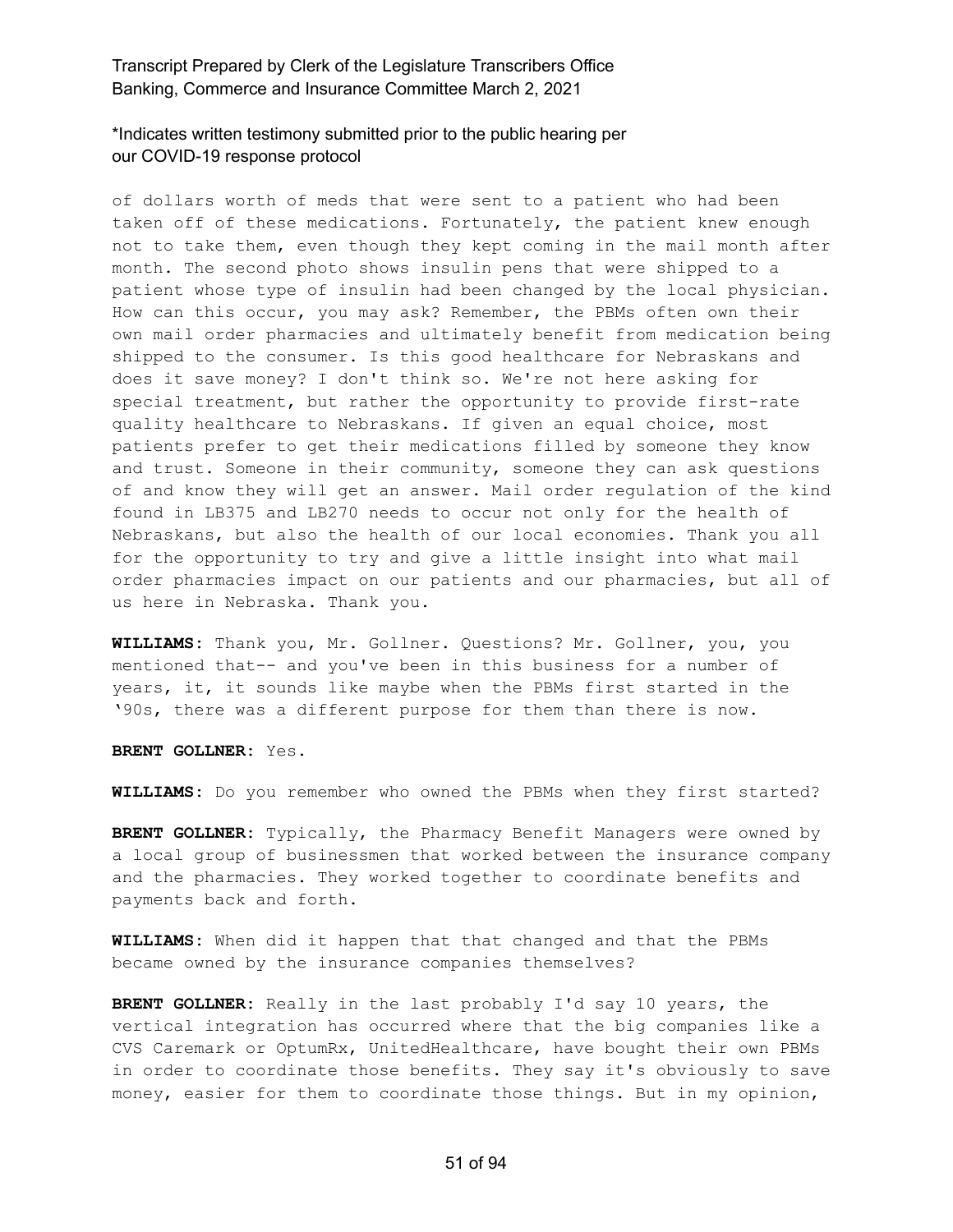\*Indicates written testimony submitted prior to the public hearing per our COVID-19 response protocol

that's only made things more difficult for us to negotiate, to deal with things that-- typically, patients need access to quality healthcare. And when you enter in-- first-- PBMs into the mix, it makes it much more difficult.

**WILLIAMS:** Thank you. Additional questions? Senator McCollister.

**McCOLLISTER:** Yeah, thank you, Chairman Williams.

**BRENT GOLLNER:** Yes, sir.

**McCOLLISTER:** I talked about restraint of trade here earlier today.

**BRENT GOLLNER:** Yes.

**McCOLLISTER:** The model that they've established is a restraint of trade practice, wouldn't you say?

**BRENT GOLLNER:** Yes, I, I would agree with that. The frustration that we have is that, as you heard from one of my patients, you know, he was just told you're going to get this through the mail and this is the way it's going to be. He came in and was totally frustrated and said, I can't do that. I, I just can't do that. So, yeah, they're trying to coerce patients into-- to losing that freedom of choice, and that freedom to go where they want to go and be serviced by the kind of patients-- or the kind of pharmacies that can do that. So yes, I, I think it really is.

**McCOLLISTER:** Thank you.

**BRENT GOLLNER:** Yes, thank you.

**WILLIAMS:** Any additional questions? Seeing none, thank you for your testimony.

**BRENT GOLLNER:** Thank you. Appreciate it.

**WILLIAMS:** Invite our next proponent. Good afternoon.

**CHARLES MOORE:** Good afternoon and hello, Chairman Williams and members of the Banking, Insurance and Commerce Committee [SIC]. My name is Charles Moore, spelled C-h-a-r-l-e-s M-o-o-r-e, and I'm a member of the Nebraska Pharmacists Association and the owner of Charlie's U-Save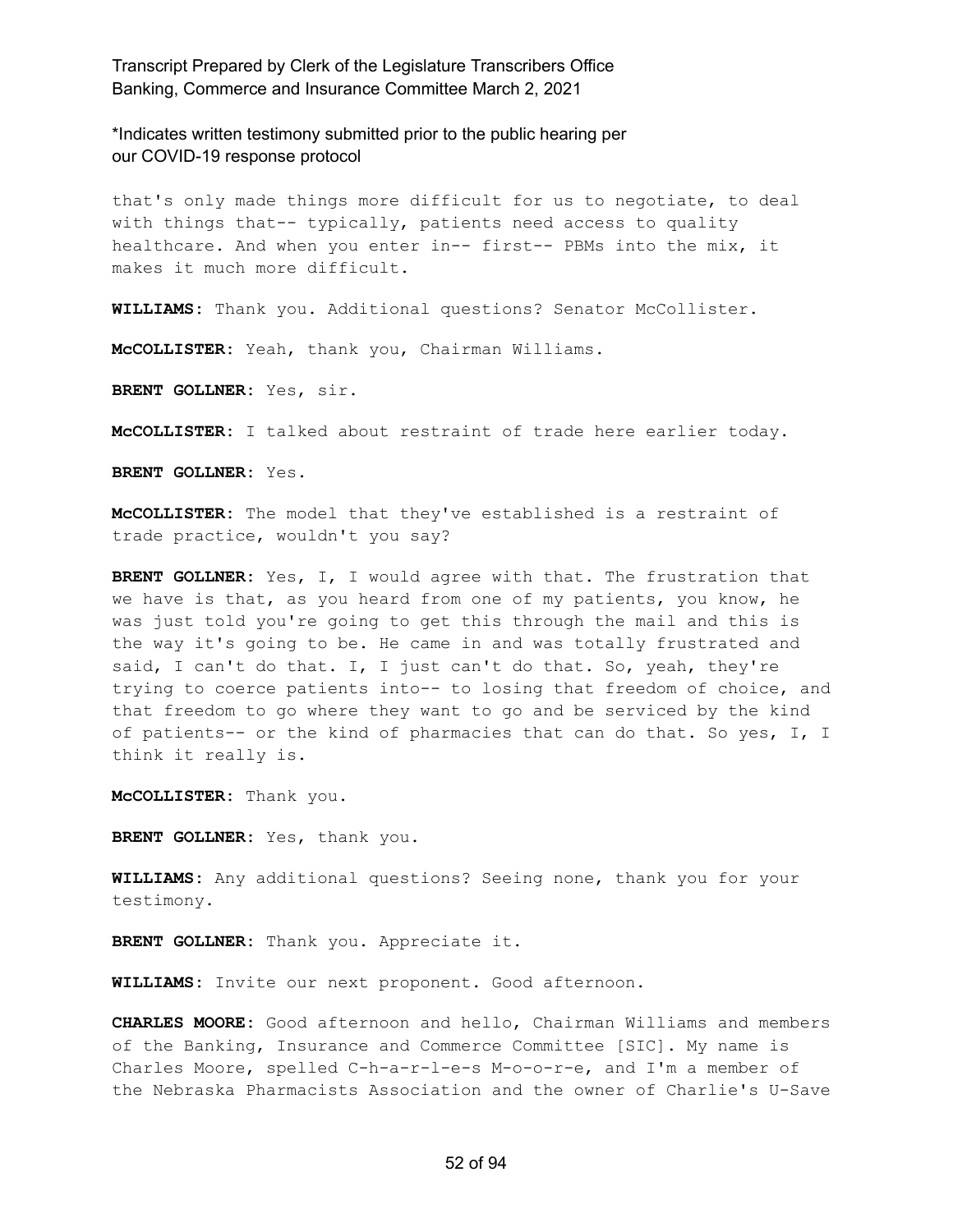# \*Indicates written testimony submitted prior to the public hearing per our COVID-19 response protocol

Pharmacy in York. I'm asking for your support of LB375, the adopt a Pharmacy Benefit Manager Regulation Act [SIC]. And while I support that entire bill and its companion bill, there are some specific provisions in LB375 that address the negative impact the PBMs have on my pharmacy's ability to provide the care my patients deserve. The first of these is the provision for adjustments in the medications on the PBM's maximum cost list or MAC list. Retail pharmacy has traditionally priced medications to the patient based on the cost of the medication to the pharmacy and a dispensing fee based on the overhead costs involved in filling the prescription. The overhead cost identified by both independent and chain pharmacies is currently \$10.15 as notified earlier. And what we're seeing in the contracts offered to us by the PBMs is the cost of the medication based on their MAC list and the generous dispensing fee of 50 cents, if we're lucky. But most of them now have a fee of zero. When the costs on their MAC list are below what we can purchase the product for from a Nebraska license supplier, we're forced with a daily dilemma, do we provide the medication the patient needs now and lose money each time that we do. We can currently appeal the medication--  $I'm$  sorry, we can appeal the MAC price, but have to do it through the PSAO, which was previously defined, who contracts for us with the PBMs. And there's a response from the PBM's MAC price committee is most of the time the MAC price will not be changed because of products available in the marketplace at the MAC we have set. My pharmacy was recently notified by one of the PBMs that we've been overpaid by \$8,000 in the time frame from May through November of 2020, in spite of them not paying us enough to cover our medication costs during that same time frame. PBM provisions in LB375 allowing patient access to local pharmacies would also clarify what can happen when that access is limited by the PBMs. As recently as last Saturday, my pharmacy had a patient who had five medications ordered by her prescriber. We were able to fill three of the prescriptions, but the other two, the PBM instructed the patient they had to go to mail order or to the pharmacy owned by the PBM. Closest to those pharmacies is 50 miles away from York, and the time to receive the medication from their mail order facility is measured in weeks, not days, and certainly not hours. When I purchased my pharmacy in York 37 years ago, it was 1 of 5 independent pharmacies in town. I'm now the only independent pharmacy remaining. Currently, 90 percent of the prescriptions we fill are done under contract with a PBM, and the patients not only are covered by Medicare and Heritage Health Medicaid, but also by insurance through the local school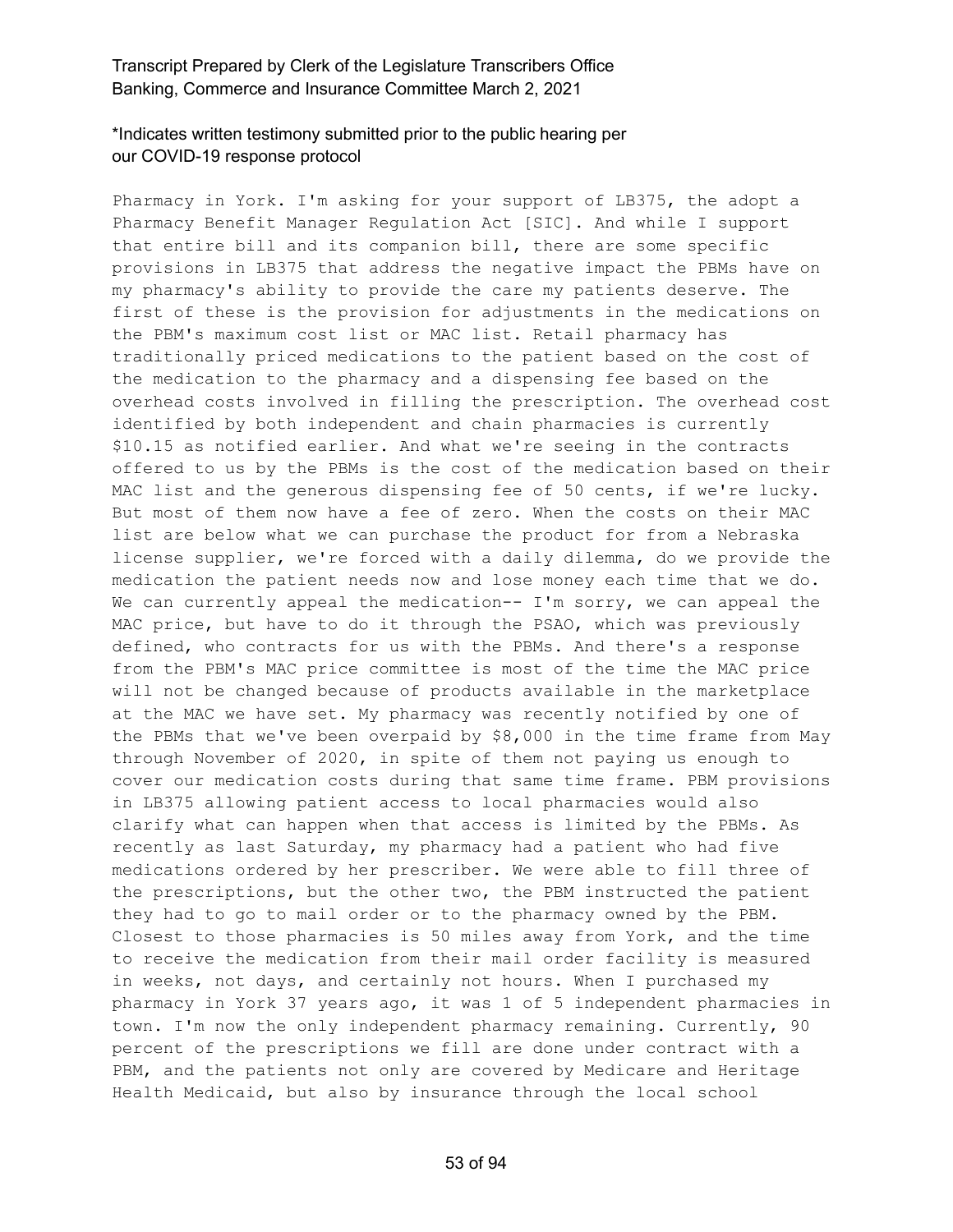\*Indicates written testimony submitted prior to the public hearing per our COVID-19 response protocol

system, city government, county government, and by private employers. To be able to take care of all of these patients, we have to accept the predatory contract terms offered to our pharmacy or have the patients go elsewhere. From July 2018 to July 2019, the number of pharmacies nationally has decreased by 3.8 percent or 2,284 closures. Rural pharmacies have been impacted tremendously with a 16 percent or 1,231 closures, reduction since the introduction of the Medicare Part D program. Nebraska currently has 18 counties without a pharmacy and 41 counties with only 1 or 2 pharmacies. Fewer pharmacies lead to significant restricted access and convenience issues for patients who live in areas with closures. We'd like to think that we built a loyal patient population during the time we've been in York, but too often we're faced by patients who tell us they can no longer come to our pharmacy because their insurance tells them they have to go to a different pharmacy that their Medicare D or other insurance prefers. LB375 would allow more options for patients to choose local pharmacies to provide their medications. By utilizing a local pharmacist, patient care can-- patients can ask questions about their medications, share concerns, and identify potential interactions. To encourage healthy innovation and competition in the pharmacy market, LB375 and its companion bill, LB270, must be passed. Thank you for your consideration of these two important pieces of legislation and I would entertain any questions.

**WILLIAMS:** Thank you, Mr. Moore. Questions? I'd like to explore MAC pricing a, a little bit more, if you could help me understand how much transparency there is to you as a pharmacist of knowing what those prices are and how often they change and--

**CHARLES MOORE:** OK, thank you. So the PBMs do provide some lists which we can access. Nebraska Medicaid has, has a list. But strangely enough, under Nebraska Medicaid, there are three different PBMs and there is also a fee for service component to the Medicaid program. The fee for service component does have a MAC list which is published. The other three PBMs, it's not near as, as accessible. What we often find is that they may set a MAC price, but again, depending on market conditions and we all know what's happened in the last year with accessibility and the fact that a big portion of our medications comes from outside the United States and the prices have increased. But once again, the MAC pricing has not caught up with what the actual market conditions are. We can appeal that. And I should have brought along my three-inch stack of yesterday's claims, which were claims where once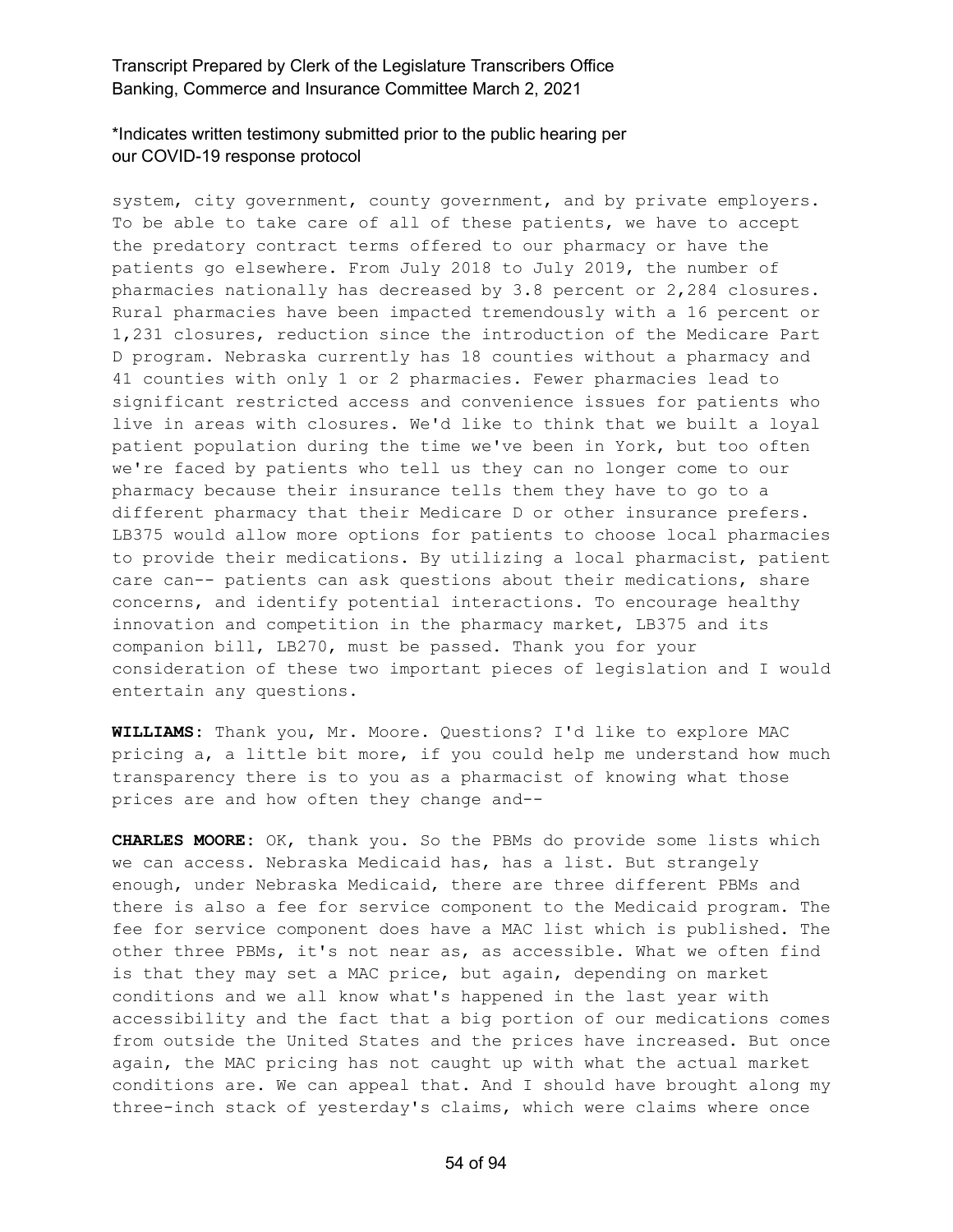\*Indicates written testimony submitted prior to the public hearing per our COVID-19 response protocol

again we need to do the appeal process. You know, it's very time consuming. Some of my other colleagues have also mentioned that, too, that it involves a lot of after hours time to, first of all, file the appeal, to wait for a response, and then to, to come back and find that 90-plus percent of the time the response is we think you can buy that product in the market somewhere so we're not changing that pricing.

**WILLIAMS:** Any additional questions? Seeing none, thank you,--

**CHARLES MOORE:** Thank you.

**WILLIAMS:** --Mr. Moore, for your testimony. Invite the next proponent. While you're coming up, how many additional proponents are going to be testifying? OK, would notify anybody that happens to be outside the room that following Miss Stiffler, we only have two more proponent testifiers. Go ahead, introduce yourself. Thank you.

**KRISTEN STIFFLER:** Good afternoon, Chairman Williams and members of the Banking, Commerce and Insurance Committee. My name is Kristen Stiffler, spelled K-r-i-s-t-e-n S-t-i-f-f-l-e-r, and I'm the state government relations manager for the National Psoriasis Foundation representing more than 46,000 Nebraskans living with psoriatic disease. I want to start off by thanking Senator Morfeld and Senator Kolterman for their work to try-- to, to seek to adjust-- to address healthcare reform. The National Psoriasis Foundation is testifying today in support of Section 10 of LB270. The NPF does not wish to weigh in in any capacity on LB375 or in any other sections of LB270. Section 10 of LB270 very simply ensures that all payments made by or on behalf of a patient are counted towards their deductible and out-of-pocket maximum. When faced with high out-of-pocket costs, patients do not use their medications appropriately, skipping doses in order to save money, or abandoning treatment altogether. In an effort to maintain their health and quality of life, many patients use financial assistance programs, also known as copay assistance. In a 2020 NPF survey, it showed 80 percent of patients with psoriatic disease who take a biologic medication and have commercial insurance utilize copay assistance programs. Historically, when a patient paid for their out-of-pocket cost, they use their own money alongside of patient assistant-- copay assistance payments. Every dollar that was paid was counted to the cost-sharing requirement. However, there is a rise in an insurance program called Copay Accumulator Adjustment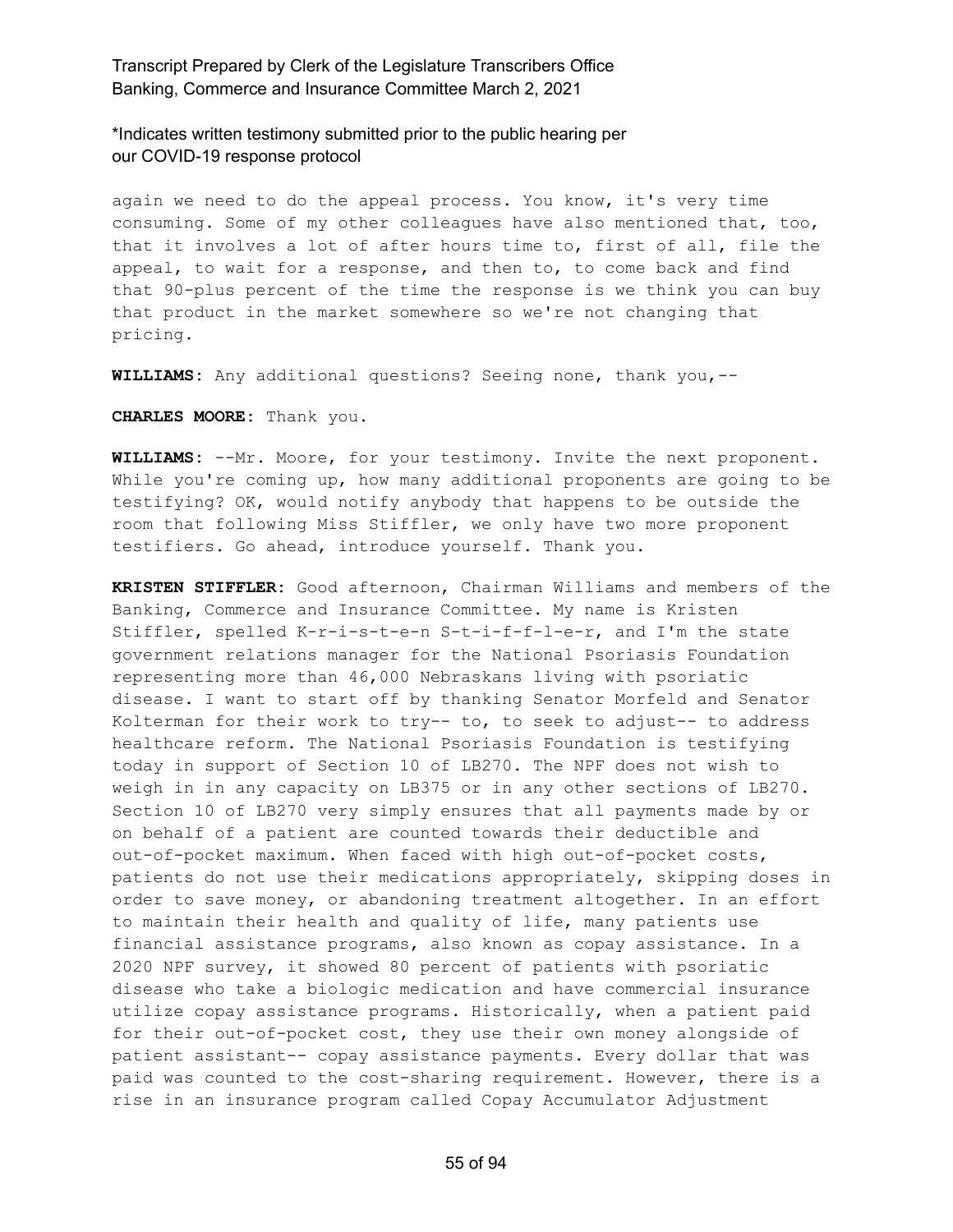# \*Indicates written testimony submitted prior to the public hearing per our COVID-19 response protocol

Programs that are harming patients by excluding copay assistance from out-of-pocket cost-sharing calculations. This is a discriminatory practice that allows our-- that allows the payers to shirk their fiduciary responsibility. Under an insurance plan, patients owe a deductible and out-of-pocket maximum before their insurance coverage fully kicks in. Copay assistance dollars help patients reach their out-of-pocket costs. When health plans choose to exclude copay assistance dollars, patients have to pay that deductible all over again. I can't imagine going to a pharmacy counter knowing that I've been paying a copay consistently for a few months and then all of a sudden I get there and they tell me that my drug now costs \$3,000, \$4,000, \$5,000 when a month before it was \$25, and finding out that my copay assistance was not being attributed to my deductible or my out-of-pocket maximum. Unfortunately, this is the reality that many patients, chronic disease patients, and our patients with psoriatic disease face. This is an unfair practice and in the end payers are shirking their fiduciary responsibility. Some may say that copay assistance increases healthcare spending by incentivizing patients to use brand name drugs. However, for patients with chronic diseases like psoriatic disease, diabetes, cancer, arthritis, there are no cheaper alternatives or generics. In fact, a 2018 IQVIA study revealed that a 99.6-- sorry, 99.6 percent of copay assistance is for medication that do not have generic alternatives. Let me repeat, nearly 100 percent of all copay assistance is for medication that do not have generic equivalents. Therefore, it's unfounded that there are cheaper generic alternatives for patients that use copay assistance. As of now, five states, including Arizona, have passed similar legislation to protect patients from this discriminatory practice. Over a dozen states this year have introduced legislation regarding this specific practice, and we anticipate over 20 states will also address this issue this year. In the end, NPF agrees that healthcare reform is needed and appreciate the thoughtful discussion surrounding third-party administrators. That said, Accumulator Adjustment Programs are not a solution to the healthcare reform puzzle. These programs leave patients in the middle of this debate by punishing patients for using copay assistance to afford their necessary treatments. The NPF respectfully request the committee include Section 10 of LB270 as a standalone option or within any PBM reform package that moves forward from the committee. Section 10 of LB270 is simply about ensuring that all copays count. And we're asking the committee to protect patients against this discriminatory practice known as Copay Accumulator Adjustment Programs. Thank you.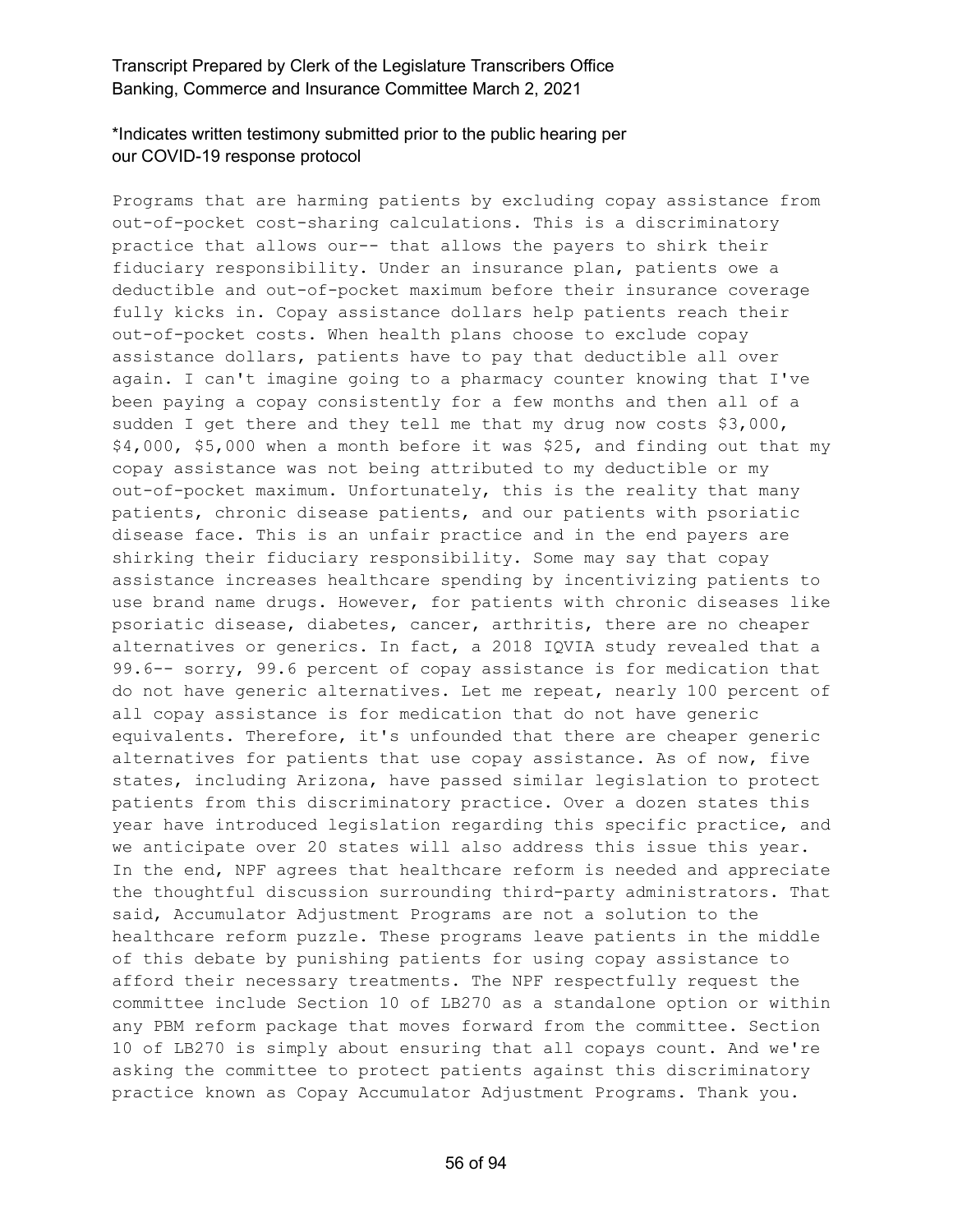\*Indicates written testimony submitted prior to the public hearing per our COVID-19 response protocol

**WILLIAMS:** Thank you, Miss Stiffler. Questions? Senator Slama.

**SLAMA:** Thank you, Mr. Chairman. And thank you, Miss Stiffler, for being here. I was hoping on your handout you could speak a bit towards the graph. I'm having issues deciphering it. I get the smileys and the "frownies," but not necessarily the data that's behind it.

**KRISTEN STIFFLER:** Of course. So this, this graph is-- sometimes when addressing how the out-of-pocket maximum, the deductible are met, it's easier to see it in a, in a graphic like this. So what we've put together is explaining our orange patient is a patient that has the opportunity where all copays count and the blue patient is a patient where a Copay Accumulator Adjustment Program has been placed on that patient. So you will see in January for the orange patient, they're able to use their manufacturer assistance to reach their deductible and out-of-pocket maximum. So in January, in orange, they are using- they have a \$25 copay and then their manufacturer assistance copay assistance here is utilized to help them reach their deductible and a portion of their coinsurance. And that continues for February and March. So by the time that they reach their out-of-pocket maximum, the patient is-- still has manufacturer assistance left over, but has reached the cost-sharing requirements that are required of that patient. The blue patient, as you can see in January, they are also paying their \$25 copay and then their, their manufacturer assistance is also being utilized, real money being paid for the cost of that drug, but is not being counted towards the patient's deductible and not being paid towards the patient's out-of-pocket maximum. So then you see in February that \$15,000 of the copay assistance is now almost depleted. And by March, the patient is left with what we call the spring surprise, where in March, they are-- they go to the pharmacy counter and they find out that to, to obtain the drug, their manufacturer assistance has run out. And now the patient has to cover their entire deductible and whatever's left of their, their coinsurance [INAUDIBLE].

**SLAMA:** So are-- is this data based on real patients or are these just two comparisons of hypothetical situations for patients?

**KRISTEN STIFFLER:** We know that in Nebraska, both on the individual market, there is language in both plans for patients that plan documents that state that they can and will use this Accumulator Adjustment Program.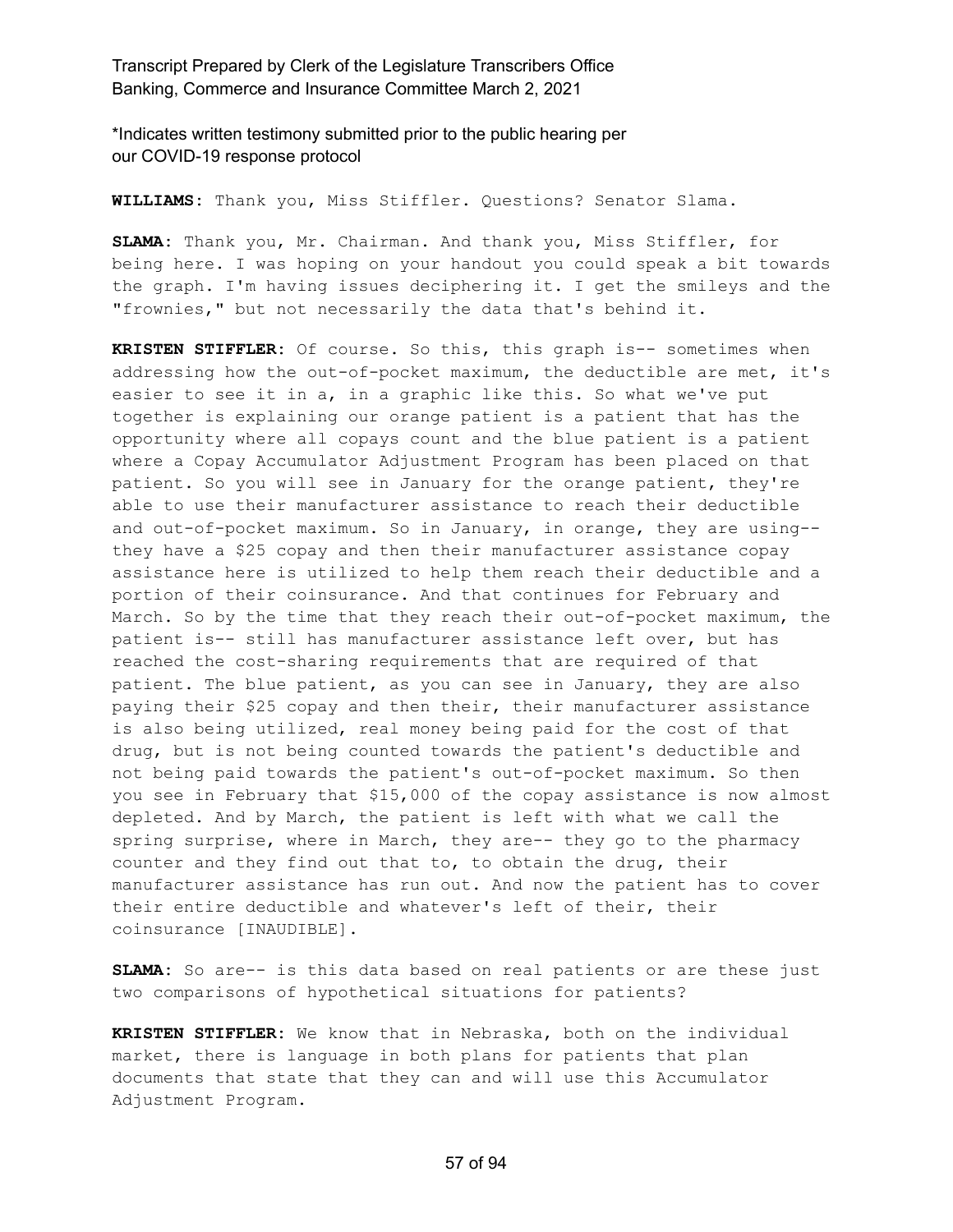\*Indicates written testimony submitted prior to the public hearing per our COVID-19 response protocol

**SLAMA:** OK, thank you.

**WILLIAMS:** Any additional questions? Seeing none, thank you for your testimony. Invite the next proponent. Welcome, Mr. Mueller.

**BILL MUELLER:** Thank you, Mr. Chairman. Senator Williams, members of the committee, my name is Bill Mueller, M-u-e-l-l-e-r. I appear here today on behalf of the Pharmaceutical Research and Manufacturers of America, or PhRMA, which represents the country's leading biopharmaceutical research manufacturers. I appear here today in support of LB270. I want to thank Senator Morfeld and Senator Kolterman for their work in this area. I think that Senator Kolterman, this must be at least his, his third PBM bill. I think that today we, we maybe have, have reached the tipping point on this subject. For many patients, having health insurance is not enough. It is what their insurance actually covers that is most important. Insurers and PBMs are increasingly shifting more healthcare costs to patients through deductibles and coinsurance. Since 2006, what patients pay for deductibles has increased 300 percent. Not only has the cost of deductibles for patients increased, but more plans are also using deductibles for prescription drugs. Between 2012 and 2017, the percentage of health insurance plans that employed deductibles for prescriptions more than doubled. Patients would also benefit immediately by requiring that insurers cover patient-- cover medicines from day one without subjecting patients to deductibles. And in LB270, this is Section 11 of the bills. As I mentioned, the cost of deductibles which require the patients pay the full deductible before any benefit is received for their medicines has risen dramatically over the last several years. Deductibles usually reset at the beginning of the year. For patients in high deductible plans, this means when they walk into a pharmacy to pick up their drugs in January, they may have to pay a deductible of \$8,550, the federal limit in 2021, before their insurance coverage kicks in. To give you an idea of how burdensome these requirements are, nearly half of Americans say that they could not cover emergency expenses costing \$400 or more without selling something or borrowing money. By eliminating deductibles for prescription drugs, LB270 would ensure that health insurers still have the flexibility to offer different plan designs to meet patients' needs. And patients would have more predictable expenditures over the calendar year. Compounding this increased burden of cost sharing the patients are expected to assume, insurers and PBMs are also restricting the use of payment assistance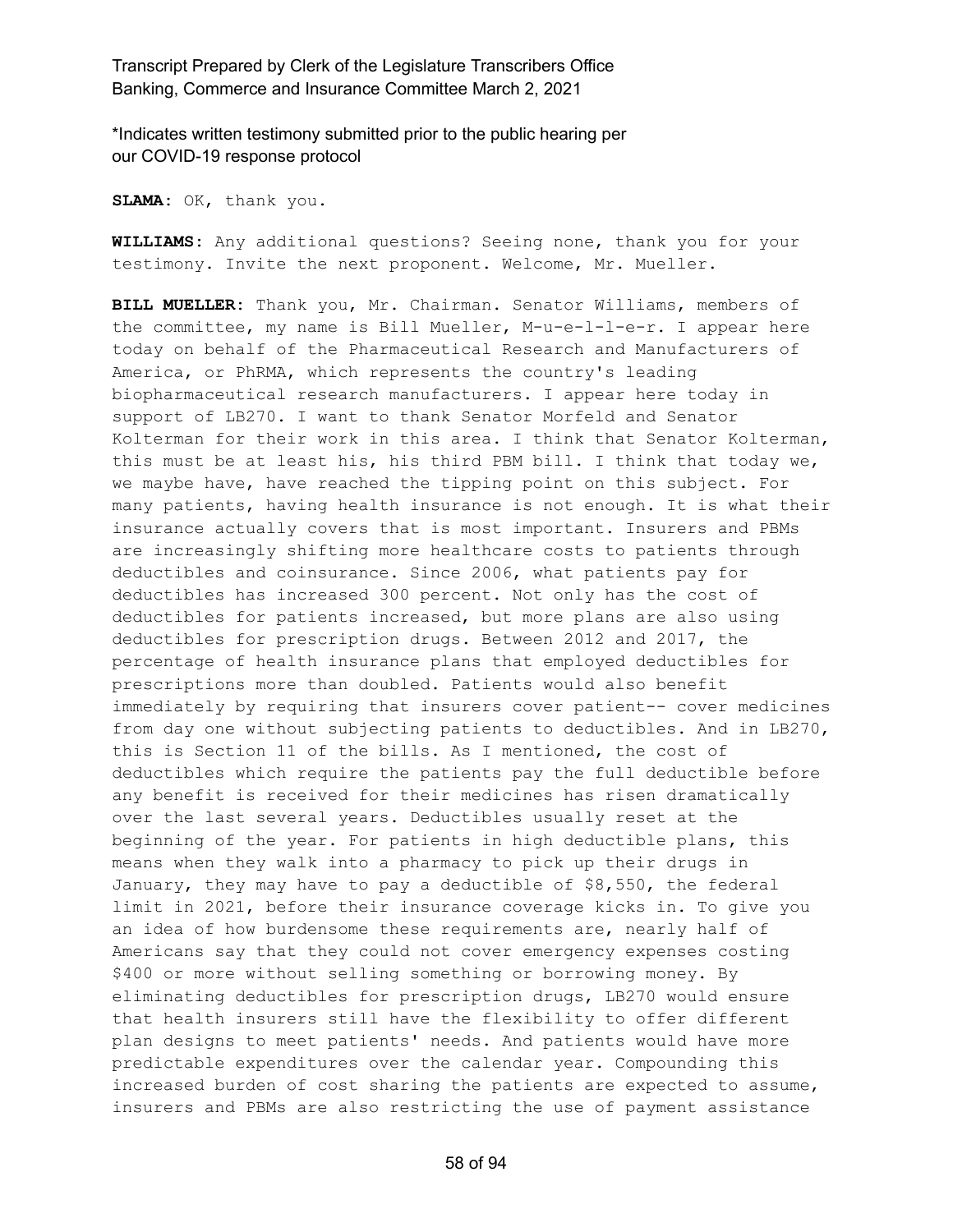#### \*Indicates written testimony submitted prior to the public hearing per our COVID-19 response protocol

programs, which is what Miss Stiffler was talking about. By not counting copay assistance that are provided by pharmaceutical manufacturers or nonprofits toward patients deductibles or out-of-pocket costs as they have historically, health plans extend the time it takes a patient to meet their out-of-pocket requirements, and the plan can collect both the copayment assistance from the manufacturer and the full deductible paid by the patient. As you can imagine over the years-- over the year, this leads to patients paying significantly more at the pharmacy. In fact, studies have shown that insured patients that are subject to these policies are at a much greater risk of not taking their prescriptions as directed or not picking them up from the pharmacy at all. The PBMs and the health plans will argue that copay cards drive patients toward more expensive therapies when a generic equivalent is available. But the reality is that these copay cards are helping patients with limited alternatives. Studies have shown cost-sharing assistance is overwhelmingly used for brand name medicines with no generic alternative. In closing, policies that count third-party discount programs toward patients out-of-pocket limits and provide first-dollar coverage, make drugs more affordable and accessible for patients. PhRMA respectfully supports the passage of LB270 and ask that the legislation be advanced to the floor. I'd be happy to answer questions. I have a letter from 16 patient groups that I can provide to the page. Thank you. I'd be happy to answer any questions that the committee may have.

**WILLIAMS:** Thank you, Mr. Mueller. Are, are there questions? Seeing none,--

**BILL MUELLER:** Thank you.

**WILLIAMS:** --thank you for your testimony. Invite the next proponent. Welcome. Good afternoon.

**SARAH HUNTER:** Good afternoon. Chairman Williams and members of the committee, my name is Sarah Hunter, that's S-a-r-a-h H-u-n-t-e-r, and I'm the project coordinator at the Nebraska Pharmacists Association. And I would like to testify in support today of both LB270 and LB375. In my capacity at the NPA, I have been able to visit almost every single pharmacy in the state of Nebraska. I don't know how many other people that have the opportunity to say that. The reason why I visit these pharmacies is to educate our pharmacists and our communities about the Nebraska MEDS Drug Disposal Program. When visiting, I have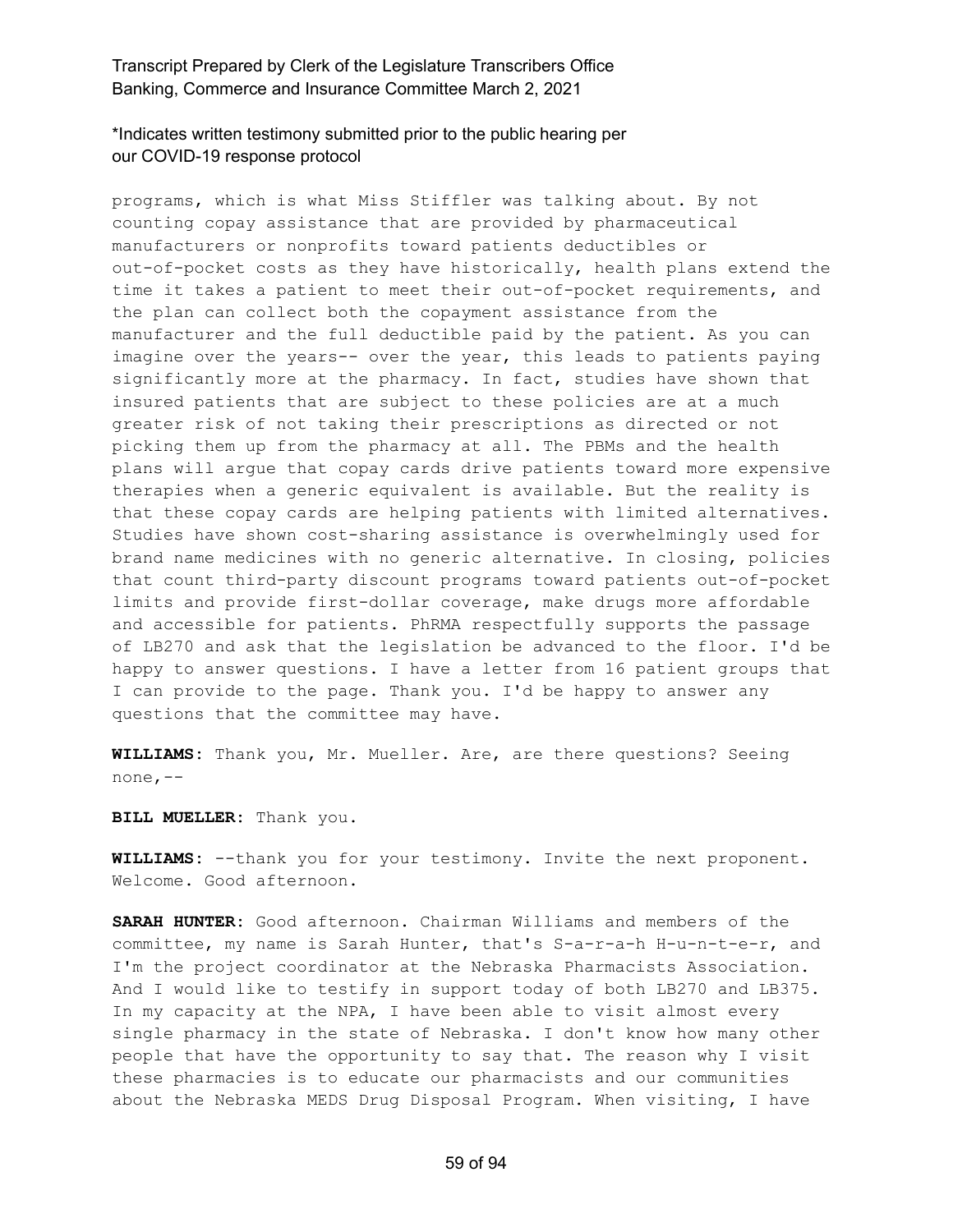# \*Indicates written testimony submitted prior to the public hearing per our COVID-19 response protocol

the opportunity to meet with the pharmacist and discuss issues that- or barriers that they see on a daily basis. I can easily say the barriers that we heard in testimony from pharmacists today are consistent across the state. Pharmacists have emphasized the need for pricing transparency, protection from unfair auditing practices, and overall regulation of PBMs to keep community pharmacies around as a healthcare resource in Nebraska. It may be argued that on a national level, the amount of community pharmacies has increased. However, in Nebraska specifically, we have not seen that statistic to be true. In 2018, as you see on the back page of the handout I sent or handed out, there were 514 community pharmacies. In 2020, when I accumulated my list to determine eligible community pharmacies for the Drug Disposal Program, there were 489. We have 19 counties in the state without a community pharmacy. And patients are a considerable distance from healthcare services. Despite a great opportunity for mail order, these patients are missing out on other valuable services that pharmacies provide, such as vaccinations, diabetes education, medication therapy management, smoking cessation, and much other. It may be argued that these bills and past bills were too complicated or unenforceable and the role of Pharmacy Benefit Managers is complicated. And as a nonpharmacist, I tend to agree, health benefits are complicated, but many other complicated things are regulated. When attempting to address steep costs of medications in areas where Nebraska programs may be overspending, an audit should be welcomed to ensure compliance and the best use of taxpayer dollars. As we have seen through the auditing of other PBMs with state-run programs, we may find some areas for improvement in areas that can better benefit Nebraskans. What is not beneficial for Nebraskans is shifting the blame of increased pricing for manufacturers to PBMs and so on. Instead of blame shifting, let's focus on increasing transparency and providing patients with a local option for their medication needs. People are going to oppose the bill and state how PBMs do not do these harmful practices. We have heard testimony that says contrary from pharmacists. However, increasing transparency regardless would help determine bad actors that are causing these medication prices to increase and help level the playing field between PBMs as well. LB270 and LB375 are small steps to help lawmakers and the public understand why the cost of medications are so high and to help address these discrepancies. These bills will ensure the survival of essential community pharmacies by enabling price transparency, protection to the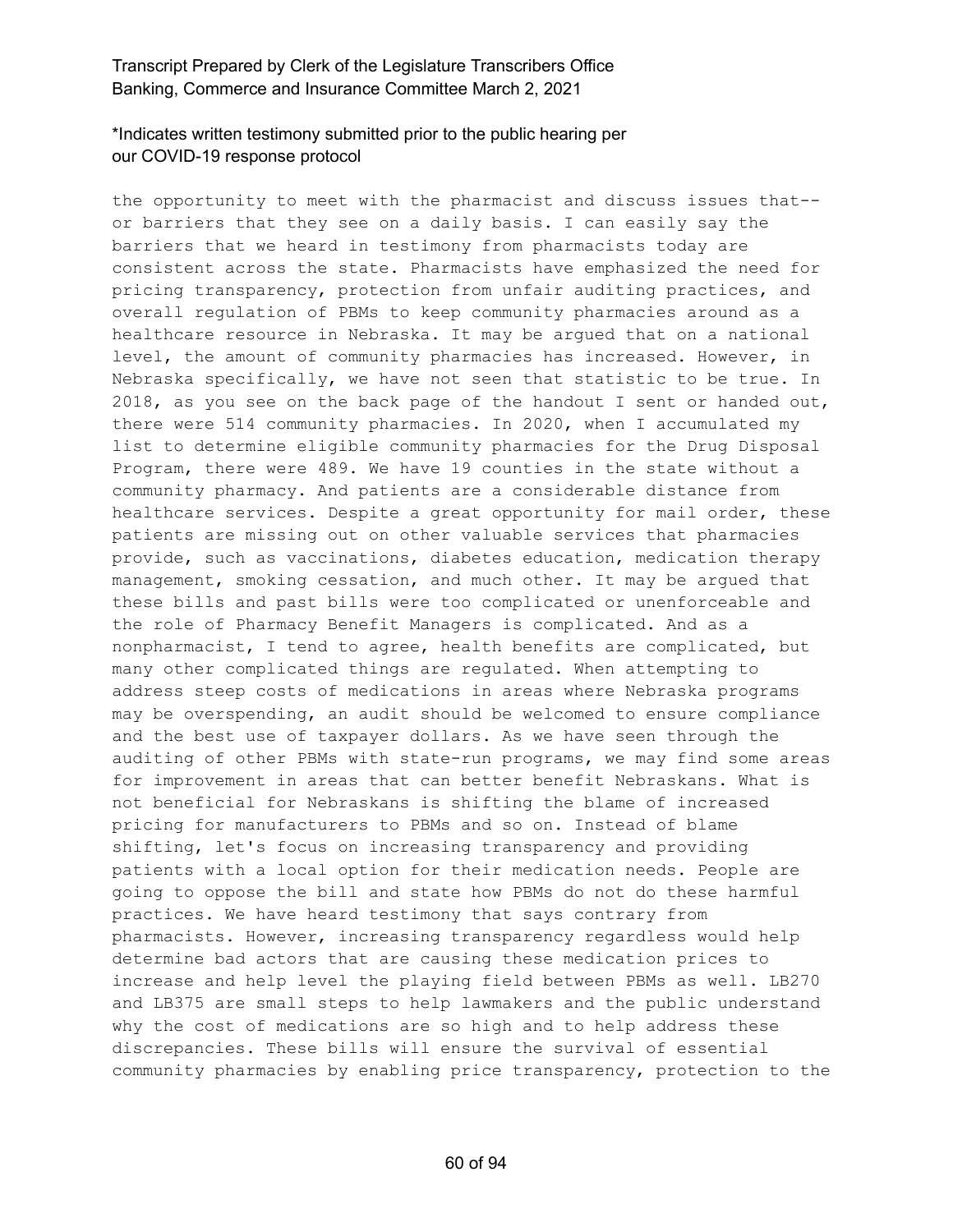\*Indicates written testimony submitted prior to the public hearing per our COVID-19 response protocol

pharmacy from unfair auditing practices, and encourage transparency of taxpayer spending. I'd be happy to answer any questions you may have.

**WILLIAMS:** Thank you, Miss Hunter. Are there questions? Seeing none, thank you for your testimony.

**SARAH HUNTER:** Thank you, all.

**WILLIAMS:** Invite the next proponent. Are there any more proponents that would like to testify on LB270 or LB375? Seeing none, we will switch to opponents and invite our first testifier in opposition. Welcome, Mr. McLaren.

**JAY McLAREN:** Good afternoon, Mr. Chairman. My name is Jay McLaren, first name, J-a-y, last name, M-c-L-a-r-e-n, and I'm the vice president of public policy and government relations at Medica, which is a nonprofit health insurer based in Minneapolis, St. Paul. We've been offering health insurance coverage in the state of Nebraska for five years. We currently cover approximately 100,000 Nebraskans in the individual group and Medicare markets. And I'm here, Mr. Chairman, to testify in opposition to LB375 and in opposition to LB270. I've spoken to both authors about the bill and about our concerns and appreciate the opportunity to share our thoughts on these bills with the committee. I'd like to pick up with some of the content of LB375, particularly where some of the previous-- immediate previous testifiers left off, particularly related to drug copay coupons. I have a great deal of sympathy, Mr. Chairman, and members to the patients that are caught in the middle of what's happening on this issue. So what happens with drug copay coupons is they are a tool for pharmaceutical companies to use to circumvent negotiations with PBMs. So the previous testifier was correct. I'm not going to beat up on pharmaceutical companies for diverting people away from generics. That's not the point of drug copay coupons. The point is getting all of those brand name pharmaceutical companies to compete for formulary position with the PBMs. And when they lose in that negotiation and they-- their patients are required to pay more, that's when they fight like crazy to keep their market share by using these copay coupons to keep that market share, to help those patients pay for the higher out-of-pocket costs that come from that negotiation they lost with the PBMs. Again, I have a great deal of sympathy for the patients that are caught in the middle. But that's the background on that issue and why we're opposed to that section of the-- of LB375. There are a couple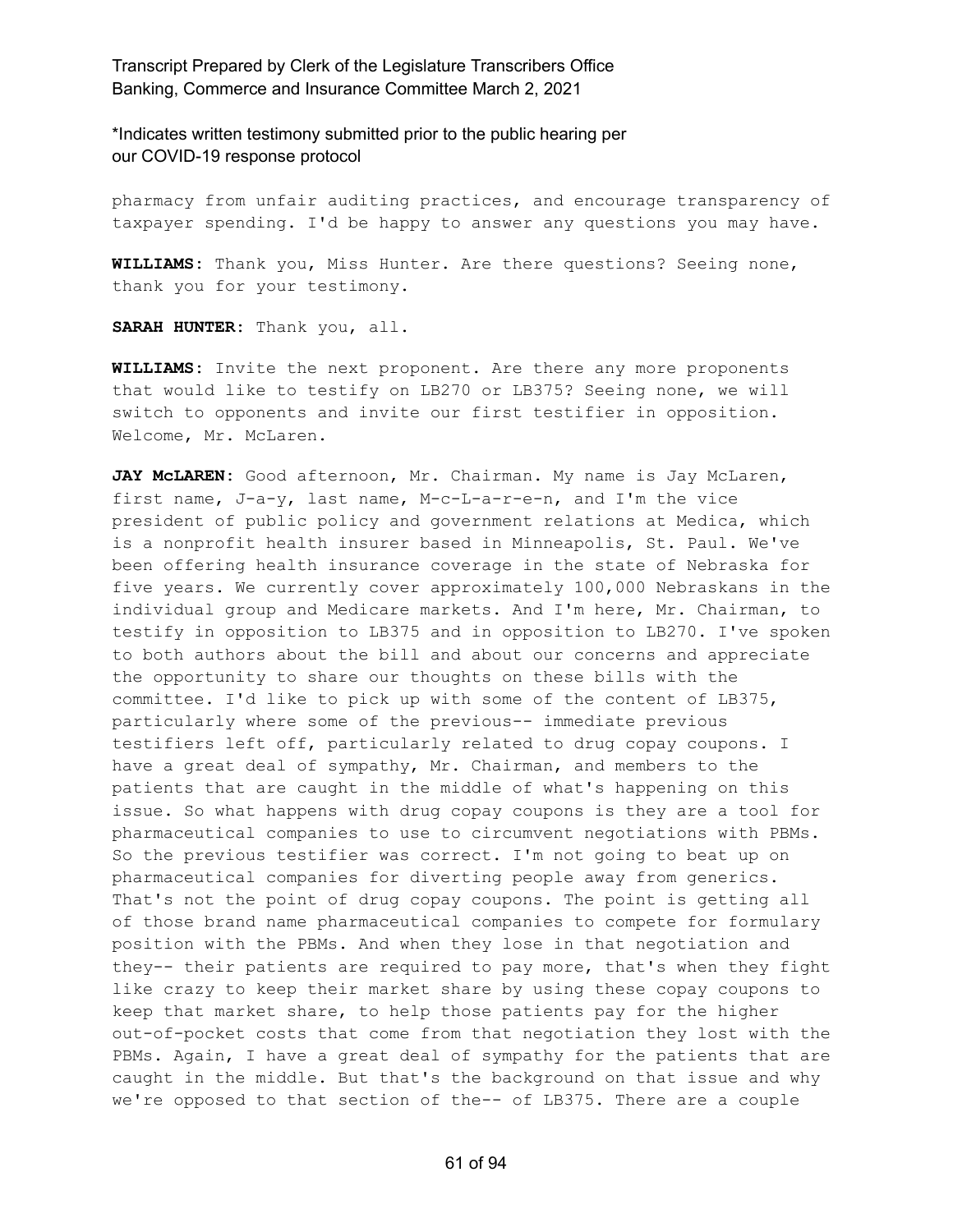# \*Indicates written testimony submitted prior to the public hearing per our COVID-19 response protocol

other components of LB375 that I'd like to highlight for the committee, both of them deal with specialty pharmacies and you heard this addressed earlier in testimony earlier today. The intent of these sections of the bill are to require PBMs to contract with every specialty pharmacy in the state of Nebraska. One of the problematic pieces is it prohibits PBMs from requiring pharmacies to be accredited. You are a specialty pharmacy by getting accreditation. Essentially, these two sections of the bill in combination allow any pharmacy to declare that they're a specialty pharmacy and then be required to be contracted with a PBM to perform specialty pharmacy services. Those two pieces in combination we have extraordinary concerns over. In addition to just requiring us to requiring PBMs to contract with any specialty pharmacy, we have concerns over that in and of itself as well as our company uses a competitive process to procure for specialty pharmacy services. So while I obviously don't dispute the testimony and the examples that were given earlier today, and I don't dispute the fact that good customer service often comes face-to-face, another element of customer service is expertise. The specialty pharmacy that we contract with has expertise in several locations around the country in different type of specialty drugs. For example, there's one location that has pharmacists who specialize in oncology so that they know what to look for in terms of drug interactions and making sure that patients are taking their drugs appropriately. So, again, that second component of customer service dealing with specialty or specialty of different types of medical conditions is incredibly important. And also, to your point earlier, Senator Flood, on, on the price component, that's why we like to use a competitive process to procure for specialty pharmacy services so that we're driving the best bargain for our members. Again, I have sympathy for a lot of the arguments that were raised earlier, but wanted to share why we're opposed, particularly to that section. On LB270, again, I appreciate Senator Morfeld made himself available as any member does. Your time is very valuable to, to hear our concerns on this bill so we have talked about this. One section I question is the section that prohibits deductibles from being applied to prescription drug benefits. I was just texting with some colleagues to understand this further. I want to look into this further. But in general, federal requirements on health insurance products that can be tied to an HSA that people can use an HSA for require, require individuals to pay every dollar before their deductible themselves. Otherwise, they can't use their HSA for those products. The Section 11 of LB270 has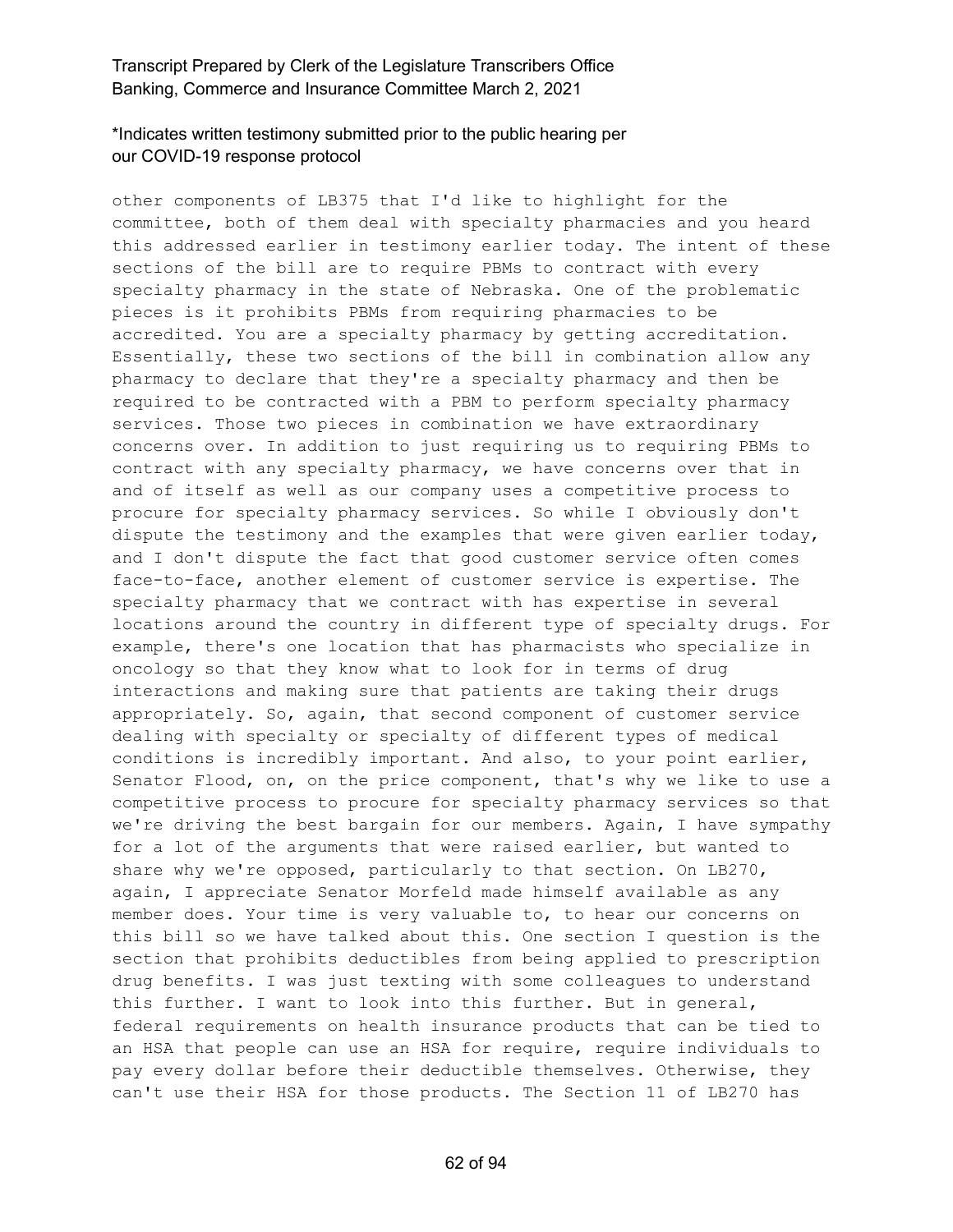\*Indicates written testimony submitted prior to the public hearing per our COVID-19 response protocol

the potential by eliminating deductibles of not allowing people to use their HSAs in the state of Nebraska for their health insurance coverage without facing some sort of tax consequence. So it has the potential to do that. The other element is-- or of the LB270 has to do with 340B pharmacies. So this runs counter to some things that we're doing in the market to offer products in collaboration with care systems in the state of Nebraska. For example, we offer products in collaboration with Nebraska medicine. And those, those individuals who buy that individual policy can use those pharmacies and that network through Nebraska medicine. Under this bill, those members would have to have access to the 340B Pharmacy at CHI, which defeats the whole purpose of trying to drive value for those members by having all their care coordinated under one product and one provider. So in the interest of your time, Mr. Chairman and members, I'll, I'll conclude my testimony.

**WILLIAMS:** Thank you, Mr. McLaren. Are there questions? Senator Bostar.

**BOSTAR:** Thank you, Chair Williams. Thank you, sir. We heard in testimony that there were individuals who were being persuaded to change the pharmacy that they use. Can you tell me about that practice?

**JAY McLAREN:** So, Mr. Chair, Senator Bostar, that has more to do with a PBM practice I'm not as aware of. And I understand that it was more related to utilizing someone's mail order pharmacy benefit. And so I don't have similar background of what is the nature of that. Right? Is it informing someone and educating a member of their ability to use that, that benefit and what the cost sharing is or is it trying to, to steer that person to that? I don't know the nature of that, because that's what our-- those are the type of things our PBMs do.

**BOSTAR:** And does the insurance company have an ownership interest in the PBMs?

**JAY McLAREN:** Mr. Chair, Senator Bostar, my organization does not.

**BOSTAR:** Thank you.

**JAY McLAREN:** Thank you.

**WILLIAMS:** Senator Flood.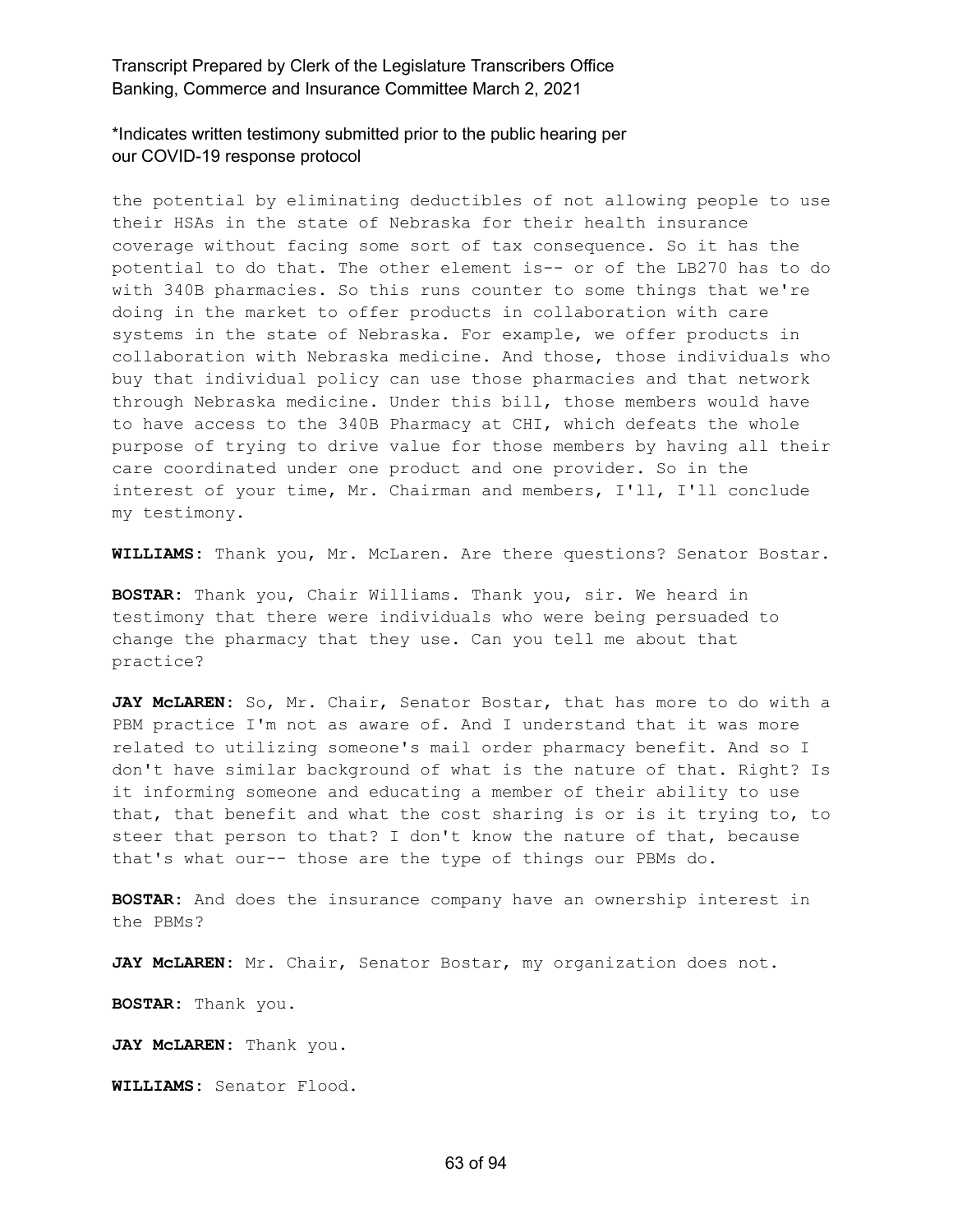\*Indicates written testimony submitted prior to the public hearing per our COVID-19 response protocol

**FLOOD:** Thank you, Mr. Chair. Mr. McCaren-- McLaren, what company is that you're with again?

**JAY McLAREN:** Medica.

**FLOOD:** And Medica does not have a PBM-- does not have an ownership interest in a PBM?

**JAY McLAREN:** No, we do not.

**FLOOD:** What PBMs do you contract with?

**JAY McLAREN:** We contract with Express Scripts for our PBM services. And we happen to also have Accredo, they're a specialty pharmacy for our specialty pharmacy network as well.

**FLOOD:** So do you have any ownership interest in the specialty pharmacy?

**JAY McLAREN:** No, we do not.

**FLOOD:** OK. I have nothing further.

**WILLIAMS:** Additional questions? Senator Bostar.

**BOSTAR:** Thank you, Chair Williams. Could you just-- and, and I, I try to follow along with this, it's not a subject area that I'm, I'm used to. But with the, the coupons, what's happening there? That, that is, you know, you talked about patients getting put in the middle of a process. Could you walk me through that again?

**JAY McLAREN:** Absolutely, Mr. Chair, Senator Bostar. So what the PB- what the-- part of what the PBMs do is sit down with the pharmaceutical companies and negotiate with them over where they're going to be placed on the drug formularies. Right? So there's a lot at stake for the pharmaceutical companies to get in the tier, the highest tier where there's the lowest cost sharing for consumers to actually buy and access their products. That helps drive market share for the pharmaceutical companies. And for some of the instances that they were talking about earlier, in instances where their drug copay coupons, it's where all these brand name drugs are competing with each other for drug formulary position. If they have a negative outcome, they meaning the pharmaceutical companies, in those negotiations and their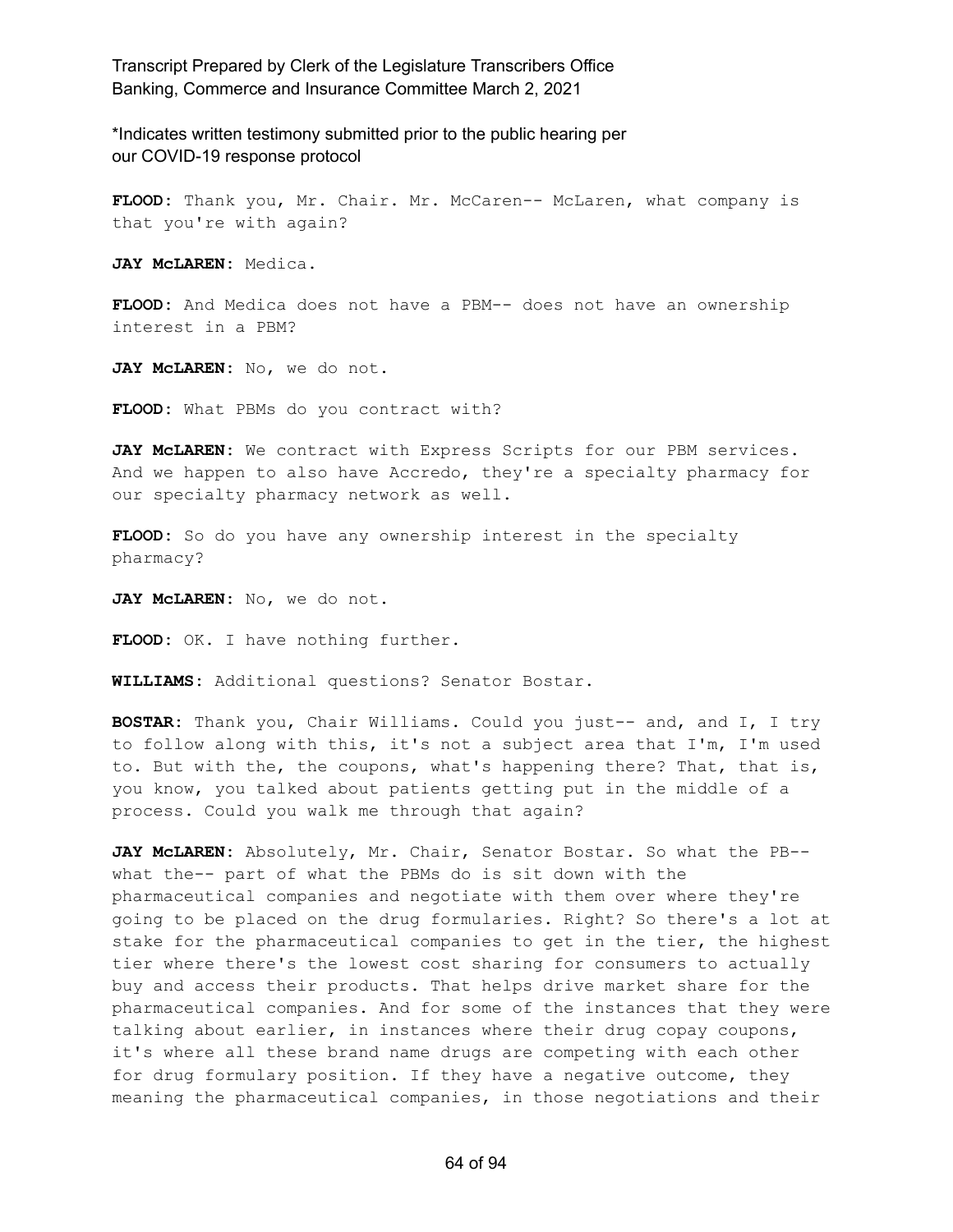\*Indicates written testimony submitted prior to the public hearing per our COVID-19 response protocol

patients who would like-- who are using their drug have to pay more for their product, they have started to offer copay coupons to those patients to make them whole or to basically subsidize the fact that their product has moved down a tier and they have to pay more. So it is a tool used by the pharmaceutical companies to keep and grow their market share. And again, it gets pharmacies and patients caught in the middle.

**BOSTAR:** Thank you. Who's the-- do you know who has the largest ownership interest in the PBM that you contract with?

**JAY McLAREN:** Oh, goodness. Mr. Chair and Senator Bostar, I think I've lost track of all the different mergers, but I believe Express Scripts partnered up with Cigna.

**BOSTAR:** Why wouldn't Medica-- if there are these challenges that are happening at the PBM level and it seems like you're recognizing that, why wouldn't-- what would stop Medica from creating their own PBM to do this in a different way?

**JAY McLAREN:** So, Mr. Chair, Senator Bostar, I, I, I think you see this vertical integration among larger national for-profit companies that have the capital to do that type of thing. Our organization as a regional nine-state, nonprofit organization don't have the capital in general or the market clout of our own membership, which is about a million members total to get a better deal than what we're getting from the PBMs today, quite frankly.

**BOSTAR:** Do you think that vertical integration, let's say, an insurance provider, a PBM, and then a PBM having ownership over, say, pharmacies. That level of vertical integration, do you think that that would create distortions in the market as far as having a market operate outside of the normal constraints of supply, demand, price setting?

**JAY McLAREN:** Great question, Senator. I'd prefer to have individuals that are directly involved in the vertical integration answer the efficiencies that, that come with that. Given that we don't have direct experience, I'd rather have others be able to answer that who have greater expertise, Senator, to be frank.

**BOSTAR:** That's a good answer. Thank you very much.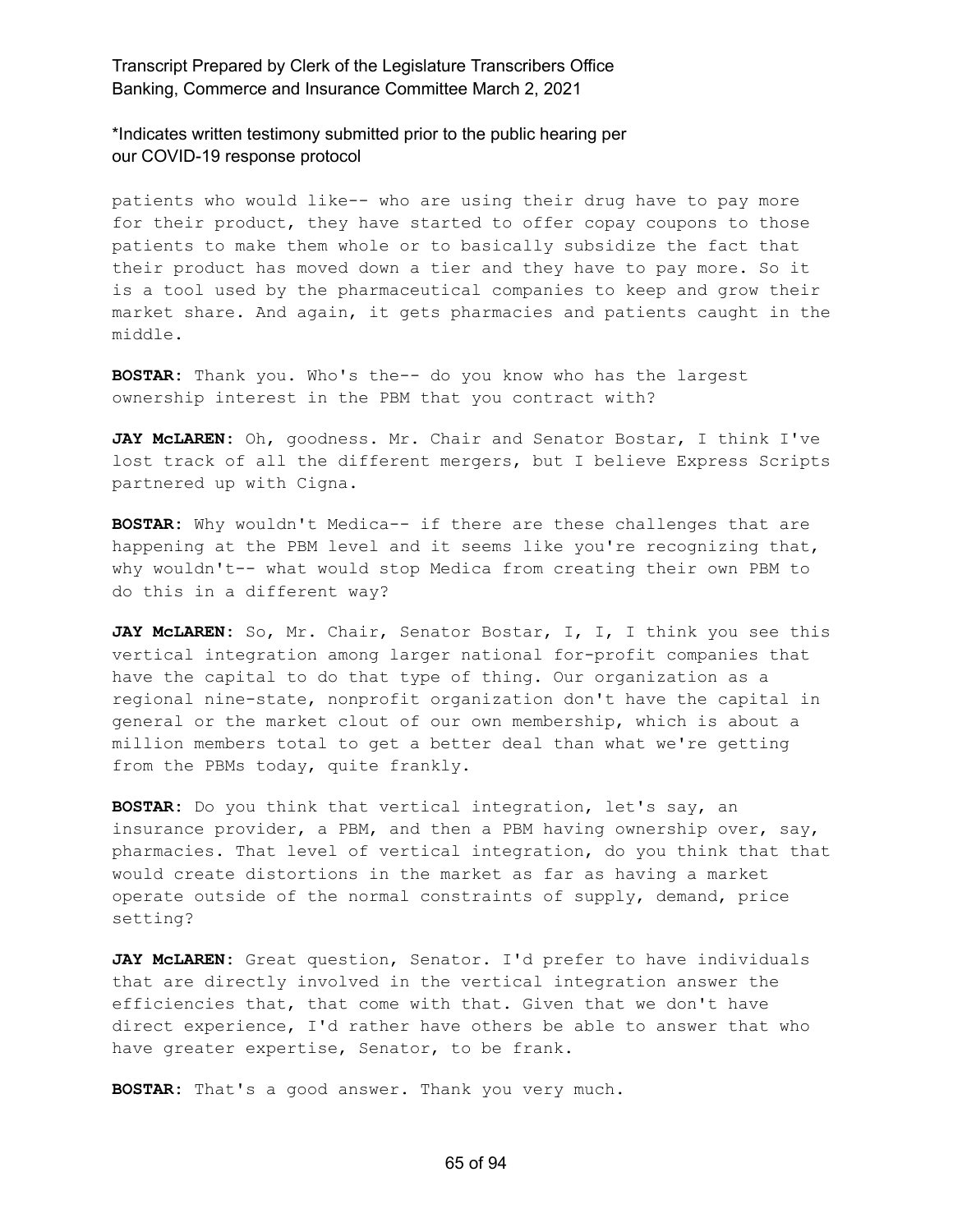\*Indicates written testimony submitted prior to the public hearing per our COVID-19 response protocol

**WILLIAMS:** I've got a couple of questions, Mr. McLaren, and, and you documented through your initial testimony some concerns that Medica has with, with both of the bills. But there's a lot else in those bills. I'm assuming that there are things that you would agree with would be good changes in these two bills. And I'm going to request again, as you and I have talked before, your continued involvement with working with Senator Morfeld and Senator Kolterman for the future. Thank you for that. I'm going to divert for one minute. We had a bill here yesterday and your ears may have been burning. We were hearing LB30, a bill brought by Justin Wayne concerning the cost of insulin. And I asked a question that was unfair to ask because the wrong person was sitting in that chair. The right person is sitting in the chair today. It's my understanding that in the last year, Medica has brought a product to the state of Nebraska offering a, I believe, \$25 copay on insulin for a 30-day subscription. Is that true, and could you expound on that just briefly for the benefit of the committee?

**JAY McLAREN:** Yeah, thank you, Mr. Chairman and members. Yeah, so 2021 is the first year in which we are in all of the products that we're offering in the state of Nebraska, Mr. Chairman, group, individual, Medicare, capping the copay, copayments for insulin at \$25 for a 30-day supply. So, yes, you're correct and it does apply to products across the board. So, yes, we are offering a product on that and hope that it has positive results for our organization in terms of membership. And just note, too, it's, it's-- a lot of it has to do with the very difficult news reports that we've seen throughout our service area, people rationing and, and perhaps going without their, their insulin. And it was our organization's response to, to those things that we know happened throughout our nine-state service area.

**WILLIAMS:** Thank you for adding to this bill today. Thank, thank you, Mr. McLaren. Seeing no other questions, we would invite the next opponent. Welcome, Miss Nielsen.

**COLEEN NIELSEN:** Good afternoon, Chairman Williams and members of the Banking, Commerce and Insurance Committee. My name is Coleen Nielsen, and I'm here today representing Prime Therapeutics, Pharmacy Benefit Manager owned by 18 not-for-profit Blue Cross and Blue Shield insurers, subsidiaries, or affiliates of those insurers, including Blue Cross and Blue Shield of Nebraska. And I'm testifying in opposition to LB270 and LB375. I've also handed out some testimony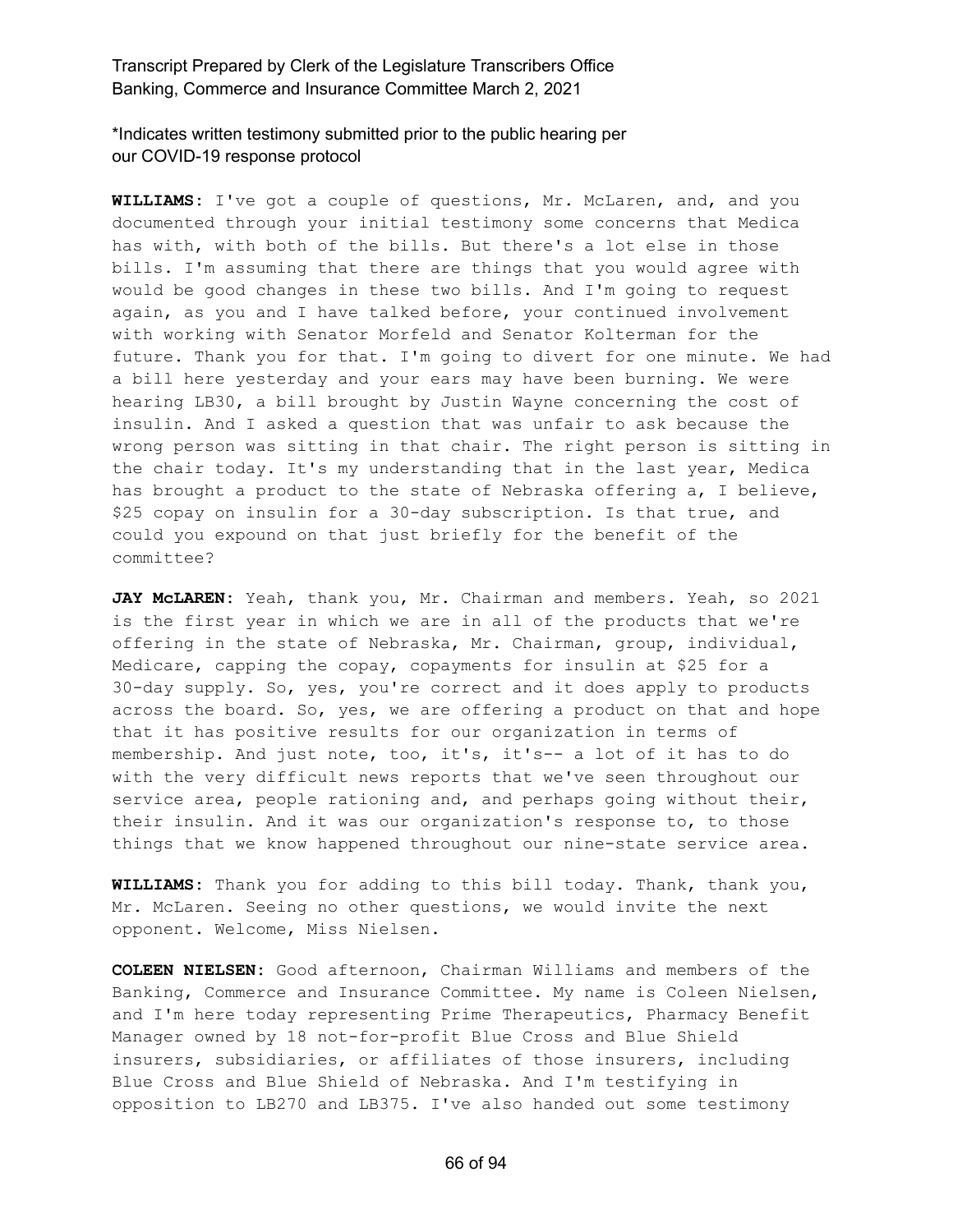# \*Indicates written testimony submitted prior to the public hearing per our COVID-19 response protocol

from the Pharmaceutical Care Management Association. We had a couple of subject matter experts that were, were intending on coming here today. Unfortunately, the vice president of the PCMA contracted COVID or actually got a test before he came and found out he was positive. So he, he expresses his regret for not being here today, as well as the subject matter expert for Prime Therapeutics had some COVID restrictions as well. So here I am. I want to thank Senator Kolterman and Senator Williams and Senator Morfeld and the community pharmacists for the conversations we've had. We had a meeting a couple of weeks ago and we talked about these issues. And what we discovered is that this is a very, very complex area and we look forward to the continued discussions that we hope will occur during the interim. The purpose of PBMs is to ensure that patients have access to affordable prescription drugs by encouraging them and their physicians to select the safest and most effective drugs at the lowest possible price. They are- their purpose is to keep drugs affordable for individuals and consequently keep their premiums for their insurance lower. Prime Therapeutics helps people get the medicines they need to feel better and live well, and live well by managing pharmacy benefits for health plans, employers, and government programs. Our company manages pharmacy claims for more than 30 million people nationally and offers clinical services for people with complex medical conditions, ensuring our members get the right medicine at the right time for the best possible value. Our business model relies on advocating for the simpler, lowest net cost pricing for drugs. This is Prime's focus, not driving profit margins. LB270 and LB375 touch on numerous issues regarding PBMs. They seek legislation regarding pricing, specialty pharmacies, mail order, 340B entities, reimbursement, audits, appeal processes, and the regulations of PBMs by the state. Both of these bills take aim at many of the tools Prime uses to drive quality, safety, and value for Blue Cross members in Nebraska. It's our position that if these two bills were to pass, they would harm Nebraska patients. These bills are complex pieces of legislation that require further discussion. By way of example in just a couple of instances, I won't talk about-- this paragraph was talking about accreditation. And I think that you heard that from Mr. McLaren. But in addition, restricting audit programs increases the likelihood of fraud, waste, and abuse in the prescription drug system. Prime's audit program ensures that payers and patients are getting the prescription drugs that they pay for. Our audits are not paid by commission or, or recoveries are not punitive. They serve to ensure that the healthcare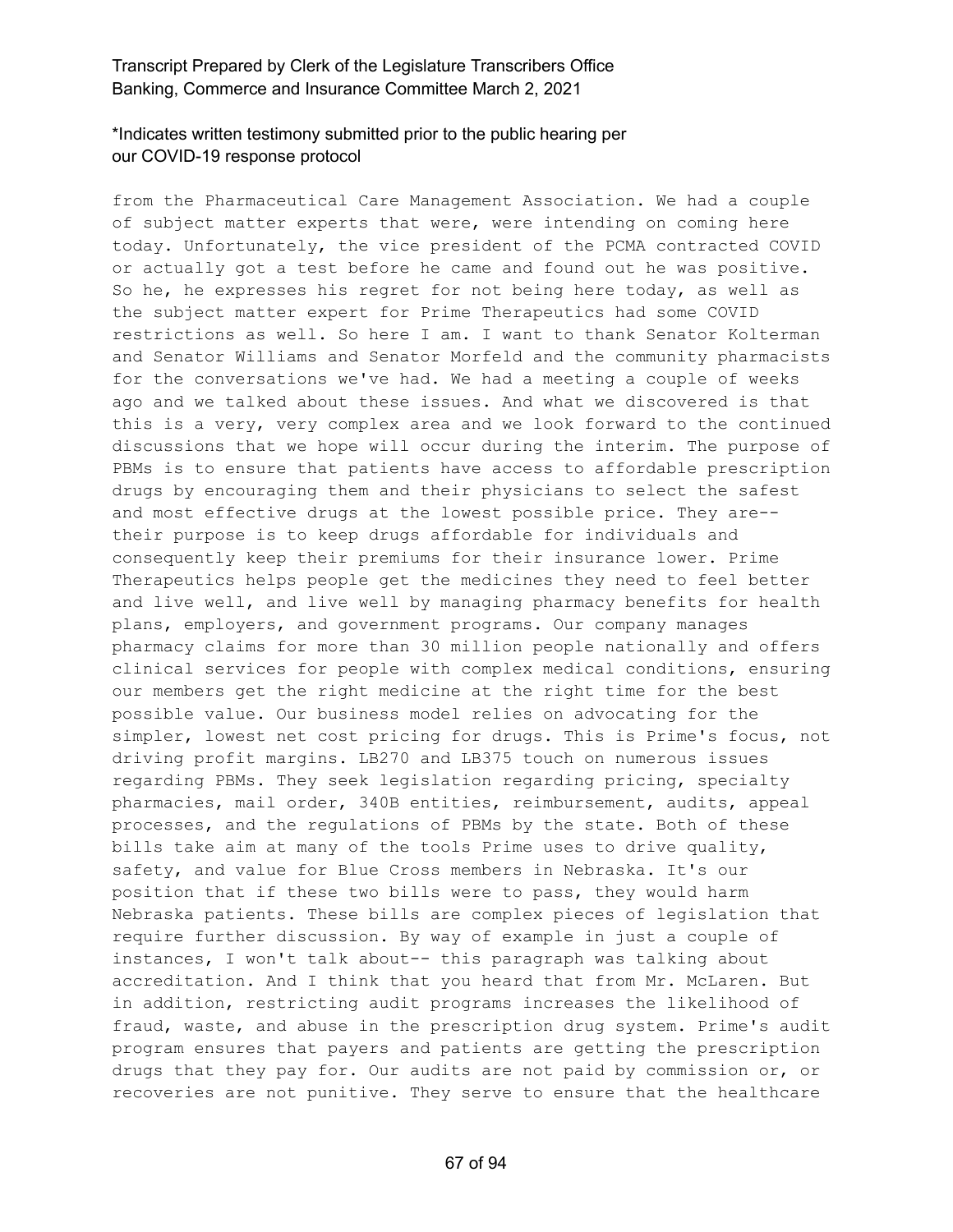\*Indicates written testimony submitted prior to the public hearing per our COVID-19 response protocol

money is being spent appropriately and the patients are not being harmed. Pharmacies have the apple-- ample opportunity to appeal audit findings with Prime and desktop audits serve to identify potential problems before they cause serious, serious patient and/or financial harm while being minimally invasive to pharmacies. These bills would also cause serious financial harm for insured Nebraskans by, by mandating certain levels of reimbursement for the pharmacies. The state would be creating an entirely inflationary scheme of drug purchasing, where pharmacy owners would have zero incentive to be good buyers of the products they sell. PBMs drive value in the prescription drug space by helping people get the right medicine for the right price. In clu-- in conclusion, Prime uses a variety of tools to curb the rising drug prices set by drug manufacturers. We work to deliver the lowest net cost pricing for drugs to our health plans and, thus, lower cost to patients. But over and over the value of PBMs and the tools that we use has been affirmed. This bill would handicap a number of ways in which we provide the value. And as a result, increase prices in the drug supply chain. We-- we're asking that this committee not advance LB375 and LB270.

**WILLIAMS:** Thank you, Miss Nielsen. Questions? Senator Flood.

**FLOOD:** Thank you, Chair Williams. Hello, Miss Nielsen, nice to have you.

**COLEEN NIELSEN:** Thank you.

**FLOOD:** Help me understand, who is your principal today, and you appear as a registered lobbyist on behalf of whom?

**COLEEN NIELSEN:** Prime Therapeutics, which is the Pharmacy Benefit Manager for Blue Cross Blue Shield of Nebraska.

**FLOOD:** So they are the PBM for Blue Cross and Blue Shield?

**COLEEN NIELSEN:** Correct.

**FLOOD:** And where are they located?

**COLEEN NIELSEN:** They are located out of-- well, their main headquarters is in Minnesota, but they do have a number of employees working here in Nebraska. I believe about 236 people in Nebraska.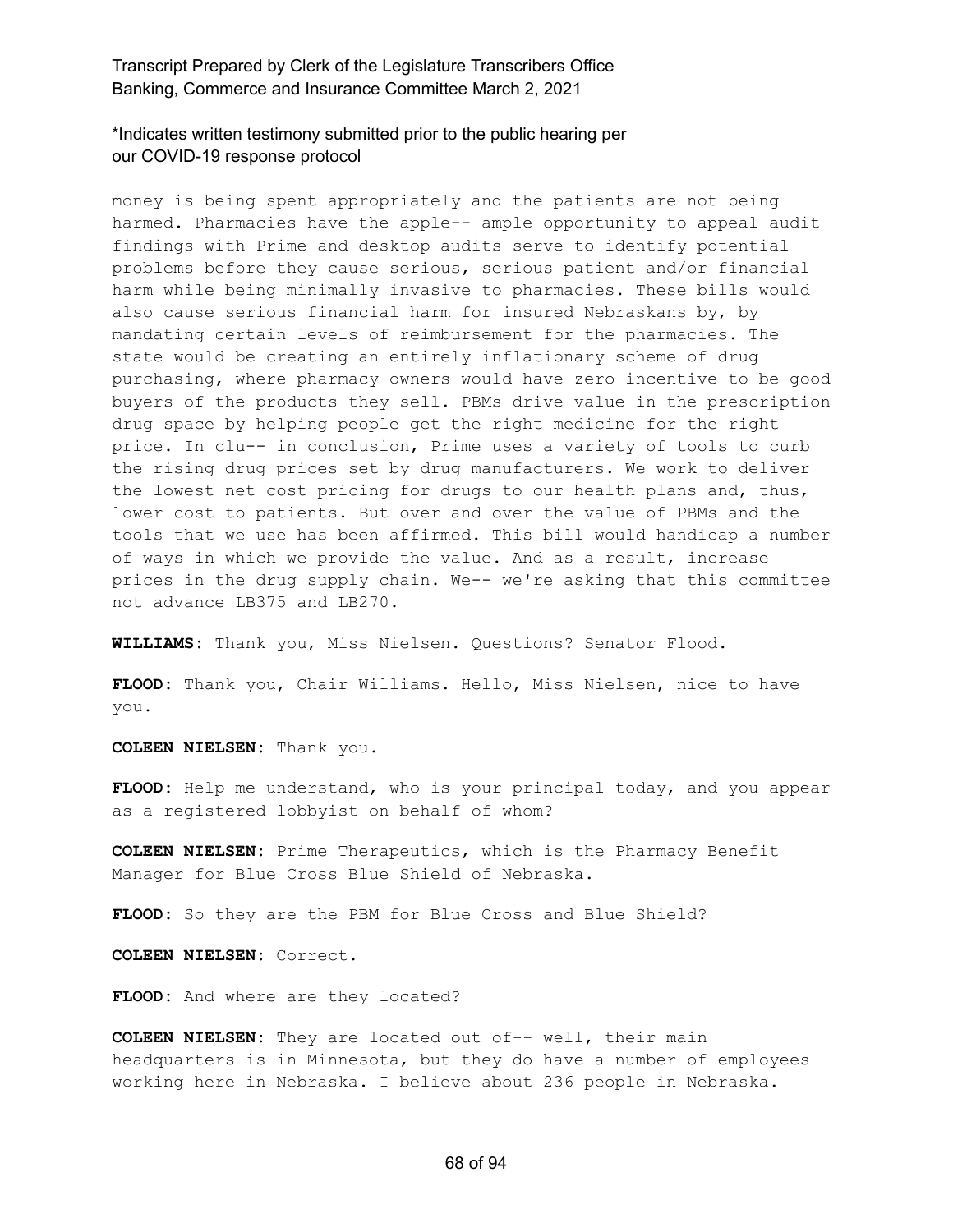\*Indicates written testimony submitted prior to the public hearing per our COVID-19 response protocol

**FLOOD:** And who would you-- if we were to use our authority granted to us as a branch of government, if we were to subpoena someone from Prime Therapeutics, who would that be to testify as their principal?

**COLEEN NIELSEN:** I don't know.

**FLOOD:** Would you get back to us on that?

**COLEEN NIELSEN:** I certainly will.

**FLOOD:** And where would that person most likely be domiciled? In Minnesota?

**COLEEN NIELSEN:** Most likely.

**FLOOD:** OK. You talked about the health-- or you talked about the, the safety-- the PBMs were working for the safety of the insureds.

**COLEEN NIELSEN:** Um-hum.

**FLOOD:** Were you able to hear the testimony that we heard today earlier of the proponents of these two bills?

**COLEEN NIELSEN:** Yes, I did hear some of it.

**FLOOD:** Did you hear all of it?

**COLEEN NIELSEN:** No, I was out in the hall.

**FLOOD:** Did you hear about the several cases where individuals were waiting for their drugs to arrive by mail and they didn't arrive? Did you hear anything about that?

**COLEEN NIELSEN:** I did hear some of that, yes.

**FLOOD:** Did that cause you concern?

**COLEEN NIELSEN:** Yes.

**FLOOD:** What was concerning about it to you?

**COLEEN NIELSEN:** Well, if, if they did need their drugs on time, that that, that would be a problem.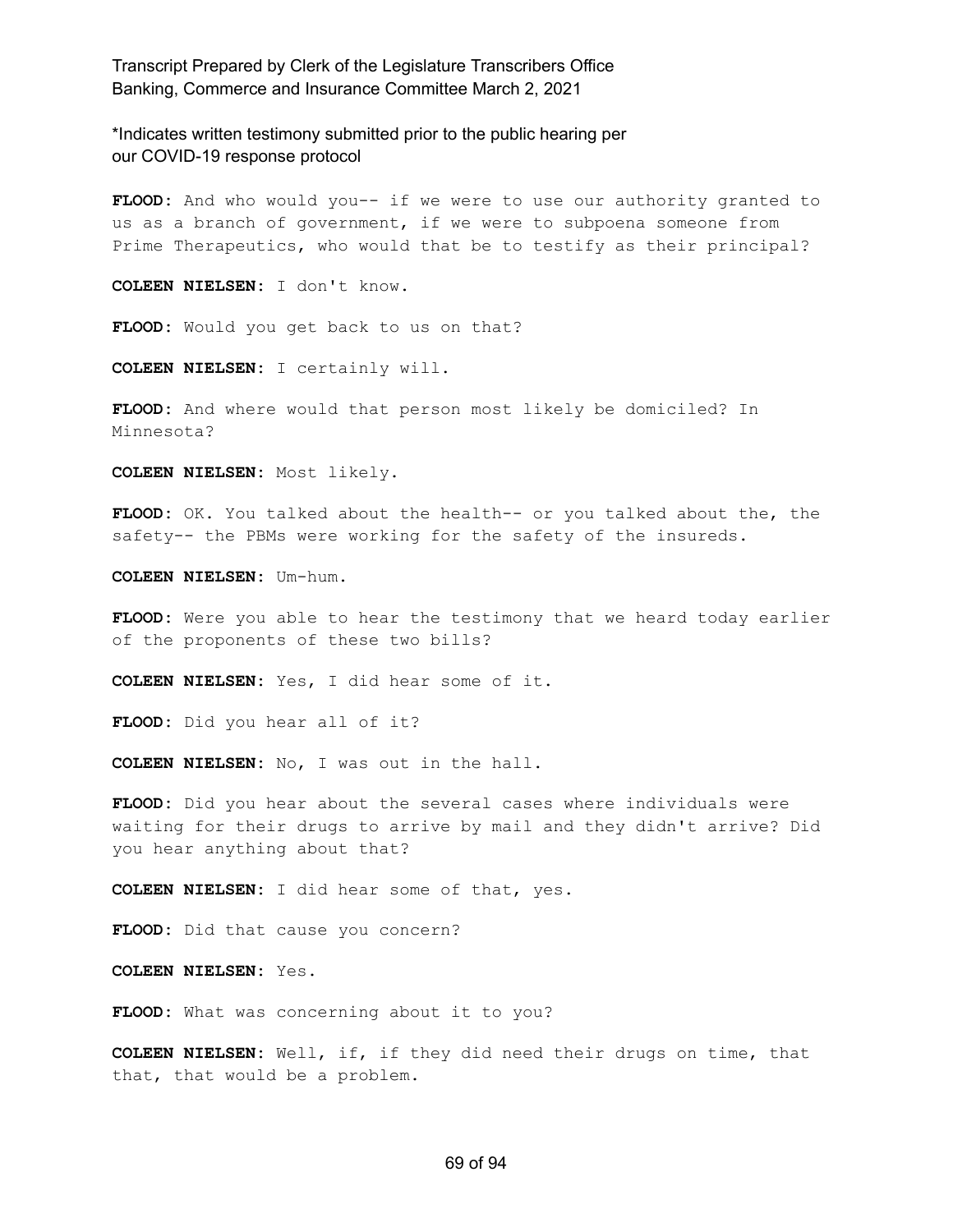\*Indicates written testimony submitted prior to the public hearing per our COVID-19 response protocol

**FLOOD:** Has that been something that your, your client has worked to remedy?

**COLEEN NIELSEN:** I don't-- I, I am not aware that they've had any problems with mail order.

**FLOOD:** OK. Is this the first you've heard of it?

**COLEEN NIELSEN:** Yes. Well, in terms of Prime Therapeutics, I've not heard of it.

**FLOOD:** OK. Who regulates these PBMs in Nebraska?

**COLEEN NIELSEN:** They are third-party administrator, so regulated through the Department of Insurance.

**FLOOD:** Through the Nebraska Department of Insurance?

**COLEEN NIELSEN:** Yes, they are registered with the Nebraska Department of Insurance.

**FLOOD:** Do they-- would they-- would, would your client object to regulation, you know, on this from the Nebraska Department of Insurance?

**COLEEN NIELSEN:** Well, at this point in time, there is a process going on at the NAIC.

**FLOOD:** What is that?

**COLEEN NIELSEN:** The Nebraska-- or the, the National Association of Insurance Commissioners.

FLOOD: Is that a governmental agency?

**COLEEN NIELSEN:** It is an association of all the insurance commissioners in the United States. They work on model legislation.

**FLOOD:** OK.

**COLEEN NIELSEN:** And currently they've been working on PBM regulation. I think Senator Kolterman has been very interested in that process, process at the NAIC. And through our discussions, we are waiting for the approval of that, that we expect fairly soon and are hoping that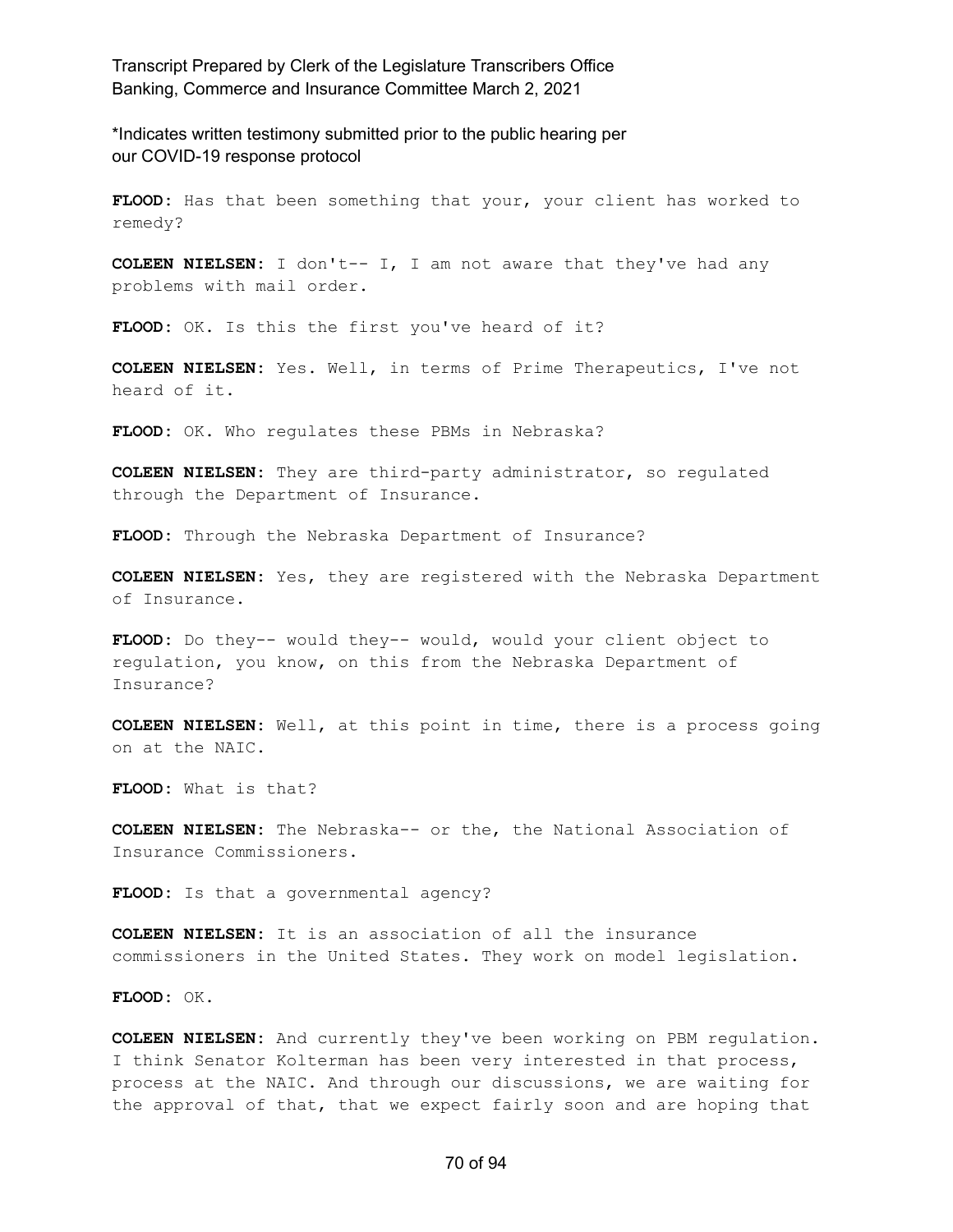\*Indicates written testimony submitted prior to the public hearing per our COVID-19 response protocol

that will be helpful to us in, in, in, in, in legislating PBM regulation.

**FLOOD:** And you recognize that ultimately it's up to this Legislature, this, this government body to decide?

**COLEEN NIELSEN:** I certainly, I certainly do.

**FLOOD:** Can you describe drug rebates and describe who gets the rebates?

**COLEEN NIELSEN:** Well, I will do the best that I can. There are different scenarios of rebates, but within, but, but within the PBM's position in the private area, not in Medicare or Medicaid. As I understand it, there are contracts between the, the insurers or the employers that, that do certainly include rebates at some, at some point in time. But that's-- and so sometimes rebates are used to pay Pharmacy Benefit Managers for their services. But that's not the only way that Pharmacy Benefit Managers are reimbursed. Sometimes they're reimbursed by administrative fees.

**FLOOD:** Right. But this would be a source of income for them.

**COLEEN NIELSEN:** It could be depending on the contract that they have.

**FLOOD:** You know what percentage--

**COLEEN NIELSEN:** I don't.

**FLOOD:** --it would be for your client?

**COLEEN NIELSEN:** I don't. I, I don't, I don't believe that that's how Prime Therapeutics is reimbursed.

**FLOOD:** I know it's been a long day, Mr. Chair. I have two more questions and I'll be done. Is a seven-day update of the maximum allowable cost price list acceptable?

**COLEEN NIELSEN:** I, I don't, I don't know, I don't know if it's acceptable or not. What I heard from the testimony is that the phar- the pharmacists did not feel that that-- that, that said in some instances, that it was not, that they would prefer a daily update.

#### 71 of 94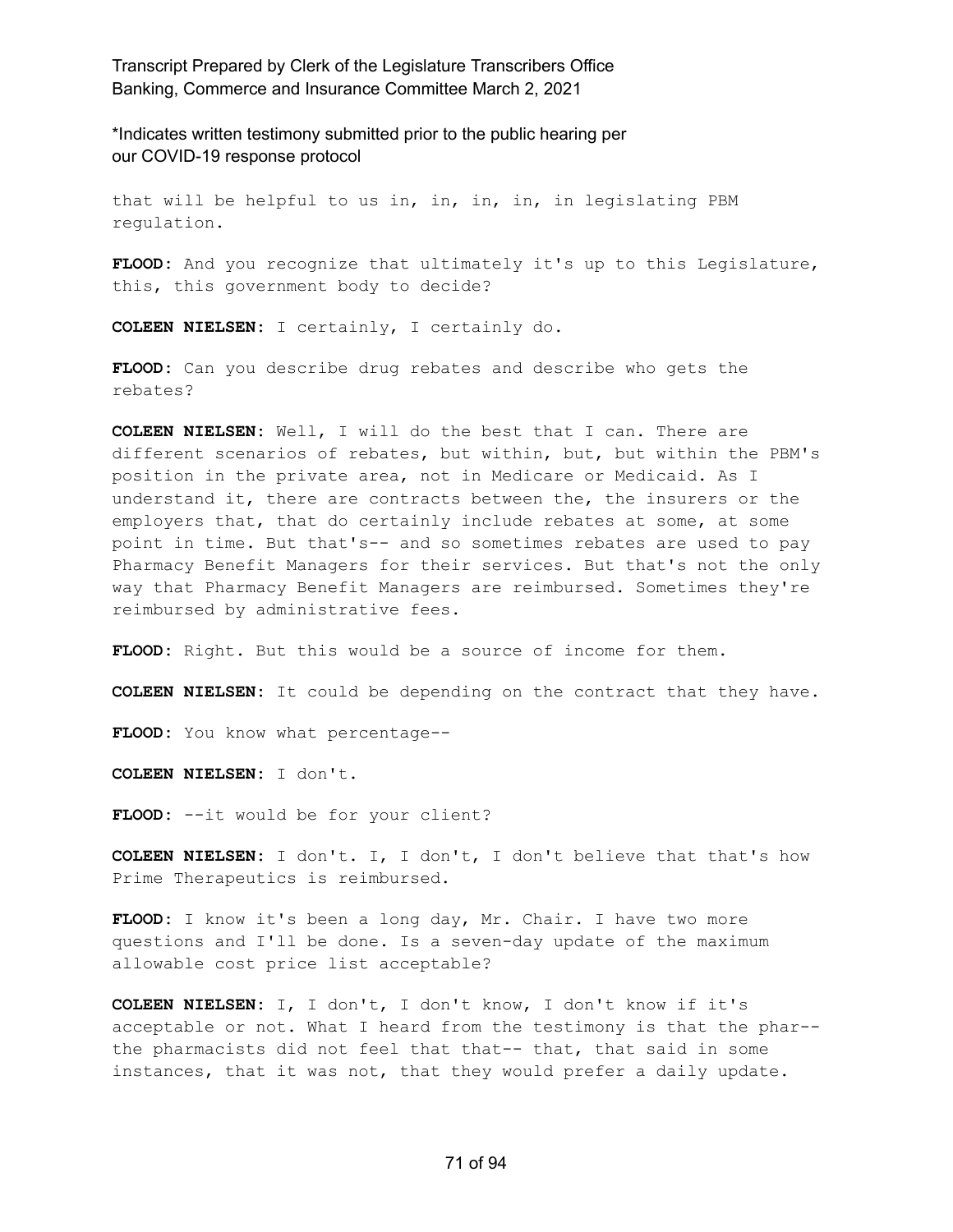\*Indicates written testimony submitted prior to the public hearing per our COVID-19 response protocol

**FLOOD:** But you don't have a position on that?

**COLEEN NIELSEN:** I don't have a position.

**FLOOD:** And the last question I have is I think it's very interesting that the local pharmacy is allowed to fill the initial couple of rounds of a prescription and then the testimony would suggest that the PBM requires it to go through the preferred pharmacy, through mail, for instance. Are you familiar with that practice?

**COLEEN NIELSEN:** No, I am not.

**FLOOD:** Well, I offer that question because it seems like to me, and this is something I'd like you to check on, it seems to me that they want the pharmacist in the local community to do all the work to on board the, the patient with all of the information and to do the health education and to check for interactions with other drugs. And after they do the work, then the PBM takes that prescription away from the pharmacist and then sends it through the mail for the course of the treatment. And if that's the case, it would seem almost predatory on the pharmacist's time in order to make money down the road. Can you see where that would be concerning?

**COLEEN NIELSEN:** I, I see your line of thought. But really the, the purpose, the purpose of Pharmacy Benefit Managers-- I mean, we've heard a lot of testimony here talking about punishing and predatory and all those sorts of things, but the purpose is to keep low prices for consumers and to help them be able to afford their insurance.

**FLOOD:** And our job is to balance that with the health--

**COLEEN NIELSEN:** I agree.

FLOOD: --and safety of our citizens. And I don't-- my sense is that if we don't exercise our authority as a branch of government to make your folks come testify so that the principals are here, we're not going to get to the actual answers. And we're waiting for some nonelected group of insurance commissioners to tell us what's happening. But we're the ones that sit here for three hours listening to horror stories from across the state. So I guess I would register with you my sincere disgust with some of the things that I've heard today.

**WILLIAMS:** Senator Pahls.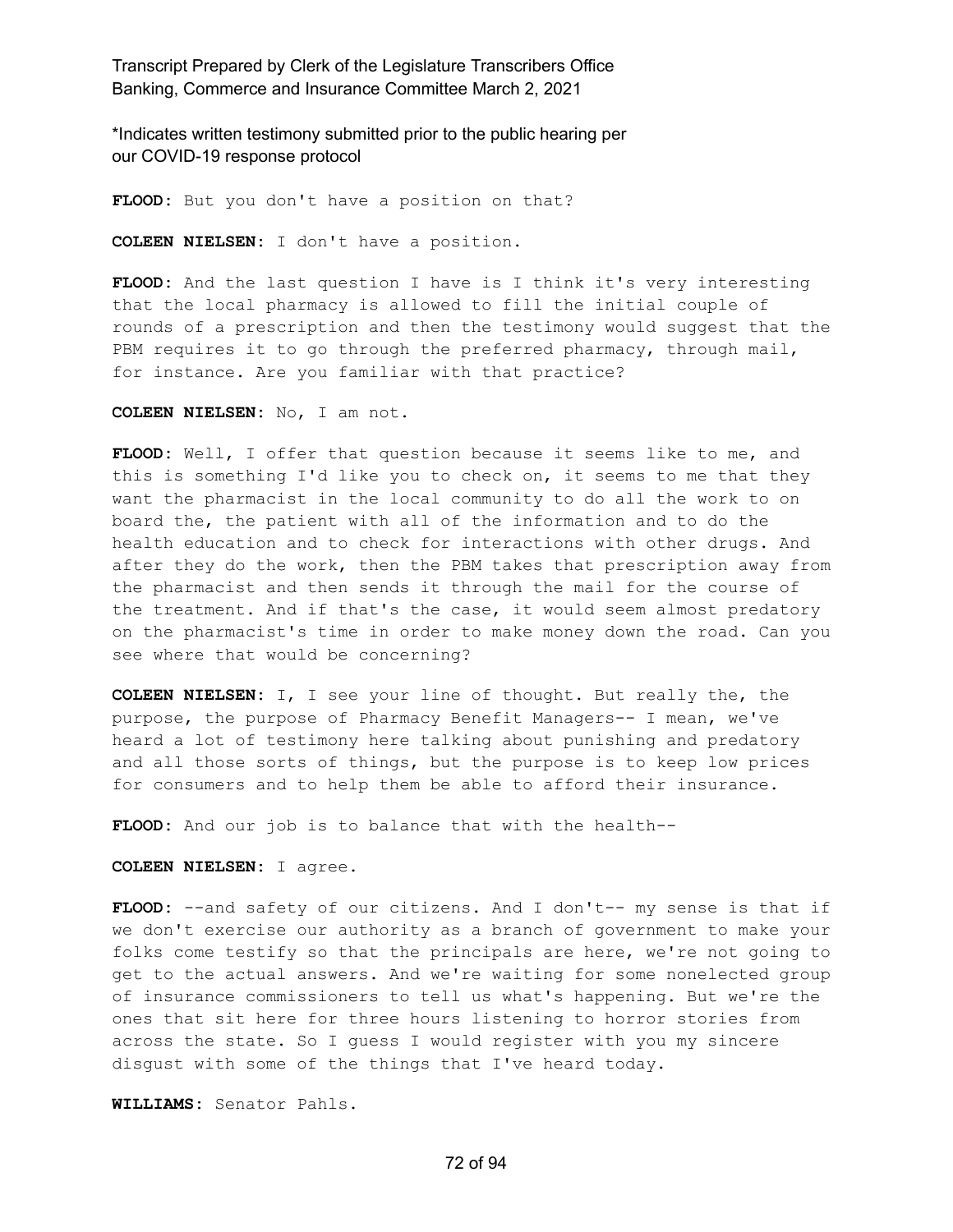\*Indicates written testimony submitted prior to the public hearing per our COVID-19 response protocol

**PAHLS:** Thank you, Chair. And what Senator Flood-- is I have to ditto that. And I don't mean to be picking on you, but you said there were a couple of individuals coming to talk to us today from your organization,--

**COLEEN NIELSEN:** Yes.

**PAHLS:** --but they couldn't, but they couldn't because of COVID.

**COLEEN NIELSEN:** Right.

**PAHLS:** How large is this organization that they could not have found at least two more people? I don't think they're showing us any respect. They should have had somebody here today, not the lobbyist, so we could have asked some really pointed questions because they would have that-- they live that. I'm, I'm amazed. I think they're just thumbing their nose at us to some degree, because in the organization, there has been more than two individuals who could come and make us a little bit smarter. I say shame on all those pharmacists who came up and the, the proponents. Shame on you guys. Shame on you two senators who are proposing these bills. Because nobody seems to care. And I'm not-- I'm talking to you, but I'm not putting you on the spot. They should have been here. This is a significant-- I'm, I'm assuming this is-- this has been in front of this committee in the past since I'm new to this year to this committee, some of this has been discussed. I, I just get irritated because I-- a lot of the stories that I listened to, I saw people who live here who are trying to make something work for the state of Nebraska. And I just-- seems like Big Brother up here is saying I'm going to pull the strings. That's what I was getting for some of these individuals. I'm not-- if, if you think-- I'm not irritated with you, I'm just irritated that, that they should have shown us a little bit more respect as I see it, because we're trying to find the answer, trying to find the answer. I mean-- and I'll, I'll get off my--

**COLEEN NIELSEN:** May, may I respond?

**PAHLS:** Sure.

**COLEEN NIELSEN:** I, I would just tell you that the two individuals that I mentioned in my testimony sincerely, sincerely wanted to be here. And so--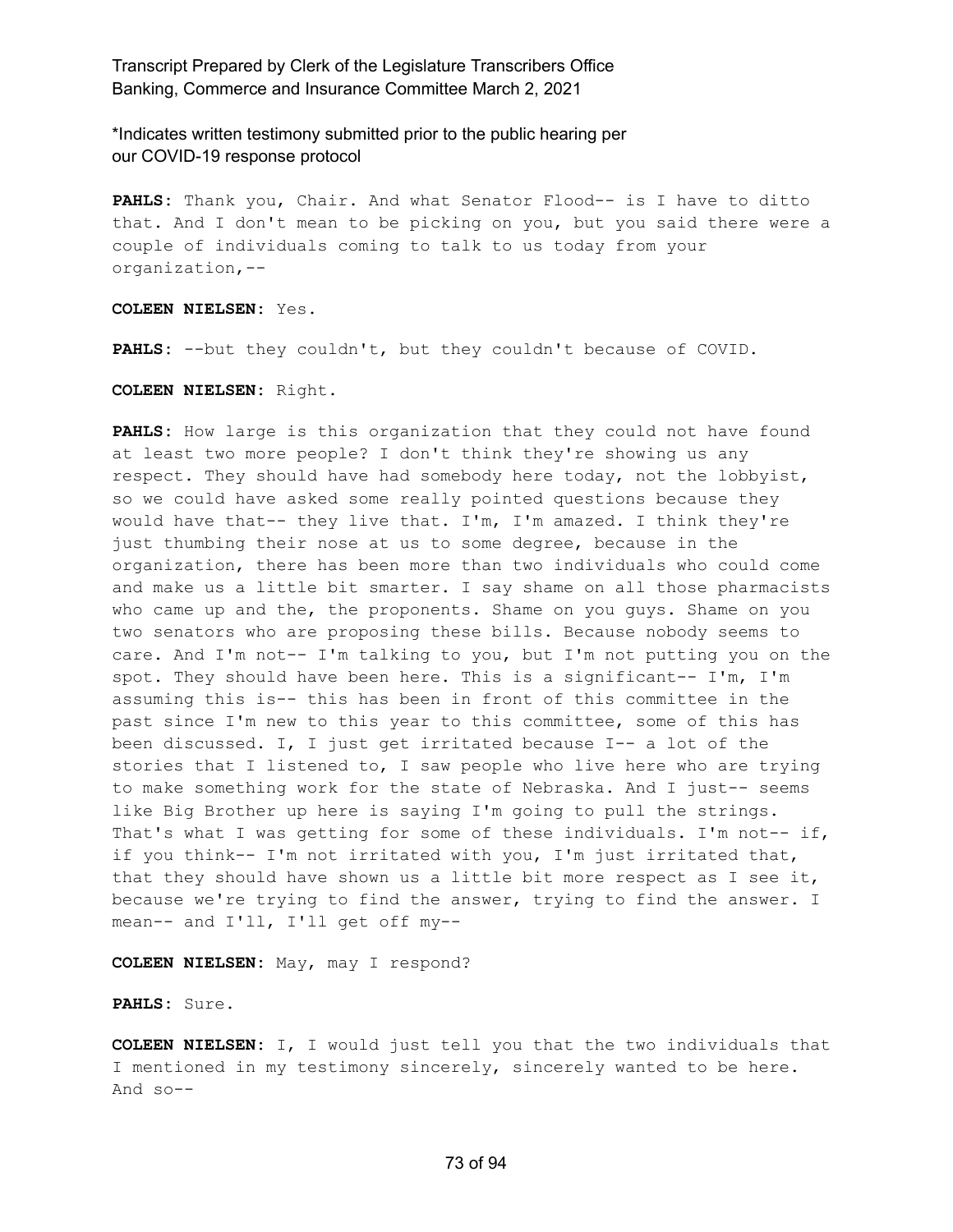\*Indicates written testimony submitted prior to the public hearing per our COVID-19 response protocol

**PAHLS:** I'm not doubting that.

**COLEEN NIELSEN:** Right.

PAHLS: But there has to be more than two in a company that size, you know.

**COLEEN NIELSEN:** I understand.

**PAHLS:** Thank you.

**WILLIAMS:** Senator McCollister.

**McCOLLISTER:** Yeah, yeah, thank you, Mr. Chairman. Thanks for being here in the hot seat. Sorry about that. But we've been hearing about the very troubled relationship between the PBMs and, and these, these druggists throughout the state. You know, talking about the abusive pricing arrangements, predatory contract arrangements, you know, that's something we need to fix. And I, I do not want to leave here in a year and a half without that being resolved. And I think the restraint of trade and a competitive activity, we're seeing a lot of that in this room today. And so let's, let's resolve and get this taken care of before Senator Williams and I leave the body.

**COLEEN NIELSEN:** We are looking forward to further discussions, Senator.

**McCOLLISTER:** OK.

**PAHLS:** Thanks.

**WILLIAMS:** Senator Bostar.

**BOSTAR:** Thank you, Chair Williams. Thank you for your testimony.

**COLEEN NIELSEN:** Sure.

**BOSTAR:** It's a question I asked the gentleman from Medica, but it, it didn't quite apply. Are you aware of the, the, the company you represent engaging in activity to try to influence Nebraskans to change their, their pharmacy provider?

**COLEEN NIELSEN:** I am not aware of, of my employer doing that. Just from personal experience, I think that I've seen-- I have seen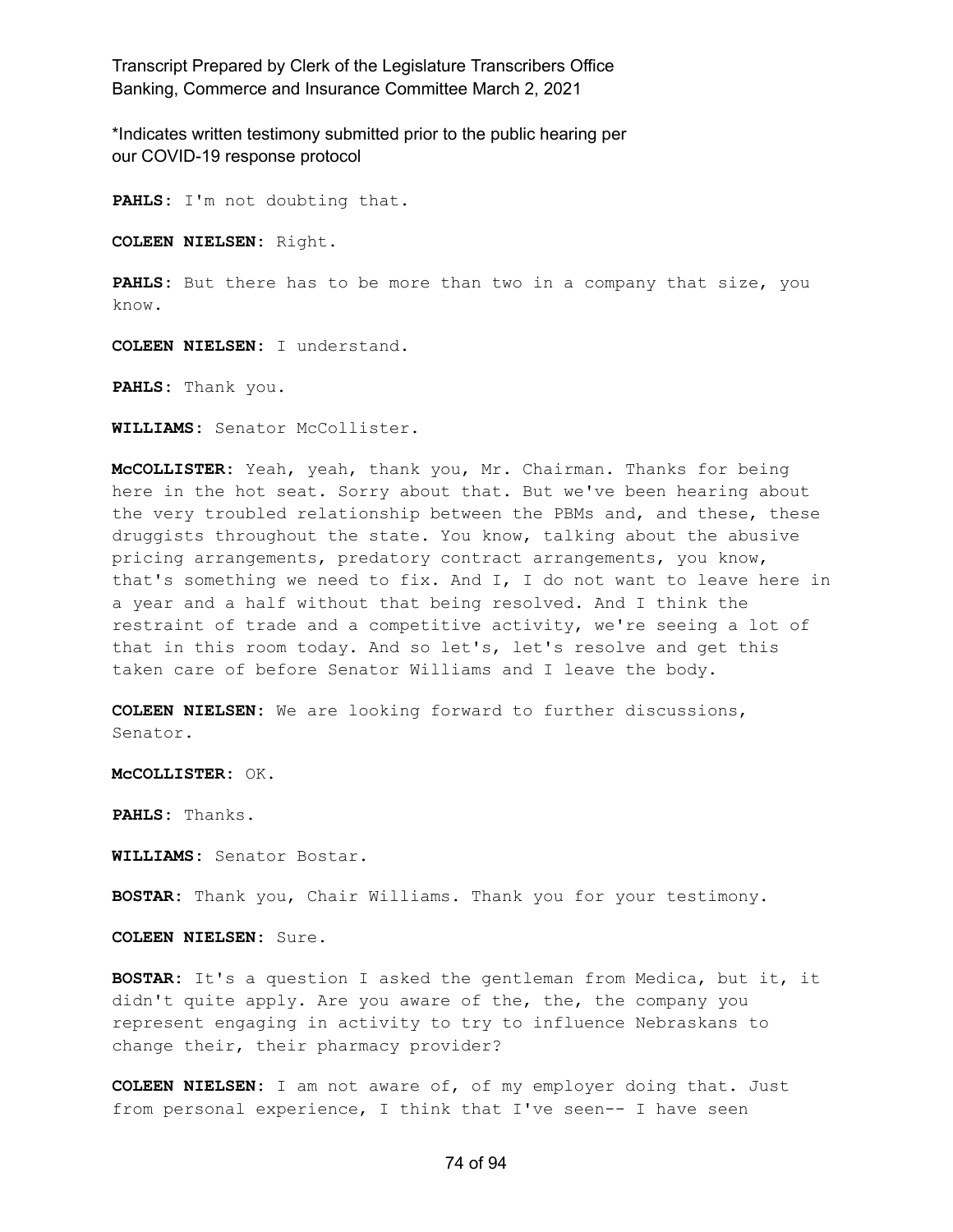\*Indicates written testimony submitted prior to the public hearing per our COVID-19 response protocol

advertisements or whatever about-- or, or actually, I've been learning more about preferred pharmacies and that, and that sort of thing. But I've not heard of any steering to a particular pharmacy or-- and as Mr. McLaren had testified earlier, about maybe, maybe this mail, mail order pharmacy, but I'm not aware of it.

**BOSTAR:** Would you look into that?

**COLEEN NIELSEN:** I surely, I surely will.

**BOSTAR:** And I guess the follow-up to that would be if you were to discover that the PBM was engaging in what I would describe as coercive influence of patients, and that would include-- what we heard was up to daily phone calls, letters. I think we even heard text messages. I mean, how would you feel about that?

**COLEEN NIELSEN:** Well, personally, I don't, I don't think I'd like it.

**BOSTAR:** OK, thank you very much.

**COLEEN NIELSEN:** You're welcome.

**WILLIAMS:** Miss Nielsen, I wanted to be sure about something that I think I heard in your testimony, and that is that Prime does not hire commission-based auditors.

**COLEEN NIELSEN:** That's what I-- yes, that's the information I have.

**WILLIAMS:** Are you aware of other Pharmacy Benefit Managers that do hire commission-based auditors?

**COLEEN NIELSEN:** I don't, I don't have any personal knowledge about it, Senator.

**WILLIAMS:** OK. I, I, I want to echo a little bit what Senator Pahls and, and others have talked about. I think it is troubling the testimony that we heard today. I also want to thank you and others for participating in the roundtable discussion that, that Senator Kolterman and Senator Morfeld scheduled last month. Not all the members of the committee know that that took place, but there was a large group that included Miss Nielsen, a number of the others that you have heard testify today. And I walked away understanding a couple of things and not understanding a lot of things, but understanding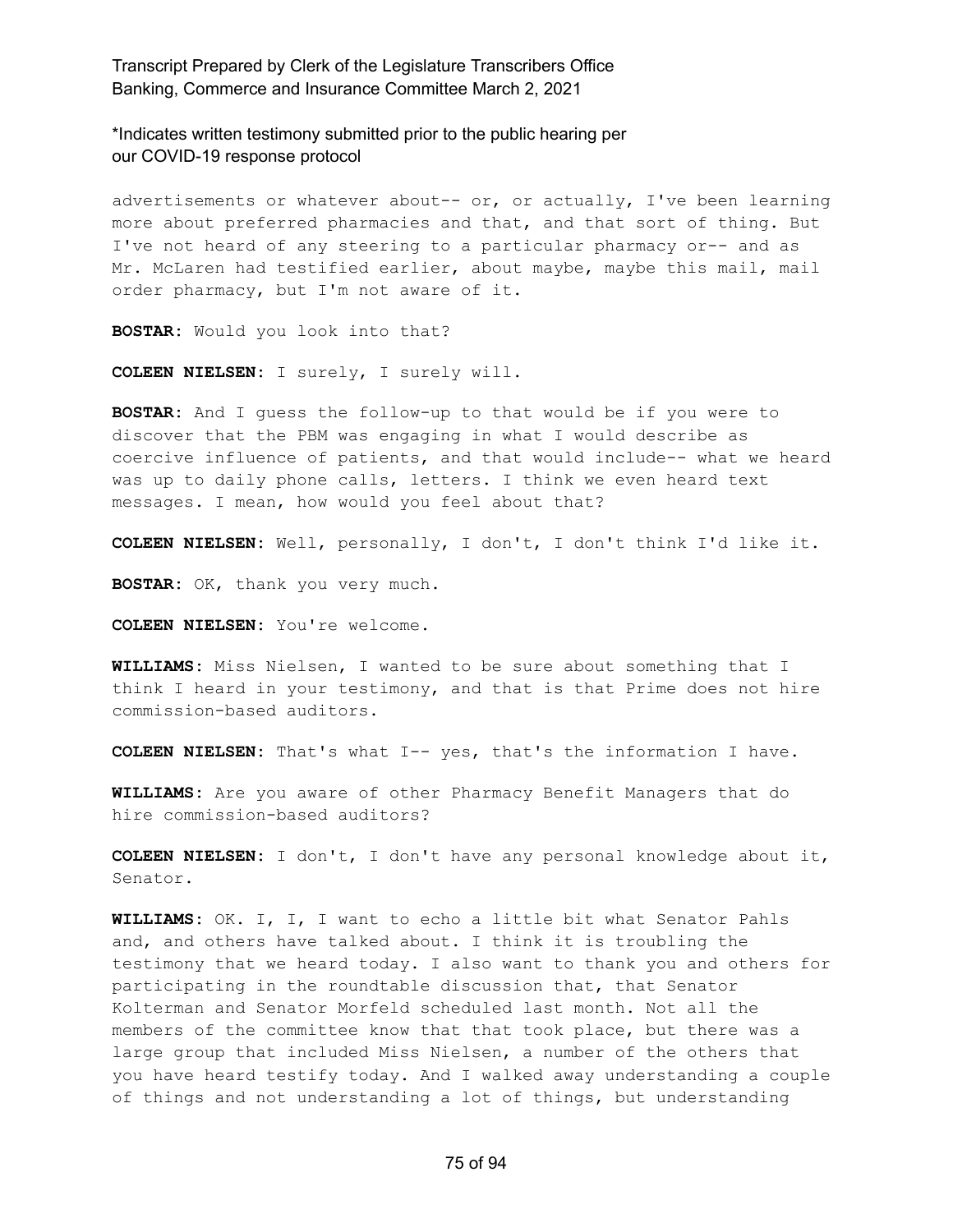\*Indicates written testimony submitted prior to the public hearing per our COVID-19 response protocol

that this is complicated, but it is very problematic and there have to be solutions found. I think looking around the room and recognizing that I don't see anybody else that's going to come up here and testify as a Pharmacy Benefit Manager, the questions about copay accumulation, harassment, MAC pricing, the 340B drug pricing program, the kicking higher copays, that's just, just really troubling. I have the opportunity, as Senator Kolterman did a few years ago, to currently sit on Health and Human Services. In 2017, was when Heritage Health was adopted, which became the Managed Care Organization for the state of Nebraska's Medicaid program. Many of the things that I have heard testified to at HHS Committee remind me a great deal of what I'm hearing now about Pharmacy Benefit Managers as that, as that system has changed from 1992 or whatever that date was till, till today. I, I think the right people need to sit at the table and find solutions to these things for Nebraskans. I, I guess I'm not sure there was a question in that for you anywhere. Are there any additional questions? Seeing none, thank you, Miss Nielsen,--

**COLEEN NIELSEN:** Thank you.

**WILLIAMS:** --for your testimony. Invite the next opponent. Welcome, Mr. Bell.

**ROBERT M. BELL:** Greetings, Chairman Williams and members of the Banking, Commerce and Insurance Committee. My name is Robert M. Bell, spelled R-o-b-e-r-t, middle initial, middle initial M, last name spelled B-e-l-l. I am the executive director and registered lobbyist for the Nebraska Insurance Federation. I am here to testify in opposition to both LB270 and LB375. As a reminder, the Nebraska Insurance Federation is the state trade organization representing the domestic insurers of Nebraska and other insurers licensed to do business in Nebraska with an economic presence in our state. The members of the Federation certainly appreciate Senator Kolterman, Morfeld, and Williams for setting up the dialog that was just mentioned on Pharmacy Benefit Manager regulation. I believe we had a Zoom before that. And then also the in-person meeting set up by the senators has been helpful to me and some of my members hearing the concerns of the pharmacists. And I hope that the pharmacists also found the meeting productive. It is, again, my hope and hope of my members that perhaps some common ground may be found after further discussions. And I think that is possible. As you've already heard, as Miss Nielsen pointed out, the National Association of Insurance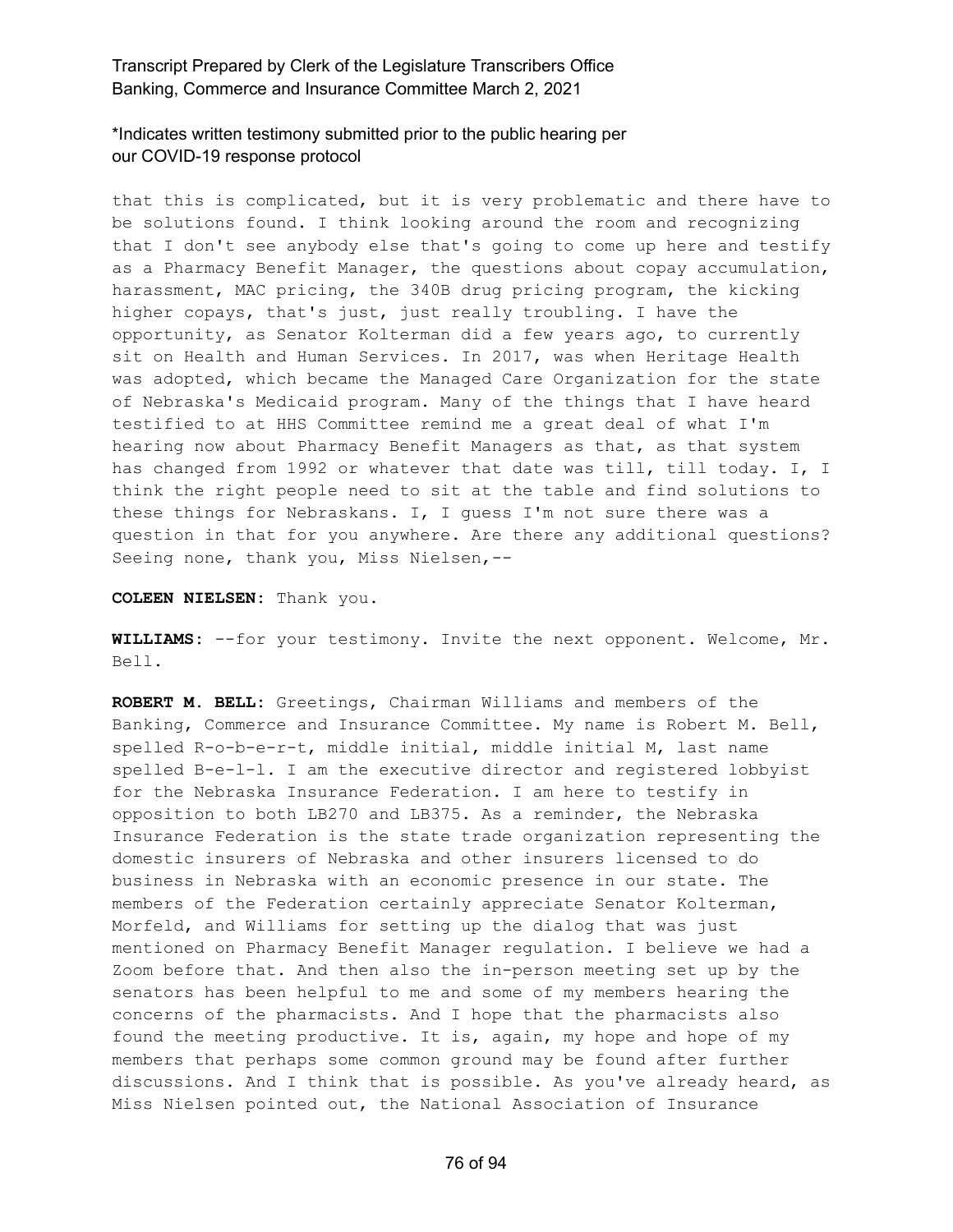# \*Indicates written testimony submitted prior to the public hearing per our COVID-19 response protocol

Commissioners has taken up the issue of regulation of Pharmacy Benefit Managers the past couple of years and has been working with a large group of stakeholders on creation of a model law which is hopefully nearly complete. The regulators on a working group created, created a new model, took comment from many trade associations, including insurers, pharmacists, doctors, other regulators, and, and other folks as well. It is anticipated that the new model may be approved at either the spring in the IC meeting, which, I believe, is in April or the summer in the IC meeting in August. With the model, states will have a model available for their-- if they want to pass it or not, for licensure and enforcement scheme similar to other entities regulated by the Nebraska Department of Insurance. I believe both pharmacists and insurance companies have the same goal being able to provide or finance care at a price that Nebraskans can afford. And make no mistake, PBMs have saved Nebraskans money. For the most part-- for most Nebraskans, healthcare is a top five monthly expense. According to America's health insurance plans, of every dollar spent on healthcare premiums, over 21 cents is spent on pharmaceuticals, outpacing inpatient costs, outpatient costs, doctor visits, emergency room visits, and other expenses. As drafted, both LB270 and LB375 would tie the hands of PBMs from using some tools that have helped keep costs down for Nebraskans. You've already heard what they do. They, they, they process drug claims. They operate mail order pharmacies. They audit pharmacies. They create specialty pharmacies to help control and manage chronic disease. And they, they allow health insurers to leverage the market power of its members to negotiate with pharmaceutical companies. We believe that PBMs are vital tools for health insurers and employers to keep health costs down. I'm going to skip around a little bit. One, one point I think I might want to leave the committee with is that healthcare is very, very, very, very expensive. It's very expensive. I think depending on your age and how the ACA markets work so forget about employer-sponsored healthcare for a second, but I think-- I, I ran my family through the healthcare exchange for a family of five. I'm, I'm 45, my wife's 43. I have a 16-year-old, a 13-year-old, and an 8-year-old. We would pay \$26,000 in health insurance premiums with, I believe, a deductible in the range of about \$5,000. I don't remember what the max out of pocket-- it was a couple of weeks ago. I was looking that up for a different committee. It's very expensive-- that-- if we were paying that and we didn't have employer-sponsored health coverage through my wife's work, that would be a significant portion of our, our monthly expense. And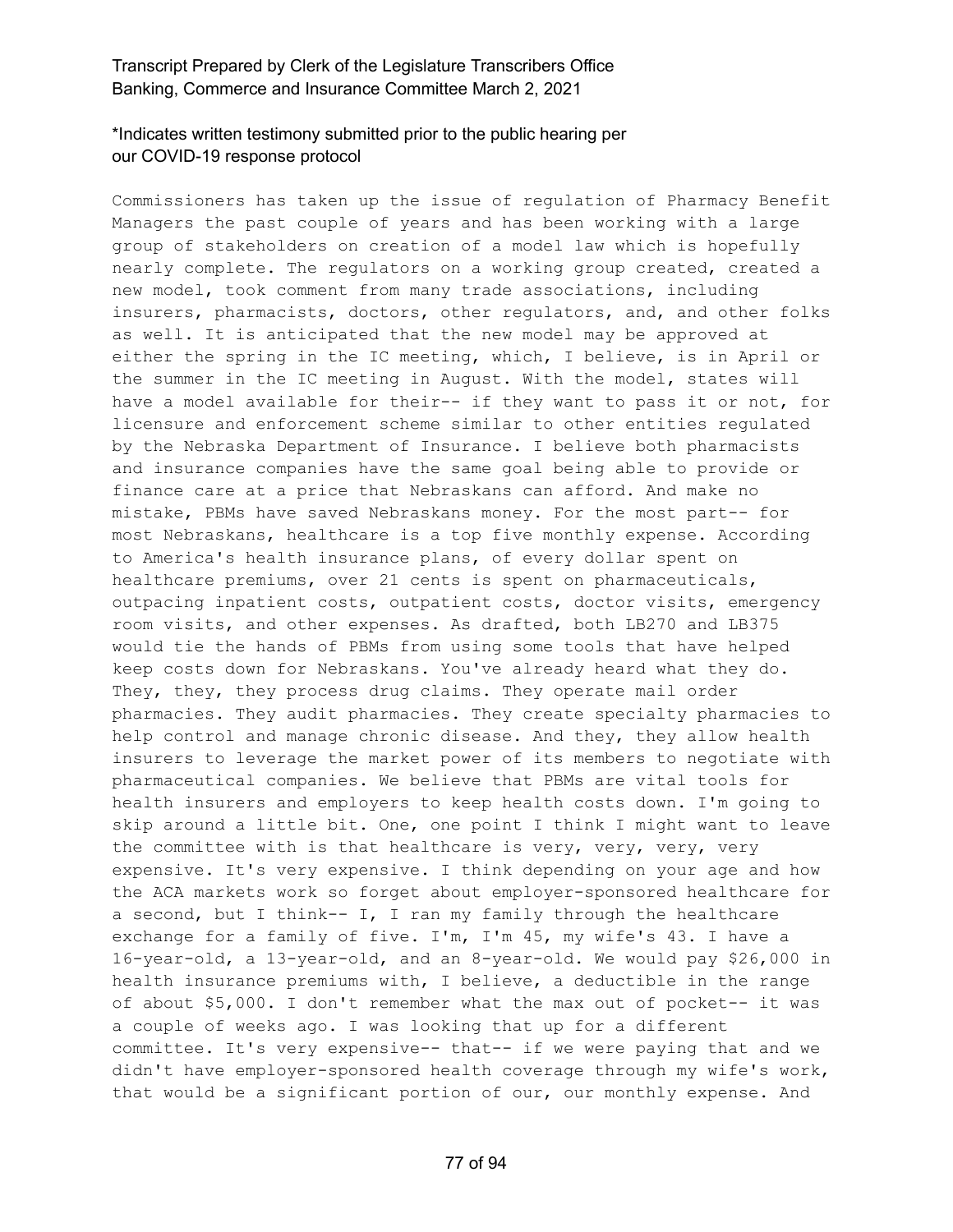## \*Indicates written testimony submitted prior to the public hearing per our COVID-19 response protocol

I, I, I just have to comment because the pharmaceutical companies got up here. Insurance is really simple at the end of the day, it's, it's claims equals premium. We have to pay those claims. We are regulated by the Nebraska Department of Insurance. We provide our rates to the Department of Insurance. They look at those rates. They make sure that not only are those rates fair, but that they can also keep us solvent when those claims come in and so that we can fulfill the promises that we have made to our policyholders. And that is driven by cost, the cost of healthcare, the cost of pharmaceuticals. And if you look at studies that are going on, the cost of pharmaceuticals are not going down anytime soon. I think I read that on that same graph from 21 cents, I think that will be approaching 30 cents by the end of this decade of, of our healthcare costs. And those, those pharmaceuticals do great things for people. I mean, obviously we have vaccines. There-- there's wonder pills all over the place that help prevent many things. And, and so-- I mean, we're doing a great job in the United States with that, but we're not doing a good job of controlling our costs. It's too much for our GDP. It is, it is honestly too much out of, of, of families' budgets right now. And we need the tools to be able to, to help keep those costs, costs down. And, you know, I think some of these wonder drugs get, get very, very, very expensive. I mean, we're talking thousands of dollars for a, a monthly dose. And that's, that's paid for in a number of ways, but some of that is by commercial insurance and private insurers. So with that, we look forward to further discussions. I think we did have a productive meeting. We would like to continue to have that productive meeting. We will certainly ask our members to bring those pharmacists and Pharmacy Benefit Managers that they work with to the, to the table. I think I heard this committee loud and clear that they need to be here and they need to talk and they need to talk with you and share their experiences as well. And just one final thing. I've-- I-- I've lost count of how many times I've testified in front of this committee this year, but I want to say thank you. It's the last time you'll see me at this table hopefully this year, unless we see an amendment on something I have to come testify. But anyway, I just wanted to say thank you for all the time that the, the committee has given the insurance industry this year, and I appreciate the opportunity to testify.

**WILLIAMS:** Thank you, Mr. Bell. Questions?

**FLOOD:** Real quick.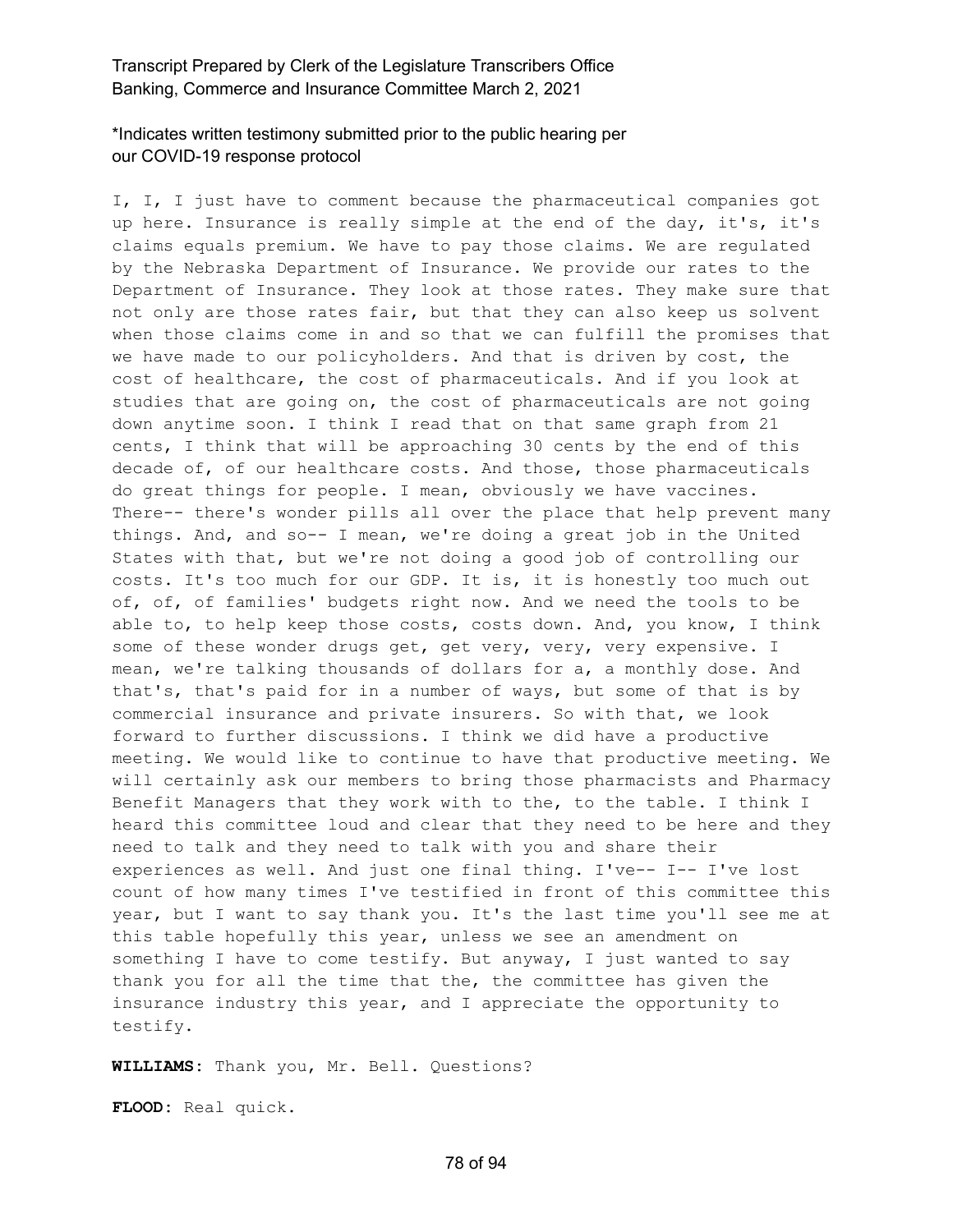\*Indicates written testimony submitted prior to the public hearing per our COVID-19 response protocol

**WILLIAMS:** Senator Flood.

**FLOOD:** Chair Williams. Thank you, Mr. Bell. So when you give your end of the session report to your principals,--

**ROBERT M. BELL:** OK.

**FLOOD:** --out of all the bills that you have spent time with us in here, would this one be the one at the top of your list to say, I have not seen the committee so upset about anything else?

**ROBERT M. BELL:** Yeah, it's going to be, it's going to be right there. I didn't, I didn't feel this kind of anger on aftermarket parts or annuities, but maybe I should have or birth control. But, yes, I-- it was-- it's been loud and clear and not to share too much inside baseball, but--

**FLOOD:** We are at a public hearing.

**ROBERT M. BELL:** Yeah, yeah, I know. So you know what, I'll let it lay there, Senator Flood. But yes, I, I understand the-- I understand, I understand it. And I understand-- you know, I want to understand more though. I want to understand where the pharma-- I don't walk in their shoes. I-- we need to talk more and we need to have a discussion, so.

**FLOOD:** And one thing I would also say is I, I do understand what you're trying to do. I mean, premiums equal costs. I mean, all of the things that you talk about, cost equal premiums. I, I do think if you brought the pharmacist in to the tent more and you said to them, what things could we be doing as a state? I think sometimes they're the last ones consulted.

**ROBERT M. BELL:** Sure.

**FLOOD:** And they could save the most money in our healthcare system.

**ROBERT M. BELL:** You know, you, you made that point earlier today and, and I heard it.

**FLOOD:** And I'm not saying it would, but I think if you had them at the table.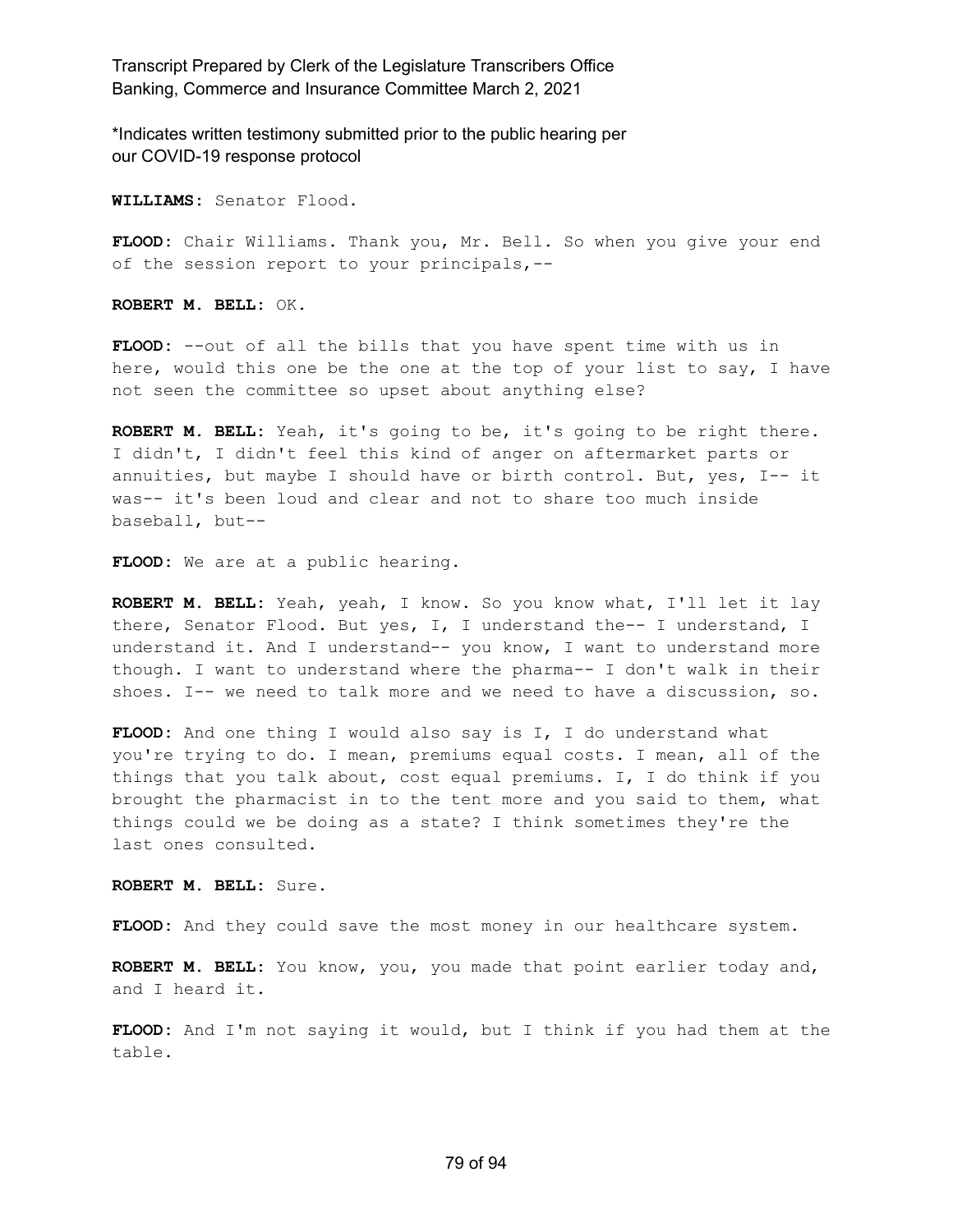\*Indicates written testimony submitted prior to the public hearing per our COVID-19 response protocol

**ROBERT M. BELL:** I think it's an interesting point. And I, I think there's opportunity to provide both better care to Nebraskans and cheaper care to Nebraskans. And that's really what we're all after I think at the end of the day. You know, the world is changing a little bit. I mean, there's, there's certainly-- I mean, the-- when we talk about-- a lot of times we talk about Insurtech. Insurtech is this movement of technology and how it helps distribute insurance. And there's a lot of issues going on and it's a very interesting subject. But one thing I always think about related to Insurtech is Amazon and the story of Amazon. And of course, they came up with Kindle. Right? The reader, so you could read the books online. And when they did that, they were the largest bookseller in the world. And, you know, you wonder, you wonder how, how the world is going to change and, you know, how we distribute products and things like that. And in the pharmacy world, that's part of it as well. You know, I, I miss going to the local bookstore store, but I order a lot of books off Amazon. Sorry.

**FLOOD:** I better have to stop answering or the entire committee is going to want to take me out behind the woodshed.

**ROBERT M. BELL:** OK, I'm sorry. I'm rambling at this point. I got a, I got a concert to go to tonight. So, yeah.

**WILLIAMS:** I, I do have a question. And, and you have exceedingly exceptional experience in this because of your previous work with the Department of Insurance. I'm, I'm concerned that we get sidetracked thinking the NAIC model will be the solution to this discussion.

**ROBERT M. BELL:** Right.

**WILLIAMS:** My concern-- and this, this turns into a question, is that that will address the regulatory issues surrounding the PBMs in that area, but that it may not get us to where it will address the-- some of the other issues that are really the boots on the ground issues that I'm hearing today from pharmacists. From your experience with the NI-- NICA [SIC] models, is that a fair assessment?

**ROBERT M. BELL:** Yeah, I mean-- so I've, I've read the, I've read the model, the latest draft of the model. And it-- it's very, very much regulation or licensure driven, right, that, that you have to license. It gives the department various examination powers related to Pharmacy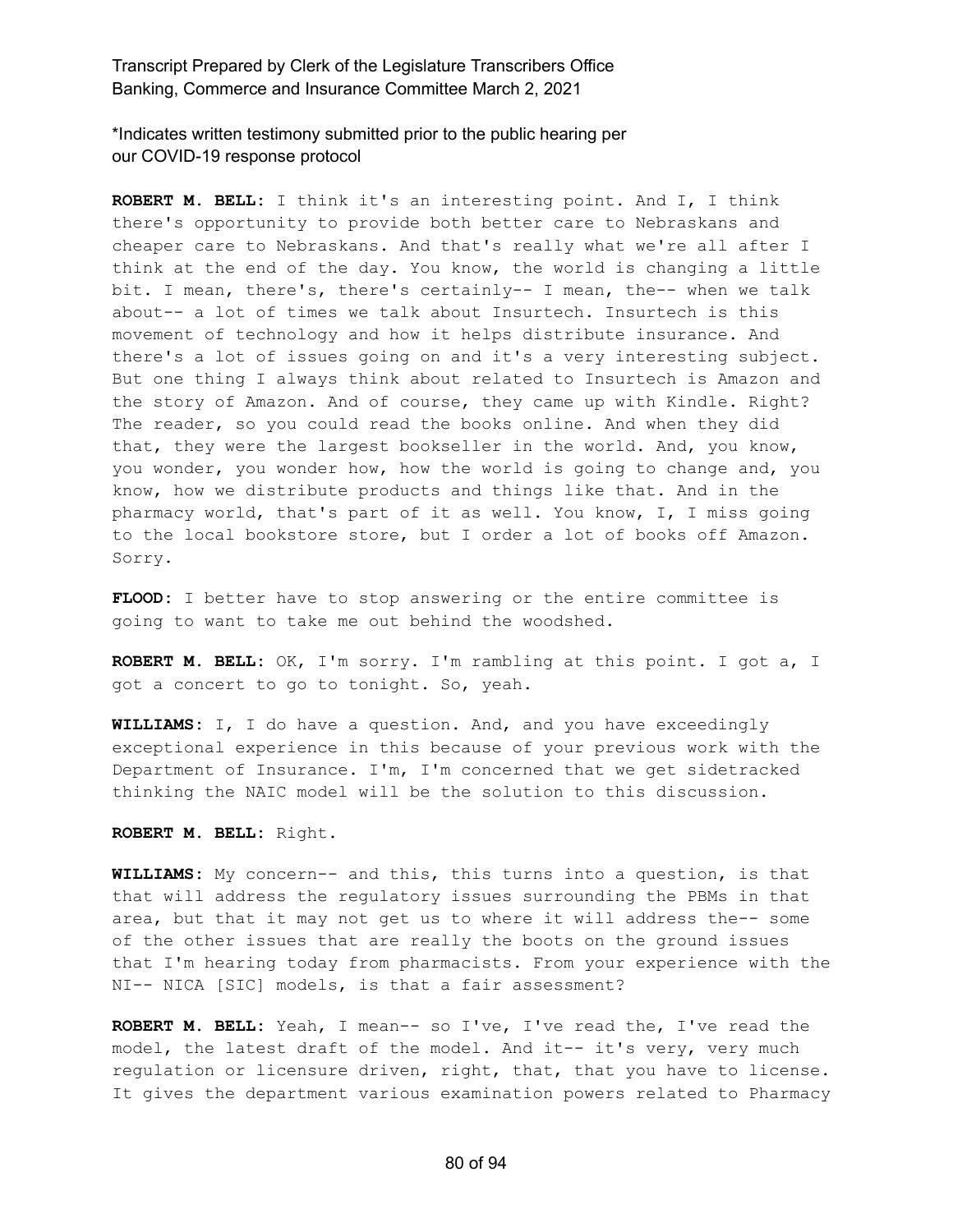### \*Indicates written testimony submitted prior to the public hearing per our COVID-19 response protocol

Benefit Managers, which they probably have now as, as TPAs, to be honest with you. But we're not talking about a financial, a financial model where the other states are relying on, on the Nebraska department to go look at the books of an insurance company as an example so they can sell there. Here, we're, we're talking about what we call a market model. And so states, and many states already have, have, have passed various PBM laws and the idea probably is not that it's going to be-- we would like to probably-- I mean, honestly, they've, they've dealt with some of these issues and they-- clearly, whatever we introduce could be amended. I guess, is what I'm trying to say. We're not, we're not so much worried about uniformity across the states. I mean, we always worried about uniformity. It makes, it makes business easier, to be honest with you, but states are always able to go into those models and make the changes that they feel are necessary.

**WILLIAMS:** Well, I think giving the department regulatory authority that's clear in these areas is important. And I think having uniformity is also, but I-- my fear is where, where there are some areas that will be left out of that legislation.

**ROBERT M. BELL:** Yeah, and it doesn't mean that, that could be part of the solution. You know, and I think we, we all in the insurance world realize that. One, one caution that I would give that are in both of these bills that I didn't hit on in my testimony and I probably should have, is that the ability of pharmacists to call the Nebraska Department of Insurance and lodge a complaint is certainly something that, that this committee should review very-- should be leery of. Right now, when the only people that call the department and file complaints are actually consumers. Right? And so there are certainly complaints that go into the department related to my, my insurance company told me I need to use this generic drug or whatever. They file, they file a grievance with the department and it's, it's adjudicated somehow. We talked about that quite a bit on step therapy. But the fact that, you know, doctors don't call auto shops, or if they do they're like, well, what does the consumer say? Right? Because it's a contract between the consumer and, and, and the insurance company. And so that-- that's something that gives me just a little bit of pause in all this. But certainly if, if the Legislature is willing to fund the additional folks at the department to, to do that, I mean, you know, that would be something, so.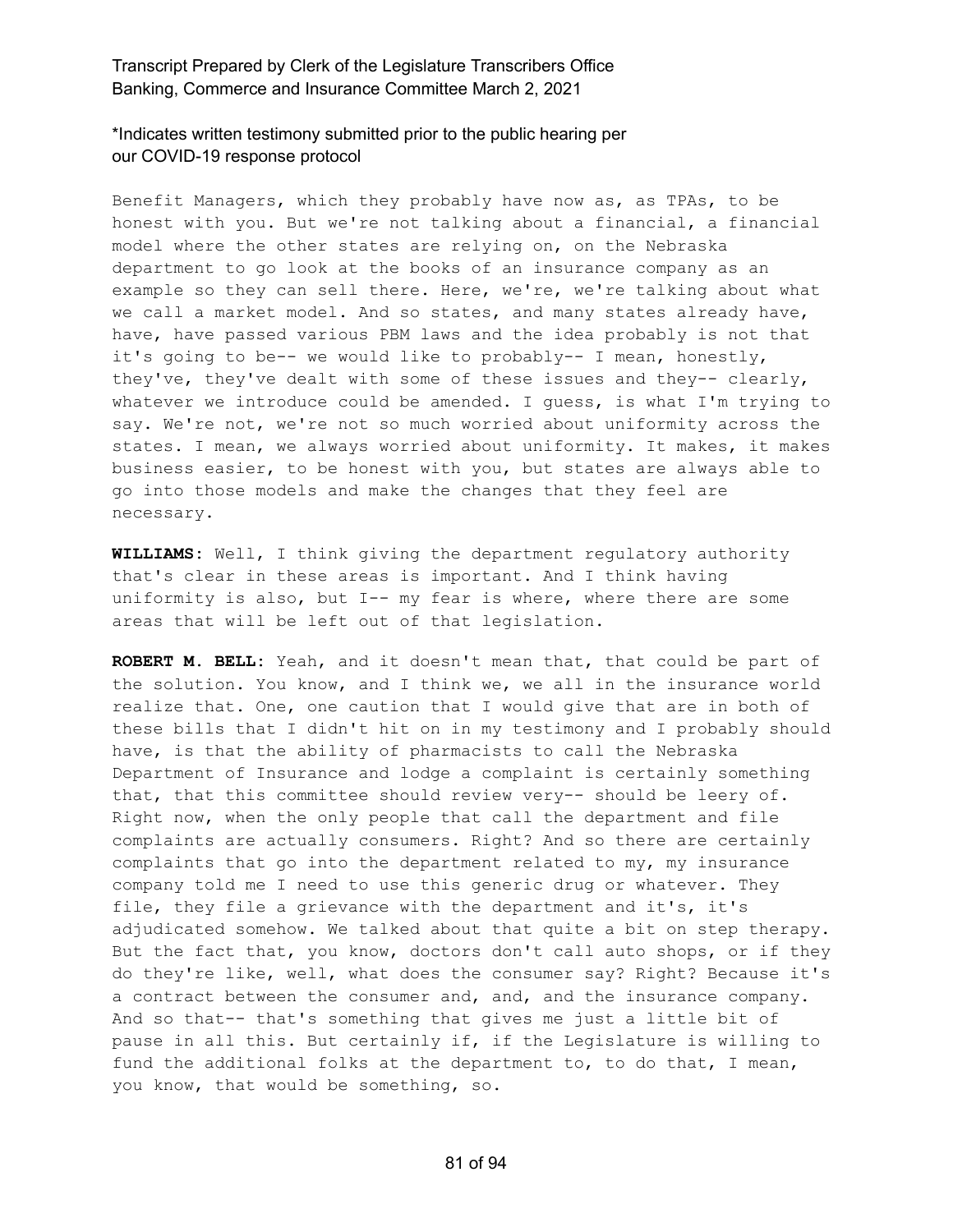\*Indicates written testimony submitted prior to the public hearing per our COVID-19 response protocol

**WILLIAMS:** Thank you, Mr. Bell. Seeing no other questions, thank you for your--

**ROBERT M. BELL:** You're welcome.

**WILLIAMS:** --testimony and thank you for being here all these times this year.

**ROBERT M. BELL:** You're doubly welcome.

**WILLIAMS:** Invite the next opponent. Welcome, Mr. Dunning. And before you begin your testimony, I am going to ask, are there any additional testifiers in the audience? Just wanted to be sure that Mr. Dunning was last.

**ERIC DUNNING:** Oh, cool. Shoot, it's not every year you get to be the last testimony before such an august body. OK, good afternoon, Senator Williams and members of the Banking, Commerce and Insurance Committee. My name is Eric Dunning. For the record, that is spelled E-r-i-c D-u-n-n-i-n-g. I'm a registered lobbyist appearing today for Blue Cross and Blue Shield today-- Blue Cross and Blue Shield of Nebraska here today to testify in opposition to LB270 and LB375 as complete- as currently structured. I think that's an important part of my messaging for today. Since 1939, we've worked hard to encourage the health and wellness of Nebraskans of all ages. And to the extent that we fall short in that goal, we're not happy about it any more than you certainly would on behalf of your constituents. We are a company that is ultimately owned by our member policyholders. We only do business in Nebraska. We sink or swim in Nebraska. So we share many of the concerns that I've heard today from our part-- from our pharmacy partners. I-- two weeks ago, Senator Kolterman and Senator Morfeld and Senator Williams pulled together a group of stakeholders in this space. We heard from PBMs. We heard from insurers. But most importantly, we heard from pharmacists. This is not the first year that this committee has heard this bill. And typically the way that this bill has come in has been sort of at the last minute, late December, early January, so the, the, the ability to talk back and forth on either side of the table just hasn't been there. I think Senator Kolterman has done a, a masterful job trying to encourage those communications. And we're really excited to see potential results from that. We approached those meetings with an open mind. And while we can't necessarily agree with all of the solutions in the bill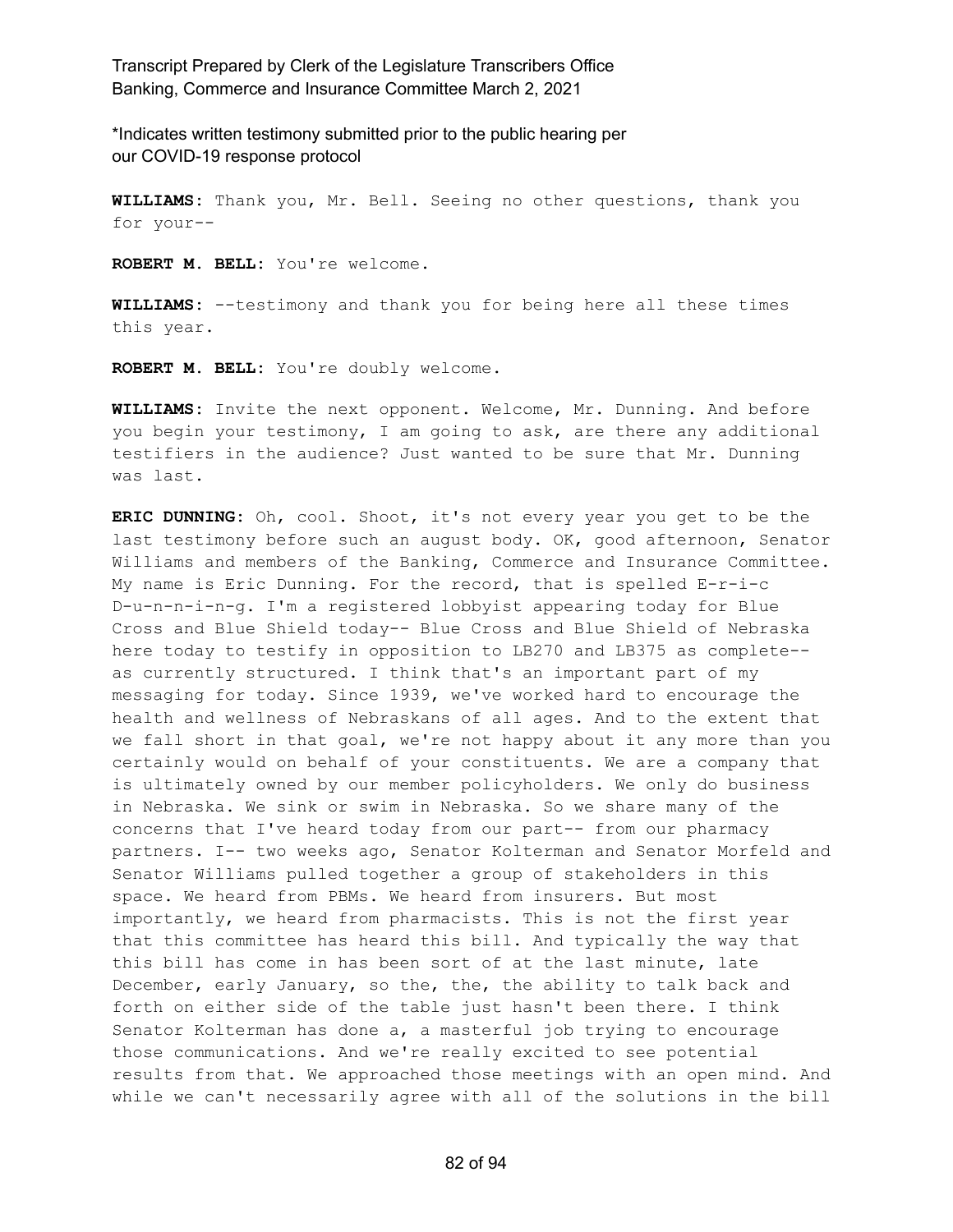## \*Indicates written testimony submitted prior to the public hearing per our COVID-19 response protocol

as they're currently structured, we feel like we have a much better understanding of some of those challenges faced by our pharmacy partners. We hope that those conversations continue so we can find a solution that works here in Nebraska. Now as I understand from colleagues around the country, the PBM issues are usually teed up as a contest between the interests of community pharmacists and PBMs. And it's implied that PBMs are these big entities that pull profits out of the pharmacy system without providing any benefit to people who buy insurance. It's important for me to pull back a little to discuss the context in which these entities operate for us. PBMs exist because they negotiate better pricing with extremely large pharmaceutical companies on behalf of smaller insurers like Blue Cross and Blue Shield of Nebraska. They also work on pharmacy network issues. But in most of, in most of those instances, about 80 percent, that's not a negotiation that's happening between our PBM and community pharmacists, but actually between the PBM and an entity called the PSAO, which we heard referred to earlier. And typically those PSAOs are sponsored by drug wholesalers who have some control presumably over the cost of wholesale drugs. Our PBM was founded originally to meet the needs of smaller insurers, and we're proud to have been a founding owner of Prime. Prime drive savings for our insureds, which are all passed on in one form or another back to those insureds because of the, the ownership relationship between us and our PBM. There's no other money, there's no other way for that money to, to, to leak out, whether that be to shareholders or others. We are concerned about some of the solutions that are in the bill and that they might restrict our ability that are-- that's going to increase the cost of insurance for Nebraskans. I'm-- you have heard testimony on a whole range of subjects and all of which obviously I'd love to answer questions on. But I'd like to point out a few things that I think are important to note. Nebraska Revised Statutes 44-513.02 has for the last 20 years governed the conduct of mail order pharmacy in our state. It says that we can't provide extra incentives for people to move prescriptions to mail order. Right? But that law is not going to apply to, to Medicare, which is governed under federal law. It's-- and I don't know how it, how it interacts with, with laws governing Medicaid, but there are laws on the books that restrict our ability to use Medicaid-- or excuse me, to use mail order, particularly if it's a-- not a, a, a six-month prescription. So I'd encourage the committee to take a look at that, see what protections are already in Nebraska law. With that, I'd also like-- last but not least. Look, we've heard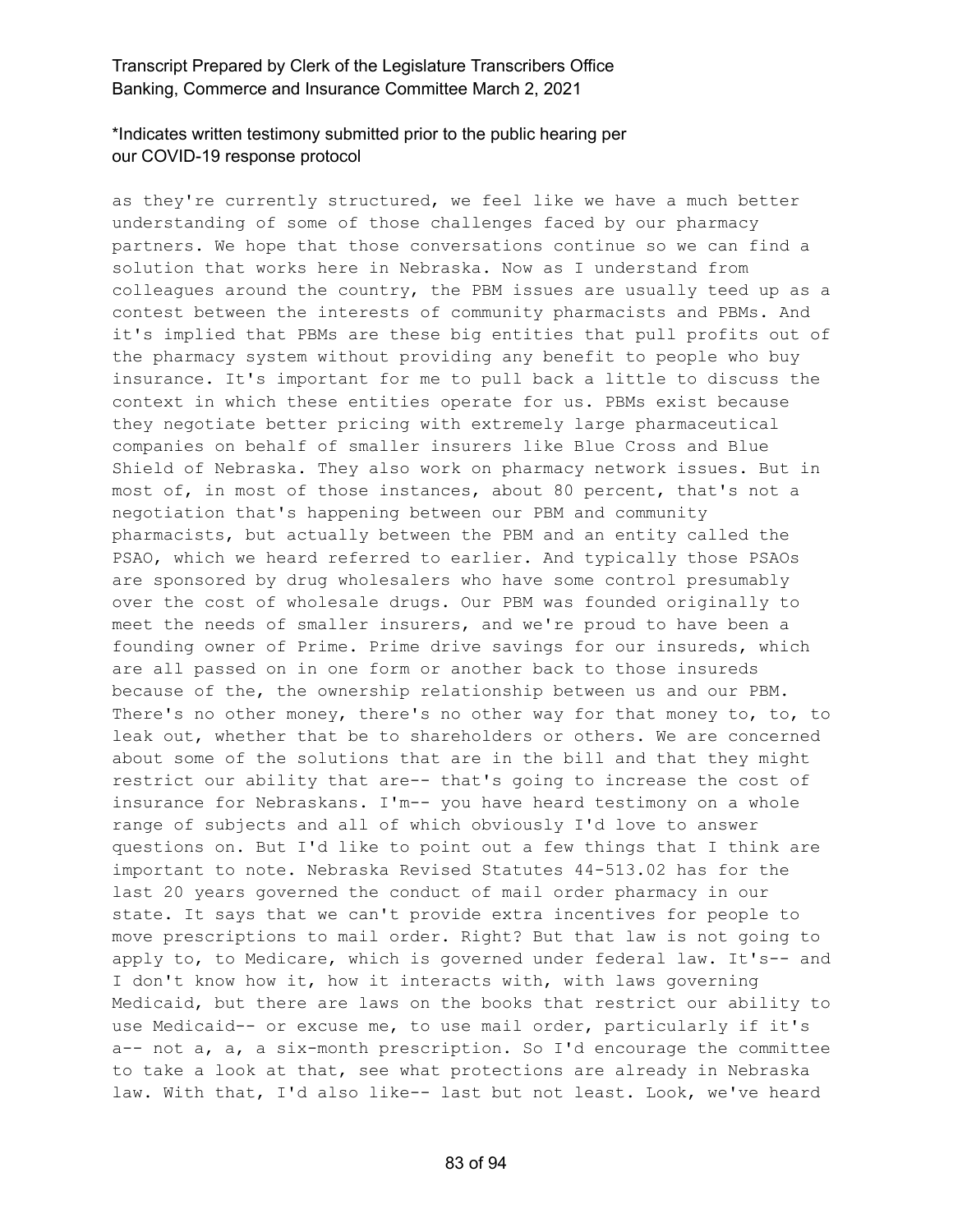\*Indicates written testimony submitted prior to the public hearing per our COVID-19 response protocol

some of the testimony today. Over the years, we have worked with the committee to develop responses to clawbacks and gag clauses even before that was a factor in, in federal law. And that was, and that was something that, that happened as a result of sitting in hearings just like this. So we're very interested in hearing from our pharmacy partners. We are not interested in seeing them abused. And we look forward to a conversation that starts hopefully sooner rather than later so we can develop a decent response that has a Nebraska solution for Nebraska problems. And with that, Mr. Chairman, I'd like to wrap.

**WILLIAMS:** Thank you, Mr. Dunning. Questions? Senator Bostar.

**BOSTAR:** Thank you, Chair Williams. Thank you, Mr. Dunning. I'm going to ask you the question that I asked previously. You know, we've-- you and I in this room, we've talked a lot about markets over the last few weeks and the power of markets and the importance of markets. So if an insurance company owns a PBM and PBMs own pharmacies, that level of vertical integration, do you feel, do you feel like that could create distortions in the market?

**ERIC DUNNING:** Senator Bostar, I think that is absolutely something that you're right to focus on. However, I would also say that I'm aware that the FTC and others have said, you know, vertical integration at, at some level can drive efficiencies. And so I think that's a fairly complicated conversation that I'm not sure I'm prepared to give you a yes or no answer. Boy, was that a long answer for that. Sorry.

**BOSTAR:** The requirement that an insurance company like yours has to have, I believe, it's 80 percent of their premiums go to providing service.

**ERIC DUNNING:** Um-hum.

**BOSTAR:** What's that called?

**ERIC DUNNING:** That is a minimum loss ratio that's established under the Affordable Care Act.

**BOSTAR:** Minimum-- that-- minimum loss ratio was what I was looking for.

**ERIC DUNNING:** Yes.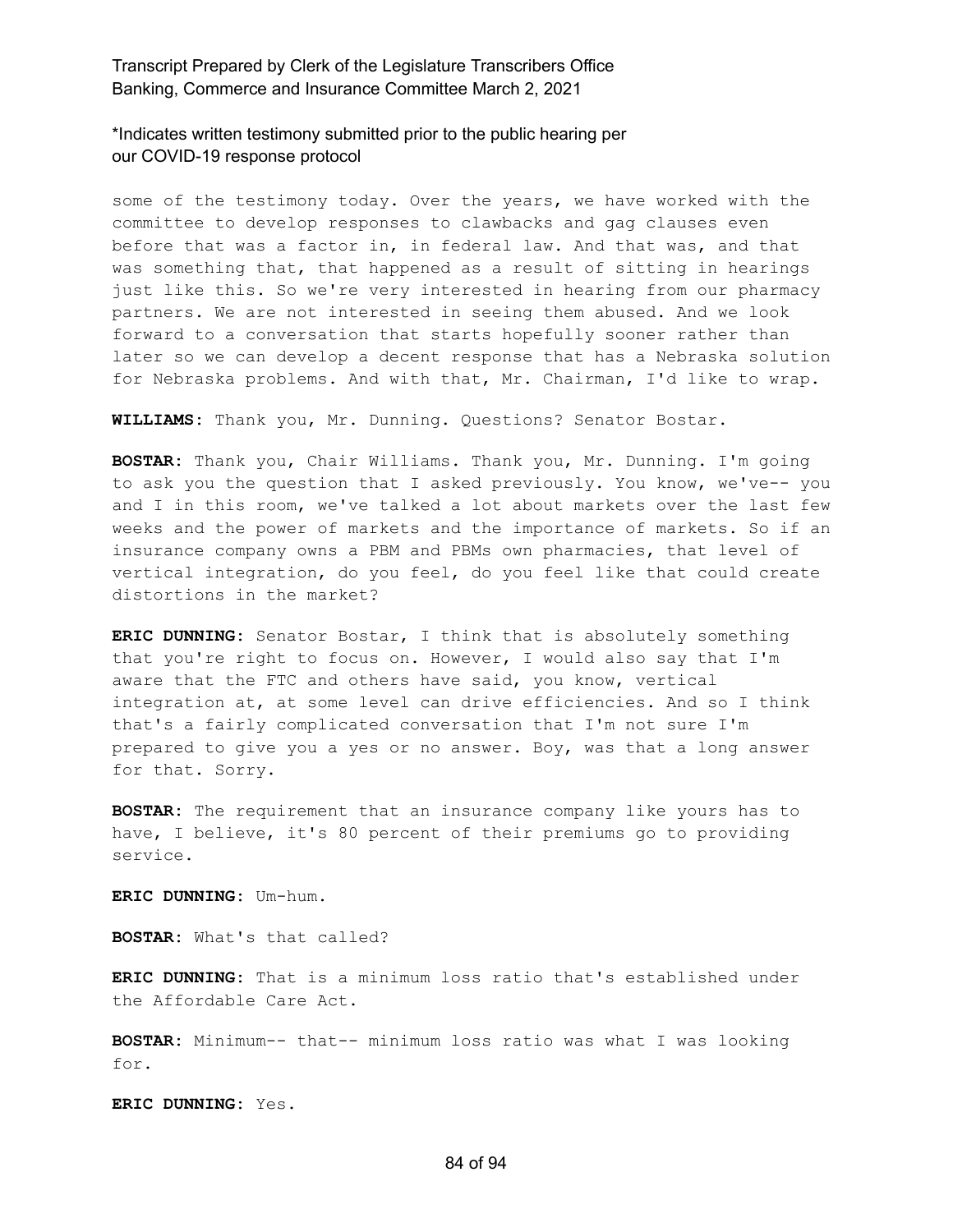\*Indicates written testimony submitted prior to the public hearing per our COVID-19 response protocol

**BOSTAR:** Does--

**ERIC DUNNING:** And, and I would point out, sir, that we would love to be able to get to those numbers. Anyway.

**BOSTAR:** Does, does a PBM have any kind of similar requirements?

**ERIC DUNNING:** Funny you should mention that. Not only do the PBMs not have a similar regulation based on minimum loss ratio, but neither do pharmaceutical companies, which is why the PBMs exist.

**BOSTAR:** So if, if a-- if regulations have been put in place in order to ensure that an insurance company isn't spending too much money on administration and overhead, but it owns a PBM that doesn't have the same constraints on the extraction of profit, does that create a scenario where an insurance company gets an entity to work around the distribution of revenue for itself?

**ERIC DUNNING:** Well, you're unpacking a few subjects in there. One- and I-- the, the minimum loss ratio standard is applicable to fully insured groups, large employer-sponsored groups. It's not, it's not an issue for them. So those, those, those payments, and I believe as a matter of practice, Prime returns the, the, the rebates to the, to the, to the employer-sponsored group. But I don't know how-- I don't- honestly, sir, I don't know how the accounting works in terms of whether or not, whether or not that the-- how the accounting works for the, the, the fully insured group. I, I honestly don't know. But I'm more than happy to get back to you on that.

**BOSTAR:** Thank you very much.

**WILLIAMS:** Senator McCollister.

**McCOLLISTER:** One quick question, Mr. Dunning, your PBM is wholly owned by Blue Cross and Blue Shield?

**ERIC DUNNING:** By a consortium of, of 16, I believe of Blue Cross and Blue Shield plans. We, in, in conjunction with another Blue plan actually provided the seed capital to start this in the early '90s.

**McCOLLISTER:** No other outside investors?

**ERIC DUNNING:** No other outside investors.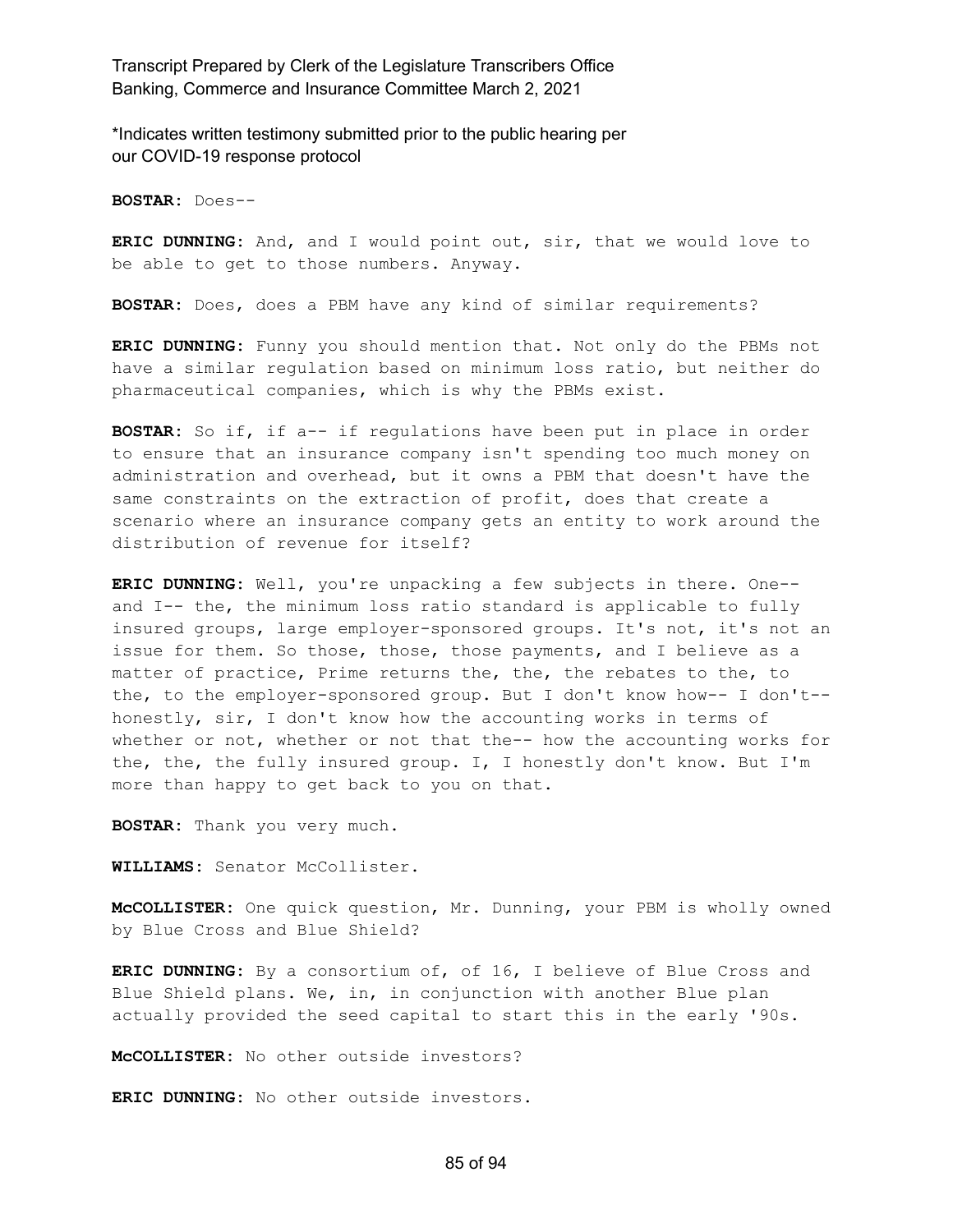\*Indicates written testimony submitted prior to the public hearing per our COVID-19 response protocol

**McCOLLISTER:** And your earnings aren't reported?

**ERIC DUNNING:** I don't know. Sir, I don't know the answer to that, that question. But at the end of the day, if there are earnings, they flow back up into our organization, which allows us to, to offset the premium costs.

**McCOLLISTER:** So you contend your PBM is entirely different than the other investor-owned PBMs?

**ERIC DUNNING:** Yeah, I, I would say that.

**McCOLLISTER:** OK, thanks.

**WILLIAMS:** Senator Flood.

**FLOOD:** Thank you, Mr.-- or Chair Williams. Thank you for coming, Mr. Dunning. Were you here earlier or did you have the opportunity to hear the testimony of that pharmacist from Box Butte County who traveled seven hours here from Alliance and Hemingford?

**ERIC DUNNING:** I did. I did. It was sort of in and out, but.

**FLOOD:** Right.

**ERIC DUNNING:** Yeah, but I am aware that he came from, from Alliance.

**FLOOD:** What, what did you take from his testimony? My-- and I will give you my sense. I'm interested in your sense. Here's a guy that's out there trying to solve problems and people come in and they don't know what to do. And he's putting these pills in the boxes and, and somebody comes in with a mail order system and takes the business away from him. The more situations like that, the less likely he is to be able to provide that level of service to the people that don't understand it.

**ERIC DUNNING:** Um-hum.

**FLOOD:** Do you, do you share that concern?

**ERIC DUNNING:** Well, again, I want to go back to the fact that there is an existing statute on the books that governs-- that got-- an existing state law on the books, that governs the ability to direct people to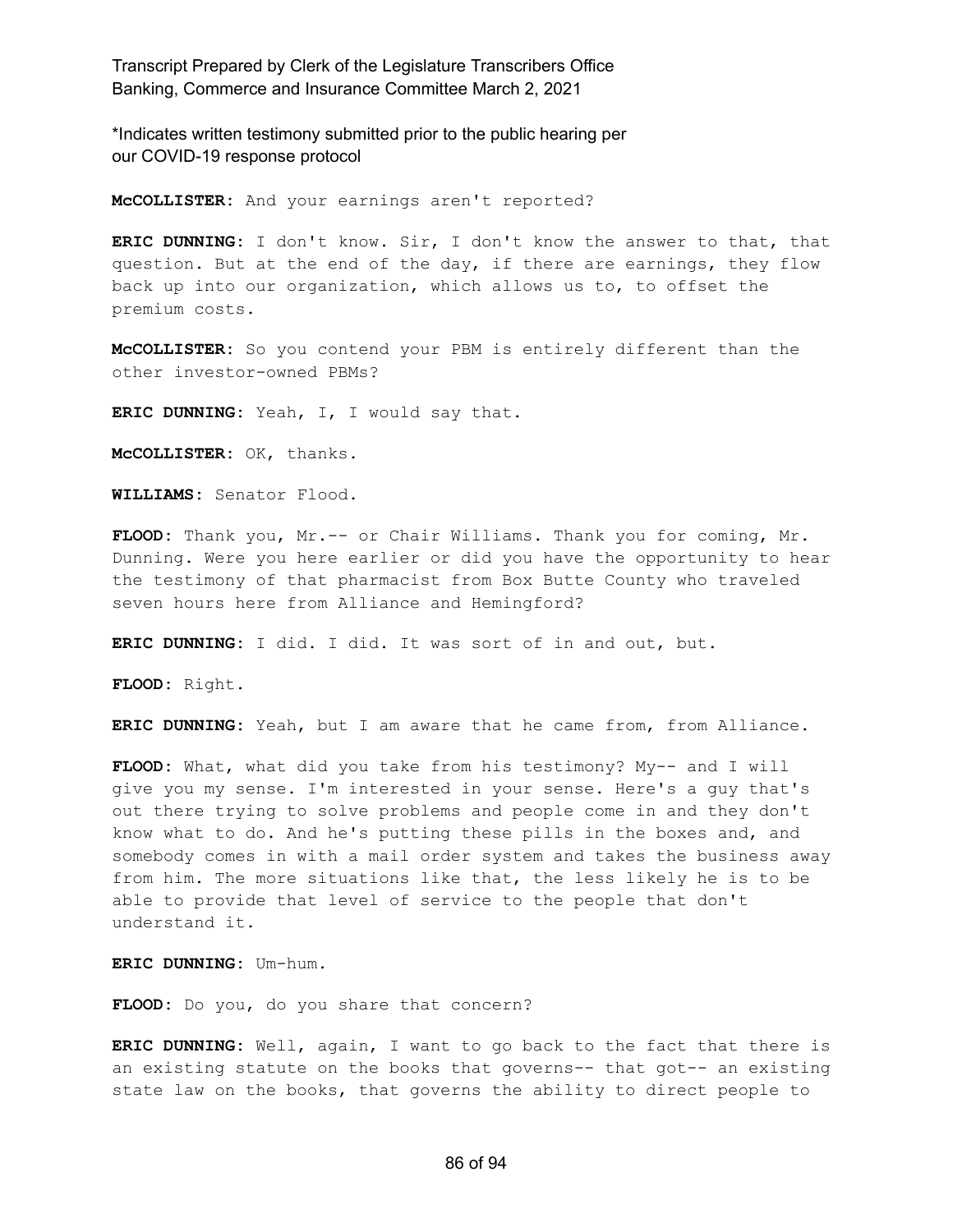\*Indicates written testimony submitted prior to the public hearing per our COVID-19 response protocol

mail order. We, Blue Cross and Blue Shield does not have, as I understand it, a particularly heavy take up of mail order. So I'm not sure to what extent that testimony relates directly to us. But again, that's part of the conversations that I've-- that I alluded to earlier.

**FLOOD:** Is it possible that while everyone's looking at the spreadsheet, the very infrastructure of our system is at stake because we're eroding the ground that everybody stands on? By that, I mean, they're lucky to have a pharmacist in Neligh. And, yeah, they can do a lot of things, by, by mail. But when it all hits the, the fan, where do they show up? They show up at Wanek Pharmacy. Is it possible that looking at the spreadsheet too much could actually disintegrate the, the people that are solving the pharmaceutical challenges of the day in people's lives?

**ERIC DUNNING:** Senator, I, I think that's absolutely possible. And again, I'm going to go back to the conversation that Senator Williams, Kolterman, and Morfeld have sponsored, and we'll be looking for opportunities to address some of that. I would also tell you that under network adequacy standards, we do need to have pharmacies in all of our state, right, if we're going to, if we're going to have a reasonable network. So we are interested in making sure that our community pharmacies continue to exist and to thrive.

**FLOOD:** Now, Miss Nielsen, she ended up getting all of the questions because she was representing a PBM. But it's important to note that PBM she's representing is wholly owned and started by your company.

**ERIC DUNNING:** Yes, sir.

**FLOOD:** So do you think-- I mean, if, if we're going to-- my sense is, if this doesn't get better, we're going to use every power in the Legislature we can to compel not only witnesses, but information and answers to come here. What message will you send to the board of directors of Blue Cross about the Legislature's Banking Committee's concerns?

**ERIC DUNNING:** Well, Senator, no one has ever had to subpoena Blue Cross and Blue Shield of Nebraska. Again, since 1939, people just like me have sat in this chair and come in.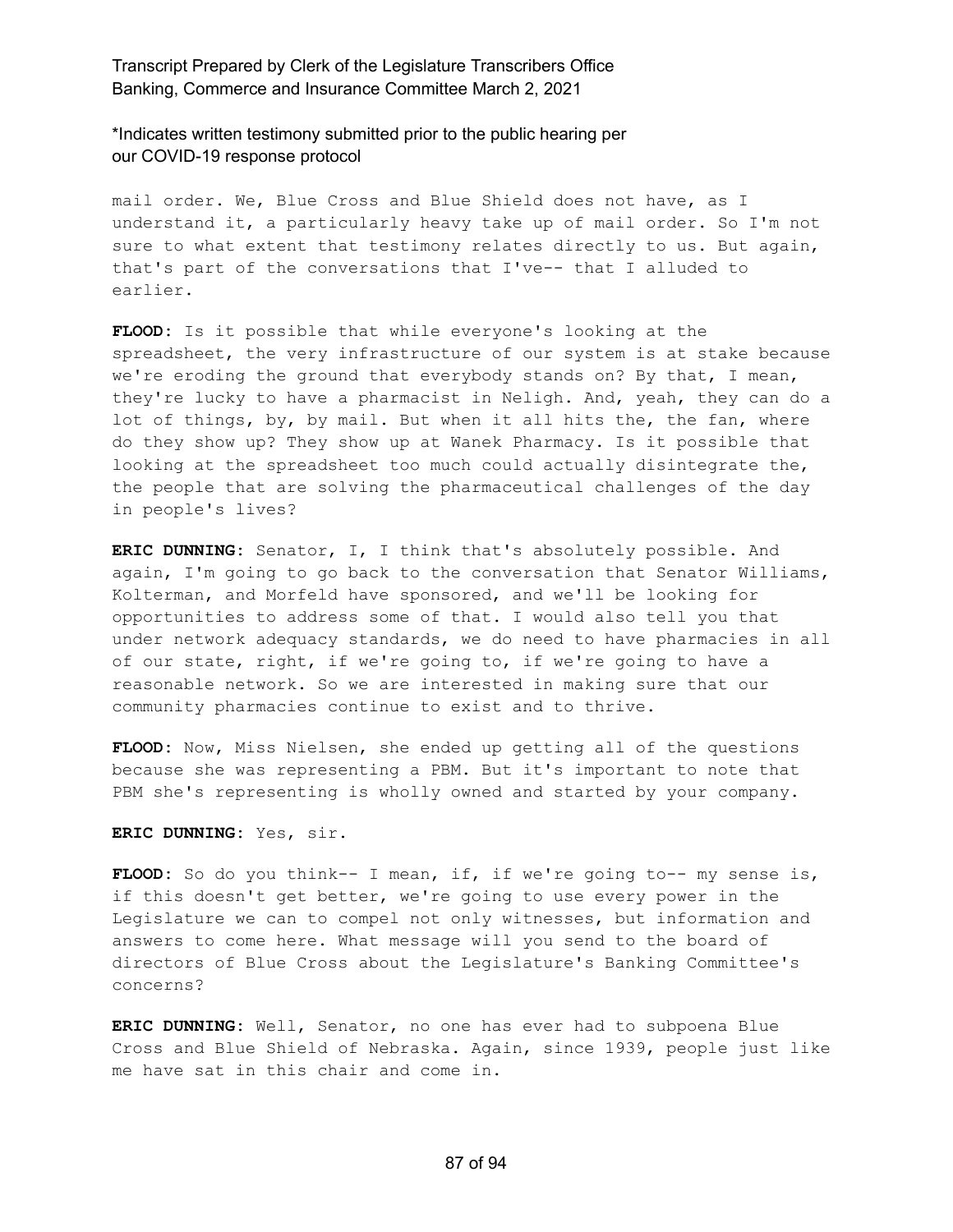\*Indicates written testimony submitted prior to the public hearing per our COVID-19 response protocol

FLOOD: No one in the Legislature, but you've been subpoenaed before, just not by a branch of government like us.

**ERIC DUNNING:** Right. Right. So we are committed to being at the table. And again, while I can't sign off on everything in these two bills or anything in particular, I am-- we are looking at ways to address valid concerns.

**FLOOD:** Thank you.

**ERIC DUNNING:** Thank you, sir.

**WILLIAMS:** Any additional questions? Seeing none, thank you, Mr. Dunning, our last testifier. I, I will ask, is there anyone here to testify additional in opposition?

**\*KEVIN BAGLEY:** Good afternoon, Chairperson Williams and members of the Banking, Commerce and Insurance Committee. My name is Kevin Bagley (K-E-V-I-N B-A-G-L-E-Y), and I am the director of the Division of Medicaid and Long-Term Care (MLTC) within the Department of Health and Human Services (DHHS). I am here to testify in opposition to LB270 and LB375, which would create new requirements for Pharmacy Benefit Managers (PBMs) and their pharmacy networks. LB270 also provides for an audit of pharmacy benefits. Both bills change rules around PBMs' regular pharmacy networks. LB375 requires PBMs to enroll any interested pharmacy in their regular pharmacy networks, as long as they accept the terms of the agreement. LB270 limits the managed care health plans' ability to create a pharmacy network. This prohibits PBMs from defining participation in their specialty pharmacy network. Both of these changes would lead to increased costs. They could also lead to program integrity issues, as PBMs would not be able to exclude from their networks pharmacies suspected of fraud. Regarding the audit provision in LB270, Medicaid still has concerns that the audit would not provide a useful comparison of fee-far-service pharmacy claims to pharmacy claims in the Heritage Health managed care model, which are administered through PBMs. This audit would not provide useful information, as 99% of Medicaid pharmacy claims are paid via managed care. This audit would likely produce skewed results due to the variance in volume and mix of claims. To be clear, Medicaid is not opposed to audits, but we have doubts this one would provide a clear comparison of managed care to fee-for-service pharmacy claims. While the division welcomes discussion on how to improve the member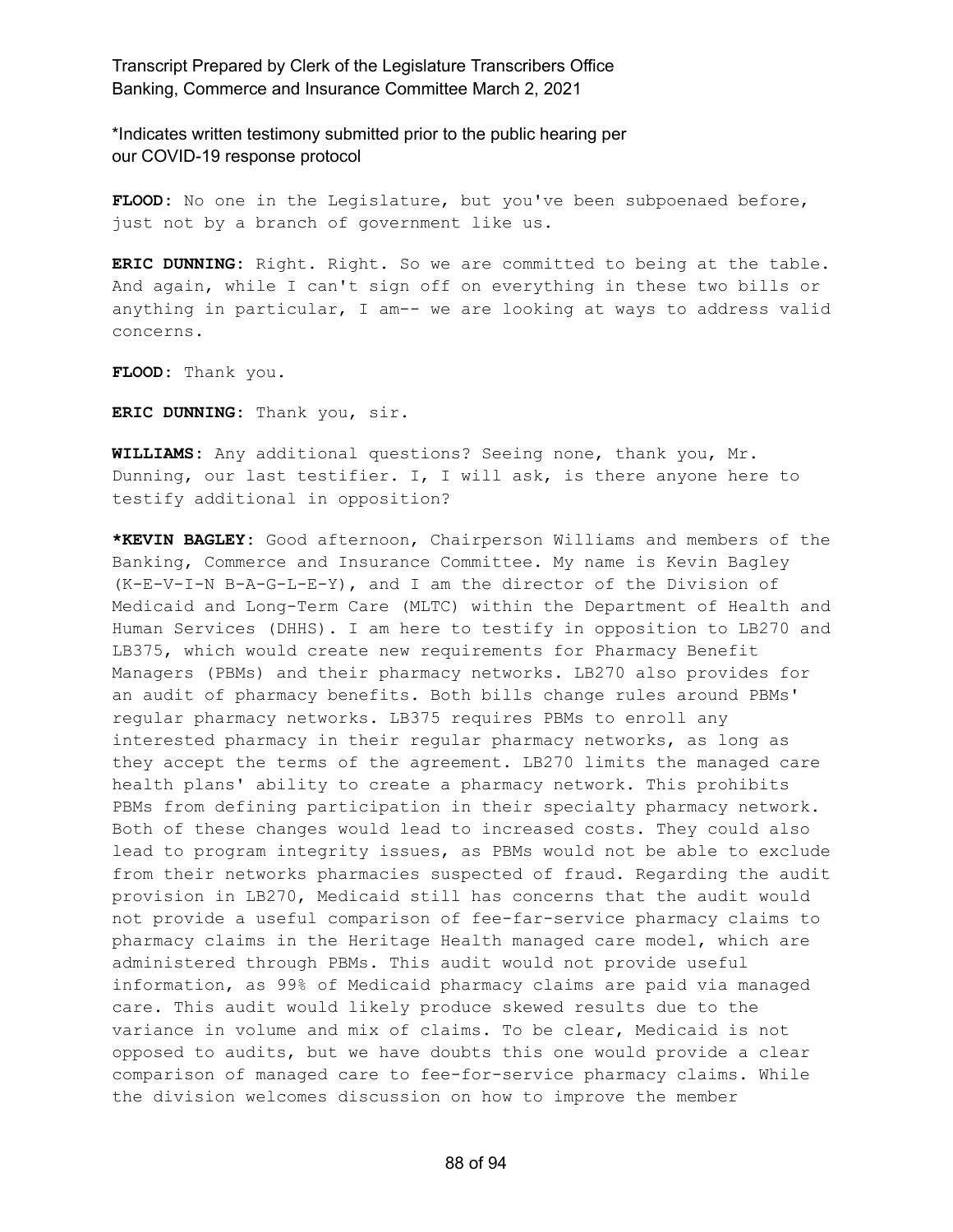\*Indicates written testimony submitted prior to the public hearing per our COVID-19 response protocol

experience related to pharmacy benefits, LB270 and LB375 could lead to increased cost. We respectfully request that the committee not advance these bills. Thank you for the opportunity to testify today.

**WILLIAMS:** Anyone here to testify in a neutral capacity? Seeing none, we will ask Senator Morfeld to come up. And as you're coming up, Senator Morfeld, we have drop-off testimony from Kevin Bagley from the Division of Medicaid and Long-Term Care as an opponent. And we have 16 letters for the record in support of these two bills. Senator Morfeld, welcome.

**MORFELD:** Thank you, Senator Williams, members of the committee. I want to thank everybody for their time. I've sat on the Judiciary Committee and the Education Committee for the last seven years, and we had a lot of long hearings. And this is probably the longest hearing that I've seen on an issue, particularly one where I haven't asked people to come. And so I think it, it shows the gravity of the issue and the fact that we need to take action and not just-- we need to have discussions, but we've had discussions now for two years. I'd like to point out, Mr. Dunning noted that these get introduced at the last minute or the month before. We don't have time to talk. My bill has been on the table for the last two years. And I think if anybody knows me behind me, knows that I don't take an issue and just simply drop it. So I introduced basically the identical bill, with an exception of the 340B section that I introduced last year. So if we're serious about making good faith efforts to actually find solutions and not just have discussions, I'm here, I'm ready to go. And I appreciated the, the meeting that I joined Senator Williams and, and Senator Kolterman with. I hope we have that meeting again. I am very skeptical of an industry regulating itself. I'm sure that something good will come out of the, the National Association of Commissioners, but I don't think it will probably go far enough, quite frankly. So that's where we're going to need to come in and, and do what we think is in the best interest. The 240-- the 240B [SIC] section, I'm, I'm a little confused as how that can increase costs. It's simply saying, if you read the language, very simple in terms of how this type of language goes, that the PBMs can't pay them any less than what they're paying for other non-240B [SIC] federal type of program reimbursement. So I'm confused as to that. I have some folks looking into it. I'll talk to Mr. McLaren about it as well. I would-- well, I'll leave it at that. I think there's going to be a lot more discussion on this. I could talk a lot longer, but I teach a con law class for three hours at 6:00. And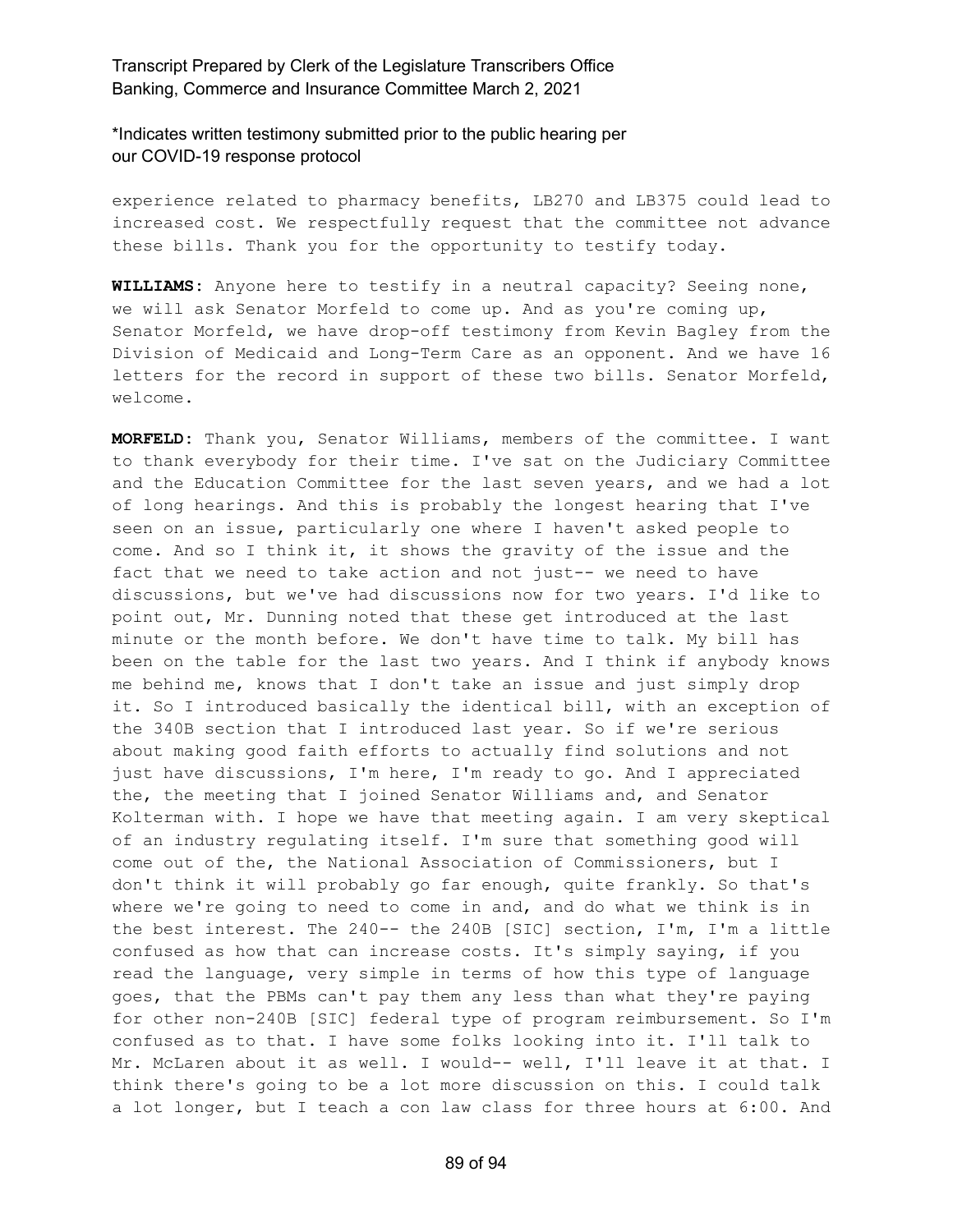\*Indicates written testimony submitted prior to the public hearing per our COVID-19 response protocol

if I don't eat, I'll be angry and we'll have some students that might have a bad three hours, too. And so with that, I'll be happy to take any questions and I'll be working with Chairman Williams and, and Senator Kolterman to get something across the finish line.

**WILLIAMS:** Thank you, Senator Morfeld. Questions? Senator Bostar.

**BOSTAR:** Thank you, Chair Williams. Thank you, Senator Morfeld. Your bill last session was LB1196. Is that correct?

**MORFELD:** Correct.

**BOSTAR:** What's different?

**MORFELD:** What's different is we added the, the nondiscrimination clause for 340B entities. That's, that's the difference.

**BOSTAR:** OK, so looking through the fiscal note of LB1196 and your bill today, LB270, they look significantly different.

**MORFELD:** Yes.

**BOSTAR:** Do you have any thoughts about that?

**MORFELD:** I was surprised by, I believe it was the \$13 million fiscal note from the Department of Administrative Services in LB270, the bill before us right now. Last year, I believe it was zero. I'm looking through the fiscal note for LB1196. It was zero from DAS, so I'm, I'm confused by that-- the section that they refer to for that has not been changed unless I'm missing something.

**BOSTAR:** Would you, would you try to look into that and get back to the committee, if you are able?

**MORFELD:** Yes, I will try to look into that. I was hoping DAS would, would testify today and we could ask them some questions, but they're not here. I'll look into it.

**BOSTAR:** Thank you, Senator.

**MORFELD:** Yeah, thank you.

**WILLIAMS:** Any additional questions? Seeing none, thank you, Senator Morfeld. And we'll ask--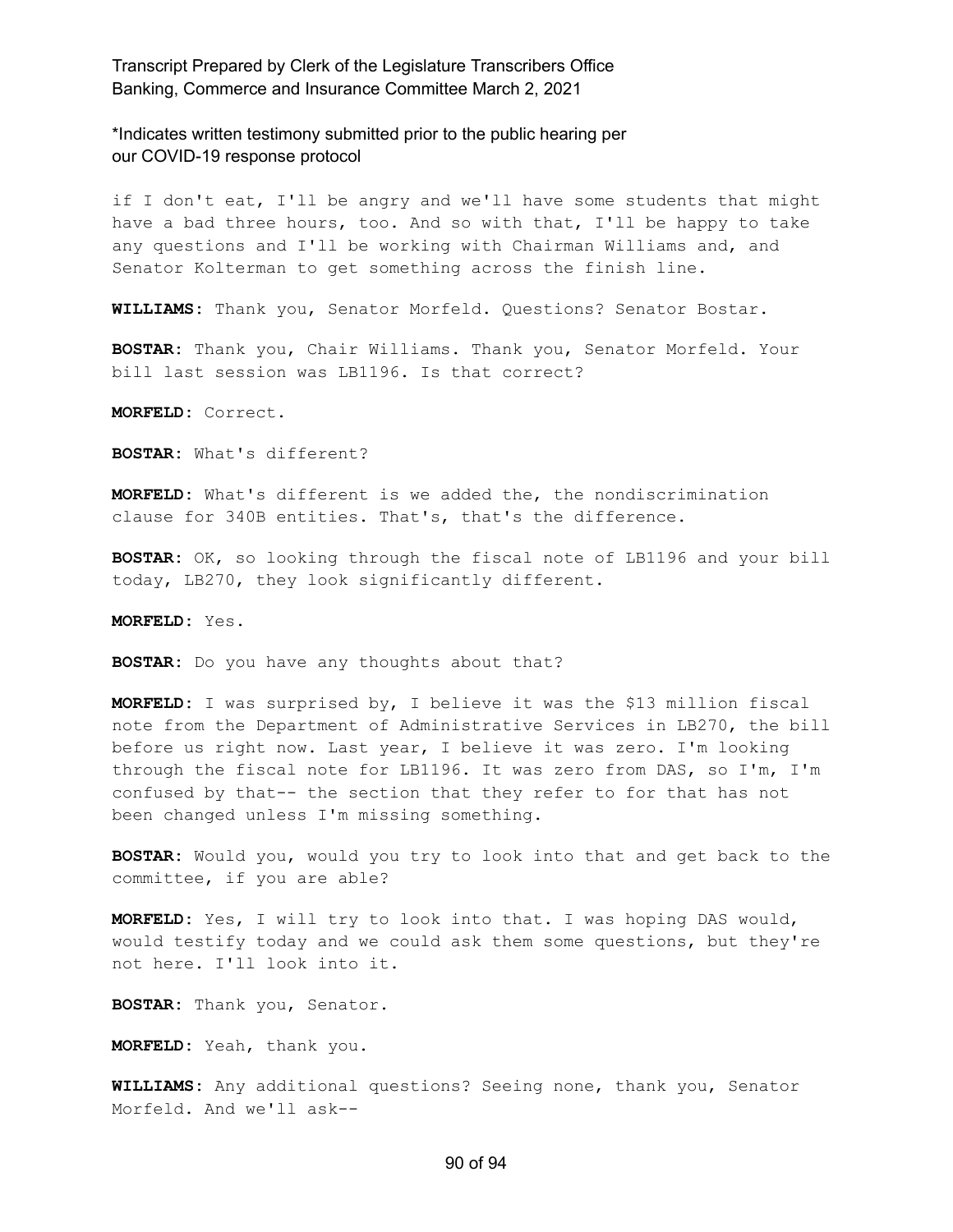\*Indicates written testimony submitted prior to the public hearing per our COVID-19 response protocol

**MORFELD:** Thank you.

**WILLIAMS:** --Senator Kolterman to close on LB375. Welcome, Senator Kolterman.

**KOLTERMAN:** Thank you, Senator Williams. And committee, thank you for bearing with us today. Well, I don't know where to start. I, I know you want to get out of here, but I have a lot to say. And I think it will put a little perspective on why I'm involved in this legislation. I think this is my, I think-- Mr. Mueller indicated this might be my third PBM bill in six years, and I think it is. I didn't carry any PBM bills last year because I made a commitment to the Nebraska Department of Insurance. And I, and I had worked with the Pharmacy Association and told them it was time to sit out a little bit and try and let the NAIC do their work. And they didn't get that done last year. But in the meantime, Senator Morfeld had brought some legislation. But we were-- we have been able to nip away at this a little bit, piece by piece with gag orders and clawbacks, and allowing the pharmacist to divulge what the drug actually costs and allow people to pay for them directly, if that's what-- if it's cheaper to do that than go through your insurance. So we've made some forward motion on that. I had made a commitment to Bruce Ramge, the director of insurance, said that I would carry the NAIC legislation, the model legislation, which really, it's not going to be the answer to everything, but it would fit into this bill because we are going to need someone to regulate PBMs going forward. And I think that the, the Nebraska Department of Insurance has a tremendous reputation in being fair with people, and I think that's where it belongs. For those of you that have not been around a lot, they are nationally known, nationally respected. And I think that if we do have to have a regulator, they're the people to do it. And you will see on my bill that if they were to do this, there's, there's close to \$300,000 more per year that they're going to need to administer a program like this. A reason that I agreed to bring it this year, even though that wasn't complete, was we thought it might be complete by now and, and we'd have that, we could roll it in. There's been some legislation, Arkansas was, was one of the states that passed some early, hard legislation, and especially after the Rutledge case this summer was another reason we decided to bring it. As has been indicated today, on February 12, Senator Williams and I and Morfeld tried to bring as many people together as possible. We brought insurance companies, pharmacists, managed care organizations, PBMs. We brought them all to the table and, and really started talking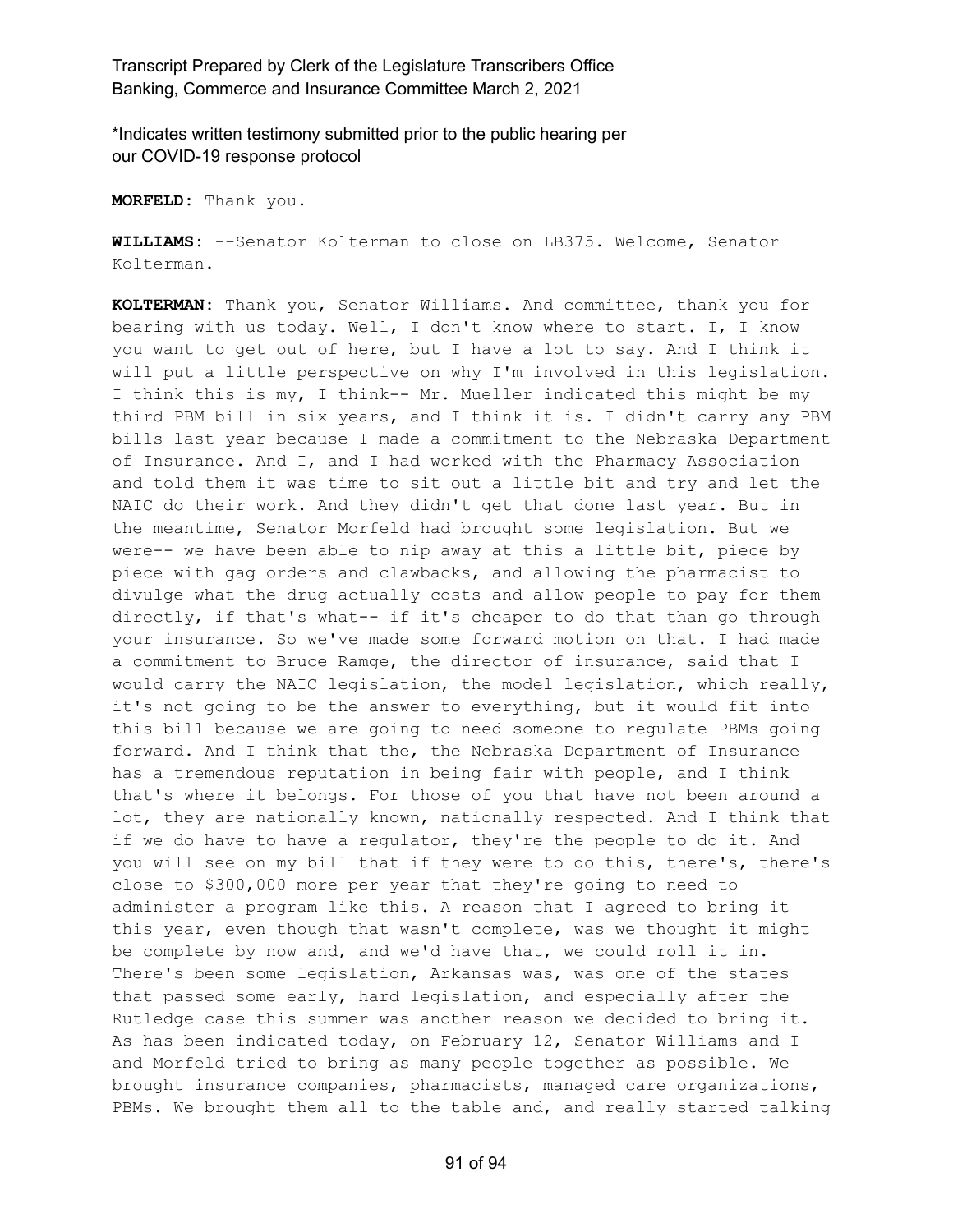# \*Indicates written testimony submitted prior to the public hearing per our COVID-19 response protocol

about this. Because of COVID, we didn't work on it this summer. We should have. But the reality is we were somewhat reluctant to bring that many people. I think we had 30 people in a room and we tried to social distance them, but it was very, very well-attended and we did get some good results. So I think obviously there's a lot of work to do in the area of deductibles, copays, MAC pricing. Some of it we're not going to be able to tackle because it's federal legislation. As an example, when we talk about Medicare, my, my-- I have a 91-year-old mother who gets a call once a week asking her to move her prescriptions from a local pharmacy to a, to a another pharmacy that's mail order. And they keep hounding her about how much she can save. And she finally-- you got to know my mother, she finally told them she was going to keep her business right where it belonged in her local hometown and quit calling me. Three forty-- 340B programs, that's not in my bill. That's in Senator Morfeld's. So there's a lot of work to be done yet to merge maybe the two bills and ideas in each of the bills together. But at the end of the day, Senator Flood, I, I really like where you're going with all this, and I'm got to tell you a little story. On February 12, David Randolph drove down from Hemingford to come and test-- and to work with us. It meant that much to him. On February 15, his house burned to the ground. Burned to the ground. He doesn't have a home right now. Fortunately, they were able to salvage some of the, some of the personal belongings. But who was here today? David Randolph from Hemingford. That's commitment. At our meeting on the 12th, and if I get emotional, there's a reason for it. At our meeting on the 12th, I made the remark that I take Ozempic. You know, I'm, I'm on Medicare and I, I buy a prescription drug policy. You have to. You're forced to. I could get it cheaper through mail order. Fortunately, I'm-- I've been blessed enough that I can afford to pay a little bit more and get it through my local pharmacy, but they are trying to push everybody to mail order. For me, at the end of the day, and I said this publicly at that meeting on the 12th. We have people here today from Lincoln, Stromsburg, Ord, Hastings, Milford, York, Seward, Omaha, Hemingford. Those are the people we have to deal with. These pharmacists out here are just trying to make a living. And we have to help them survive. Because it's not right that you get pushed to mail order, but at the end of the day, when you can sell a week's worth of pills while you're waiting on your mail order and get them from our local pharmacist. Something wrong about that. People say, why do you care? Well, you know, for 85 years, my family owned a business in Seward, Nebraska. It was a Ben Franklin store. Now, some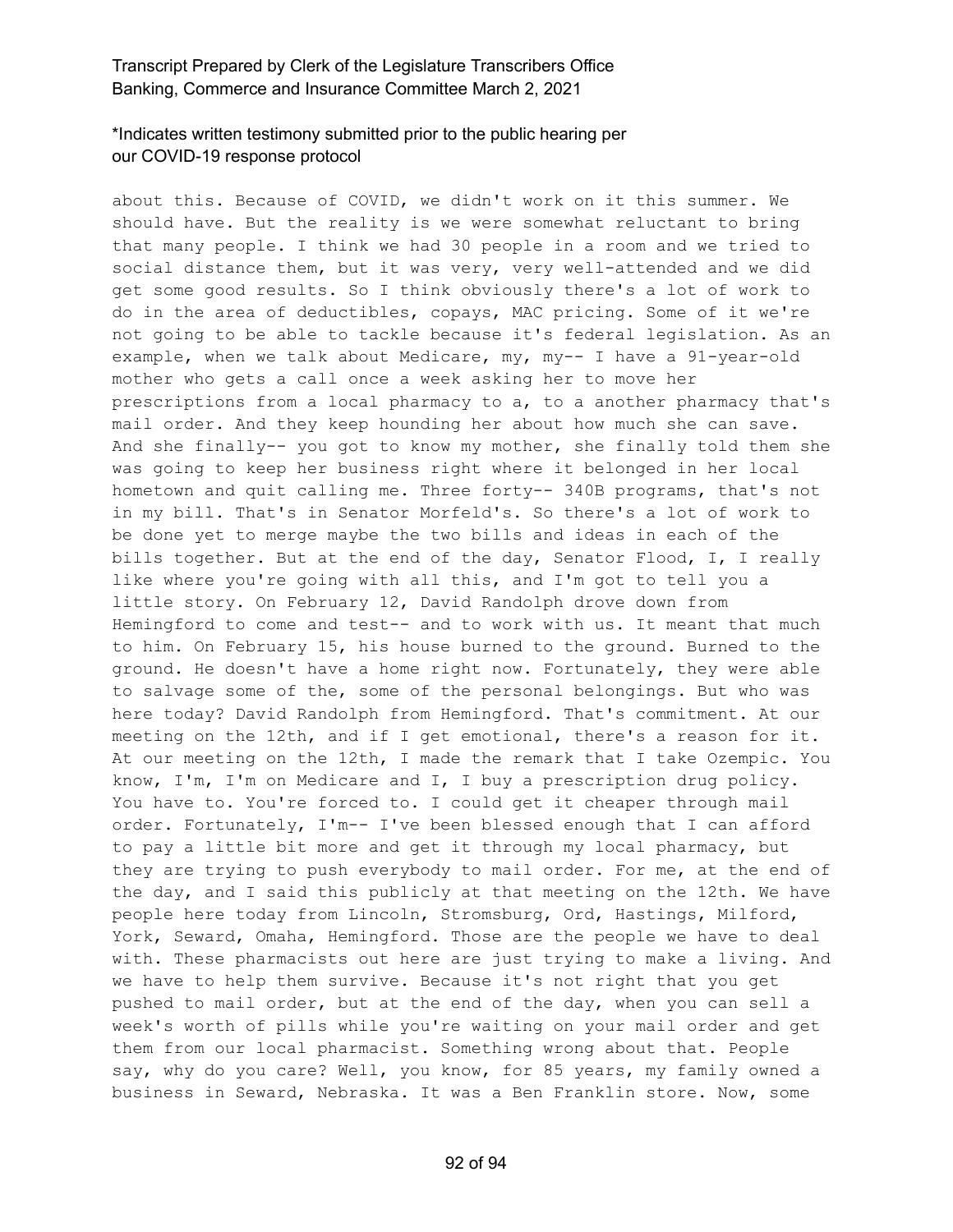# \*Indicates written testimony submitted prior to the public hearing per our COVID-19 response protocol

of you don't know what a Ben Franklin store is. They aren't around anymore. You know why? Walmart put them out of business. But my folks and my grandparents and my brother, when somebody came to them, and somebody alluded to this earlier today, when somebody came to them and said, we're having an after prom party, can you contribute? They contributed. Or can you help with the local scholarship program in town? They contributed. The local businesses made that contribution. And you're right, somebody talked about it. You don't see the mail order pharmacies throwing money into the coffers of our small communities. So my folks aren't in business any longer, but they didn't quit contributing to the community and my mother is 91 years old and she still leads a couple of committees in the community, even though Walmart put them out of business. So I say to you, it's important that we support the people that are behind us. At the same time, I would like to thank the four people that came in here and took a, took a hard hit today because they oppose this bill. Those people came here because they knew that we're willing to work with them and they're willing to listen. There are some companies that didn't show up. And they are in it for the buck. And they need to be reprimanded and they need to have more controls put on them. But I will tell you that Blue Cross and Blue Shield and Prime Therapeutics have been very straight forward. Robert Bell has worked with us. And I think that they need-- Jay McLaren from Medica. Rather than criticize them, we need to, we need to have them in the fold working with us. I know that they've been willing to work with Senator Williams and I and Morfeld. And so at the end of the day, we need, we need a third party administrator, we need new legislation, but we have to work through this together and people that know me know that I will continue to work on this. We had a bill this morning that we advanced to Select File. It was a, it was a step therapy bill, dealt with prescription drugs. We brought everybody to the table and we got that worked through and even HHS came, didn't come in and opposition, they, they just didn't testify against it. So we need everybody involved and I'm, I'm going to make the commitment again to work with people. That's how we do it. And I appreciate your time today. I know it's long and it's time for, for us to quit. That's why I'm here, and that's what we're trying to accomplish, and I hope we can continue to move this bill forward.

**WILLIAMS:** Thank you, Senator Kolterman. Are there questions for the Senator? Seeing none, as we are closing the hearing, I would like to